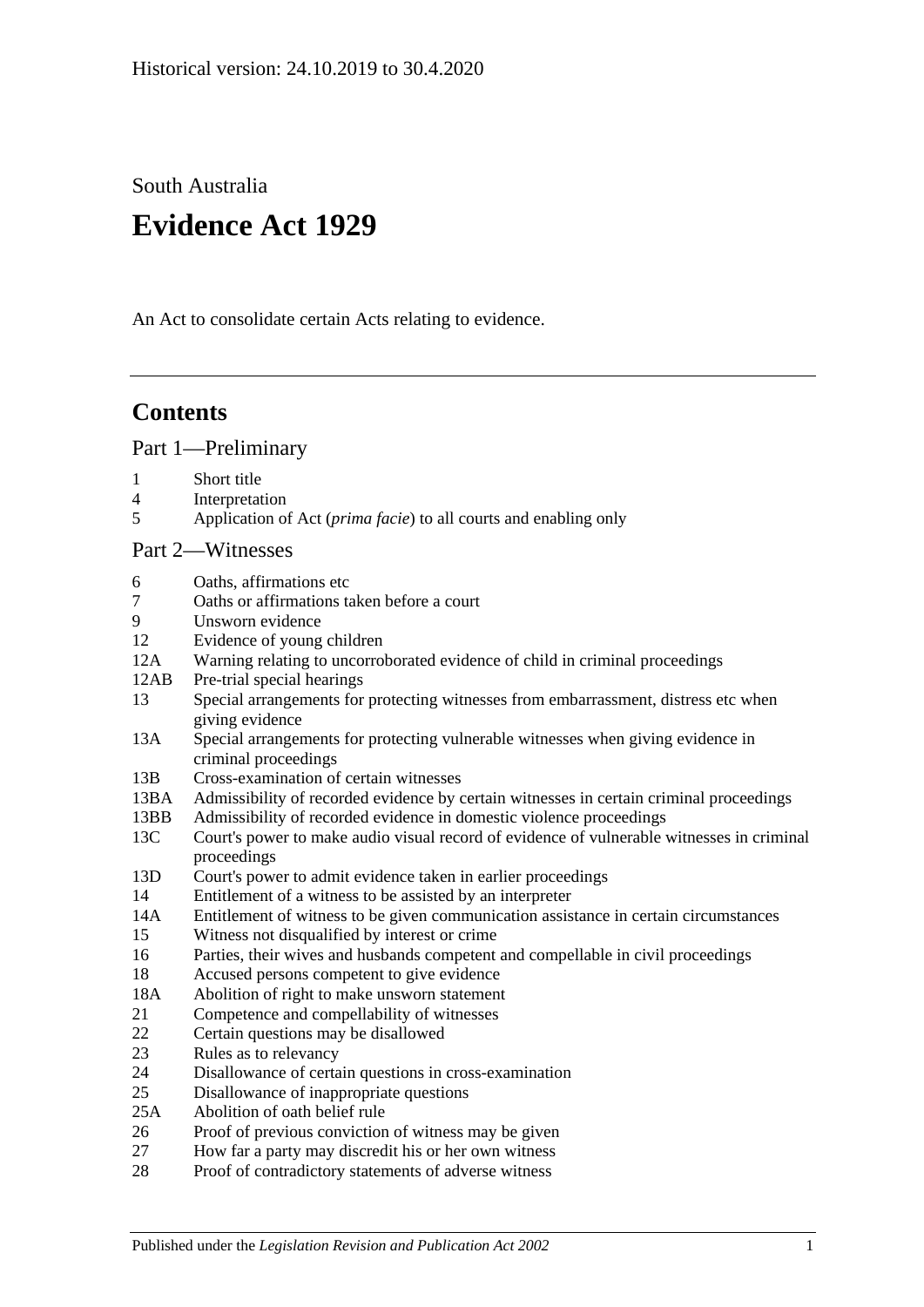- 29 [Cross-examination as to previous statements in writing](#page-31-3)
- 29A [Victim or alleged victim who is a witness entitled to be present in court unless](#page-31-4) court [orders otherwise](#page-31-4)
- [Part 3—Miscellaneous rules of evidence](#page-32-0)

#### [Division 1—Miscellaneous rules of evidence in general cases](#page-32-1)

- 30 [As to comparison of disputed writing](#page-32-2)
- 31 [Attesting witness need not be called in certain cases](#page-32-3)
- 33 [Disclosure in action for defamation](#page-32-4)
- 34 [Admissions by accused persons](#page-32-5)
- 34A [Proof of commission of offence](#page-32-6)
- 34AB [Identification evidence](#page-32-7)
- 34C [Admissibility of documentary evidence as to facts in issue](#page-33-0)
- 34CB [Direction relating to delay where defendant forensically disadvantaged](#page-34-0)
- 34D [Weight to be attached to evidence](#page-35-0)
- 34E [Proof of instrument to validity of which attestation is necessary](#page-35-1)
- 34F [Presumptions as to documents twenty years old](#page-35-2)
- 34G [Interpretation and savings](#page-35-3)
- 34J [Special provision for taking evidence where witness is seriously ill](#page-36-0)
- 34K [Admissibility of depositions at trial](#page-36-1)
- 34KA [Admissibility of evidence of out of court statements by unavailable witnesses](#page-36-2)
- 34KB [Credibility](#page-38-0)
- 34KC [Stopping the case where evidence is unconvincing](#page-38-1)
- 34KD [Court's general discretion to exclude evidence](#page-39-0)

#### [Division 2—Miscellaneous rules of evidence in sexual cases](#page-39-1)

- 34L [Evidence in sexual cases generally](#page-39-2)
- 34LA [Admissibility of evidence of out of court statements by certain alleged victims of sexual](#page-40-0)  [offences](#page-40-0)
- 34M [Evidence relating to complaint in sexual cases](#page-41-0)
- 34N [Directions relating to consent in certain sexual cases](#page-42-0)

Division [3—Admissibility of evidence showing discreditable conduct or disposition](#page-42-1)

- 34O [Application of Division](#page-42-2)
- 34P [Evidence of discreditable conduct](#page-43-0)
- 34Q [Use of evidence for other purposes](#page-43-1)
- 34R [Trial directions](#page-43-2)
- 34S [Certain matters excluded from consideration of admissibility](#page-44-0)
- 34T [Severance](#page-44-1)
- [Part 4—Documents and other records](#page-46-0)

#### [Division 1—Public Acts and documents](#page-46-1)

- 35 [Judicial notice of legislative instruments](#page-46-2)
- 36 [Proof of votes and proceedings of Parliament](#page-46-3)
- 37 [Evidentiary value of official publications](#page-46-4)
- 37A [Proof of Gazette](#page-46-5)
- 37B [Proof of printing by Government Printer](#page-47-0)
- 37C [Proof of Imperial orders-in-Council](#page-47-1)
- 38 [Foreign and Colonial Acts of State, judgments etc provable by copies](#page-47-2)
- 39 [Public documents provable by examined or certified copy](#page-48-0)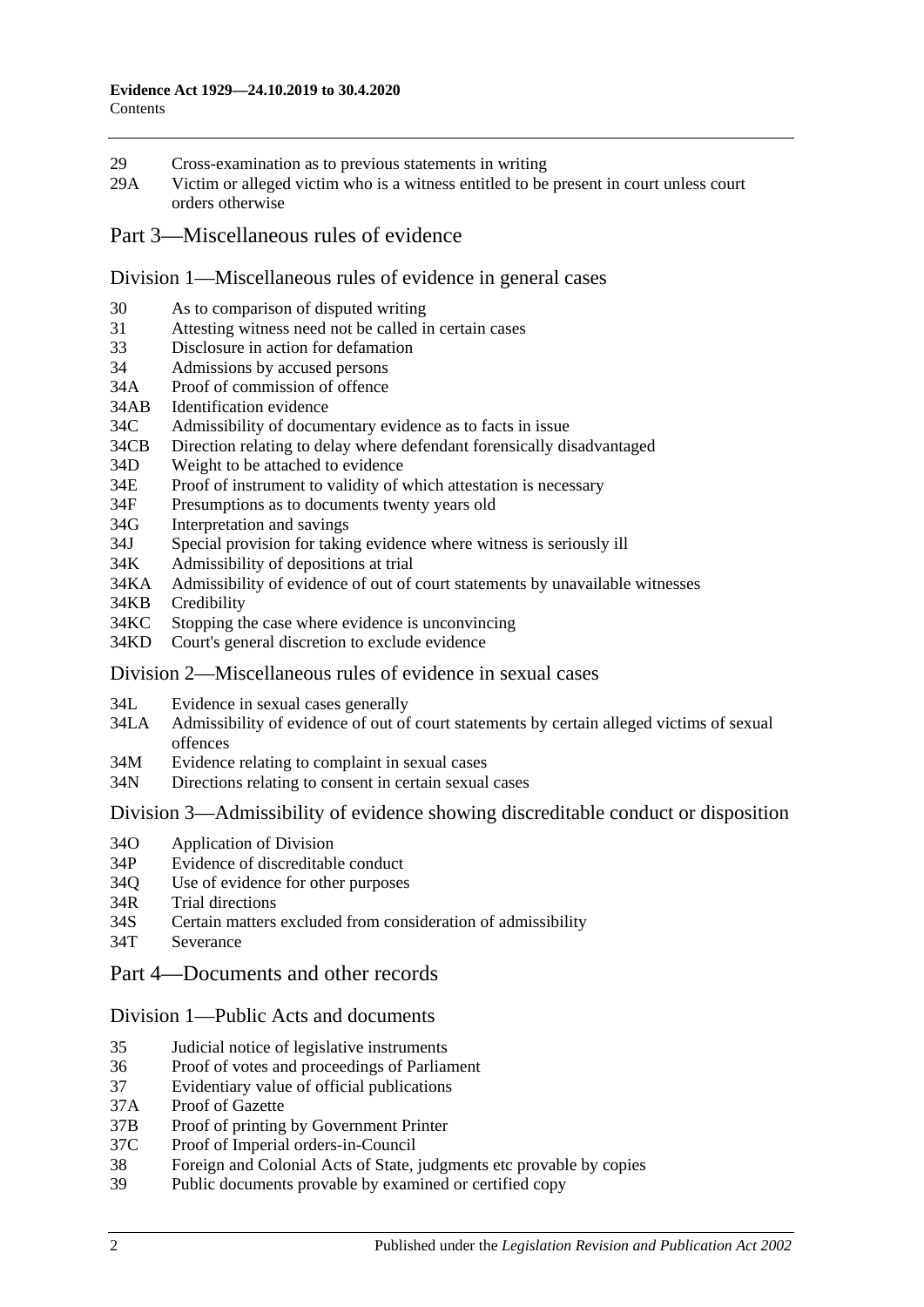- 40 [Proof of documents by examined or certified copies](#page-48-1)
- 41 [Certifying a false document](#page-48-2)

#### [Division 2—Proof of convictions, acquittals etc](#page-48-3)

- 42 [Proof of conviction or acquittal of an indictable offence](#page-48-4)<br>43 Proof of convictions and orders of courts of summary iu
- [Proof of convictions and orders of courts of summary jurisdiction](#page-49-0)
- 43A [Proof of identity of person convicted in another State](#page-49-1)

## [Division 3—Documents relating to ships or transport](#page-49-2)

- 44 [Registers of British vessels and certificates of registry admissible as](#page-49-3) *prima facie* evidence [of their contents](#page-49-3)
- 45 [Documents relating to transportation of persons or goods](#page-50-0)

#### [Division 4—Banking records](#page-50-1)

- 46 [Interpretation](#page-50-2)
- 47 [Admission of banking record in evidence](#page-51-0)
- 48 [Evidence of non-existence of account may be given by affidavit](#page-51-1)
- 49 [Power to order inspection of banking records etc](#page-51-2)
- 50 [Bank not compellable to produce records except under order](#page-52-0)
- 51 [Costs occasioned by default of bank](#page-53-0)

#### Division [5—Other documents and records](#page-53-1)

- 52 [Admission of certain documents in evidence](#page-53-2)
- 53 [Admission of business records in evidence](#page-53-3)

#### [Division 6—Matters relating to communications](#page-54-0)

- 54 [Electronic communications](#page-54-1)
- 55 [Telegrams and lettergrams](#page-55-0)

#### [Division 7—Miscellaneous](#page-55-1)

- 56 [Evidence produced by processes, machines and other devices](#page-55-2)
- 57 [Modification of best evidence rule](#page-56-0)

## [Part 6B—Obtaining evidence from outside a court's territorial jurisdiction](#page-58-0)

- 59D [Interpretation](#page-58-1)
- 59E [Taking of evidence outside the State](#page-58-2)
- 59F [Power of South Australian Court to take evidence on request](#page-59-0)
- 59G [Depositions to be signed](#page-59-1)
- 59H [Transmission of request](#page-59-2)
- 59I [Saving provision](#page-60-0)

## [Part 6C—Use of audio and audio visual links](#page-62-0)

#### [Division 1—Preliminary](#page-62-1)

- 59IA [Interpretation](#page-62-2)
- 59IB [Transitional](#page-62-3)
- 59IC [Application of Part](#page-62-4)

## [Division 2—Use of interstate audio or audio visual link in proceedings before South](#page-63-0)  [Australian courts](#page-63-0)

59ID [Application of this Division](#page-63-1)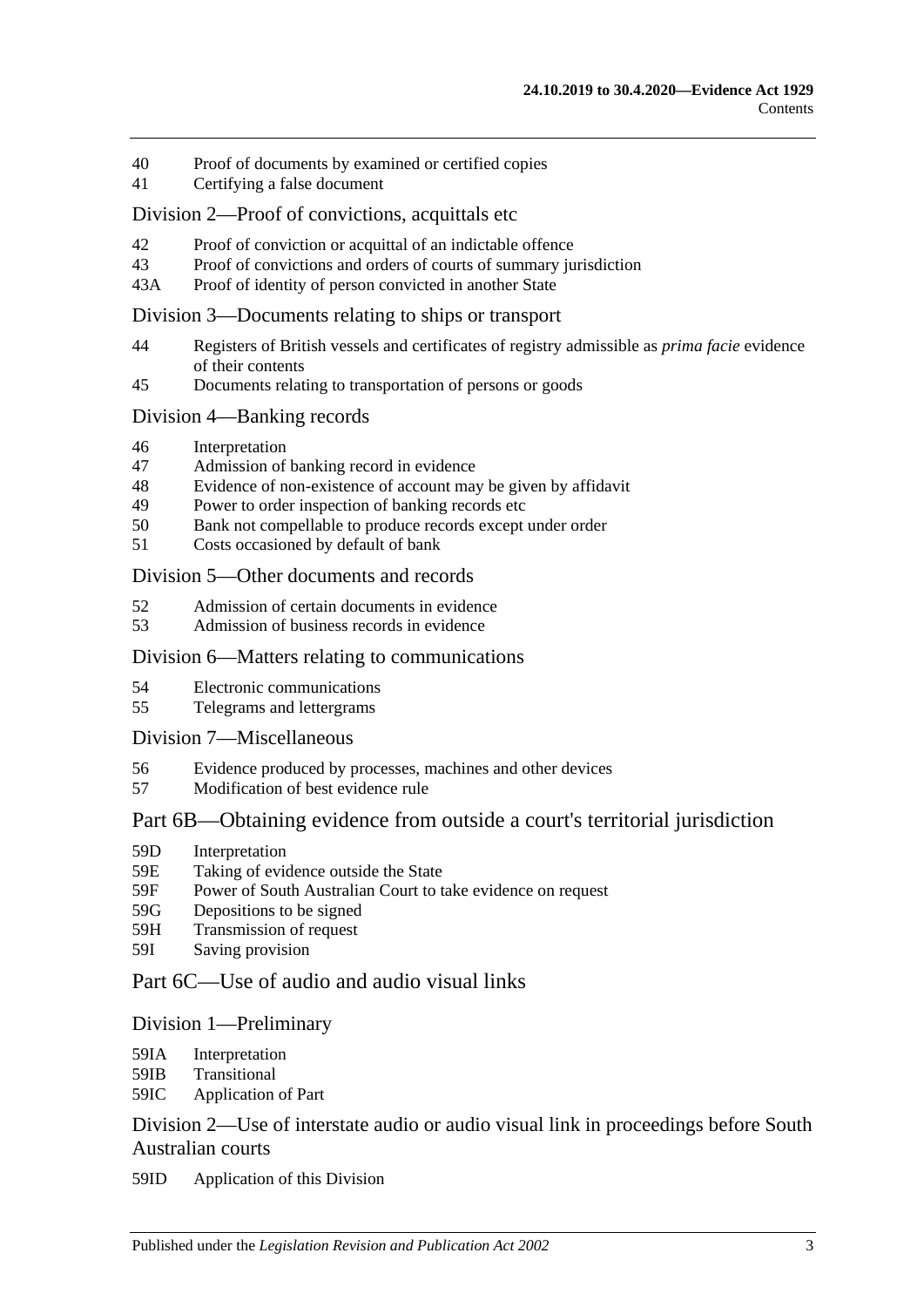- 59IE [State courts may take evidence and submissions from outside State](#page-63-2)
- 59IF [Expenses](#page-63-3)
- 59IG [Counsel entitled to practise](#page-63-4)

[Division 3—Use of interstate audio or audio visual link in proceedings in](#page-64-0)  [participating States](#page-64-0)

- 59IH [Application of Division](#page-64-1)
- 59II [Recognised courts may take evidence or receive submissions from persons in South](#page-64-2)  [Australia](#page-64-2)
- 59IJ [Powers of recognised courts](#page-64-3)
- 59IK [Orders made by recognised court](#page-64-4)
- 59IL [Enforcement of order](#page-64-5)
- 59IM [Privileges, protection and immunity of participants in proceedings in courts of](#page-65-0)  [participating States](#page-65-0)
- 59IN [Recognised court may administer oath in South Australia](#page-65-1)
- 59IO [Assistance to recognised court](#page-65-2)
- 59IP [Contempt of recognised courts](#page-65-3)

[Division 4—Use of audio visual link or audio link generally](#page-66-0)

- 59IQ [Appearance etc by audio visual link or audio link](#page-66-1)
- 59IR [Communication between lawyer and client](#page-67-0)
- [Part 7—General provisions](#page-68-0)
- [Division 1—Power to dispense with formal proof](#page-68-1)
- 59J [Court's power to dispense with formal proof](#page-68-2)
- [Division 2—Notice of action](#page-68-3)
- 60 [Sufficiency of notice of action](#page-68-4)

[Division 3—Facilitation of proof of certain matters](#page-68-5)

- 62 [Proof of "public place" in certain cases](#page-68-6)
- 62A [Proof of place being within municipality etc](#page-68-7)
- 63 [Proof of foreign law](#page-69-0)
- 63A [Evidence as to foreign law](#page-69-1)
- 64 [Proof of matters of history, science etc](#page-69-2)
- 65 [Reference by court to books, official certificates etc](#page-69-3)
- 65A [Proof of age](#page-70-0)

[Division 4—Taking affidavits etc outside the State](#page-70-1)

- 66 [Taking of affidavits out of the State](#page-70-2)
- 66A [Taking of affidavits out of the State by sailors, soldiers and airmen](#page-71-0)
- 67 [Extension of provisions relating to affidavits to attestation etc of other documents](#page-72-0)

[Division 5—Admission of official documents in evidence](#page-72-1)

- 67A [Admissibility of documents without proof of seal etc](#page-72-2)
- [Division 6—Power of foreign authority to take evidence](#page-73-0)
- 67AB [Taking of evidence in this State by foreign authorities](#page-73-1)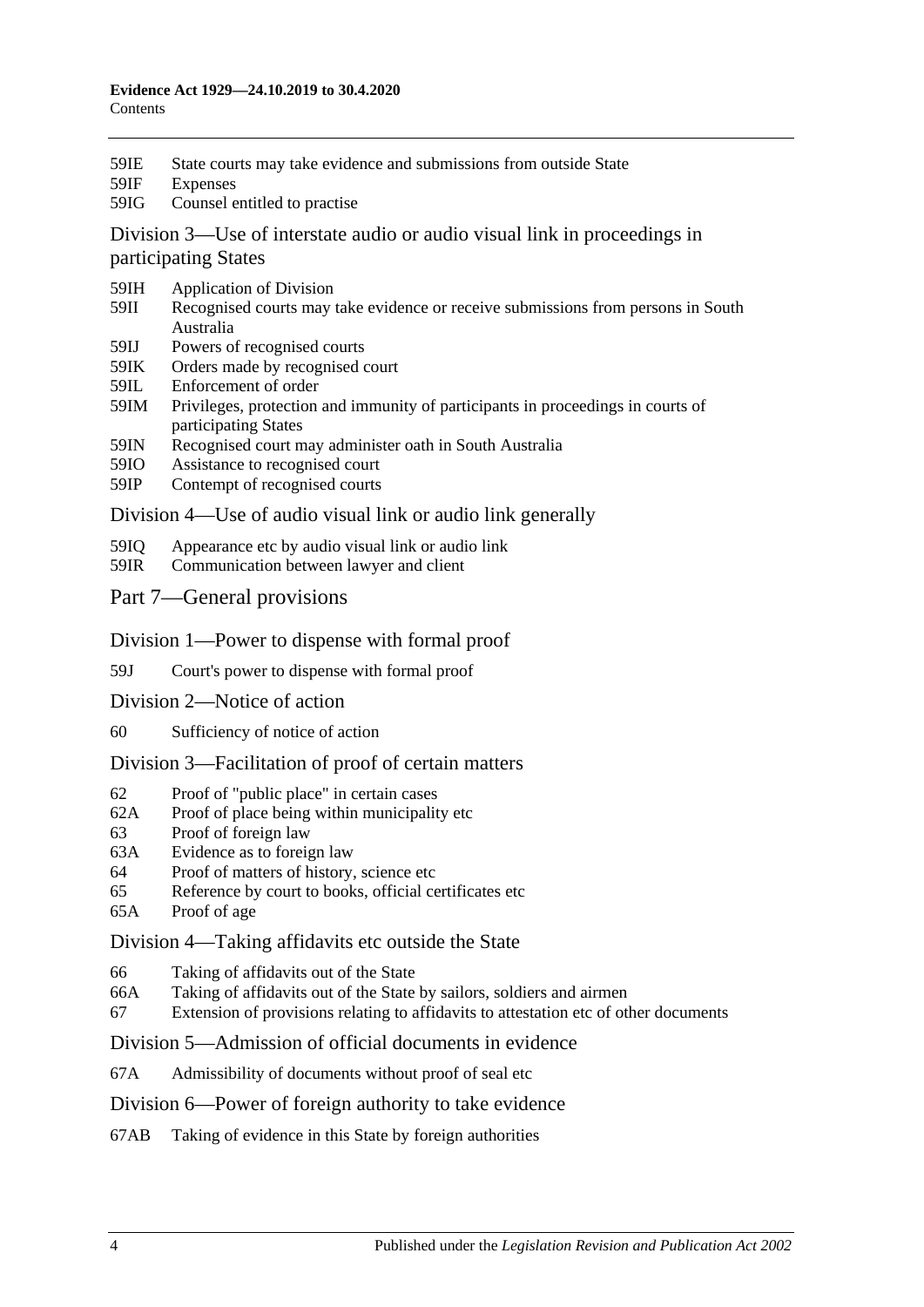#### [Division 7—Select Committee evidence](#page-73-2)

67B [Evidence before the Parliamentary Select Committee of Inquiry into Prostitution](#page-73-3)

[Division 8—Evidence of settlement negotiations](#page-74-0)

67C [Exclusion of evidence of settlement negotiations](#page-74-1)

## [Division 9—Protected communications](#page-75-0)

- 67D [Interpretation](#page-75-1)
- 67E [Certain communications to be protected by public interest immunity](#page-75-2)
- 67F [Evidence of protected communications](#page-76-0)

#### [Division 10—Sensitive material](#page-77-0)

- 67G [Interpretation and application](#page-77-1)
- 67H [Meaning of sensitive material](#page-79-0)
- 67HA [Court may give access to certain sensitive material in certain circumstances](#page-79-1)
- 67I [Procedures for giving restricted access to sensitive material](#page-80-0)
- 67J [Improper dissemination of sensitive material](#page-81-0)

## [Part 8—Publication of evidence](#page-82-0)

#### [Division 1—Preliminary](#page-82-1)

68 [Interpretation](#page-82-2)

#### [Division 2—Orders for clearing court or suppressing publication of evidence etc](#page-82-3)

- 69 [Order for clearing court](#page-82-4)
- 69A [Suppression orders](#page-83-0)
- 69AB [Review of suppression orders](#page-85-0)
- 69AC [Appeal against suppression order etc](#page-86-0)
- 69B [Appeals](#page-87-0)
- 70 [Disobedience to orders under this Division](#page-87-1)
- 71 [Attorney-General to provide annual report](#page-88-0)

[Division 3—Sexual cases](#page-88-1)

71A [Restriction on reporting on sexual offences](#page-88-2)

#### [Division 4—Cases](#page-90-0) generally

- 71B [Publishers required to report result of certain proceedings](#page-90-1)
- 71C [Restriction on reporting of proceedings following acquittals](#page-91-0)

## [Part 8A—Journalists](#page-92-0)

- 72 [Interpretation](#page-92-1)
- 72A [Application of Part](#page-92-2)
- 72B [No liability incurred for failure to disclose identity of informant in court proceedings](#page-92-3)
- 72C [Review of Part](#page-93-0)

## [Part 9—Miscellaneous](#page-94-0)

73 [Regulations](#page-94-1)

## [Schedule 1—Review of identity parade evidence](#page-96-0)

1 [Review and report on section](#page-96-1) 34AB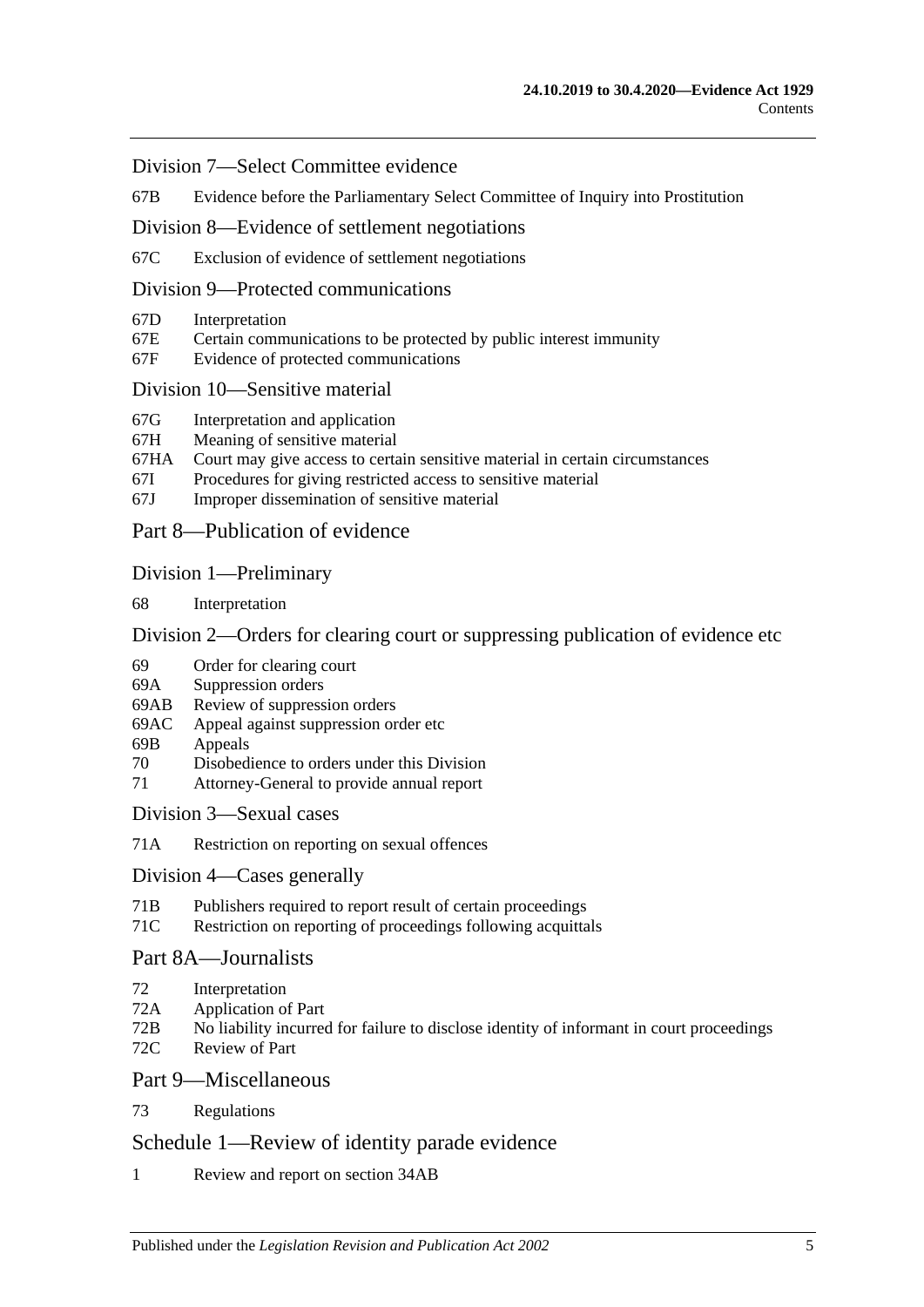[Schedule 4—Affidavit about proof of identity of person convicted in another](#page-97-0)  [State or Territory](#page-97-0)

[Legislative history](#page-98-0)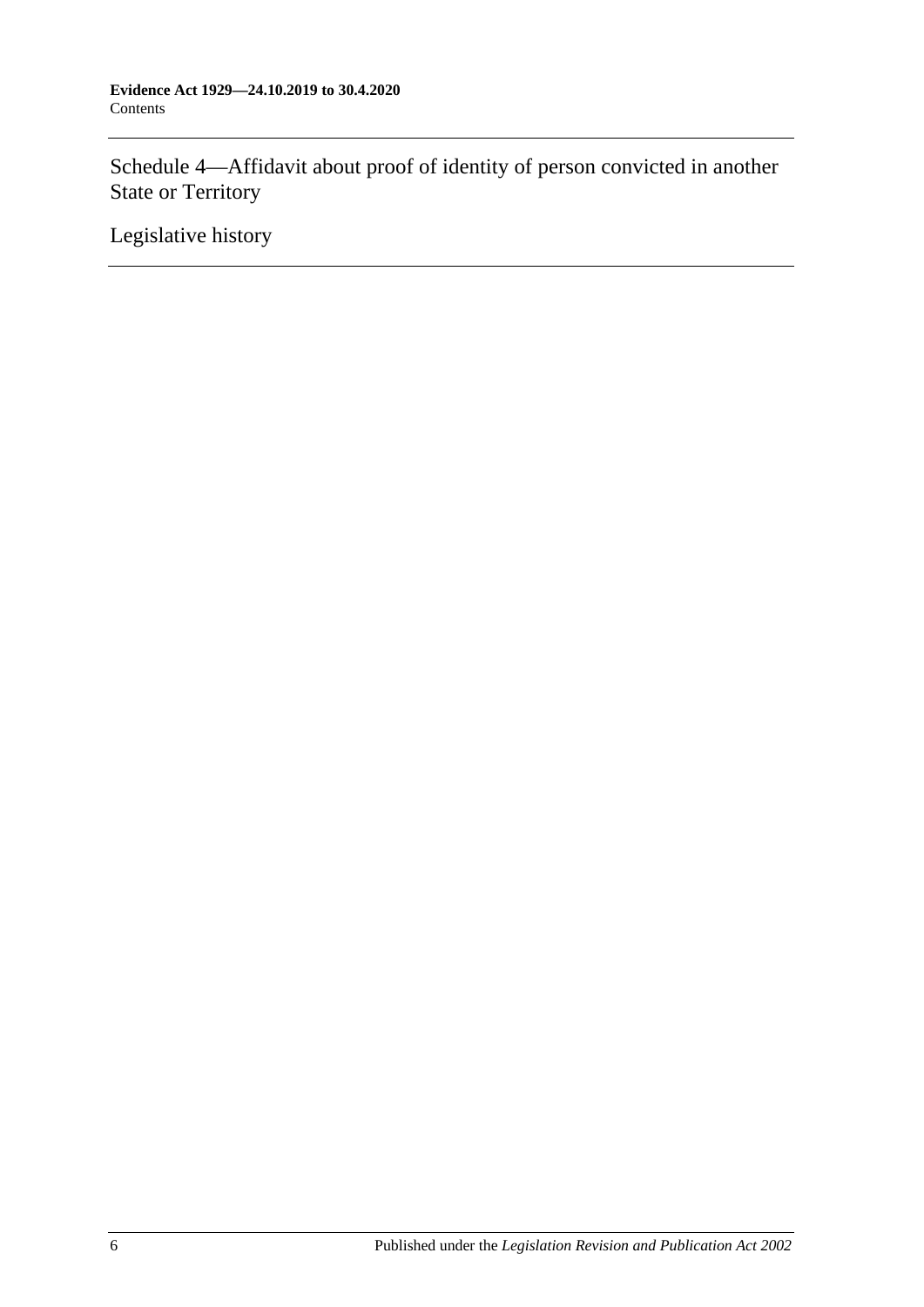## <span id="page-6-0"></span>**The Parliament of South Australia enacts as follows:**

## **Part 1—Preliminary**

## <span id="page-6-1"></span>**1—Short title**

This Act may be cited as the *Evidence Act 1929*.

## <span id="page-6-2"></span>**4—Interpretation**

(1) In this Act, unless some other intention is expressed, or implied by the context—

*child* means a person under the age of 18 years;

*cognitive impairment* includes the following:

- (a) a developmental disability (including, for example, an intellectual disability, Down syndrome, cerebral palsy or an autistic spectrum disorder);
- (b) an acquired disability as a result of illness or injury (including, for example, dementia, a traumatic brain injury or a neurological disorder);
- (c) a mental illness;

*communication partner* means a person, or a person of a class, approved by the Minister for the purposes of providing assistance in proceedings to a witness with complex communication needs;

*court* includes a tribunal, authority or person invested by law with judicial or quasi-judicial powers, or with authority to make any inquiry or to receive evidence;

*domestic partner* means a person who is a domestic partner within the meaning of the *[Family Relationships Act](http://www.legislation.sa.gov.au/index.aspx?action=legref&type=act&legtitle=Family%20Relationships%20Act%201975) 1975*, whether declared as such under that Act or not;

*judge* includes the member or members of any court having authority to admit evidence;

*legal proceeding* or *proceeding* includes any action, trial, inquiry, cause, or matter, whether civil or criminal, in which evidence is or may be given and includes an arbitration;

*serious offence against the person* means—

- (a) attempted murder; or
- (b) attempted manslaughter; or
- (c) a sexual offence; or
- $(d)$ 
	- (i) an offence of stalking under section 19AA of the *[Criminal Law](http://www.legislation.sa.gov.au/index.aspx?action=legref&type=act&legtitle=Criminal%20Law%20Consolidation%20Act%201935)  [Consolidation Act](http://www.legislation.sa.gov.au/index.aspx?action=legref&type=act&legtitle=Criminal%20Law%20Consolidation%20Act%201935) 1935*; or
	- (ii) an offence of causing serious harm under section 23 of the *[Criminal](http://www.legislation.sa.gov.au/index.aspx?action=legref&type=act&legtitle=Criminal%20Law%20Consolidation%20Act%201935)  [Law Consolidation Act](http://www.legislation.sa.gov.au/index.aspx?action=legref&type=act&legtitle=Criminal%20Law%20Consolidation%20Act%201935) 1935*; or
	- (iii) an offence involving an unlawful threat to kill or endanger life; or
	- (iv) an offence involving abduction; or
	- (v) an offence involving blackmail; or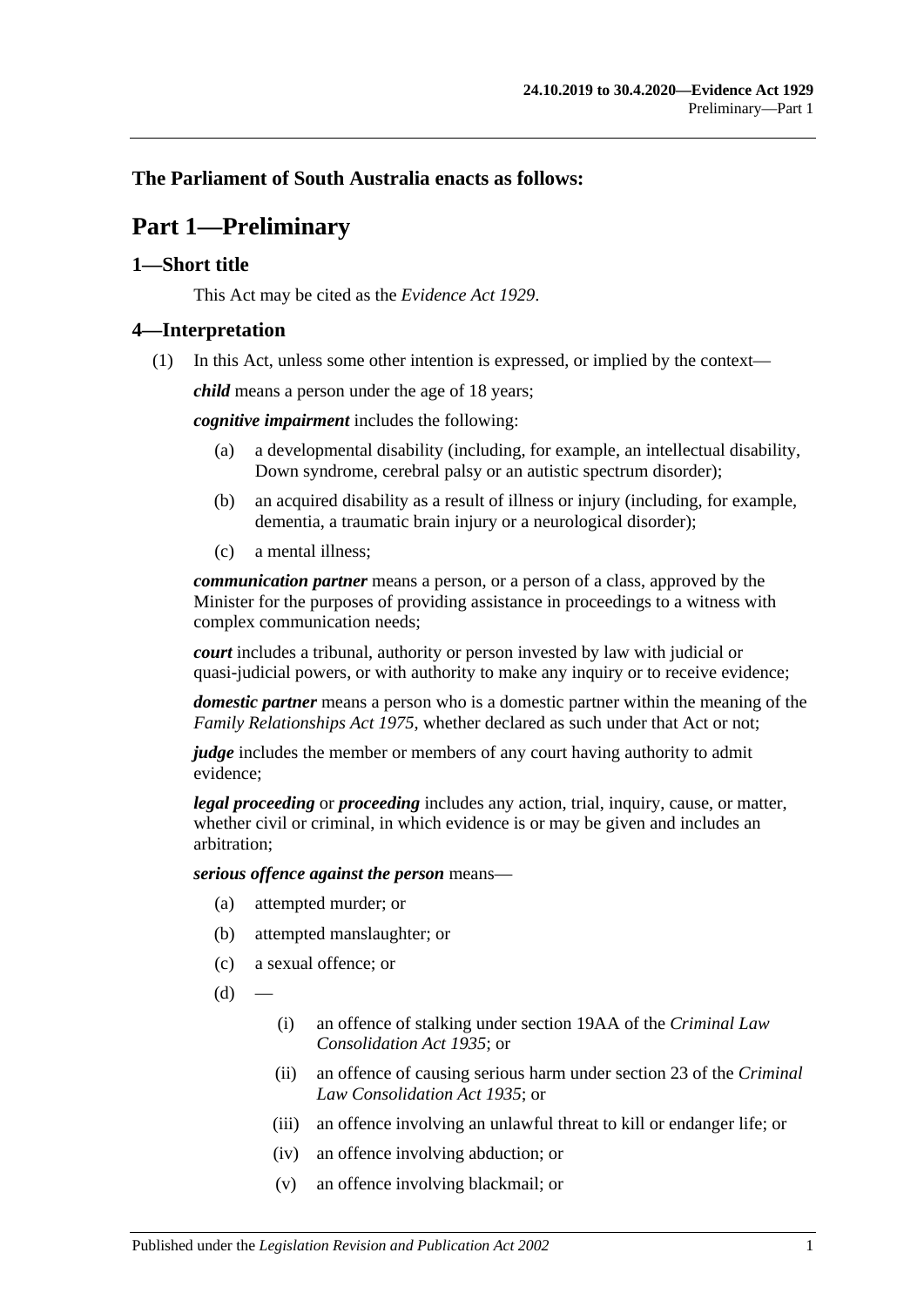(vi) an attempt to commit, or assault with intent to commit, any of the offences in the preceding subparagraphs;

#### *sexual offence* means—

- (a) rape; or
- (ab) compelled sexual manipulation; or
- (b) indecent assault; or
- (c) any offence involving unlawful sexual intercourse or an act of gross indecency; or
- (d) incest; or
- (da) any offence involving sexual exploitation or abuse of a child, or exploitation of a child as an object of prurient interest; or
- (db) an offence of sexual exploitation of a person with a cognitive impairment under section 51 of the *[Criminal Law Consolidation Act](http://www.legislation.sa.gov.au/index.aspx?action=legref&type=act&legtitle=Criminal%20Law%20Consolidation%20Act%201935) 1935*; or
- (e) any attempt to commit, or assault with intent to commit, any of the foregoing offences;

*spouse*—a person is the spouse of another if they are legally married;

*statement* includes a statement however made;

*sworn evidence* means evidence given under the obligation of an oath or an affirmation; and *unsworn evidence* has a corresponding meaning;

*electric telegraph* means any system of telecommunication operated by the Australian Telecommunication Commission or any other authority approved by proclamation;

*telegraphic message* means any message or other communication transmitted, or intended for transmission, or purporting to have been transmitted, by electric telegraph;

*telegraph station* means a station established or used by the Australian Telecommunication Commission or other authority approved by proclamation for the receipt or transmission of telegraphic messages;

#### *vulnerable witness* means—

- (a) a witness who is under 16 years of age; or
- (b) a witness who is cognitively impaired; or
- (c) a witness who is the alleged victim of an offence to which the proceedings relate—
	- (i) where the offence is a serious offence against the person; or
	- (ii) in any other case—where, because of the circumstances of the witness or the circumstances of the case, the witness would, in the opinion of the court, be specially disadvantaged if not treated as a vulnerable witness; or
- (d) a witness who—
	- (i) has been subjected to threats of violence or retribution in connection with the proceedings; or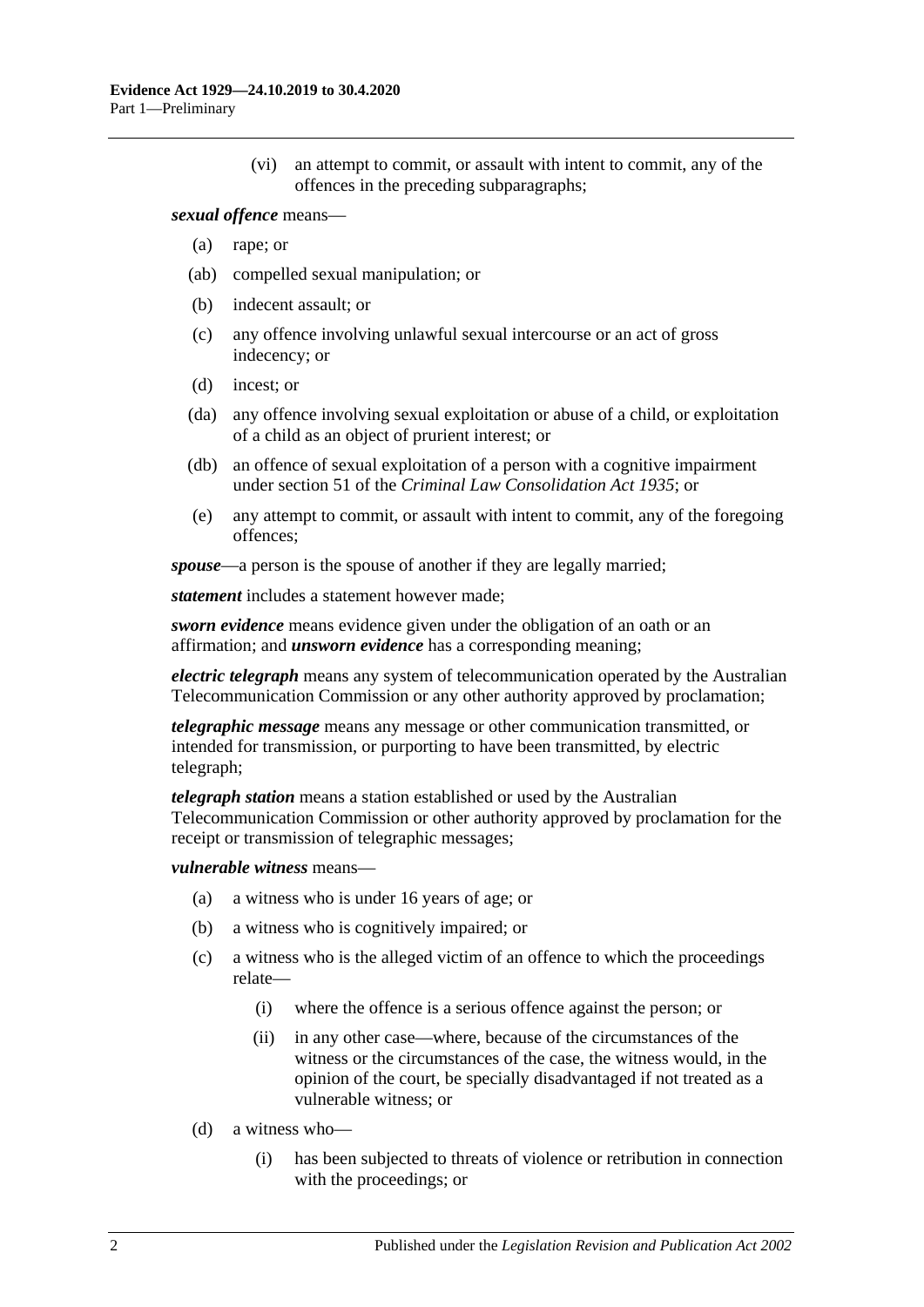- (ii) has reasonable grounds to fear violence or retribution in connection with the proceedings; or
- (e) in the case of proceedings for a serious and organised crime offence (within the meaning of the *[Criminal Law Consolidation Act](http://www.legislation.sa.gov.au/index.aspx?action=legref&type=act&legtitle=Criminal%20Law%20Consolidation%20Act%201935) 1935*)—a person who will only consent to being a witness in the proceedings if he or she is treated as a vulnerable witness for the purposes of the proceedings;

*young child* means a child of or under the age of 14 years.

- (2) For the purposes of this Act, a witness who is to give oral evidence in proceedings will be taken to have *complex communication needs* if the witness's ability to give the evidence is significantly affected by a difficulty to communicate effectively with the court, whether the communication difficulty is temporary or permanent and whether caused by disability, illness, injury or some other cause.
- (3) However, a witness who is to give oral evidence in proceedings whose native language is not English will not be taken to have *complex communication needs* merely because the witness is not reasonably fluent in English (although the witness may be entitled to give the evidence through an interpreter under [section](#page-25-0) 14).

## <span id="page-8-0"></span>**5—Application of Act (***prima facie***) to all courts and enabling only**

The provisions of this Act, unless an intention to the contrary is expressed, or appears or is implied by the context—

- (a) apply to every proceeding before any court whatever; and
- (b) are in addition to, and not in derogation of, any rules of evidence, or power, or right, or duty in relation to procedure or evidence, whether existing at common law, or provided for by any law, at any time, in force in the State.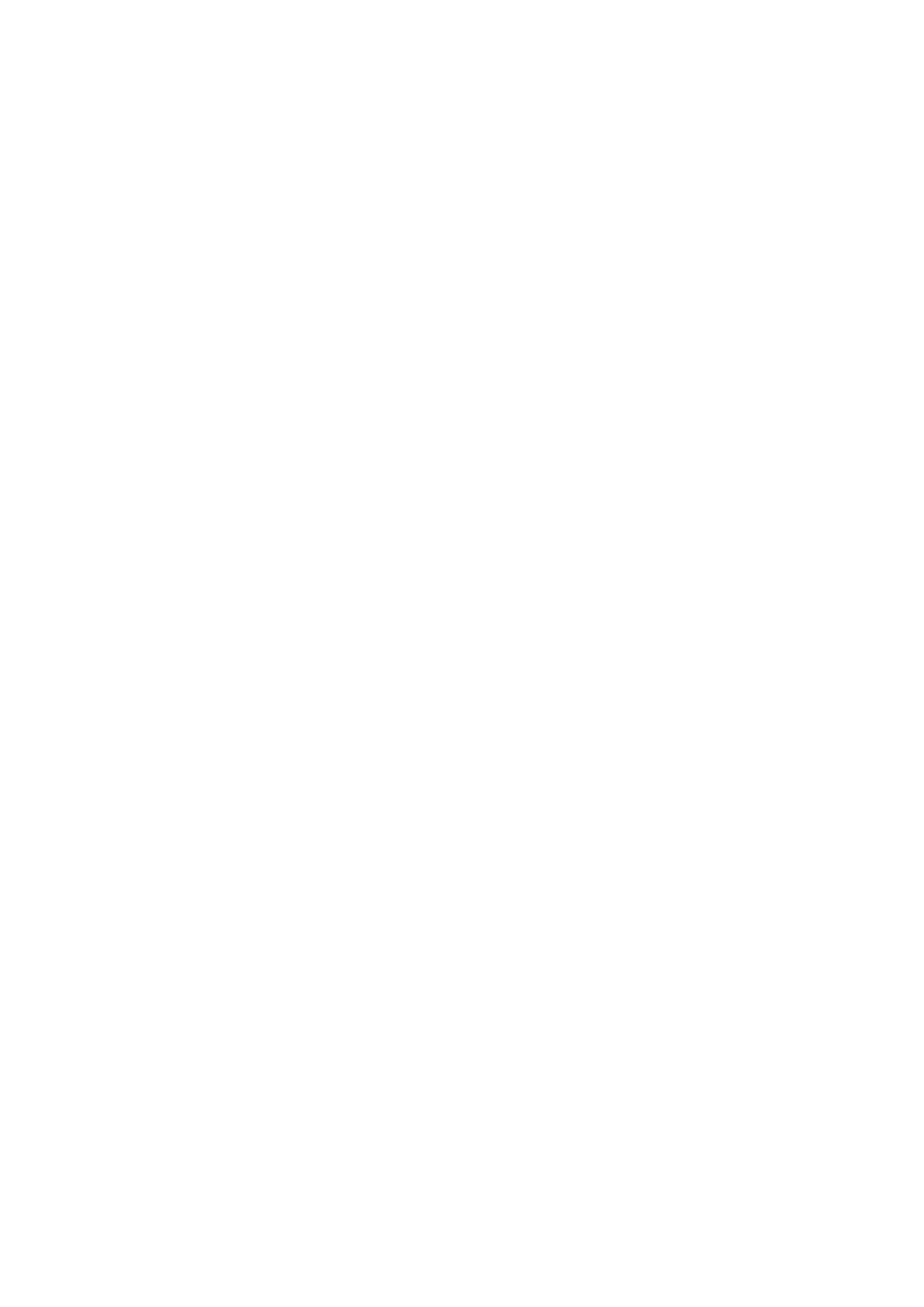## <span id="page-10-0"></span>**Part 2—Witnesses**

## <span id="page-10-1"></span>**6—Oaths, affirmations etc**

- (1) An oath shall be administered and taken as follows:
	- (a) the person taking the oath shall hold a copy of the Bible (being a book that contains the New Testament, the Old Testament or both) in his hand and, after the oath has been tendered to him, shall say "I swear"; or
	- (b) in any other manner and form which the person taking the oath declares to be binding on his conscience; or
	- (c) in any other manner or form authorised or permitted by law.
- (2) Where an oath has been lawfully administered and taken, the fact that the person taking the oath had no religious belief, or that the oath was not taken so as to be binding on his conscience, shall not affect, at law, the validity or effect of the oath.
- (3) A person is permitted, and should be offered the choice, to make an affirmation instead of an oath in all circumstances in which, and for all purposes for which, an oath is required or permitted by law.
- (4) An affirmation is to be administered to a person by asking the person "Do you solemnly and truly affirm" followed by the words of the appropriate oath (omitting any words of imprecation or calling to witness) after which the person must say "I do solemnly and truly affirm".
- (5) Every affirmation has, at law, the same force and effect as an oath.
- (6) No oath or affirmation is invalid by reason of a procedural or formal error or deficiency.

#### <span id="page-10-2"></span>**7—Oaths or affirmations taken before a court**

- (1) Every court has authority to administer an oath or an affirmation.
- (2) Where an oath or affirmation is to be taken before a court, or in connection with proceedings before a court, it may be administered by—
	- (a) the court itself; or
	- (b) an officer of the court; or
	- (c) any person authorised by the court to administer the oath or affirmation; or
	- (d) any other person authorised by law to administer the oath or affirmation.

#### <span id="page-10-3"></span>**9—Unsworn evidence**

- (1) A person is presumed to be capable of giving sworn evidence in any proceedings unless the judge determines that the person does not have sufficient understanding of the obligation to be truthful entailed in giving sworn evidence.
- (2) If the judge determines that a person does not have sufficient understanding of the obligation to be truthful entailed in giving sworn evidence, the judge may permit the person to give unsworn evidence provided that—
	- (a) the judge—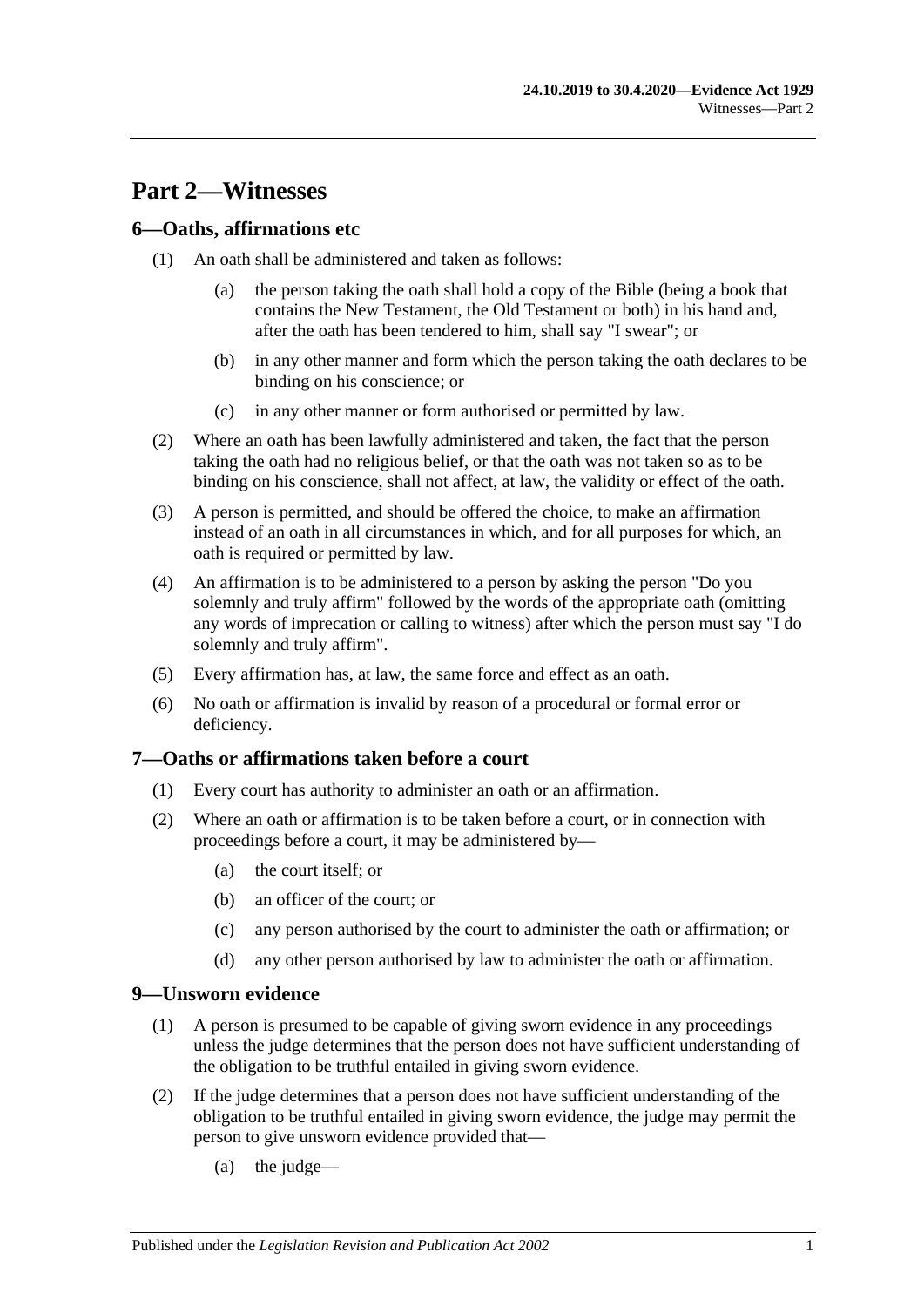- (i) is satisfied that the person understands the difference between the truth and a lie; and
- (ii) tells the person that it is important to tell the truth; and
- (b) the person indicates that he or she will tell the truth.
- (3) In determining a question under this section, the judge is not bound by the rules of evidence, but may inform himself or herself as the judge thinks fit.
- (4) If unsworn evidence is given under this section in a criminal trial, the judge—
	- (a) must explain to the jury the reason the evidence is unsworn; and
	- (b) may, and if a party so requests must, warn the jury of the need for caution in determining whether to accept the evidence and the weight to be given to it.
- (5) A justice to whom it appears that a person who desires to lay a complaint or information does not have sufficient understanding of the obligation to be truthful entailed in giving sworn evidence may ascertain by inquiry the subject matter of the complaint or information and reduce it into the appropriate form, and any action or proceedings may be taken on the complaint or information in all respects as if the complainant or informant had deposed to the truth of the contents on oath or affirmation.
- (6) Subject to this Act, this section does not apply to a statement made outside of a court admitted as evidence in any proceedings under an exception to the rule against hearsay at common law or under this Act.

## <span id="page-11-2"></span><span id="page-11-0"></span>**12—Evidence of young children**

- (4) A young child who is called as a witness is, while giving evidence, entitled to have present in the court, and within reasonable proximity, a person of his or her choice to provide emotional support (but the person must not interfere in the proceedings).
- (5) Unless the court otherwise allows, a witness or prospective witness in the proceedings cannot be chosen under [subsection](#page-11-2) (4) to provide emotional support for a young child.

## <span id="page-11-1"></span>**12A—Warning relating to uncorroborated evidence of child in criminal proceedings**

- (1) In a criminal trial, a judge must not warn the jury that it is unsafe to convict on a child's uncorroborated evidence unless—
	- (a) the warning is warranted because there are, in the circumstances of the particular case, cogent reasons, apart from the fact that the witness is a child, to doubt the reliability of the child's evidence; and
	- (b) a party asks that the warning be given.
- (2) In giving any such warning, the judge is not to make any suggestion that the evidence of children is inherently less credible or reliable, or requires more careful scrutiny, than the evidence of adults.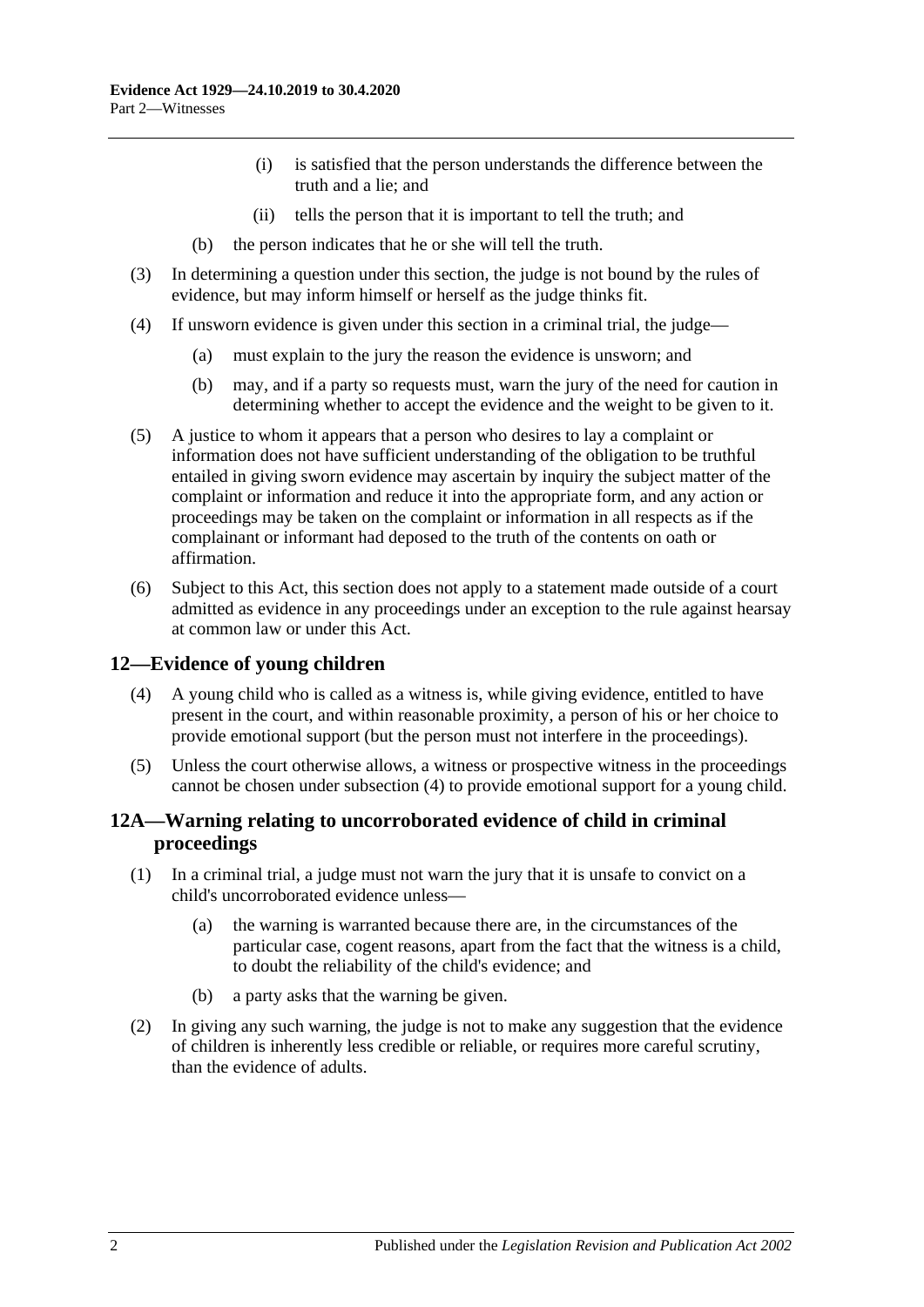## <span id="page-12-0"></span>**12AB—Pre-trial special hearings**

- <span id="page-12-1"></span>(1) Subject to this section, if—
	- (a) the evidence of a witness to whom this section applies is necessary for the purposes of the trial of a charge of an offence to which this section applies; and
	- (b) the facilities necessary to take the evidence of the witness are readily available to the court and it is otherwise practicable to make arrangements for a special hearing to be convened as a proceeding preliminary to the trial (a *pre-trial special hearing*); and
	- (c) the arrangements can be made without prejudice to any party to the proceedings,

<span id="page-12-2"></span>the court should, on application under this section, order that arrangements be made relating to the giving of evidence by the witness at a pre-trial special hearing.

- <span id="page-12-3"></span>(2) An order for a pre-trial special hearing—
	- (a) must make provision for each of the following matters:
		- (i) that a hearing be convened as a proceeding preliminary to the trial of the charge of the offence for the purpose of taking the evidence of the witness in any setting that the court thinks fit in the circumstances (including an informal setting);
		- (ii) if the witness has a physical disability or cognitive impairment—that the evidence be taken in a particular way (to be specified by the court) that will, in the court's opinion, facilitate the taking of evidence from the witness or minimise the witness's embarrassment or distress (including, if the witness has complex communication needs, with such communication assistance as may be specified by the court);

**Note—**

Communication assistance for a witness may be provided, for example, by a communication partner or by using a device (such as a speak-and-spell communication device).

- (iii) that an audio visual record of the evidence be made;
- (iv) that the taking of evidence at the hearing be transmitted to the defendant by means of closed circuit television;
- (v) if the defendant attends the hearing in person—that appropriate measures be taken to prevent the witness and the defendant from directly seeing or hearing each other before, during or after the hearing; and
- (b) may make provision for the witness to be accompanied at the hearing by a relative, friend or other person for the purpose of providing emotional support; and
- (c) may specify that the hearing is convened for any (or all) of the following purposes:
	- (i) examination of the witness;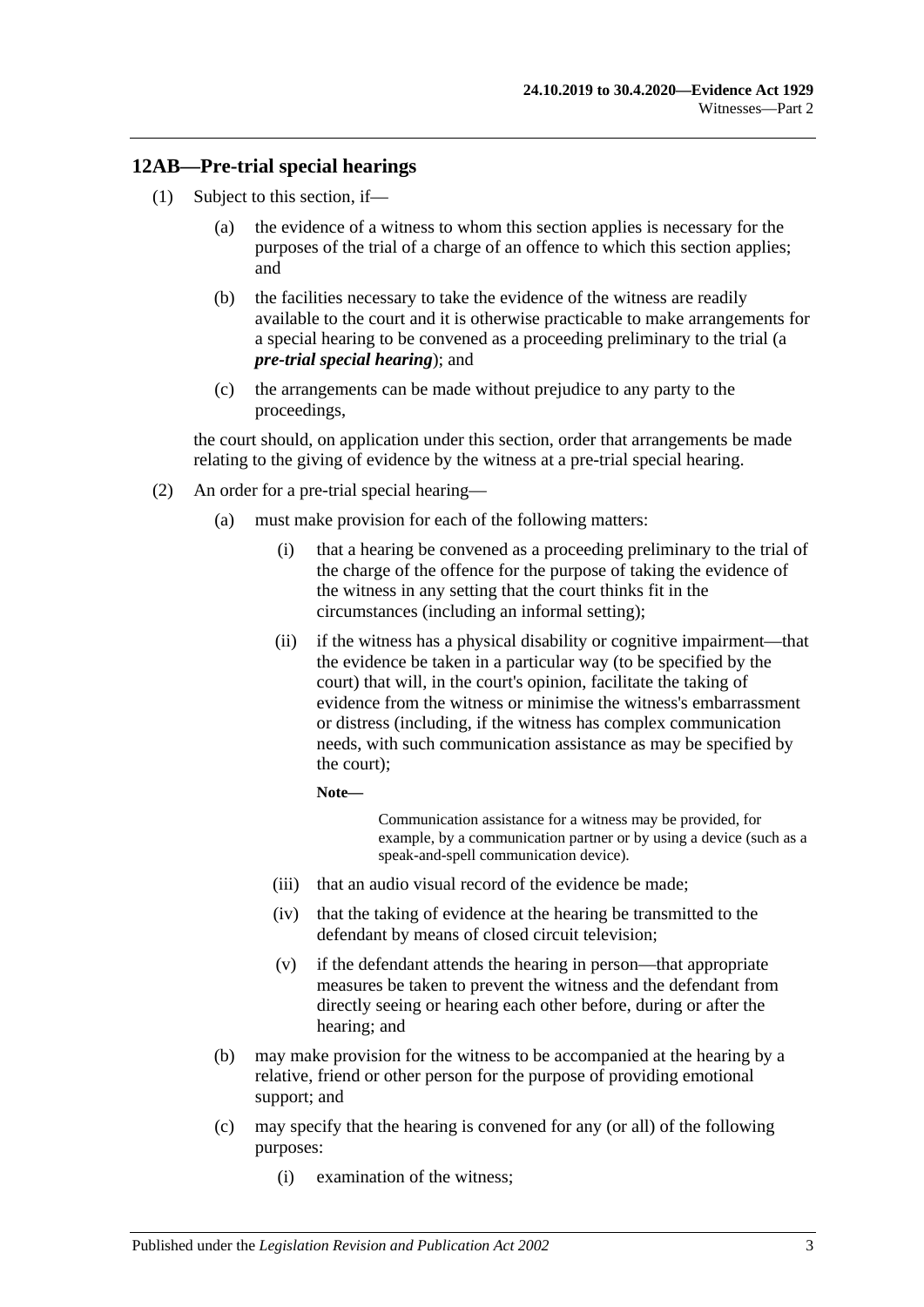- (ii) cross-examination of the witness;
- (iii) re-examination of the witness; and
- (d) may make provision for any other matter that the court thinks fit.
- (3) An order for a pre-trial special hearing must not be made if the effect of the order would be—
	- (a) to relieve a witness from the obligation to give evidence; or
	- (b) to relieve a witness from the obligation to submit to cross-examination; or
	- (c) to prevent the judge or defendant from observing the witness's demeanour in giving evidence (but the observation may be direct or by live transmission of the witness's voice and image); or
	- (d) to prevent the defendant from instructing counsel while the witness is giving evidence.
- (4) If a witness to whom this section applies is accompanied by a person for the purpose of providing emotional support or communication assistance—
	- (a) the accompanying person must be visible to the judge while the witness is giving evidence; and
	- (b) if the defendant is prevented from seeing the accompanying person directly while the witness is giving evidence—the court must ensure that the defendant is able to observe that person by direct transmission of images of the witness together with that person while the witness is giving evidence; and
	- (c) the audio visual record of the evidence must show the accompanying person throughout the taking of the evidence.
- (5) A person may only provide communication assistance—
	- (a) if the person—
		- (i) is a communication partner or has been approved by the court to provide such assistance to the witness; and
		- (ii) takes an oath or makes an affirmation that he or she will communicate accurately with both the witness and the court; and
	- (b) in a case where a party to the proceedings disputes the person's ability or impartiality in providing communication assistance—if the judge is satisfied as to the person's ability and impartiality.
- (6) The fact that a person has provided communication assistance to a witness in a pre-trial special hearing under this section does not of itself prevent that person also from being called as a witness in the trial of the charge of the offence or in any other relevant proceedings.
- (7) An application for a pre-trial special hearing order must—
	- (a) be made in writing by the party calling the witness to whom this section applies to give evidence; and
	- (b) be filed in the court as a proceeding preliminary to the commencement of the trial; and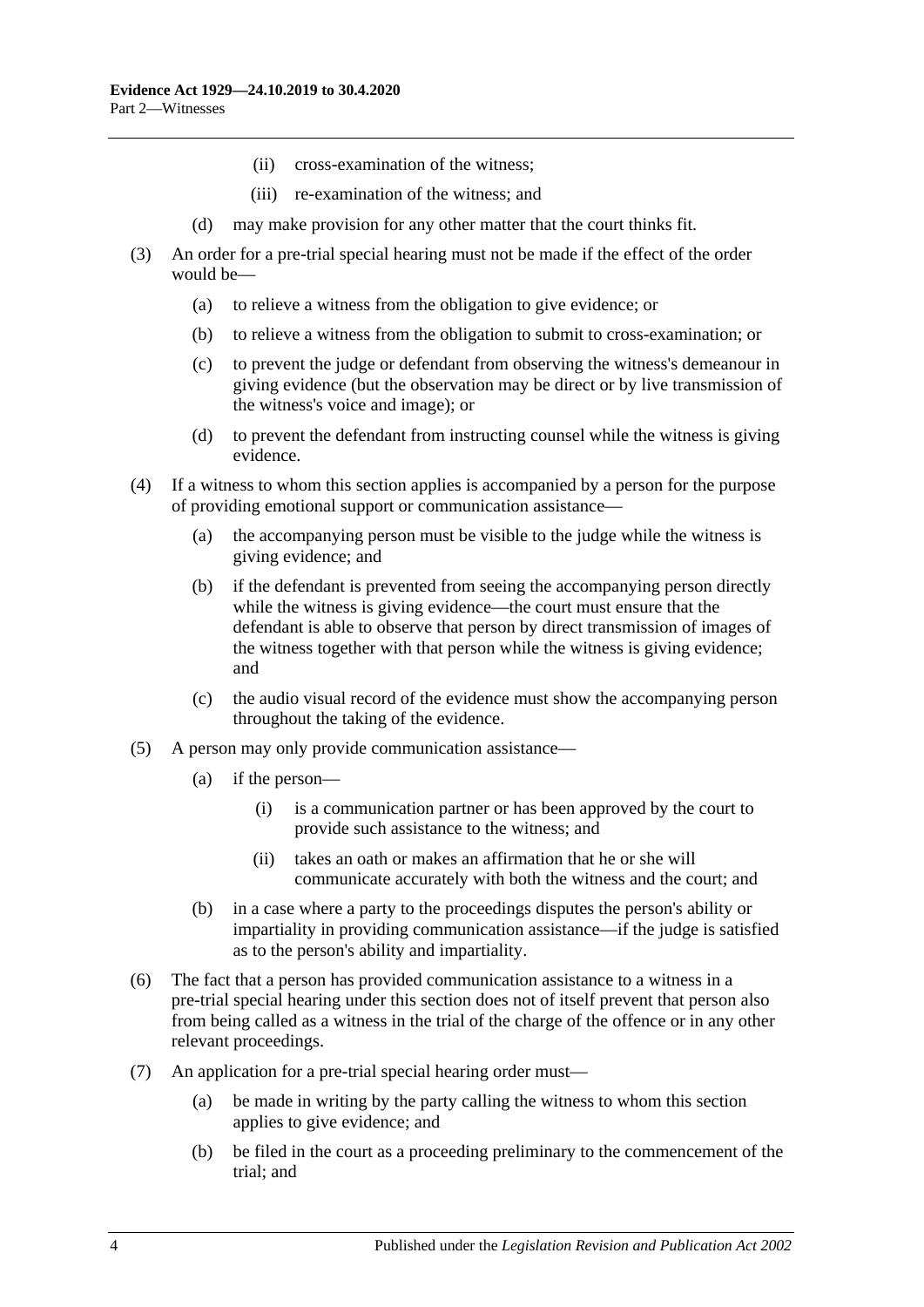- (c) within 14 days of being filed in the court—be served on the other party to the proceedings (the *respondent*); and
- (d) specify why the witness is a witness to whom this section applies and the reasons why the special hearing is sought; and
- (e) otherwise be made in accordance with the rules of court.
- (8) The respondent may, if of the opinion that the witness on whose behalf the application has been made is not in fact a witness to whom this section applies, within 14 days of being served with the application (the *prescribed period*), file an answering document in the court objecting to the application on that ground.
- (9) If an objection to the application is filed within the prescribed period, the court must determine the application before the commencement of the trial—
	- (a) in the absence of the applicant and respondent; or
	- (b) by conducting a hearing in a room closed to the public.
- (10) If no objection to the application is filed within the prescribed period, the court must, subject to [subsection](#page-12-1) (1)(b) and [\(c\),](#page-12-2) make a pre-trial special hearing order pursuant to this section.
- (11) A pre-trial special hearing order may be made, varied or revoked on the court's own initiative, or on the application of a party to the proceedings.
- (12) A determination or order made by a judge under this section is binding on the judge presiding at the trial of the defendant, whether the trial is the first or a new trial following a stay of the proceedings, discontinuance of an earlier trial or an appeal, unless the trial judge considers that it would not be in the interests of justice for the determination or order to be binding or the determination or order is inconsistent with an order made on such an appeal.
- (13) Subject to [section](#page-20-0) 13BA, an audio visual record of the evidence of a witness made at a pre-trial special hearing is admissible as evidence of the witness in the trial of a charge of an offence to which this section applies.
- (14) In this section—

*trial of a charge of an offence to which this section applies* means—

- (a) the trial of a charge of a serious offence against the person; or
- (b) the trial of a charge of an offence of contravening or failing to comply with an intervention order under the *[Intervention Orders \(Prevention of Abuse\)](http://www.legislation.sa.gov.au/index.aspx?action=legref&type=act&legtitle=Intervention%20Orders%20(Prevention%20of%20Abuse)%20Act%202009)  Act [2009](http://www.legislation.sa.gov.au/index.aspx?action=legref&type=act&legtitle=Intervention%20Orders%20(Prevention%20of%20Abuse)%20Act%202009)*; or
- (c) the trial of a charge of an offence of contravening or failing to comply with a restraining order under the *[Summary Procedure Act](http://www.legislation.sa.gov.au/index.aspx?action=legref&type=act&legtitle=Summary%20Procedure%20Act%201921) 1921*;

#### *witness to whom this section applies* means—

- (a) a young child; or
- (b) a person with a disability that adversely affects the person's capacity to give a coherent account of the person's experiences or to respond rationally to questions.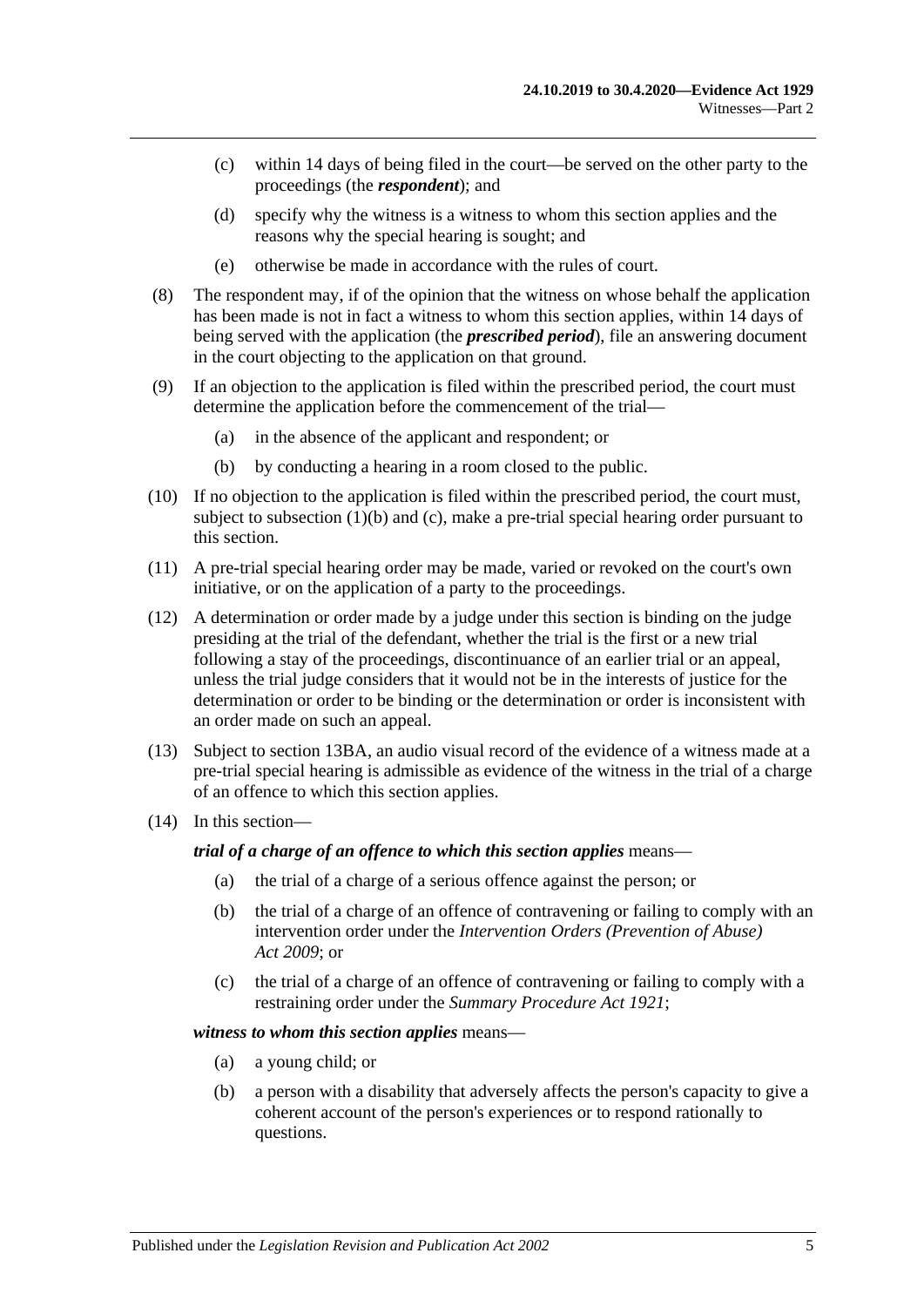## <span id="page-15-0"></span>**13—Special arrangements for protecting witnesses from embarrassment, distress etc when giving evidence**

- (1) Subject to this section, if—
	- (a) it is desirable to make special arrangements for taking evidence from a witness in a trial in order to protect the witness from embarrassment or distress, to protect the witness from being intimidated by the atmosphere of the courtroom or for any other proper reason; and
	- (b) the facilities necessary for the special arrangements are readily available to the court and it is otherwise practicable to make the special arrangements; and
	- (c) the special arrangements can be made without prejudice to any party to the proceedings,

the court should, on its own initiative, order that special arrangements be made for taking the evidence of the witness.

- (2) Without limiting the kind of order that may be made under this section, the court may make 1 or more of the following orders:
	- (a) an order that the evidence be given outside the trial court and transmitted to the trial court by means of closed circuit television;
	- (b) an order that the evidence be taken outside the trial court, and that an audio visual record of the evidence be made and replayed in the trial court;
	- (c) an order that a screen, partition or one-way glass be placed to obscure the view of a party to whom the evidence relates or some other person;
	- (d) an order that a defendant be excluded from the place where the evidence is taken, or otherwise be prevented from directly seeing and hearing the witness while giving evidence;
	- (e) an order that the witness be accompanied by a relative or friend for the purpose of providing emotional support;
	- (f) if the witness has a physical disability or cognitive impairment—an order that the evidence be taken in a particular way (to be specified by the court) that will, in the court's opinion, facilitate the taking of evidence from the witness or minimise the witness's embarrassment or distress.
- (3) The court may, if of the opinion that expert evidence would assist the court to determine the special arrangements that should be made for taking the evidence of the witness, receive such evidence and, if the native language of the witness is not English and the witness is not reasonably fluent in English, evidence about any additional difficulty that may be caused by the witness giving evidence through an interpreter.
- (4) Special arrangements made under this section may relate to the witness's evidence as a whole or to particular aspects of the witness's evidence, such as cross-examination and re-examination.
- (5) An order must not be made under this section if the effect of the order would be—
	- (a) to relieve a witness from the obligation to give sworn evidence; or
	- (b) to relieve a witness from the obligation to submit to cross-examination; or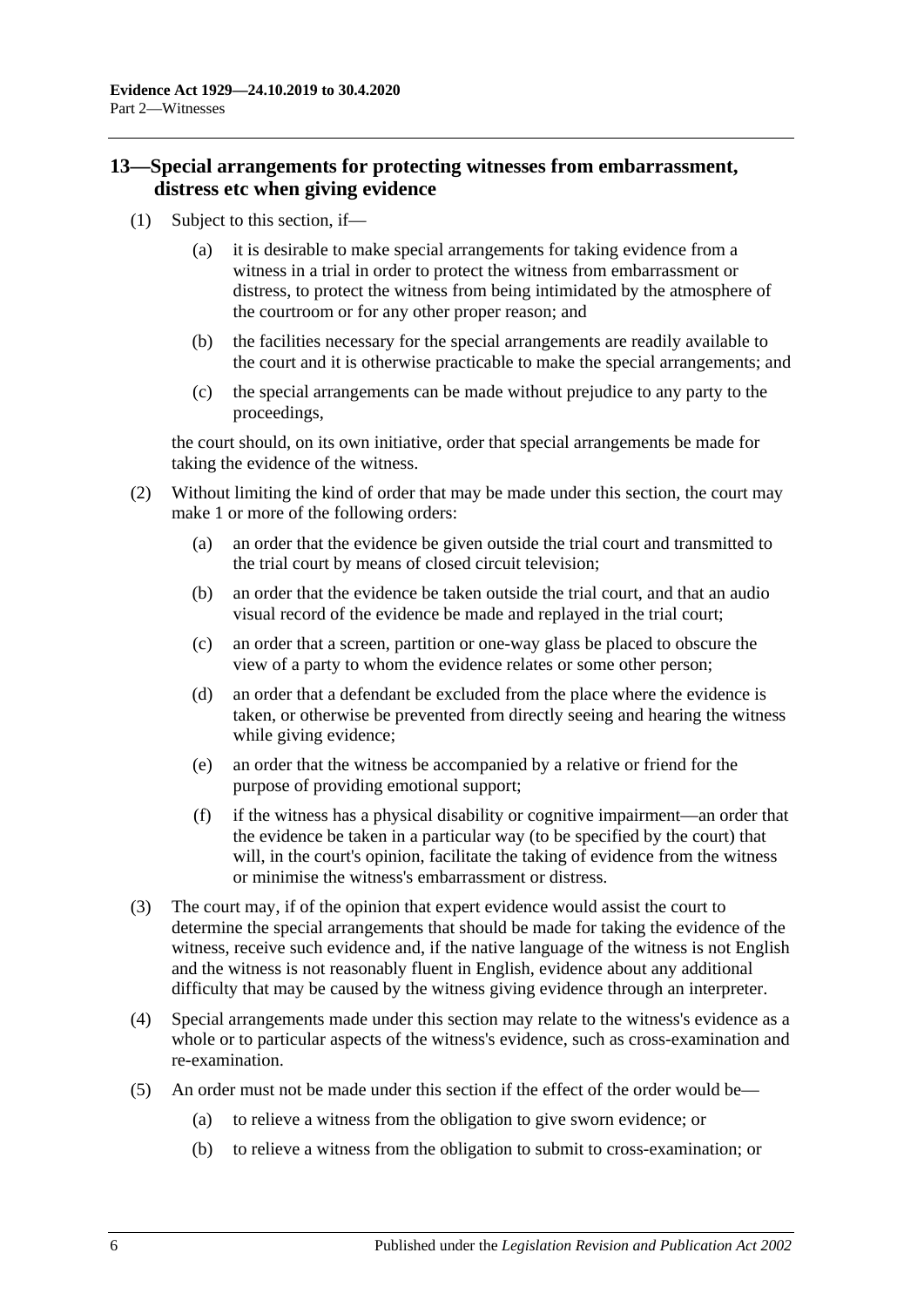- (c) to prevent the judge, jury or defendant from observing the witness's demeanour in giving evidence (but the observation may be direct or by live transmission of the witness's voice and image or by replay of a recording of the witness's voice and image); or
- (d) to prevent the defendant from instructing counsel while the witness is giving evidence.
- (6) If a witness is accompanied by a relative or friend for the purpose of providing emotional support, that person must be visible to the judge and jury (if any) while the witness is giving evidence and, if, in consequence of an order under this section, a party is prevented from seeing that person directly while the witness gives evidence, the court must ensure that the party is able to observe that person either—
	- (a) by direct transmission of images of the witness together with that person while the witness is giving evidence; or
	- (b) by the later replay of a recording of images of the witness together with that person made while the witness was giving evidence.
- (7) If, in a criminal trial, a court makes special arrangements for taking the evidence of a witness, the judge must warn the jury not to draw from that fact any inference adverse to the defendant, and not to allow the special arrangements to influence the weight to be given to the evidence.
- (8) An order under this section may be made, varied or revoked on the court's own initiative, or on the application of a party or witness.

## <span id="page-16-0"></span>**13A—Special arrangements for protecting vulnerable witnesses when giving evidence in criminal proceedings**

- (1) Subject to this section, if—
	- (a) a vulnerable witness is to give evidence in criminal proceedings; and
	- (b) the facilities necessary for the special arrangements are readily available to the court and it is otherwise practicable to make the special arrangements; and
	- (c) the special arrangements can be made without prejudice to any party to the proceedings,

the court must, on application under this section, order that special arrangements be made for taking the evidence of the witness.

- <span id="page-16-1"></span>(2) Without limiting the kind of order that may be made under this section, the court may make 1 or more of the following orders:
	- (a) an order that the evidence be given outside the trial court and transmitted to the trial court by means of closed circuit television;
	- (b) an order that the evidence be taken outside the trial court, and that an audio visual record of the evidence be made and replayed in the trial court;
	- (c) an order that a screen, partition or one-way glass be placed to obscure the view of a party to whom the evidence relates or some other person;
	- (d) an order that a defendant be excluded from the place where the evidence is taken, or otherwise be prevented from directly seeing and hearing the vulnerable witness while giving evidence;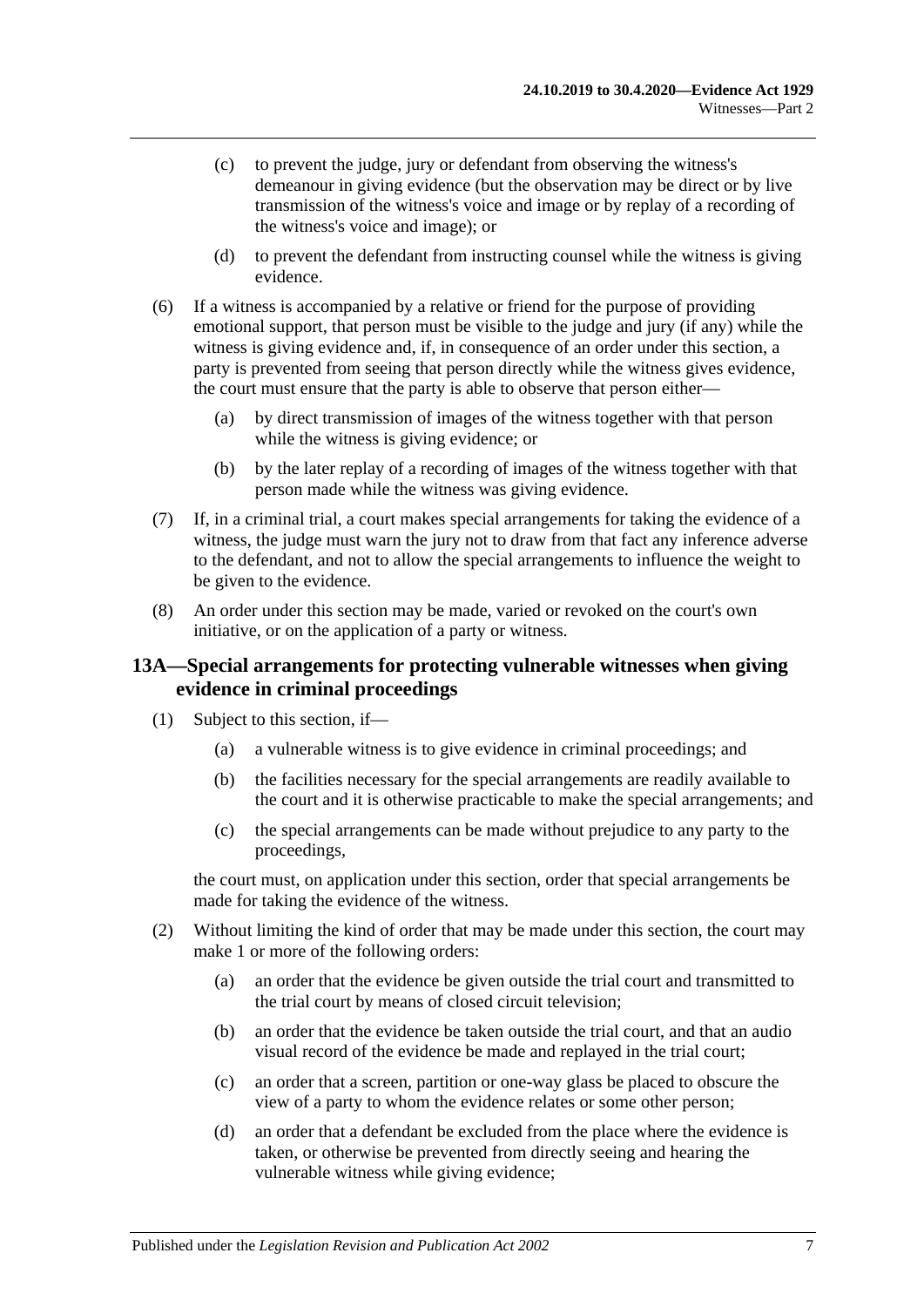- (e) an order that the evidence be taken in a particular way (to be specified by the court) that will, in the court's opinion, facilitate the taking of evidence from the vulnerable witness or minimise the witness's embarrassment or distress, including (for example)—
	- (i) that the witness be accompanied by a relative, friend or other person for the purpose of providing emotional support; and
	- (ii) if the witness has a physical disability or cognitive impairment—that the evidence be taken in a particular way (to be specified by the court) that will, in the court's opinion, facilitate the taking of evidence from the witness or minimise the witness's embarrassment or distress (including, if the witness has complex communication needs, with such communication assistance as may be specified by the court); and

**Note—**

Communication assistance for a vulnerable witness with complex communication needs may be provided, for example, by a communication partner or by using a device (such as a speak-and-spell communication device).

- (iii) that extra allowance be made for breaks during, and time to be given for, the taking of evidence; and
- (iv) that, while the evidence is being taken, the judge and any lawyer present in the court not wear a wig or gown (or both).
- (3) Special arrangements made under this section may relate to the vulnerable witness's evidence as a whole or to particular aspects of the witness's evidence, such as cross-examination and re-examination.
- (4) An order must not be made under this section if the effect of the order would be—
	- (a) to relieve a vulnerable witness from the obligation to give sworn evidence; or
	- (b) to relieve a vulnerable witness from the obligation to submit to cross-examination; or
	- (c) to prevent the judge, jury or defendant from observing the vulnerable witness's demeanour in giving evidence (but the observation may be direct or by live transmission of the witness's voice and image or by replay of a recording of the witness's voice and image); or
	- (d) to prevent the defendant from instructing counsel while the vulnerable witness is giving evidence.
- (5) If a vulnerable witness is accompanied by a person for the purpose of providing emotional support or communication assistance, that person must be visible to the judge and jury (if any) while the witness is giving evidence and, if, in consequence of an order under this section, a party is prevented from seeing that person directly while the witness gives evidence, the court must ensure that the party is able to observe that person either—
	- (a) by direct transmission of images of the witness together with that person while the witness is giving evidence; or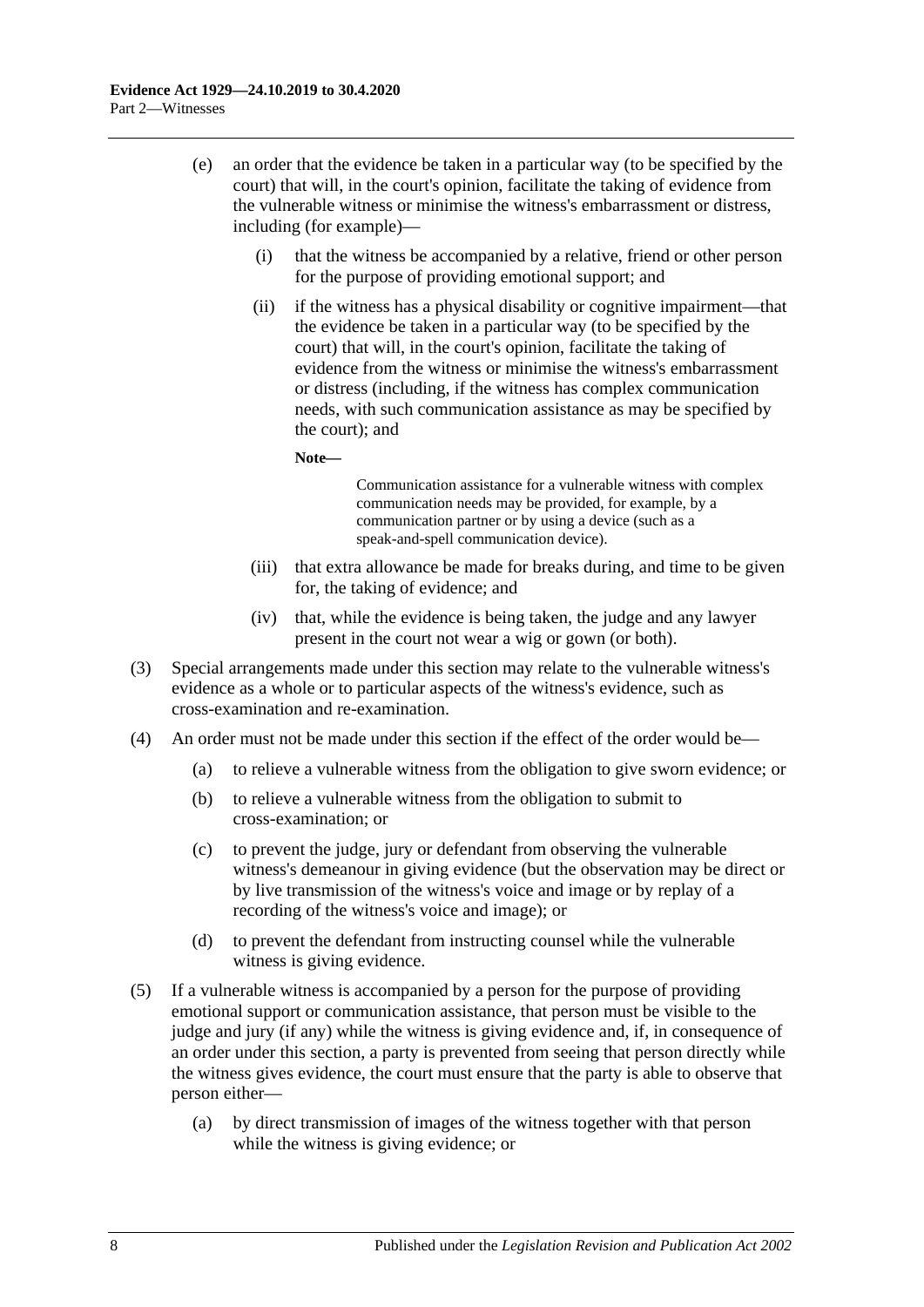- (b) by the later replay of a recording of images of the witness together with that person made while the witness was giving evidence.
- (5a) A person may only provide communication assistance to a witness—
	- (a) if the person—
		- (i) is a communication partner or has been approved by the court to provide such assistance to the witness; and
		- (ii) takes an oath or makes an affirmation that he or she will communicate accurately with both the witness and the court; and
	- (b) in a case where a party to the proceedings disputes the person's ability or impartiality in providing communication assistance—if the judge is satisfied as to the person's ability and impartiality.
- (5b) The fact that a person has provided communication assistance to a witness in proceedings under this section does not of itself prevent that person also from being called as a witness to give evidence in the proceedings or in any other relevant proceedings.
- (6) An application for an order under this section must—
	- (a) be made in writing by the party calling the vulnerable witness to give evidence; and
	- (b) be filed in the court before the commencement of the trial; and
	- (c) within 14 days of being filed in the court—be served on the other party to the proceedings (the *respondent*); and
	- (d) specify the nature of the vulnerability of the witness, the special arrangements sought and the reasons for the arrangements; and
	- (e) otherwise be made in accordance with the rules of court.
- (7) The respondent may, if of the opinion that the witness on whose behalf the application has been made is not in fact a vulnerable witness, within 14 days of being served with the application (the *prescribed period*), file an answering document in the court objecting to the application on that ground.
- (8) If an objection to the application is filed within the prescribed period, the court must determine the application before the commencement of the trial—
	- (a) in the absence of the applicant and respondent; or
	- (b) by conducting a hearing in a room closed to the public.
- (9) The court may, if of the opinion that expert evidence would assist the court to determine the special arrangements that should be made for taking the evidence of the vulnerable witness, receive such evidence and, if the native language of the witness is not English and the witness is not reasonably fluent in English, evidence about any additional difficulty that may be caused by the witness giving evidence through an interpreter.
- (10) If no objection to the application is filed within the prescribed period, the court may order that appropriate special arrangements be made for taking the evidence of the vulnerable witness at the trial.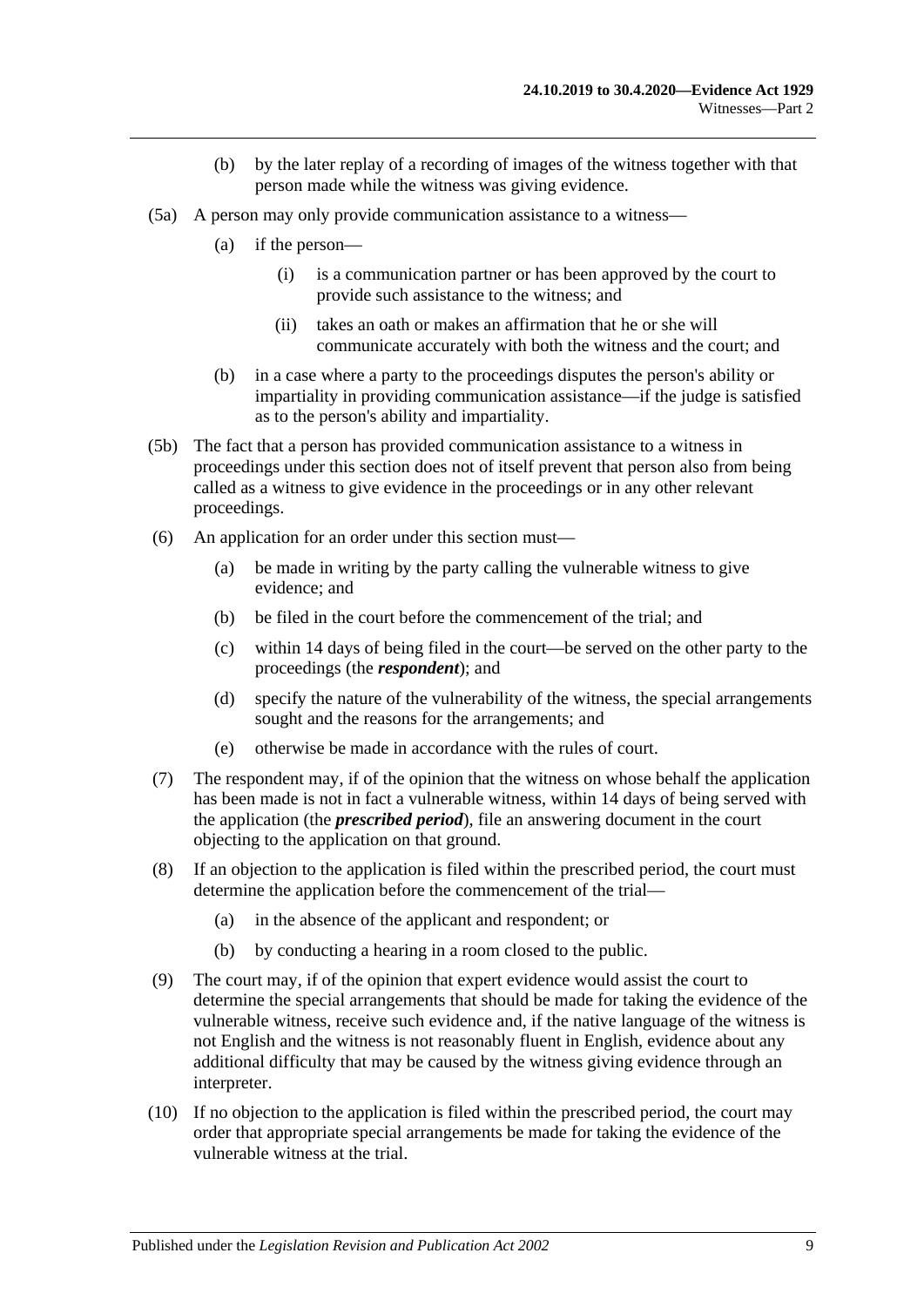#### (11) The court—

- (a) may dispense with special arrangements for taking the evidence of a vulnerable witness in criminal proceedings if—
	- (i) the witness is an adult; and
	- (ii) the court is satisfied that—
		- (A) the facilities necessary for the special arrangements are not readily available to the court; and
		- (B) taking into account the following matters, it is not reasonably practicable to make the facilities available:
			- the cost, inconvenience and delay involved in procuring the necessary facilities or in adjourning to some other place where the necessary facilities are available;
			- the urgency of the proceedings; and
- (b) must give reasons for its decision.
- (12) If, in a criminal trial, a court makes special arrangements for taking the evidence of a vulnerable witness, the judge must warn the jury not to draw from that fact any inference adverse to the defendant, and not to allow the special arrangements to influence the weight to be given to the evidence.
- (13) An order under this section may be made, varied or revoked on the court's own initiative, or on the application of a party to the proceedings.

#### <span id="page-19-0"></span>**13B—Cross-examination of certain witnesses**

- (1) A defendant is not to be permitted to cross-examine a witness who is the alleged victim of an offence to which this section applies—
	- (a) in a criminal trial (whether or not related to the offence) unless the cross-examination is by counsel;
	- (b) in civil proceedings relating to the offence unless—
		- (i) the cross-examination is by counsel; or
		- (ii) if the defendant is not legally represented in the proceedings—to be undertaken—
			- (A) by the defendant submitting to the judge, in the manner required by the judge, the questions the defendant proposes the witness be asked in cross-examination and the judge (or the judge's delegate) asking the witness those of the questions submitted that are determined by the judge to be allowable in cross-examination; or
			- (B) as otherwise directed by the judge.
- (3) If a defendant is not legally represented in a criminal trial that will involve the taking of evidence from any such witness, the court must ensure that the defendant—
	- (a) has been warned of the limitation on the right of cross-examination imposed by this section; and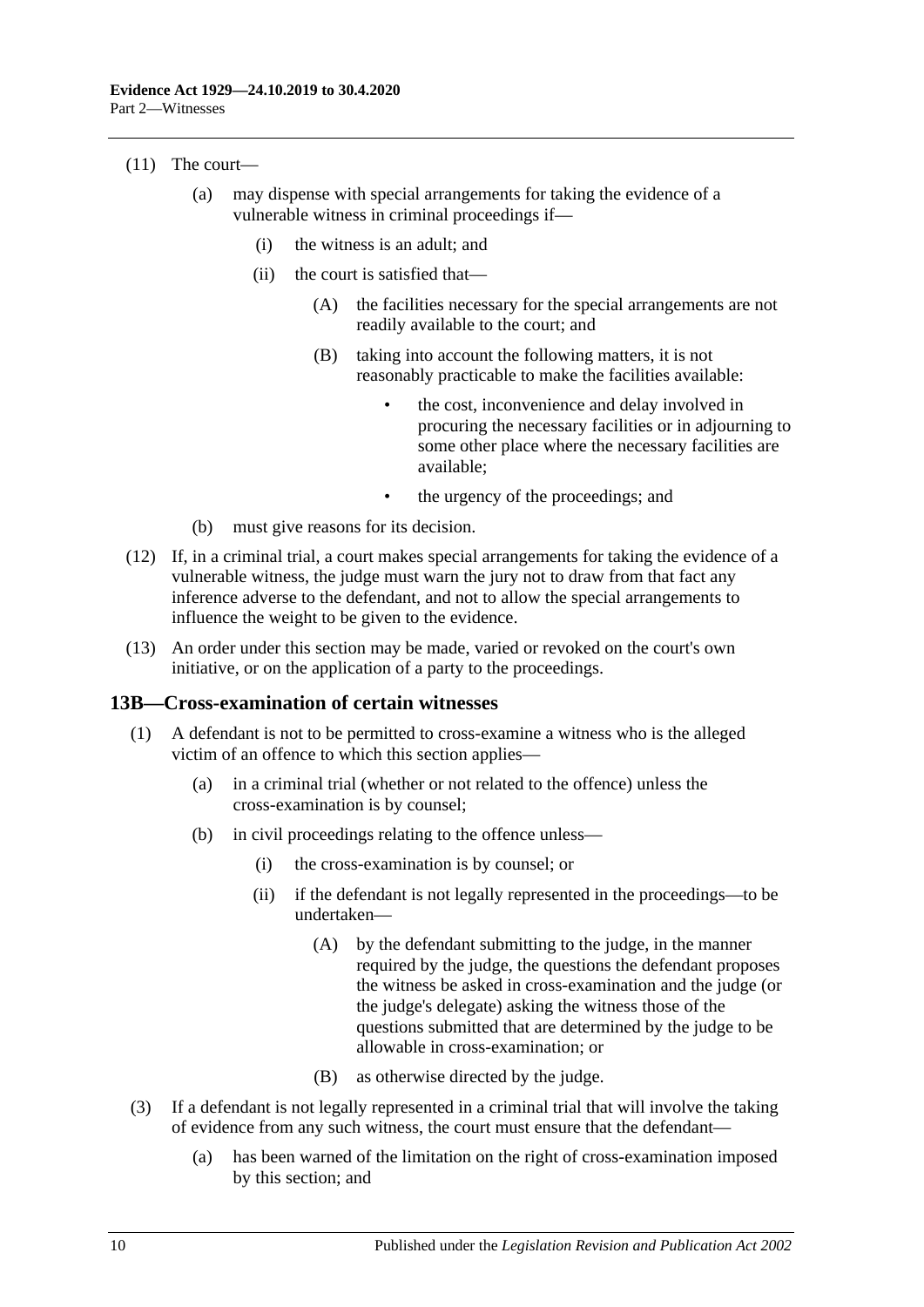- (b) has been informed—
	- (i) that he or she may be entitled to legal assistance under the *[Legal](http://www.legislation.sa.gov.au/index.aspx?action=legref&type=act&legtitle=Legal%20Services%20Commission%20Act%201977)  [Services Commission Act](http://www.legislation.sa.gov.au/index.aspx?action=legref&type=act&legtitle=Legal%20Services%20Commission%20Act%201977) 1977*;
	- (ii) in any case—of his or her rights under the *[Criminal Law \(Legal](http://www.legislation.sa.gov.au/index.aspx?action=legref&type=act&legtitle=Criminal%20Law%20(Legal%20Representation)%20Act%202001)  [Representation\) Act](http://www.legislation.sa.gov.au/index.aspx?action=legref&type=act&legtitle=Criminal%20Law%20(Legal%20Representation)%20Act%202001) 2001* to obtain the assistance of counsel for the purpose of cross-examining the witness; and
- (c) has had a reasonable opportunity to obtain the assistance of counsel before the evidence is taken.
- (4) If, in a criminal trial, an unrepresented defendant obtains the assistance of counsel for the purpose of cross-examining such a witness, the judge must—
	- (a) explain to the jury the limitation imposed by this section on the defendant's right to personally cross-examine the witness; and
	- (b) warn the jury that no adverse inference may be drawn against the defendant from the requirement for the unrepresented defendant to obtain the assistance of counsel to cross-examine the witness.
- (5) In this section—

#### *offence to which this section applies* means—

- (aa) an offence under section 24 of the *[Criminal Law Consolidation Act](http://www.legislation.sa.gov.au/index.aspx?action=legref&type=act&legtitle=Criminal%20Law%20Consolidation%20Act%201935) 1935*; or
- (a) a serious offence against the person; or
- (ab) an aggravated offence under section 20 of the *[Criminal Law Consolidation](http://www.legislation.sa.gov.au/index.aspx?action=legref&type=act&legtitle=Criminal%20Law%20Consolidation%20Act%201935)  Act [1935](http://www.legislation.sa.gov.au/index.aspx?action=legref&type=act&legtitle=Criminal%20Law%20Consolidation%20Act%201935)*, where the aggravating circumstances of the offence are the circumstances referred to in section 5AA(1)(g) of that Act; or
- (b) an offence of contravening or failing to comply with an intervention order under the *[Intervention Orders \(Prevention of Abuse\) Act](http://www.legislation.sa.gov.au/index.aspx?action=legref&type=act&legtitle=Intervention%20Orders%20(Prevention%20of%20Abuse)%20Act%202009) 2009*; or
- (c) an offence of contravening or failing to comply with a restraining order under the *[Summary Procedure Act](http://www.legislation.sa.gov.au/index.aspx?action=legref&type=act&legtitle=Summary%20Procedure%20Act%201921) 1921*.

## <span id="page-20-0"></span>**13BA—Admissibility of recorded evidence by certain witnesses in certain criminal proceedings**

- <span id="page-20-1"></span>(1) Subject to this section, the court may, in the trial of a charge of an offence order that the evidence of a witness be admitted in the form of an audio visual record.
- (2) An application for an order under [subsection](#page-20-1) (1) must—
	- (a) be made in writing by the party wishing to have the audio visual record of the evidence admitted in the trial; and
	- (b) be filed in the court; and
	- (c) within 14 days of being filed in the court—be served on the other party to the proceedings (the *respondent*); and
	- (d) otherwise be made in accordance with the rules of court.
- <span id="page-20-2"></span>(3) An audio visual record of the evidence of a witness may be admitted under this section if—
	- (a) the recording has been made pursuant to—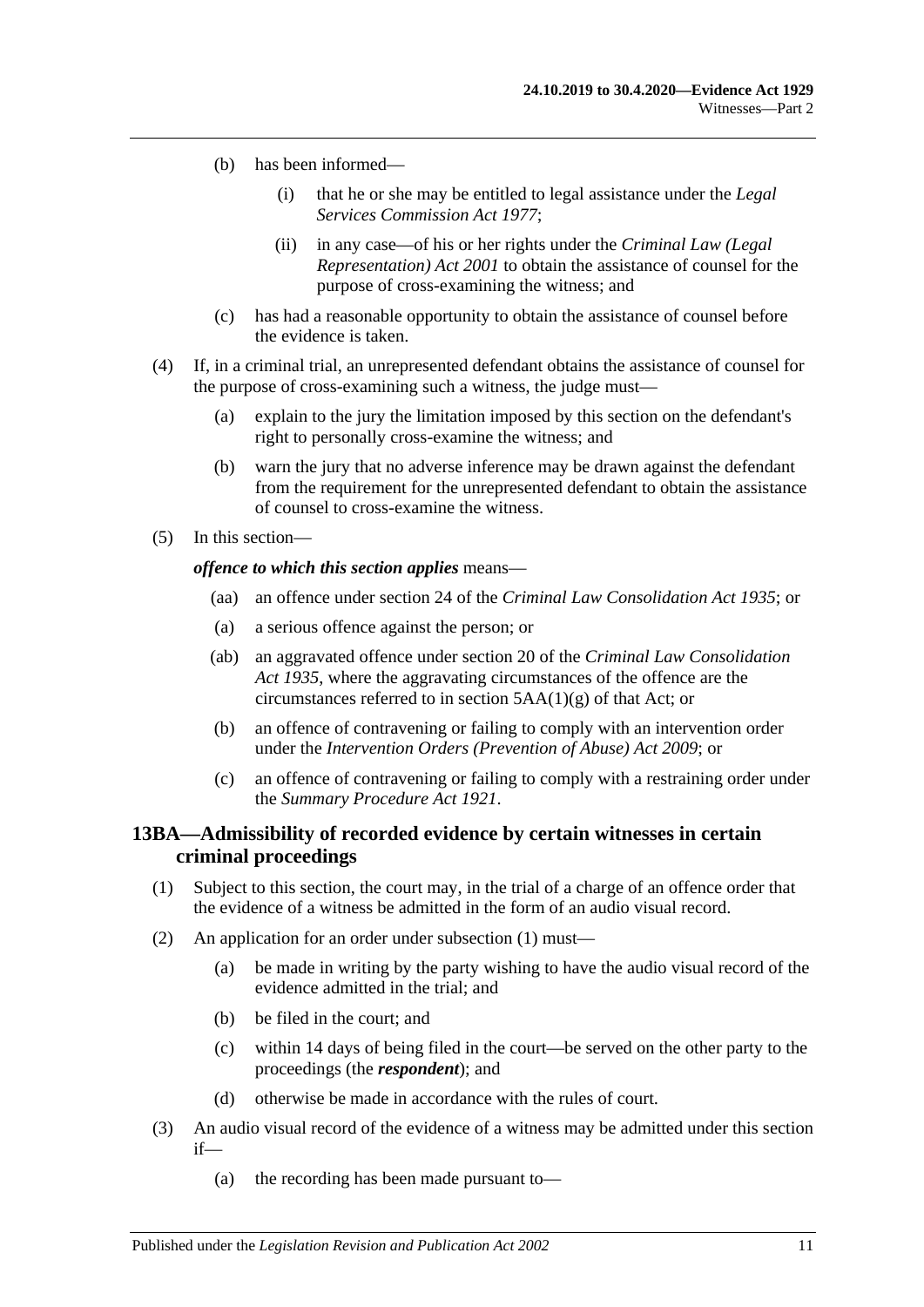- (i) [section](#page-12-0) 12AB; or
- (ii) Part 17 Division 3 of the *[Summary Offences Act](http://www.legislation.sa.gov.au/index.aspx?action=legref&type=act&legtitle=Summary%20Offences%20Act%201953) 1953*; and
- (b) the court is satisfied as to the witness's capacity to give sworn or unsworn evidence at the time the recording was made; and
- (c) the court is satisfied that the respondent has been given a reasonable opportunity to view the recording; and
- (d) during the course of the trial, the witness is available, if required, for further examination, cross-examination or re-examination.
- <span id="page-21-1"></span>(4) The court's discretion to exclude evidence is not affected by [subsection](#page-20-2) (3) and the court may—
	- (a) rule as inadmissible the whole or any part of the recording; or
	- (b) before admitting the recording, order that it be edited so as to exclude evidence that is inadmissible for any reason.
- (5) Despite [subsection](#page-21-1)  $(3)(d)$ , the witness cannot be further examined, cross-examined or re-examined on the evidence admitted in the trial without the permission of the court which may only be given, on application by a party to the proceedings—
	- (a) if the court is satisfied that a party to the proceedings has, since the making of the audio visual record, become aware of a matter of which the party could not reasonably have been aware at the time the record was made; or
	- (b) if the witness gives evidence in the trial apart from or in addition to evidence admitted under this section in the form of an audio visual record and the court is satisfied that it is in the interests of justice that the witness be further examined, cross-examined or re-examined; or
	- (c) if the court is satisfied that it is otherwise in the interests of justice to permit the witness to be further examined, cross-examined or re-examined.
- (6) If a court admits evidence in the form of an audio visual record under this section, the judge must—
	- (a) explain to the jury that the law allows the court to admit evidence in this form; and
	- (b) warn the jury—
		- (i) not to draw from the admission of evidence in that form any inference adverse to the defendant; and
		- (ii) not to allow the admission of evidence in that form to influence the weight to be given to the evidence.

#### <span id="page-21-0"></span>**13BB—Admissibility of recorded evidence in domestic violence proceedings**

- (1) This section applies in addition to [section](#page-20-0) 13BA and any other law allowing evidence to be admitted in the form of a recording.
- <span id="page-21-2"></span>(2) In proceedings for a domestic violence offence, the evidence of a complainant may be admitted in the form of a recording made by a police officer—
	- $(a)$  if—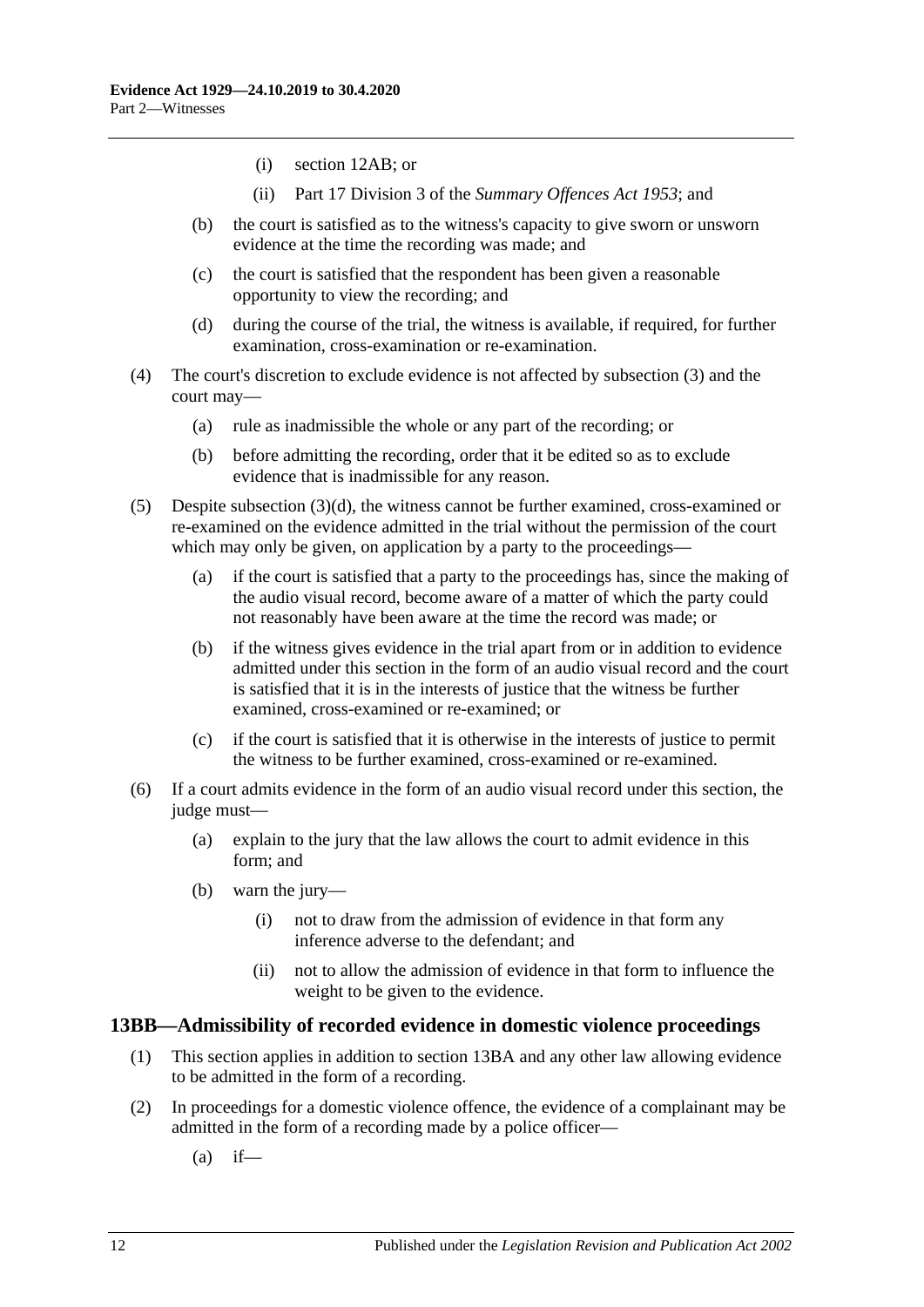- (i) the evidence is in the form of a prescribed recording; and
- (ii) the court is satisfied as to the complainant's capacity to give sworn or unsworn evidence at the time the recording was made; and
- (iii) the court is satisfied that the defendant has been given a reasonable opportunity to listen to or view the recording; and
- (iv) during the course of the trial, the complainant is available, if required, for further examination, cross-examination or re-examination; or
- <span id="page-22-0"></span>(b) if the court is satisfied that the interests of justice require the admission of the evidence (whether or not any of the requirements specified in [paragraph](#page-21-2) (a) are satisfied).
- (3) The court's discretion to exclude evidence is not affected by this section and the court may—
	- (a) rule as inadmissible the whole or any part of the recording; or
	- (b) before admitting the recording, order that it be edited so as to exclude evidence that is inadmissible for any reason.
- <span id="page-22-3"></span>(4) Despite [subsection](#page-22-0)  $(2)(a)(iv)$  but subject to [subsections](#page-22-1) (5) and [\(6\),](#page-22-2) the complainant cannot be further examined, cross-examined or re-examined on the evidence admitted in the trial without the permission of the court which may only be given, on application by a party to the proceedings, if—
	- (a) the court is satisfied that a party to the proceedings has, since the making of the recording, become aware of a matter of which the party could not reasonably have been aware at the time the recording was made; or
	- (b) the complainant gives evidence in the trial apart from, or in addition to, evidence admitted under this section in the form of a recording and the court is satisfied that it is in the interests of justice that the complainant be further examined, cross-examined or re-examined; or
	- (c) the court is satisfied that it is otherwise in the interests of justice to permit the complainant to be further examined, cross-examined or re-examined.
- <span id="page-22-4"></span><span id="page-22-1"></span>(5) The prosecution may, with the permission of the court and in accordance with any directions of the court, question the complainant about—
	- (a) evidence given by the complainant that is unfavourable to the prosecution case; or
	- (b) a matter of which the complainant may reasonably be supposed to have knowledge and about which it appears to the court the complainant is not, in examination-in-chief, making a genuine attempt to give evidence; or
	- (c) whether the complainant has, at any time, made a prior inconsistent statement,

<span id="page-22-5"></span>(and, for the avoidance of doubt, the requirements of [subsection](#page-22-3)  $(4)(a)$ ,  $(b)$  and  $(c)$  do not apply to the giving of permission under this subsection).

<span id="page-22-2"></span>(6) Questioning under [subsection](#page-22-1) (5) must be conducted as if it were (and is, for the purposes of this Act other than provisions relating to re-examination, taken to be) cross-examination.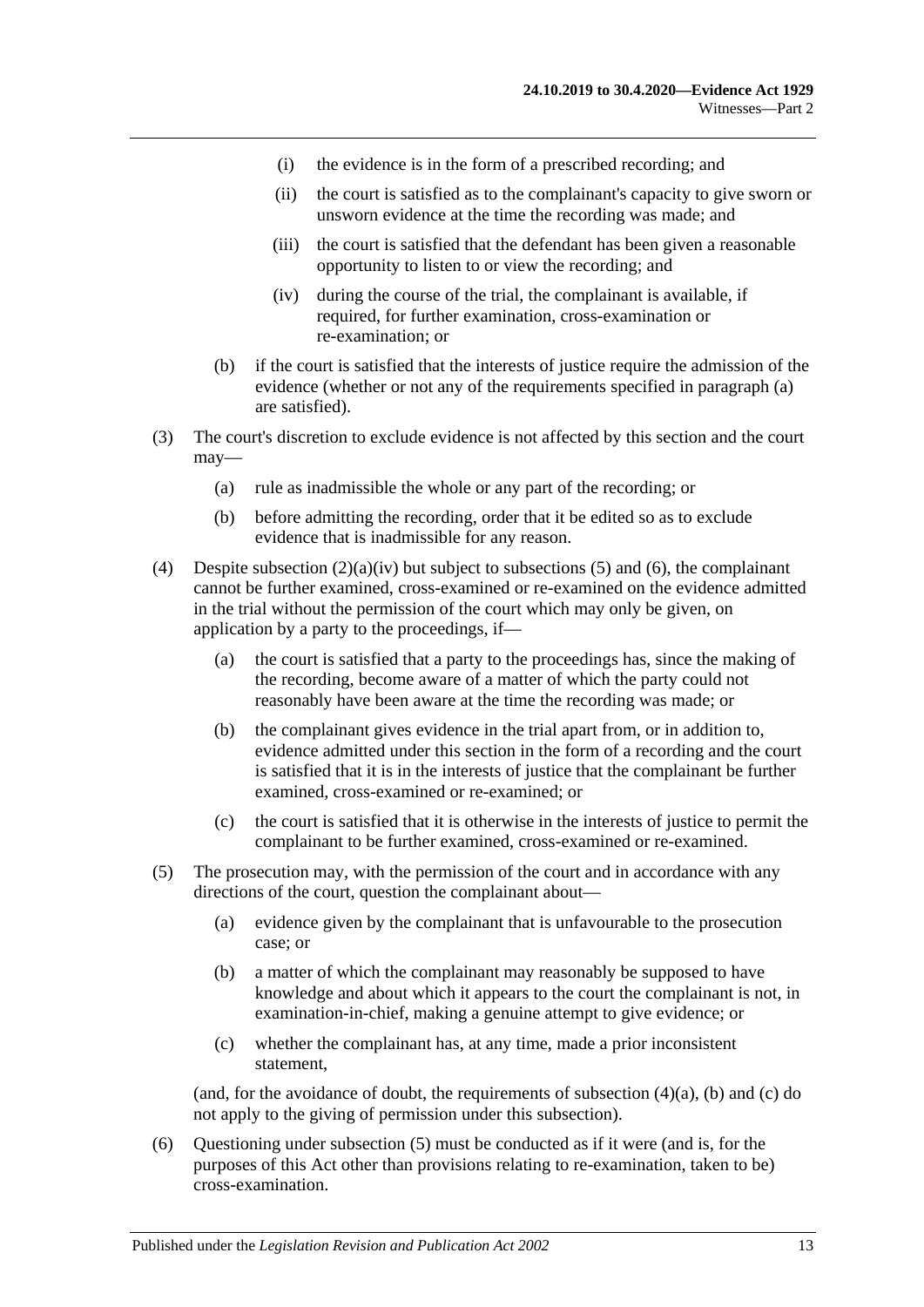- (7) [Subsections](#page-22-1) (5) and [\(6\)](#page-22-2) apply in addition to [section](#page-31-1) 27.
- (8) If a court admits evidence in the form of a recording under this section, the judge must—
	- (a) explain to the jury that the law allows the court to admit evidence in this form; and
	- (b) warn the jury—
		- (i) not to draw from the admission of evidence in that form any inference adverse to the defendant; and
		- (ii) not to allow the admission of evidence in that form to influence the weight to be given to the evidence.
- (9) Without limiting [section](#page-94-1) 73, the regulations may—
	- (a) prescribe additional requirements in relation to recordings under this section; and
	- (b) require that additional material be provided to the court with a recording in certain circumstances (such as a transcript or translation); and
	- (c) prescribe requirements in relation to access to, or service of, recordings and other material; and
	- (d) prescribe requirements in relation to custody of recordings; and
	- (e) impose restrictions on copying or distribution of recordings.
- (10) In this section—

*complainant*, in proceedings for a domestic violence offence, means the person against whom the domestic violence offence is alleged to have been committed, but does not include a person who—

- (a) is under 16 years of age; or
- (b) is cognitively impaired;

*domestic violence offence* means any offence involving domestic abuse (within the meaning of the *[Intervention Orders \(Prevention of Abuse\) Act](http://www.legislation.sa.gov.au/index.aspx?action=legref&type=act&legtitle=Intervention%20Orders%20(Prevention%20of%20Abuse)%20Act%202009) 2009*);

*informed consent* means consent given in accordance with requirements prescribed by the regulations;

*prescribed recording* means a recording made by a police officer of a representation made by a complainant when the complainant was questioned by a police officer in connection with the investigation of the commission of a domestic violence offence where—

- (a) the questioning occurred as soon as practicable after the commission of the offence; and
- (b) the recording was made with the informed consent of the complainant; and
- (c) the recording contains the following statements by the complainant:
	- (i) a statement as to the complainant's age;
	- (ii) a statement as to the truth of the representation;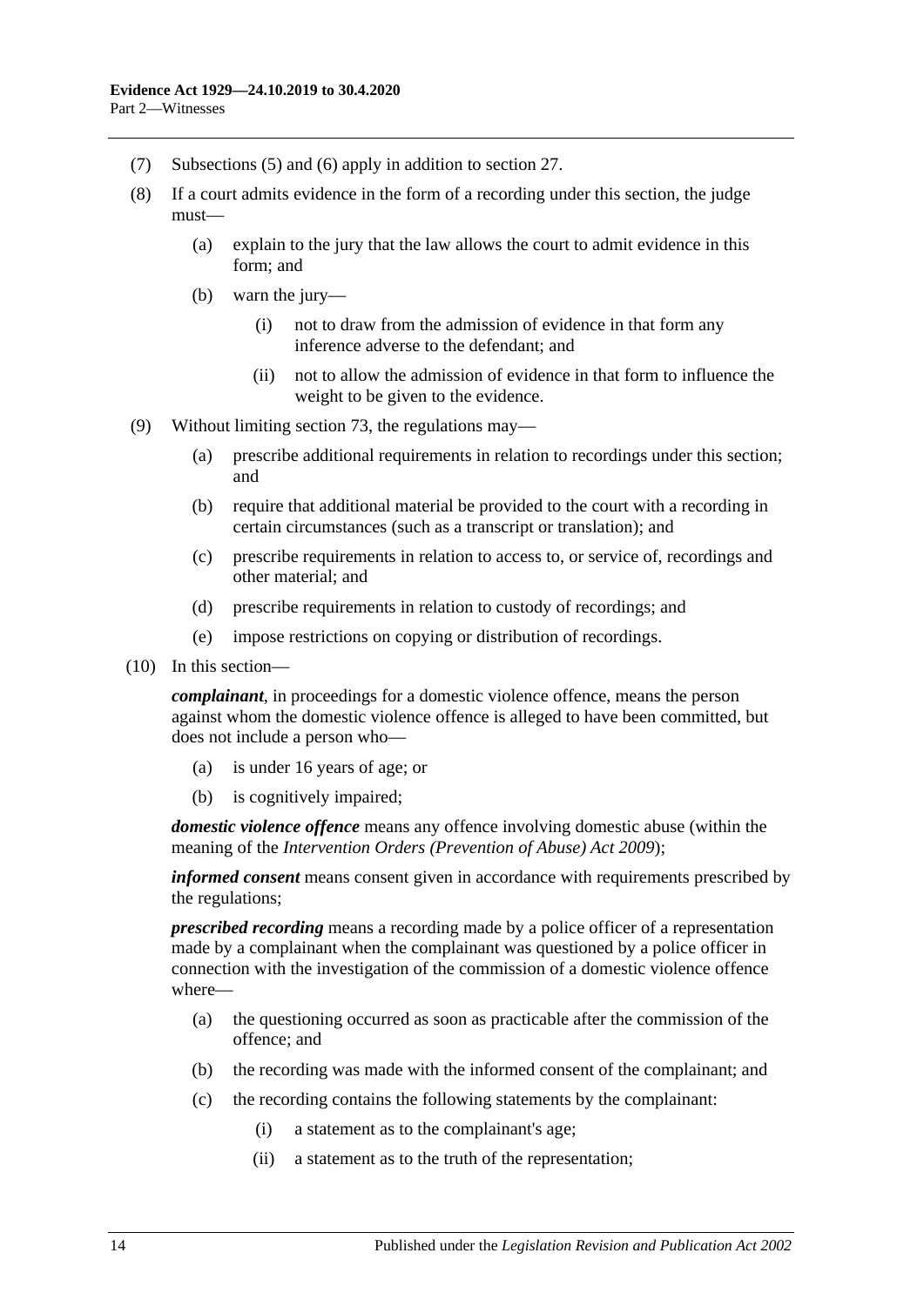(iii) any other matter required by the regulations or by rules of court;

*recording* means an audio record or an audio visual record.

## <span id="page-24-0"></span>**13C—Court's power to make audio visual record of evidence of vulnerable witnesses in criminal proceedings**

- (1) If a vulnerable witness is to give evidence in criminal proceedings, the following provisions apply:
	- (a) in the case of a vulnerable witness who is a child of or under the age of 16 years and who is the alleged victim of a sexual offence—the court must order that an audio visual record be made of the witness's evidence before the court (unless an order has already been made in respect of the witness's evidence under section  $12AB(2)(a)$  or  $13A(2)(b)$ ;
	- (b) in the case of any other vulnerable witness—the court may, on application by the prosecution, order that an audio visual record be made of the witness's evidence before the court if—
		- (i) the facilities necessary for making an audio visual record of the evidence are readily available to the court; and
		- (ii) it is otherwise practicable to make such a record.
- (2) Subject to [subsection](#page-24-2) (3), an audio visual record of evidence (whether made by order under this section, section  $12AB(2)(a)$  or  $13A(2)(b)$  is to be kept in the custody of the court.
- (2a) Rules of court may be made regulating access to, and responsibility for, an audio visual record in the custody of the court.
- <span id="page-24-2"></span>(3) The court (or a superior court) may authorise a person to take custody of the audio visual record of evidence, or to have some other form of access to it, if satisfied that the custody or access is reasonably necessary for the purposes of related proceedings that have been commenced or are in contemplation.
- (4) Despite any other law, access to an audio visual record of evidence is not to be allowed except as provided by this section.

#### <span id="page-24-1"></span>**13D—Court's power to admit evidence taken in earlier proceedings**

- (1) If, on application by a party to civil or criminal proceedings before a court, the court is satisfied that—
	- (a) evidence given by a witness in earlier criminal proceedings is relevant to the proceedings before the court; and
	- (b) the witness—
		- (i) has died; or
		- (ii) has become too ill or infirm to give evidence; or
		- (iii) has not, after diligent search, been found; or
		- (iv) is a vulnerable witness,

the court in the later proceedings has a discretion to admit an official record of the evidence.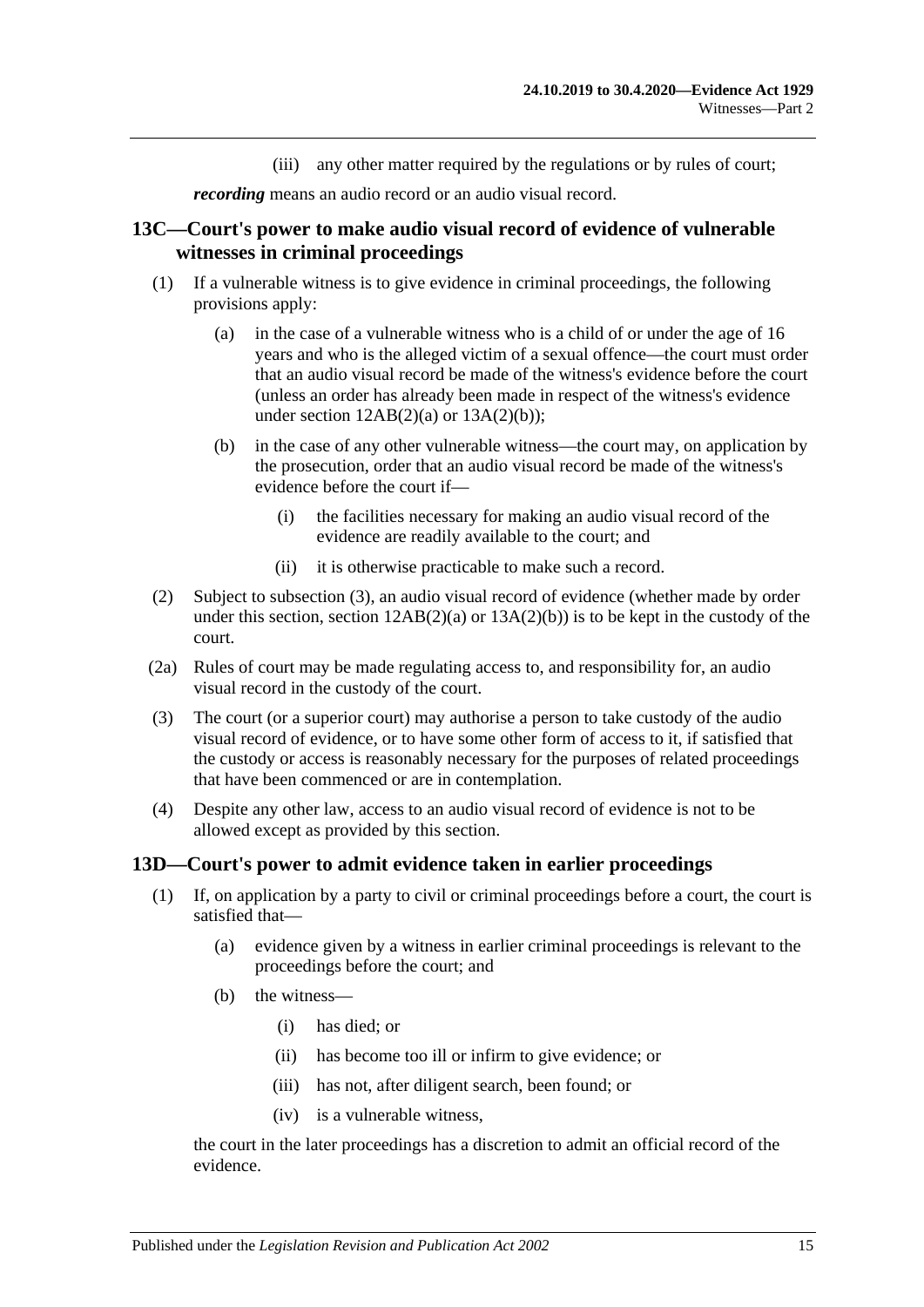- (2) An *official record* of evidence is a record made at the direction or with the approval of the court before which the evidence was taken and, if an audio or audio visual record of the evidence was taken at the direction or with the approval of the court, in addition to a written transcript, the official record of evidence includes the audio or audio visual record.
- (3) Before the court admits an official record into evidence in proceedings under this section, the record must be edited—
	- (a) as agreed between the parties to those proceedings so as to exclude material that is not relevant to those proceedings; and
	- (b) so as to exclude evidence that is inadmissible in those proceedings for any other reason.
- (4) If the court admits an official record into evidence under this section, it may relieve the witness, wholly or in part, from an obligation to give evidence in the later proceedings.

## <span id="page-25-0"></span>**14—Entitlement of a witness to be assisted by an interpreter**

- (1) Where—
	- (a) the native language of a witness who is to give oral evidence in any proceedings is not English; and
	- (b) the witness is not reasonably fluent in English,

the witness is entitled to give that evidence through an interpreter.

- (1a) A person may only act as an interpreter—
	- (a) if the person takes an oath or makes an affirmation to interpret accurately; and
	- (b) in a case where a party to the proceeding disputes the person's ability or impartiality as an interpreter, if the judge is satisfied as to the person's ability and impartiality.
- (2) An affidavit or other written deposition in a language other than English shall be received in evidence in the same circumstances as an affidavit or other written deposition in English if it has annexed to it—
	- (a) a translation of its contents into English; and
	- (b) an affidavit by the translator to the effect that the translation accurately reproduces in English the contents of the original.

## <span id="page-25-1"></span>**14A—Entitlement of witness to be given communication assistance in certain circumstances**

- (1) Subject to this section, if—
	- (a) a witness in proceedings is a person with complex communication needs; and
	- (b) assistance of a kind to meet the needs of the witness with understanding and communicating with the court during proceedings is readily available and it is otherwise practicable to make the assistance available,

the court may, on application under this section or on its own initiative, order that the evidence be given by the witness using assistance of a kind specified in the order (*communication assistance*).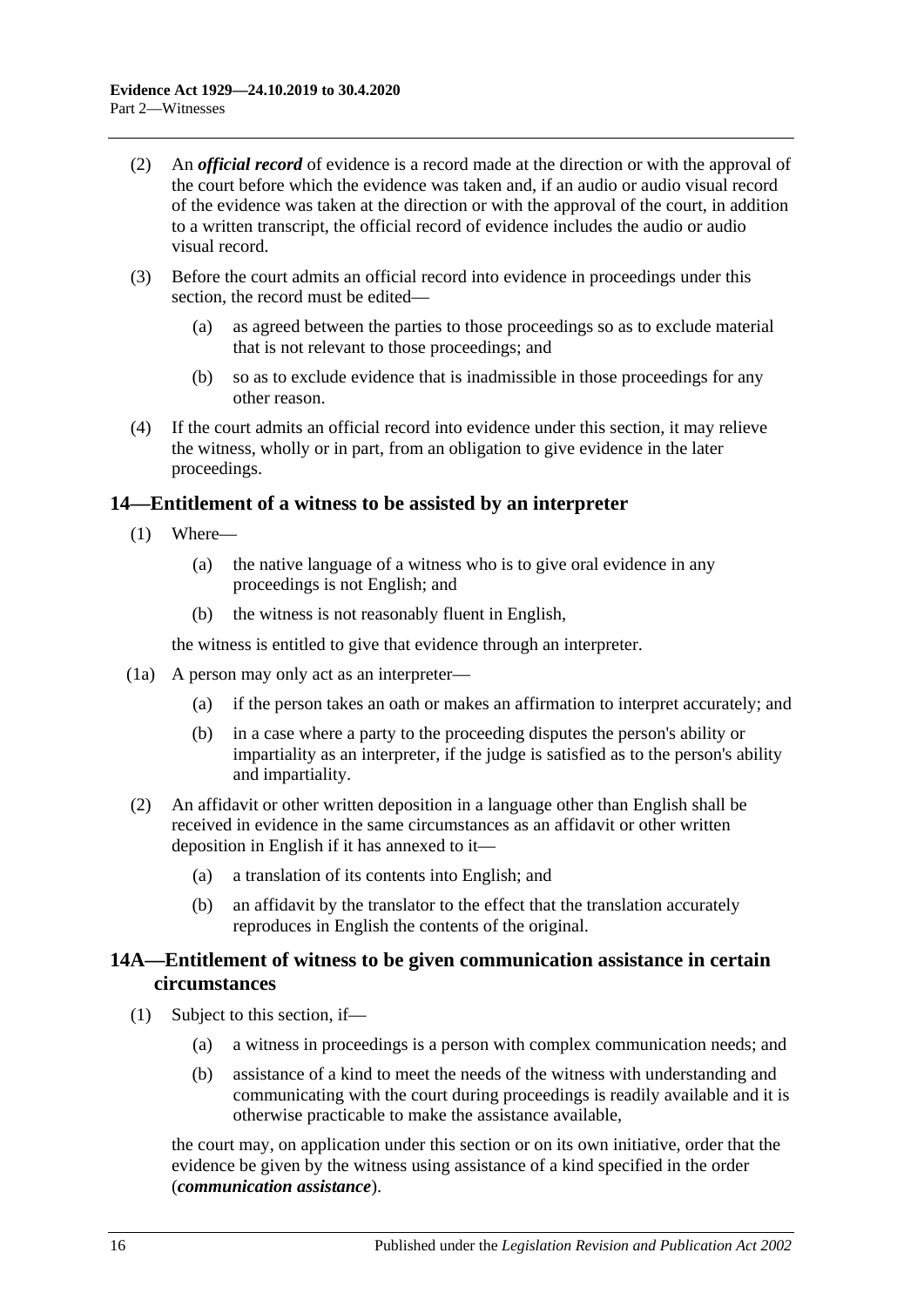- (2) An order under this section need not be made in respect of a witness if the court is satisfied that the witness is able to understand and communicate with the court during the proceedings, including the ability to answer questions put orally and respond to them.
- (3) Without limiting the kind of order that may be made under this section, the court may make 1 or more of the following orders:
	- (a) an order that the witness be accompanied by a communication partner;
	- (b) an order that the witness use a device or device of a kind, approved by the court, for the purpose of facilitating the taking of evidence from the witness;
	- (c) an order that the evidence be taken in some other particular way (to be specified by the court) that will, in the court's opinion, facilitate the taking of evidence from the witness.
- (4) A person may only provide communication assistance to a witness—
	- (a) if the person—
		- (i) is a communication partner or has been approved by the court to provide such assistance to the witness; and
		- (ii) takes an oath or makes an affirmation that he or she will communicate accurately with both the witness and the court; and
	- (b) in a case where a party to the proceeding disputes the person's ability or impartiality in providing communication assistance—if the judge is satisfied as to the person's ability and impartiality.

## <span id="page-26-0"></span>**15—Witness not disqualified by interest or crime**

No person shall be excluded from giving evidence on the ground—

- (a) that he has or may have an interest in the matter in question or in the event of the proceeding, or
- (b) that he has previously been convicted of any crime or offence.

## <span id="page-26-1"></span>**16—Parties, their wives and husbands competent and compellable in civil proceedings**

In any proceeding not being a criminal proceeding the parties thereto and the persons on whose behalf such proceeding is brought or defended, and the husbands and wives of such parties or persons respectively, shall, subject to the provisions of this Act, be competent and compellable to give evidence on behalf of either or any of the parties to such proceeding.

#### <span id="page-26-2"></span>**18—Accused persons competent to give evidence**

- (1) Every person charged with an offence shall be a competent witness for the defence at every stage of the proceedings, whether the person so charged is charged solely or jointly with any other person: Provided as follows:
	- (a) a person so charged shall not be called as a witness in pursuance of this Act except upon his own application;
	- (b) the failure of any person charged with an offence to give evidence shall not be made the subject of any comment by the prosecution;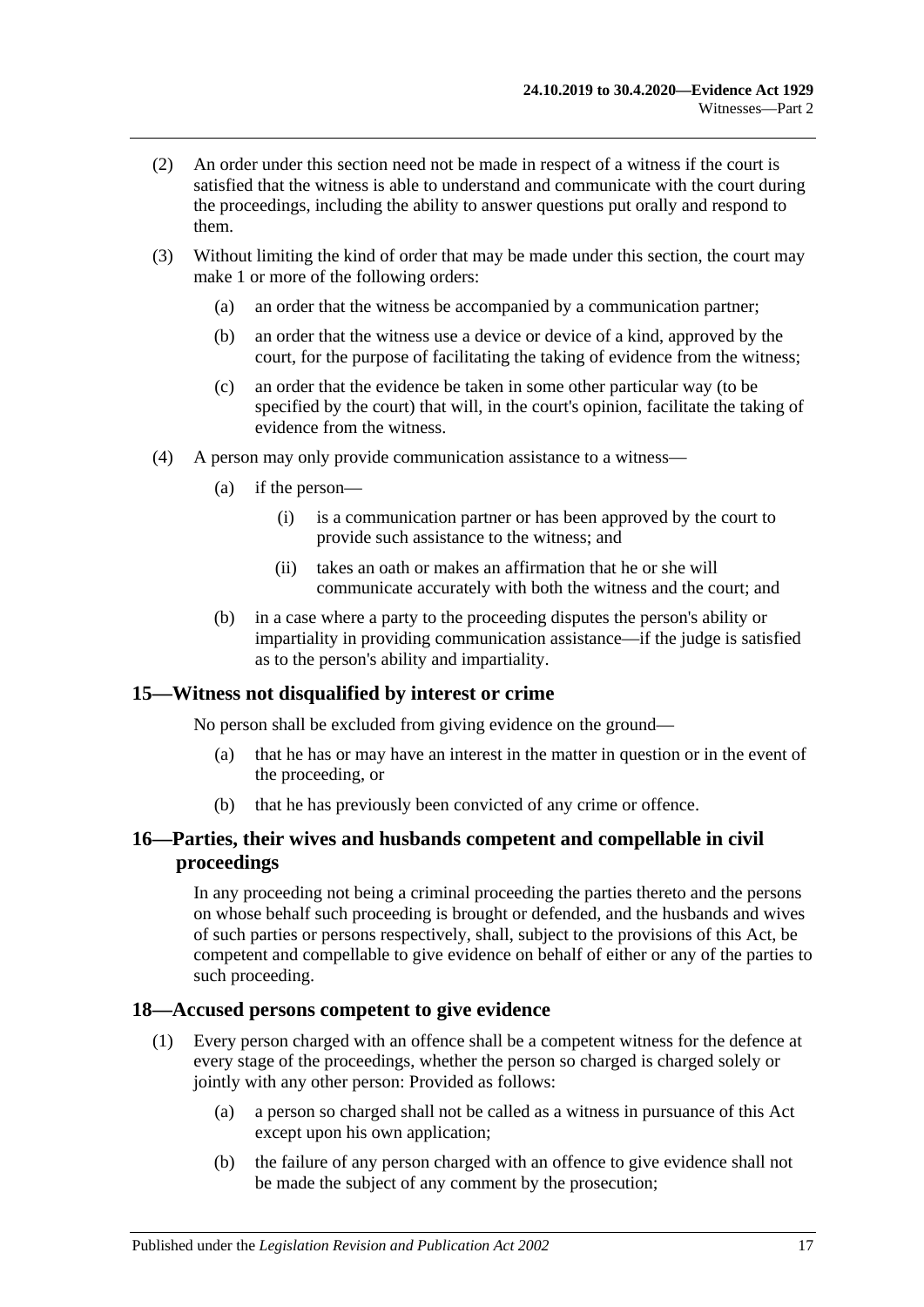- (c) a person charged and being a witness in pursuance of this Act may be asked any question in cross-examination notwithstanding that it would tend to criminate him as to the offence charged;
- <span id="page-27-2"></span>(d) a person charged and called as a witness in pursuance of this Act shall not be asked, and if asked, shall not be required to answer, any question tending to show that he has committed or been convicted of or been charged with any offence other than that wherewith he is then charged, or is of bad character, unless—
	- (i) the evidence to be elicited by the question is admissible as tending to show that he is guilty or not guilty of the offence with which he is charged; or
	- (ii) he has personally or by his advocate asked questions of the witnesses for the prosecution with a view to establish his own good character or has given evidence of his good character; or
	- (iii) he forfeits the protection of this paragraph by virtue of [subsection](#page-27-1) (2); or
	- (iv) he has given evidence against any other person charged with the same offence;
- (e) every person called as a witness in pursuance of this Act shall, unless otherwise ordered by the court, give his evidence from the witness box or other place from which the other witnesses give their evidence;
- (f) nothing herein contained shall affect the provisions of section 110 of the *[Justices Act](http://www.legislation.sa.gov.au/index.aspx?action=legref&type=act&legtitle=Justices%20Act%201921) 1921*.
- <span id="page-27-1"></span>(2) A defendant forfeits the protection of [subsection](#page-27-2)  $(1)(d)$  if—
	- (a) the nature or conduct of the defence is such as to involve imputations on the character of the prosecutor or a witness for the prosecution; and
	- (b) the imputations are not such as would necessarily arise from a proper presentation of the defence.
- (3) Notwithstanding the provisions of [subsection](#page-27-1) (2), a defendant does not forfeit the protection of [subsection](#page-27-2)  $(1)(d)$  by reason of imputations on the character of the prosecutor or a witness for the prosecution arising from evidence of the conduct of the prosecutor or witness—
	- (a) in the events or circumstances on which the charge is based; or
	- (b) in the investigation of those events or circumstances, or in assembling evidence in support of the charge; or
	- (c) in the course of the trial, or proceedings preliminary to the trial.

## <span id="page-27-0"></span>**18A—Abolition of right to make unsworn statement**

A person charged with an offence is not entitled to make at the trial for the offence any unsworn statement of fact in defence of the charge (except in the course of giving unsworn evidence under [section](#page-10-3) 9).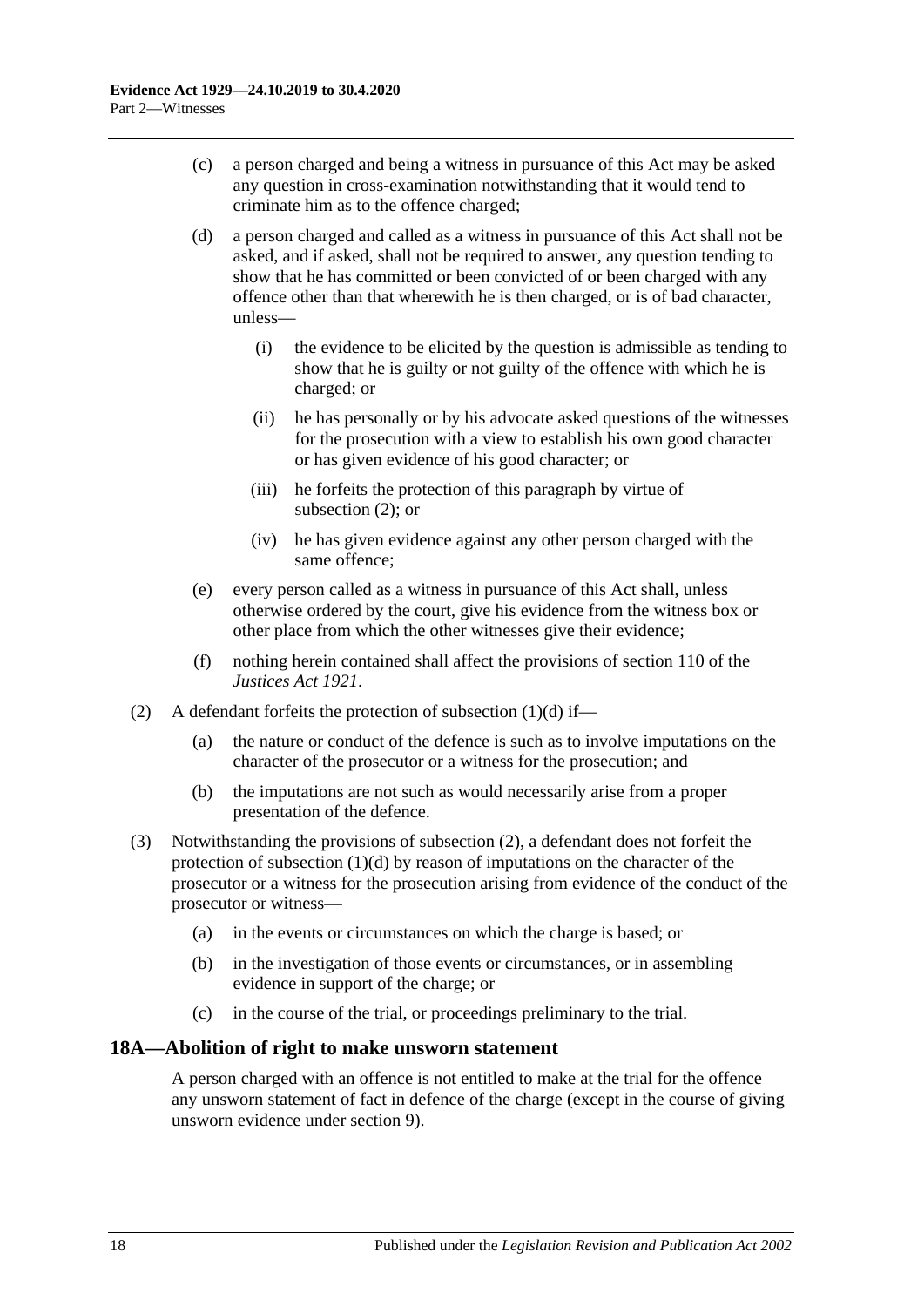## <span id="page-28-0"></span>**21—Competence and compellability of witnesses**

- (1) A close relative of a person charged with an offence is competent and compellable to give evidence for the defence and, subject to this section, is competent and compellable to give evidence for the prosecution.
- <span id="page-28-1"></span>(2) If a person is charged with an offence and a close relative of the accused is required by law (whether by subpoena or other process) to give evidence against the accused in any proceedings related to the charge (including proceedings for the grant, variation or revocation of bail, or an appeal at which fresh evidence is to be taken), the prospective witness may apply to the court for an exemption from the requirement to give evidence against the accused in the proceedings.
- <span id="page-28-2"></span>(3) If, on an application under [subsection](#page-28-1) (2), the court considers that—
	- (a) if the prospective witness were to give evidence, or evidence of a particular kind, against the accused, there would be a substantial risk of—
		- (i) serious harm to the relationship between the prospective witness and the accused; or
		- (ii) serious harm of a material, emotional or psychological nature to the prospective witness; and
	- (b) having regard to the nature and gravity of the alleged offence and the importance to the proceedings of the evidence that the prospective witness is in a position to give, there is insufficient justification for exposing the prospective witness to that risk,

the court may exempt the prospective witness (wholly or in part) from the requirement to give evidence against the accused in the proceedings before the court.

- <span id="page-28-3"></span>(4) A court may, on its own initiative, grant an exemption under [subsection](#page-28-2) (3) where no application has been made under [subsection](#page-28-1) (2) if—
	- (a) the prospective witness who is required by law to give evidence against the accused is a young child or is cognitively impaired; and
	- (b) the court is of the opinion that such an exemption should be granted.
- <span id="page-28-4"></span>(5) Despite [subsection](#page-28-3) (4), in proceedings in which a close relative of an accused person is called as a witness against the accused, the court is not required to make any inquiry about whether the prospective witness—
	- (a) is aware of his or her right to apply for an exemption under this section; or
	- (b) is incapable (whether by reason of age or some other reason) of understanding his or her right to apply for an exemption under this section.
- (6) If a court is constituted of a judge and jury—
	- (a) an application for an exemption under this section must be heard and determined by the judge in the absence of the jury; and
	- (b) the following matters may not be made the subject of a question put to a witness in the presence of the jury or of any comment to the jury by counsel or the judge:
		- (i) whether or not a person applied for an exemption under this section;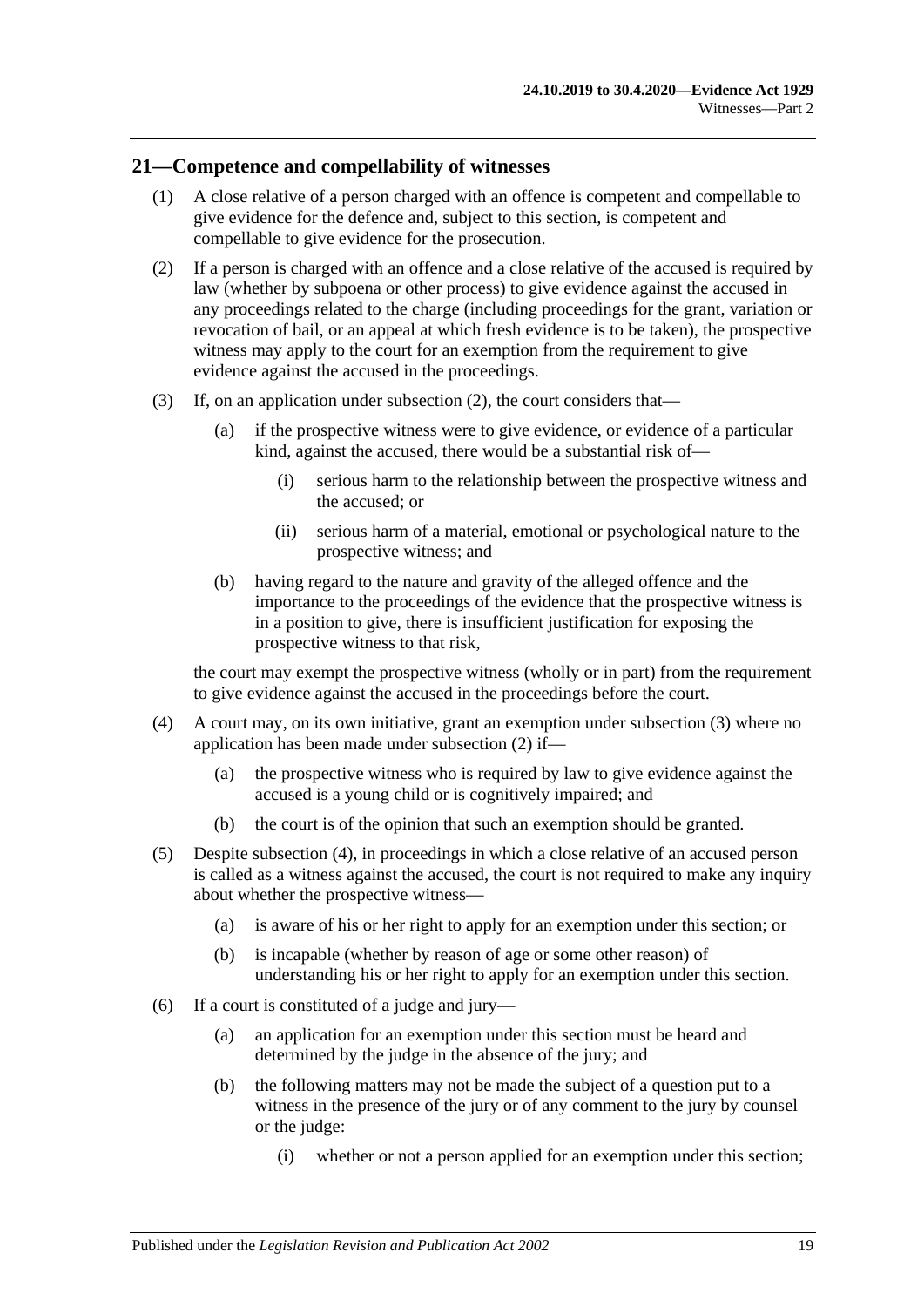- (ii) whether or not the court considered granting an exemption under this section;
- (iii) whether a person has been granted or refused an exemption under this section.
- (7) A decision or order of a court made under this section, or the failure of a court to make an inquiry under [subsection](#page-28-4) (5), does not give rise to a ground of appeal under section 157(1)(a)(i) or (ii) of the *[Criminal Procedure Act](http://www.legislation.sa.gov.au/index.aspx?action=legref&type=act&legtitle=Criminal%20Procedure%20Act%201921) 1921*.
- (8) This section does not operate to make a person who has been charged with an offence compellable to give evidence in proceedings related to that charge.
- (9) In this section—

*close relative* of an accused person means a spouse, domestic partner, parent or child.

## <span id="page-29-0"></span>**22—Certain questions may be disallowed**

In any proceeding in any court, whether civil or criminal, the judge may disallow any questions put in cross-examination of any party or other witness which may appear to him to be vexatious and not relevant to any matter proper to be inquired into in the proceeding.

## <span id="page-29-1"></span>**23—Rules as to relevancy**

In deciding whether a question affecting the credibility of a witness is relevant, or ought to be allowed, the judge shall have regard to the following considerations:

- (a) such questions are proper if they are of such a nature that the truth of the imputation conveyed by them would seriously affect the opinion of the court as to the credibility of the witness on the matter to which he testifies;
- (b) such questions are improper if the imputation which they convey relates to matters so remote in time, or of such a character, that the truth of the imputation would not affect, or would affect only in a slight degree, the opinion of the court as to the credibility of the witness on the matter to which he testifies;
- (c) such questions are improper if there is a great disproportion between the importance of the imputation made against the witness's character and the importance of his evidence.

#### <span id="page-29-2"></span>**24—Disallowance of certain questions in cross-examination**

- (1) If any question put to a witness upon cross-examination relates to a matter not relevant to the proceeding, except in so far as it affects the credit of the witness by injuring his character, it shall be the duty of the court to decide whether or not the witness shall be compelled to answer it, and the court may, if it thinks fit, inform the witness that he is not obliged to answer it.
- (2) In exercising this discretion the court shall have regard to the considerations referred to in [section](#page-29-1) 23.

## <span id="page-29-3"></span>**25—Disallowance of inappropriate questions**

- (1) A question is an *inappropriate question* if—
	- (a) the question is misleading or confusing; or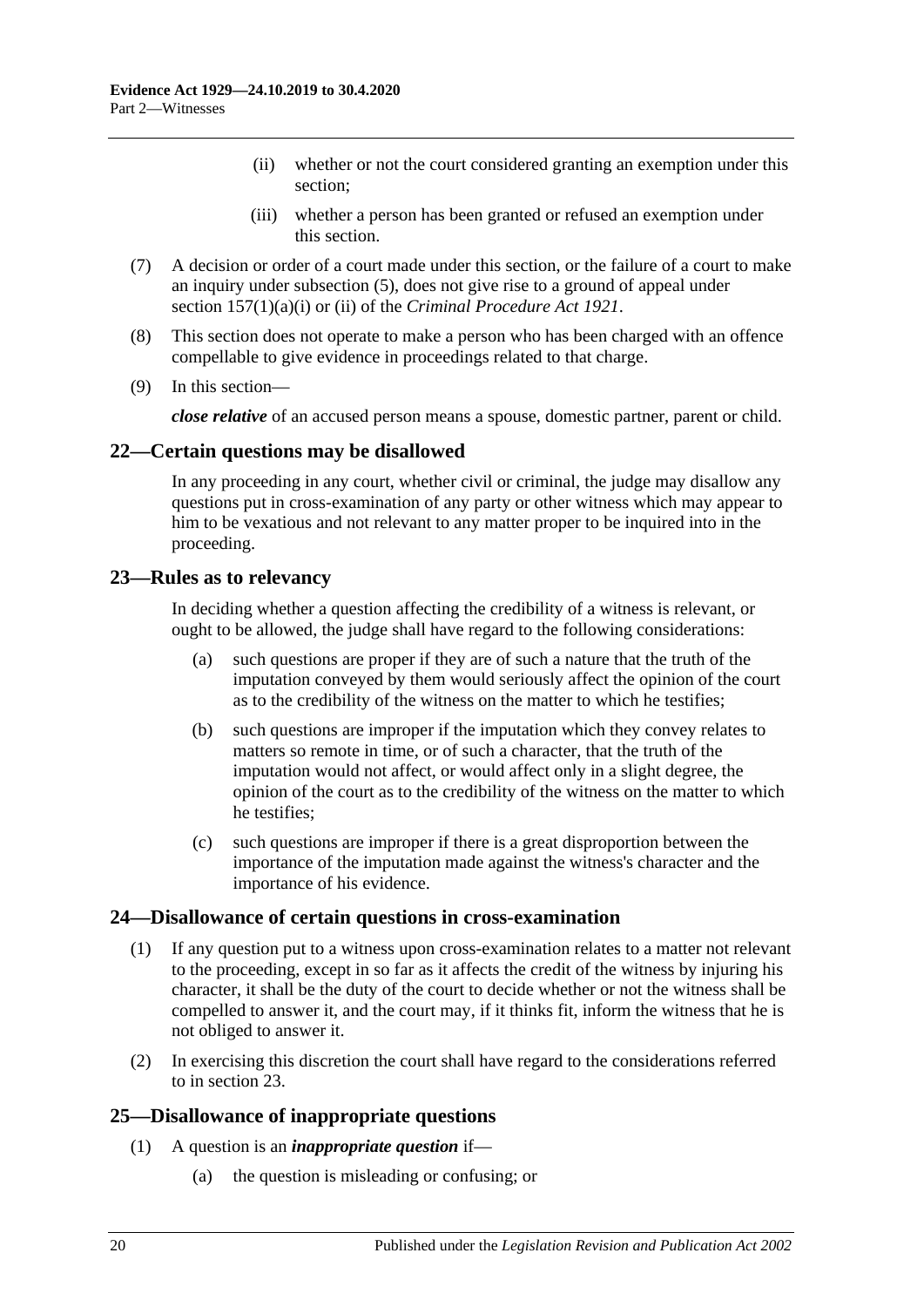- (ab) the question is expressed in language that is unnecessarily complicated; or
- (b) the question is apparently based on a stereotype, including a sexual, racial, ethnic or cultural stereotype or a stereotype based on age or physical or mental disability; or
- (c) the question is unnecessarily repetitive, offensive or oppressive, or is 1 of a series of questions that is unnecessarily repetitive, offensive or oppressive; or
- (d) the question is put in a humiliating, insulting or otherwise inappropriate manner or tone.
- (2) A question is not, however, inappropriate only because—
	- (a) it challenges the truthfulness of the witness, or the consistency or accuracy of statements made by the witness; or
	- (b) it deals with matters the witness would find distasteful or intrudes on the witness's privacy.
- (3) If an inappropriate question is put to a witness in cross-examination, the court must—
	- (a) disallow the question; and
	- (b) inform the witness that the question need not be answered.
- (4) In determining whether a question is inappropriate, the court may take into account—
	- (a) the age, personality and educational level of the witness; and
	- (b) any physical disability or cognitive impairment of the witness; and
	- (c) the witness's ethnic and cultural background; and
	- (d) any other characteristics of the witness that may be relevant; and
	- (e) the context in which the question is put, including—
		- (i) the nature of the proceedings and, if the proceedings are criminal proceedings, the nature of the offence to which they relate; and
		- (ii) the relationship (if any) between the witness and a party to the proceedings; and
	- (f) any other relevant factor.
- (5) The failure to exercise the discretion in relation to a question does not affect the admissibility of any answer given in response to the question.

#### <span id="page-30-0"></span>**25A—Abolition of oath belief rule**

The rule of law or practice known as the oath belief rule that allows a witness in a trial to be questioned and express an opinion about whether the evidence given on oath by another witness in court is credible is abolished.

#### **Note—**

See R v J, SM [2013] SASFC 96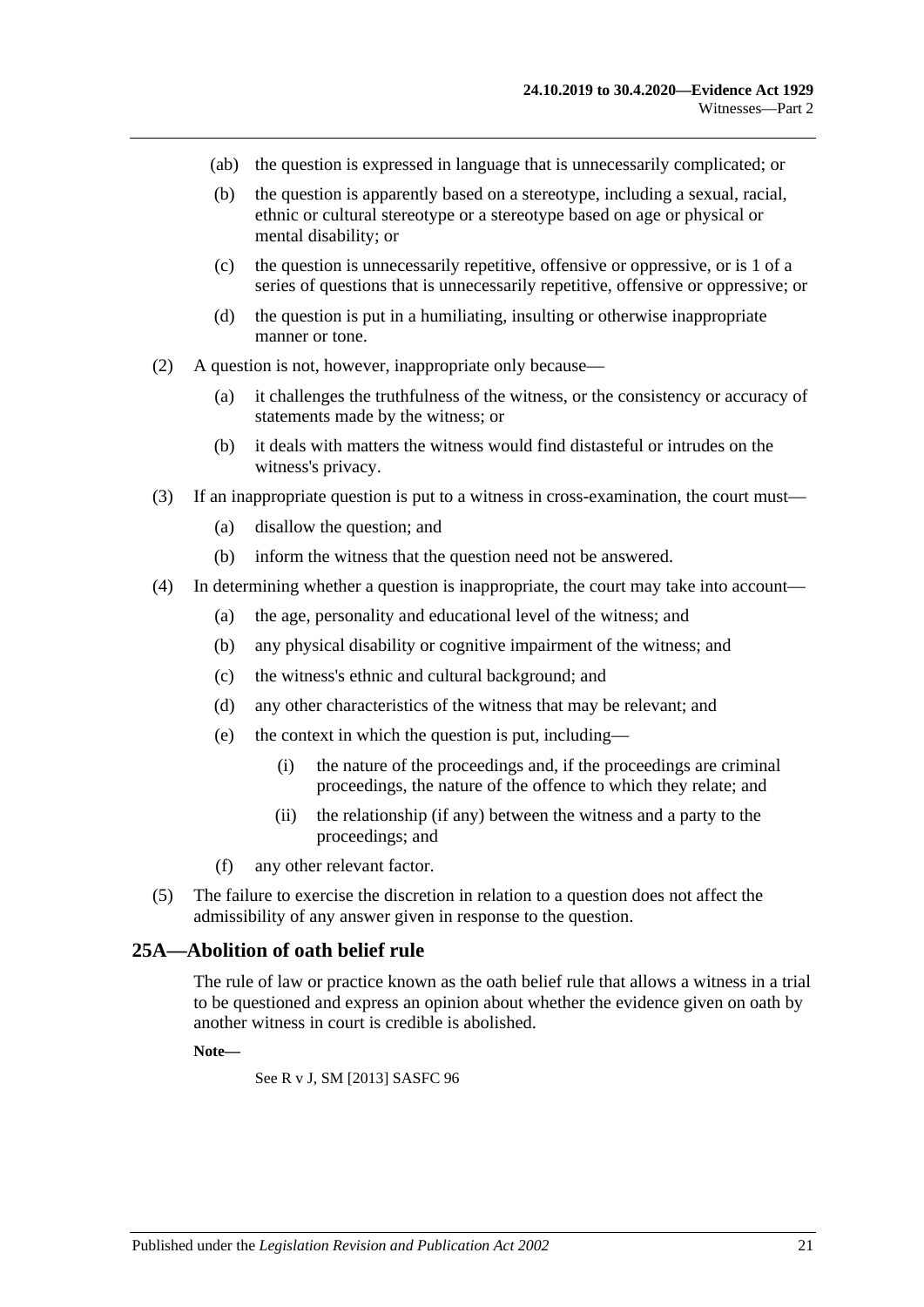## <span id="page-31-0"></span>**26—Proof of previous conviction of witness may be given**

A witness may, subject to any other provisions of this Act, be questioned as to whether he has been convicted of any offence, and upon being so questioned, if he either denies or does not admit the fact, or refuses to answer, it shall be lawful for the cross-examining party to prove such conviction.

#### <span id="page-31-1"></span>**27—How far a party may discredit his or her own witness**

A party producing a witness shall not be allowed to impeach his credit by general evidence of bad character; but if the judge is of opinion that the witness is adverse, the party may—

- (a) contradict the witness by other evidence; or
- (b) with the permission of the judge, prove that the witness has made, at any other time, a statement inconsistent with his present testimony: Provided that, before giving such last-mentioned proof, the circumstances of the supposed statement sufficient to designate the particular occasion, must be mentioned to the witness, and he must be asked whether or not he has made the statement.

## <span id="page-31-2"></span>**28—Proof of contradictory statements of adverse witness**

If any witness, upon cross-examination as to a former statement made by him, relative to the subject matter of the cause, and inconsistent with his present testimony, does not distinctly admit that he has made the statement, proof may be given that he did in fact make it; but before such proof can be given, the circumstances of the supposed statement, sufficient to designate the particular occasion, must be mentioned to the witness, and he must be asked whether or not he has made the statement.

#### <span id="page-31-3"></span>**29—Cross-examination as to previous statements in writing**

A witness may be cross-examined as to previous statements made by him in writing, or reduced into writing, relative to the subject matter of the cause, without the writing being shown to him; but if it is intended to contradict the witness by the writing, his attention must, before such contradictory proof can be given, be called to those parts of the writing which are to be used for the purpose of so contradicting him: Provided always, that the judge, at any time during the trial, may require the production of the writing for his inspection; and may thereupon make such use of it, for the purposes of the trial, as he thinks fit.

## <span id="page-31-4"></span>**29A—Victim or alleged victim who is a witness entitled to be present in court unless court orders otherwise**

- (1) A court in a criminal proceeding may only order a victim, or alleged victim, of the offence who is a witness in the proceeding to leave the courtroom until required to give evidence if the court considers it appropriate to do so, whether to ensure a fair trial or for any other reason.
- (2) Nothing in this section prevents a court from ordering a victim, or alleged victim, who is a witness in the proceeding to leave the courtroom at any time after giving evidence if the court considers it appropriate to do so.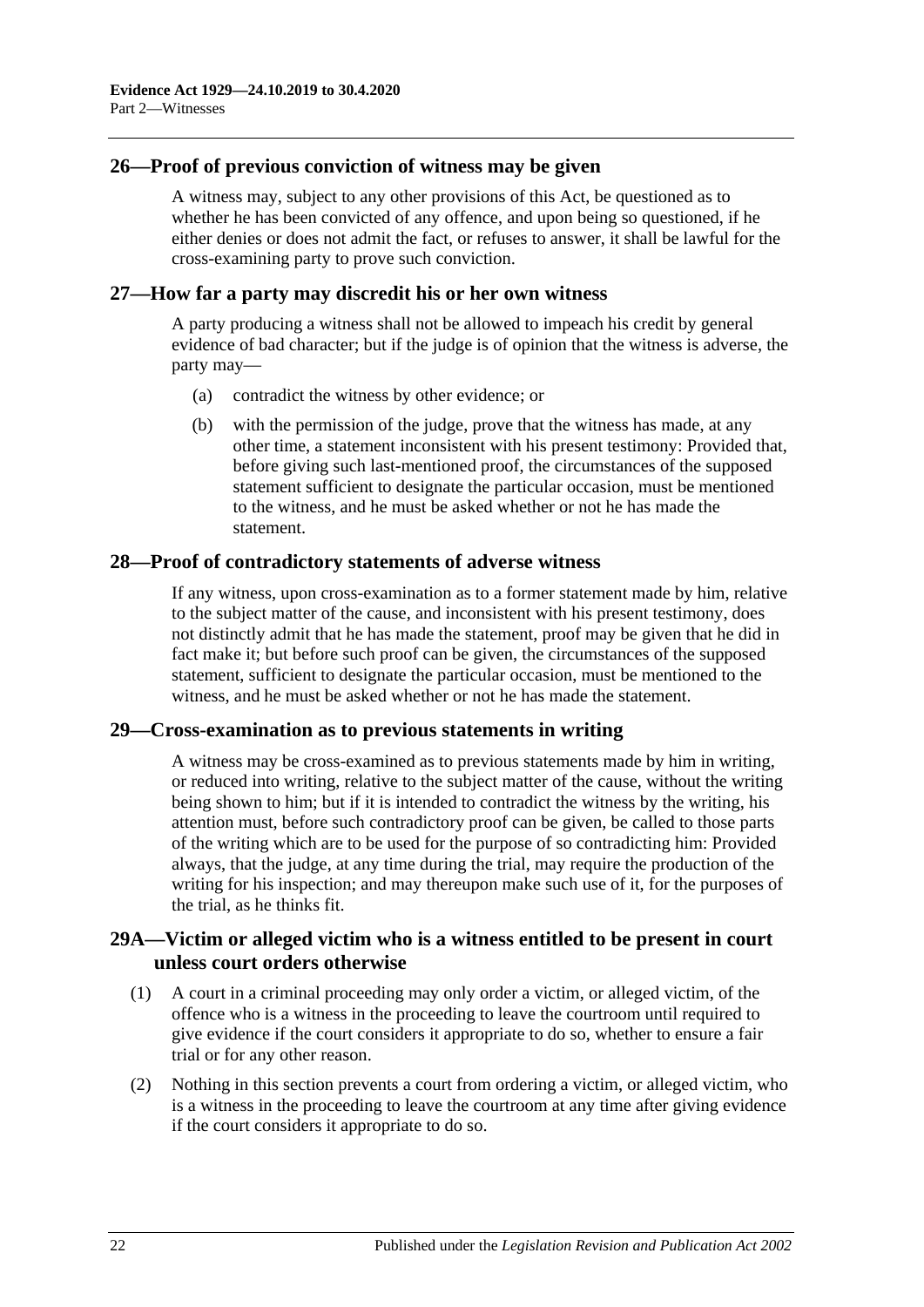## <span id="page-32-0"></span>**Part 3—Miscellaneous rules of evidence**

## <span id="page-32-1"></span>**Division 1—Miscellaneous rules of evidence in general cases**

## <span id="page-32-2"></span>**30—As to comparison of disputed writing**

Comparison of a disputed writing with any writing proved to the satisfaction of the judge to be genuine shall be permitted to be made by witnesses; and such writings, and the evidence of witnesses respecting the same, may be submitted to the court as evidence of the genuineness or otherwise of the writing in dispute.

## <span id="page-32-3"></span>**31—Attesting witness need not be called in certain cases**

It shall not be necessary to prove, by the attesting witness, any instrument to the validity of which attestation is not requisite; and such instrument may be proved by admission or otherwise, as if there had been no attesting witness thereto.

## <span id="page-32-4"></span>**33—Disclosure in action for defamation**

- (1) A person who is required to answer a question, or to disclose or produce a document or thing, in civil proceedings for defamation is not excused from answering the question or disclosing or producing the document or thing on the ground that the answer to the question or the disclosure or production of the document or thing might tend to incriminate the person of an offence.
- (2) However, any answer given to a question, or document or thing disclosed or produced, by a natural person in compliance with the requirement is not admissible in evidence against the person in any other action or proceedings.

## <span id="page-32-5"></span>**34—Admissions by accused persons**

A person may admit on his trial any fact alleged or sought to be proved against him, and such admission shall be sufficient proof of the fact without other evidence: Provided that the admission shall be made by the accused either personally or by his counsel or solicitor in his presence, or, in the case of a body corporate, by its counsel or solicitor.

## <span id="page-32-6"></span>**34A—Proof of commission of offence**

Where a person has been convicted of an offence or found by a court exercising criminal jurisdiction to have committed an offence and the commission of the offence is in issue or relevant to an issue in a civil proceeding, the conviction or finding is evidence of the commission of the offence and admissible in the proceeding against the person or a party claiming through or under the person.

## <span id="page-32-7"></span>**34AB—Identification evidence**

- (1) In a criminal trial, evidence of the identity of a person alleged to have committed an offence is not inadmissible, and is not to be excluded, merely because it was obtained other than by means of an identity parade involving a physical line-up of persons.
- <span id="page-32-8"></span>(2) In a criminal trial, evidence of the identity of a person alleged to have committed an offence obtained by means of an identity parade is to be excluded unless—
	- $(a)$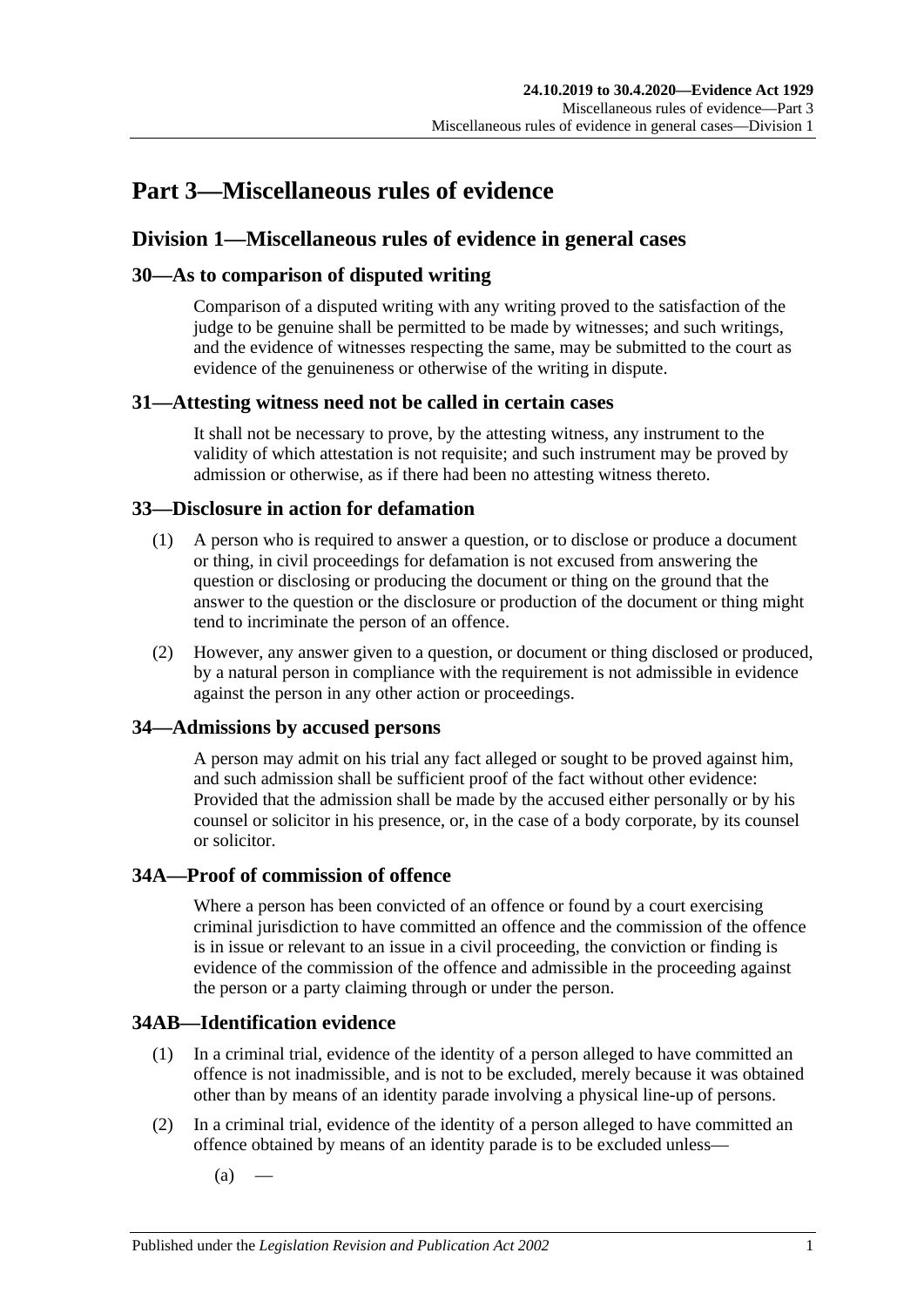- (i) an audio visual record of the identity parade is made and kept in accordance with the regulations; and
- (ii) if the regulations prescribe procedures for the conduct of an identity parade—the identity parade is conducted in accordance with the prescribed procedures; or
- (b) the judge is satisfied that the interests of justice require the admission of the evidence despite the failure to comply with [paragraph](#page-32-8) (a).
- (3) In a criminal trial where the identity of a person alleged to have committed an offence is in issue, the judge must, if evidence of the identity of the person is admitted, inform the jury—
	- (a) of the need for caution before accepting identification evidence; and
	- (b) of the reasons for the need for caution, both generally and in the circumstances of the case.
- (4) In giving any such information, the judge is not required to use any particular form of words but may not suggest that identification evidence obtained from an identity parade by any means other than by a physical line-up of persons is inherently or intrinsically less reliable than evidence obtained from an identity parade by such means.
- (5) To avoid doubt, this section does not—
	- (a) make evidence admissible that would otherwise be inadmissible; or
	- (b) affect the court's discretion to exclude evidence.
- (6) In this section—

*identity parade* means a contemporaneous presentation (whether by a physical line-up or by means of images) of a number of persons to a witness for the purpose of identifying a person.

## <span id="page-33-1"></span><span id="page-33-0"></span>**34C—Admissibility of documentary evidence as to facts in issue**

- (1) In any civil proceedings where direct oral evidence of a fact would be admissible, any statement made by a person in a document and tending to establish that fact shall, on production of the original document, be admissible as evidence of that fact if the following conditions are satisfied, that is to say—
	- (a) if the maker of the statement either—
		- (i) had personal knowledge of the matters dealt with by the statement; or
		- (ii) where the document in question is or forms part of a record purporting to be a continuous record, made the statement (in so far as the matters dealt with thereby are not within his personal knowledge) in the performance of a duty to record information supplied to him by a person who had, or might reasonably be supposed to have, personal knowledge of those matters; and
	- (b) if the maker of the statement is called as a witness in the proceedings.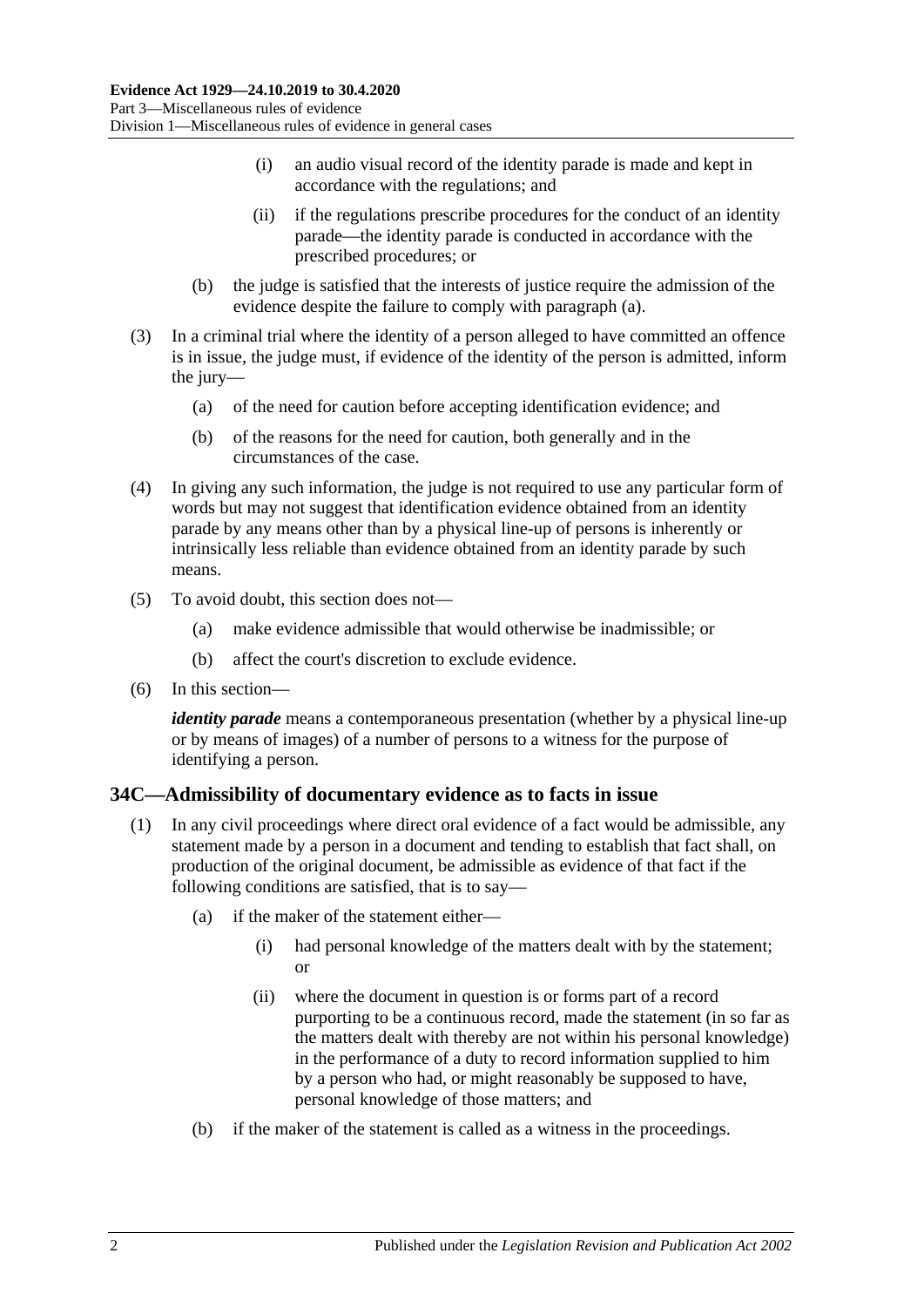- (1a) However, the condition that the maker of the statement shall be called as a witness need not be satisfied if he is dead, or unfit by reason of his bodily or mental condition to attend as a witness, or if he is beyond the seas and it is not reasonably practicable to secure his attendance, or if all reasonable efforts to find him have been made without success.
- (2) In any civil proceedings, the court may at any stage of the proceedings, if having regard to all the circumstances of the case it is satisfied that undue delay or expense would otherwise be caused, order that such a statement as is mentioned in [subsection](#page-33-1) (1) of this section shall be admissible as evidence or may, without any such order having been made, admit such a statement in evidence—
	- (a) notwithstanding that the maker of the statement is available but is not called as a witness;
	- (b) notwithstanding that the original document is not produced, if in lieu thereof there is produced a copy of the original document or of the material part thereof certified to be a true copy in such manner as may be specified in the order or as the court may approve, as the case may be.
- (3) Nothing in this section shall render admissible as evidence any statement made by a person interested at a time when proceedings were pending or anticipated involving a dispute as to any fact which the statement might tend to establish.
- (4) For the purposes of this section, a statement in a document shall not be deemed to have been made by a person unless the document or the material part thereof was written, made or produced by him with his own hand, or was signed or initialled by him or otherwise recognised by him in writing as one for the accuracy of which he is responsible.
- (5) For the purpose of deciding whether or not a statement is admissible as evidence by virtue of the foregoing provisions, the court may draw any reasonable inference from the form or contents of the document in which the statement is contained, or from any other circumstances, and may, in deciding whether or not a person is fit to attend as a witness, act on a certificate purporting to be the certificate of a legally qualified medical practitioner and where the proceedings are with a jury, the court may in its discretion reject the statement notwithstanding that the requirements of this section are satisfied with respect thereto, if for any reason it appears to it to be inexpedient in the interests of justice that the statement should be admitted.

## <span id="page-34-0"></span>**34CB—Direction relating to delay where defendant forensically disadvantaged**

(1) A rule of law or practice obliging a judge in a trial of a charge of an offence to give a warning of a kind known as a *Longman* warning is abolished.

**Note—**

#### See *Longman v The Queen* (1989) 168 CLR 79

- <span id="page-34-1"></span>(2) If, in a trial of a charge of an offence, the court is of the opinion that the period of time that has elapsed between the alleged offending and the trial has resulted in a significant forensic disadvantage to the defendant, the judge must—
	- (a) explain to the jury the nature of the forensic disadvantage; and
	- (b) direct that the jury must take the forensic disadvantage into account when scrutinising the evidence.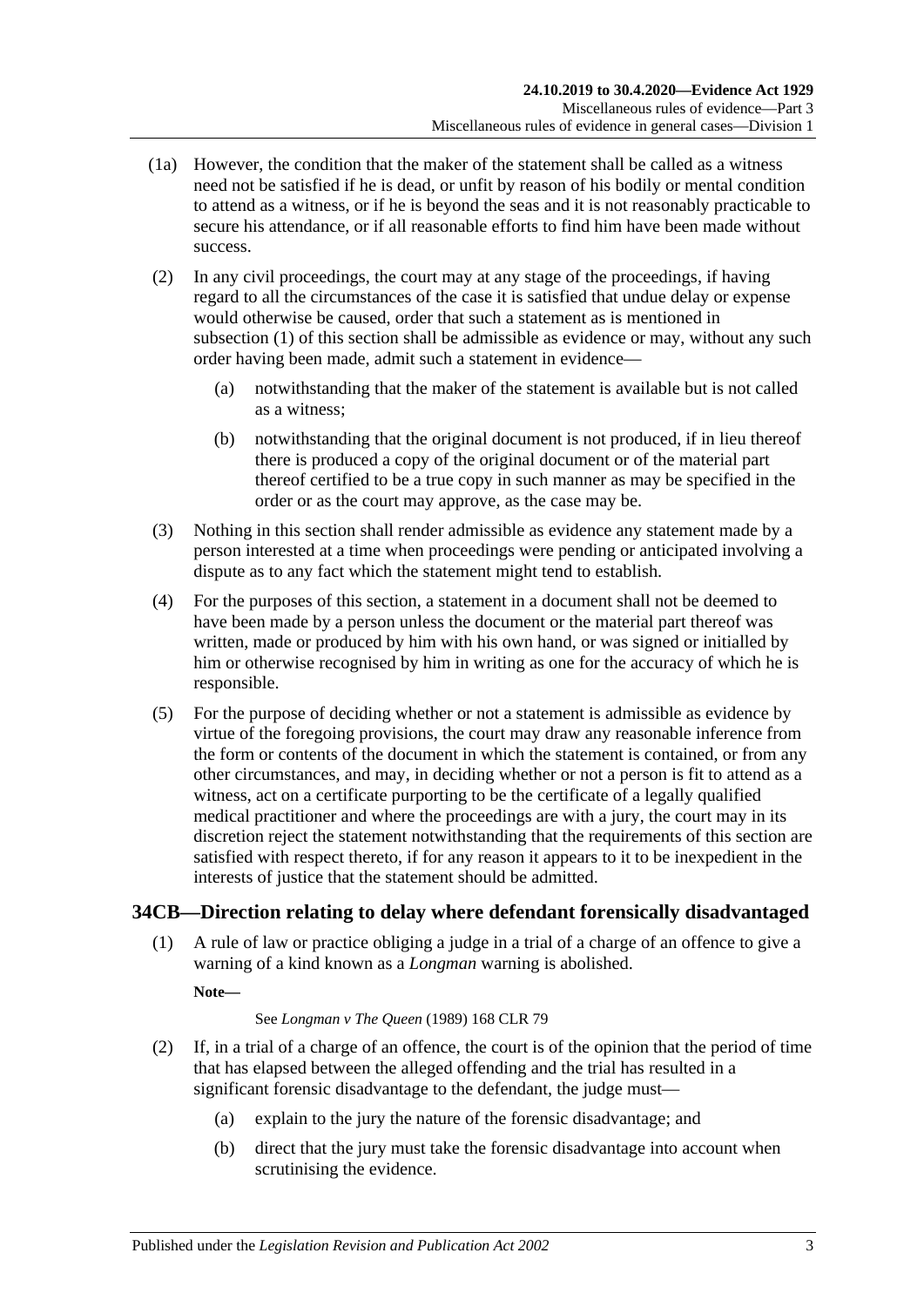- (3) An explanation or direction under [subsection](#page-34-1) (2) may not take the form of a warning and—
	- (a) must be specific to the circumstances of the particular case; and
	- (b) must not include the phrase "dangerous or unsafe to convict" or similar words or phrases.

## <span id="page-35-0"></span>**34D—Weight to be attached to evidence**

- (1) In estimating the weight, if any, to be attached to a statement rendered admissible as evidence by this Act, regard shall be had to all the circumstances from which any inference can reasonably be drawn as to the accuracy or otherwise of the statement, and in particular to the question whether or not the statement was made contemporaneously with the occurrence or existence of the facts stated, and to the question whether or not the maker of the statement had any incentive to conceal or misrepresent facts.
- (2) For the purpose of any rule of law or practice requiring evidence to be corroborated or regulating the manner in which uncorroborated evidence is to be treated, a statement rendered admissible as evidence by this Act shall not be treated as corroboration of evidence given by the maker of the statement.

## <span id="page-35-1"></span>**34E—Proof of instrument to validity of which attestation is necessary**

Subject as hereinafter provided, in any proceedings, whether civil or criminal, an instrument to the validity of which attestation is requisite may, instead of being proved by an attesting witness, be proved in the manner in which it might be proved if no attesting witness were alive: Provided that nothing in this section shall apply to the proof of wills or other testamentary documents.

#### <span id="page-35-2"></span>**34F—Presumptions as to documents twenty years old**

In any proceedings, whether civil or criminal, there shall, in the case of a document proved, or purporting, to be not less than twenty years old, be made any presumption which immediately before the commencement of this Act would have been made in the case of a document of like character proved, or purporting, to be not less than thirty years old.

#### <span id="page-35-3"></span>**34G—Interpretation and savings**

(1) In [sections](#page-33-0) 34C to [34F](#page-35-2) (inclusive) of this Act—

*document* includes books, maps, plans, drawings and photographs;

*statement* includes any representation of fact, whether made in words or otherwise;

*proceedings* includes arbitrations and references, and *court* shall be construed accordingly.

- (2) Nothing in [sections](#page-33-0) 34C to [34F](#page-35-2) (inclusive) of this Act shall—
	- (a) prejudice the admissibility of any evidence which would apart from the provisions of those sections be admissible; or
	- (b) enable documentary evidence to be given as to any declaration relating to a matter of pedigree, if that declaration would not have been admissible as evidence if those sections had not been enacted.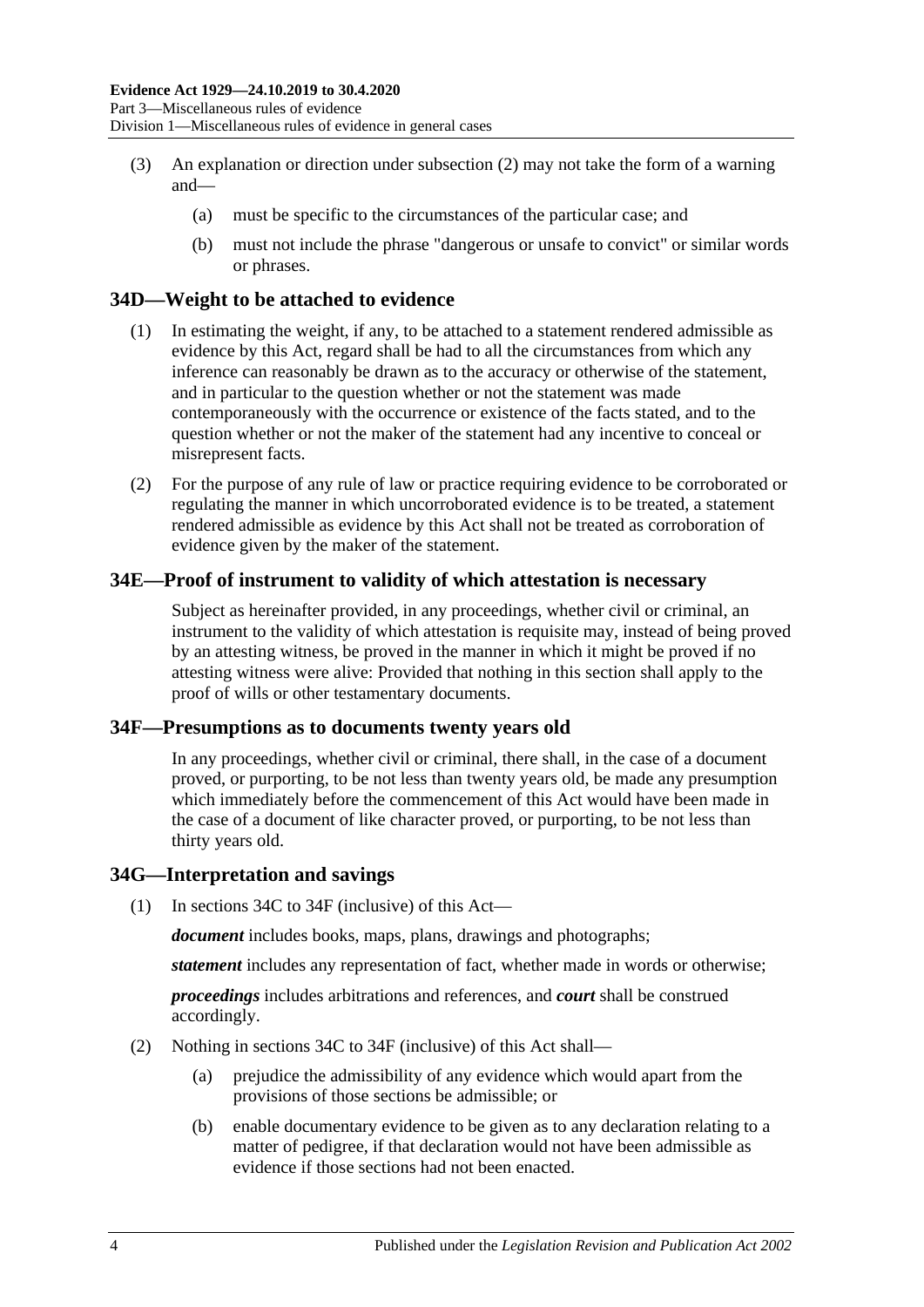# **34J—Special provision for taking evidence where witness is seriously ill**

- (1) Where a person who may be in a position to give information in relation to an indictable offence is dangerously ill and, in the opinion of a medical practitioner, unlikely to recover from the illness, a magistrate or justice may take a statement from that person.
- (2) The statement is to be a sworn statement unless the magistrate or justice determines that the person making the statement does not have sufficient understanding of the obligation to be truthful entailed in giving sworn evidence.
- (3) Where a person is subsequently charged with an indictable offence to which the statement is relevant, the statement is admissible in evidence at the committal proceedings or trial of the charge if it is established—
	- (a) that the person from whom the statement was taken is dead or unable to give evidence because of illness or infirmity; and
	- (b) that the prosecutor or defendant (as the case requires) had reasonable notice of the proposal to take evidence and a reasonable opportunity to attend and cross-examine the person.

# **34K—Admissibility of depositions at trial**

- (1) Where—
	- (a) a statement from a witness is filed or tendered for the purpose of committal proceedings relating to a charge of an indictable offence or oral evidence is taken from a witness in committal proceedings; and
	- (b) the witness subsequently dies or becomes so ill or infirm that he or she cannot give evidence at the trial,

the record of the witness's evidence in the committal proceedings may, with the permission of the court of trial, be read as evidence at the trial.

(2) Permission to admit evidence for the prosecution under this section will not be granted if the court considers that admission of the evidence without the opportunity of cross-examination would, in the circumstances of the case, be unfair to the defendant.

# **34KA—Admissibility of evidence of out of court statements by unavailable witnesses**

- (1) Subject to this section, in prescribed proceedings, a statement not made in oral evidence in the proceedings (an *out of court statement*) is admissible as evidence of any matter stated if—
	- (a) oral evidence given in the proceedings by the person who made the out of court statement would be admissible as evidence of that matter; and
	- (b) the person who made the out of court statement (the *relevant person*) is identified to the court's satisfaction; and
	- (c) any 1 of the conditions specified in [subsection](#page-36-0) (2) is satisfied.
- <span id="page-36-0"></span>(2) The conditions are as follows:
	- (a) that the relevant person is dead;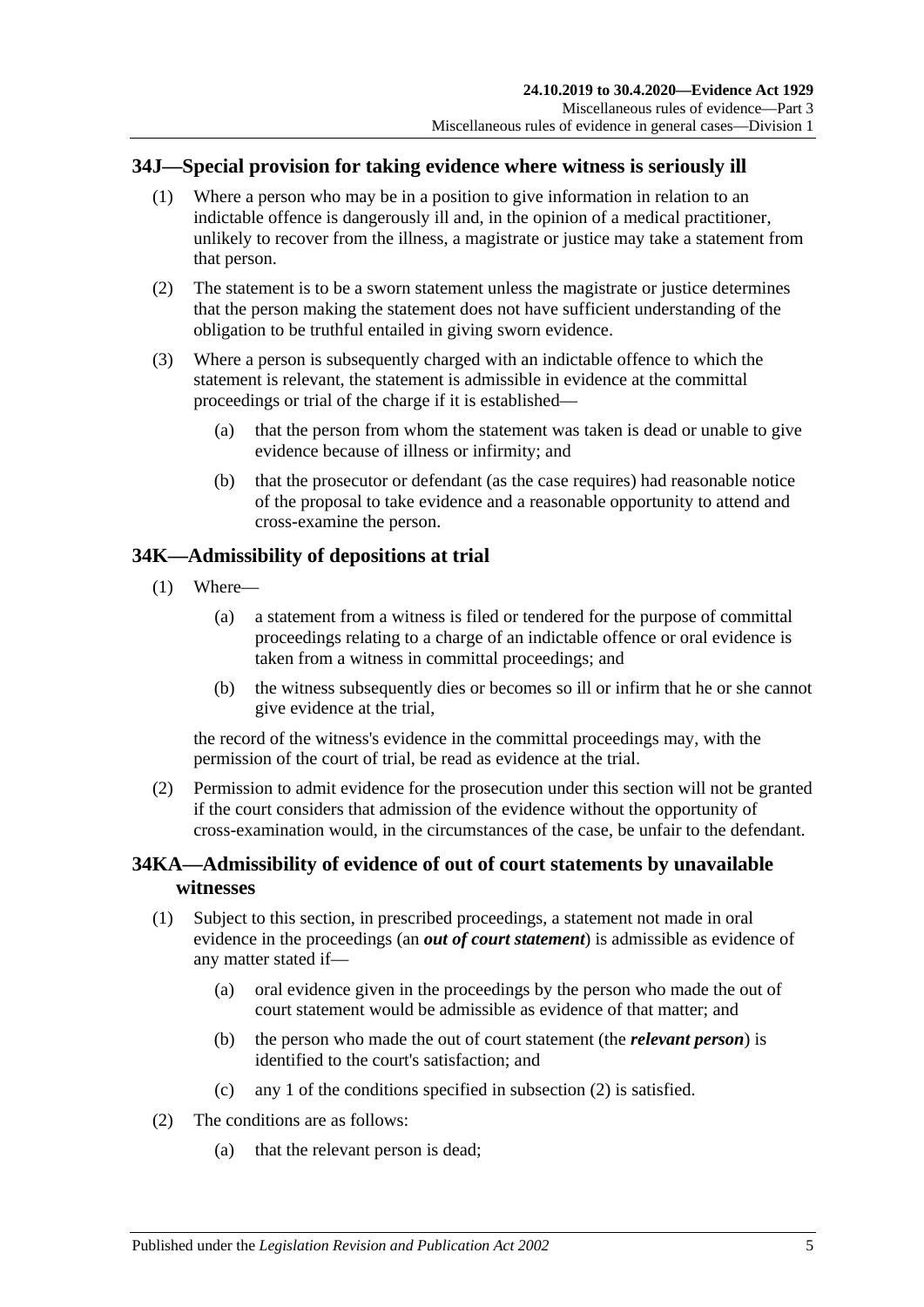- (b) that the relevant person is unfit to be a witness because of a bodily or mental condition;
- (c) that the relevant person is outside of the State and it is not reasonably practicable to secure his or her attendance;
- (d) that the relevant person cannot be found although such steps as it is reasonably practicable to take to find him or her have been taken;
- <span id="page-37-0"></span>(e) that through fear the relevant person does not give (or does not continue to give) oral evidence in the proceedings, either at all or in connection with the subject matter of the out of court statement, and the court gives leave for the out of court statement to be given in evidence.
- (3) For the purposes of [subsection](#page-37-0) (2)(e) *fear* is to be widely construed and includes, for example, fear of the death or injury of another person or of financial loss.
- (4) Leave may be given under [subsection](#page-37-0) (2)(e) only if the court considers that the out of court statement ought to be admitted in the interests of justice, having regard to—
	- (a) any information (whether or not given in evidence, or of a kind that could be given in evidence) suggesting threats have been made to the witness, whether directly or indirectly; and
	- (b) the statement's contents; and
	- (c) any risk that its admission or exclusion will result in unfairness to a defendant in the proceedings (and in particular to how difficult it will be to challenge the statement if the relevant person does not give oral evidence and the defendant is not able to cross-examine the person); and
	- (d) any other measures that could be taken by the court in relation to the relevant person; and
	- (e) any other relevant circumstances.
- (5) A condition set out in any paragraph of [subsection](#page-36-0) (2) which is in fact satisfied is to be treated as not satisfied if it is shown that the circumstances described in that paragraph are caused—
	- (a) by the person in support of whose case it is sought to give the out of court statement in evidence; or
	- (b) by a person acting on his or her behalf, in order to prevent the relevant person giving oral evidence in the proceedings (whether at all or in connection with the subject matter of the out of court statement).
- (6) Nothing in this section makes an out of court statement admissible as evidence if it was made by a person who was not competent at the time when he or she made the statement.
- (7) This section is in addition to, and does not derogate from, any other power of a court to admit an out of court statement into evidence.
- (8) In this section—

*prescribed proceedings* means—

- (a) proceedings for a criminal offence; or
- (b) proceedings under the *[Serious and Organised Crime \(Control\) Act](http://www.legislation.sa.gov.au/index.aspx?action=legref&type=act&legtitle=Serious%20and%20Organised%20Crime%20(Control)%20Act%202008) 2008*.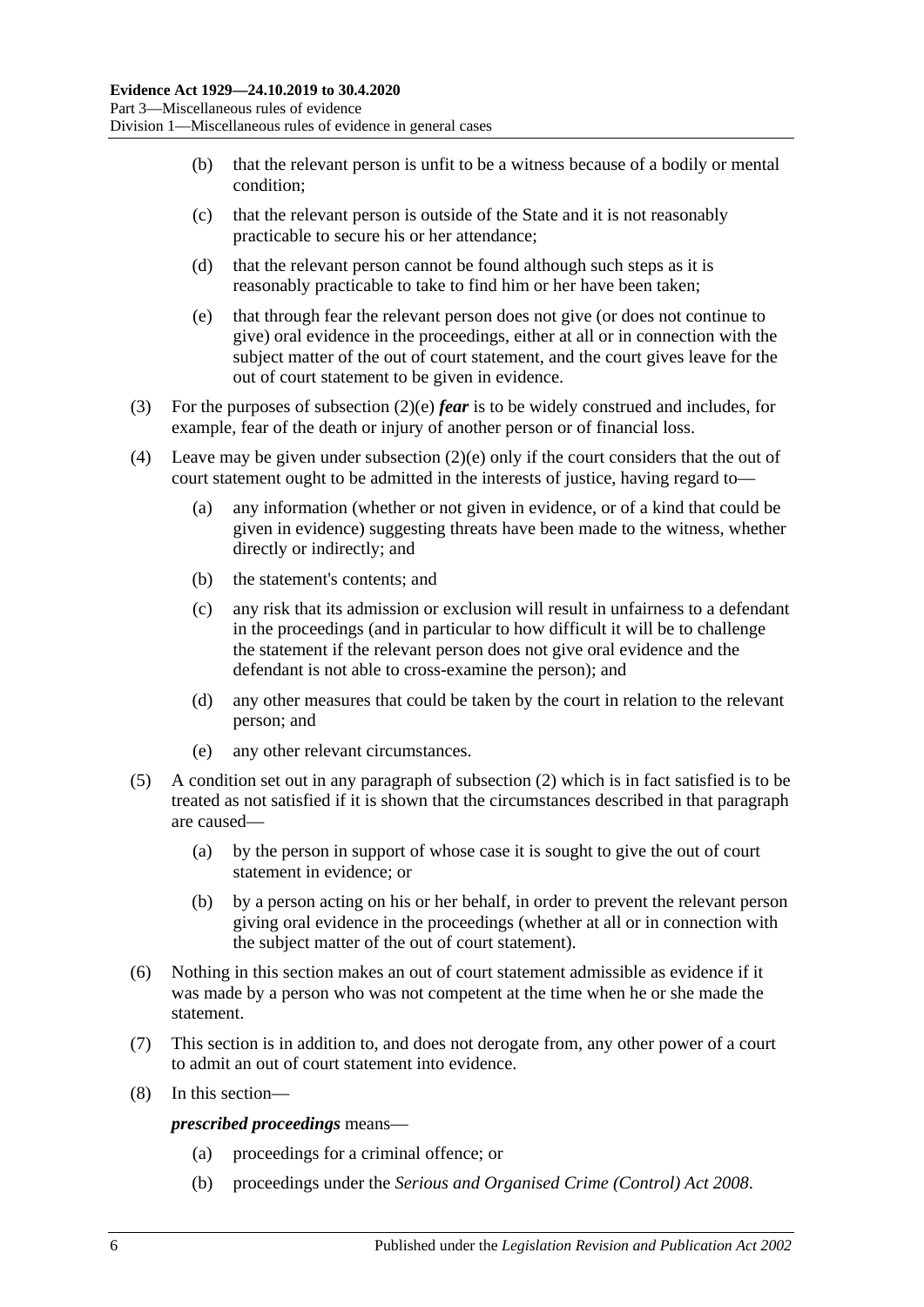# **34KB—Credibility**

- (1) This section applies if in prescribed proceedings—
	- (a) a statement not made in oral evidence in the proceedings (an *out of court statement*) is admitted as evidence of a matter stated; and
	- (b) the maker of the out of court statement does not give oral evidence in connection with the subject matter of the statement.
- (2) In a case to which this section applies—
	- (a) any evidence which (if the person who made the out of court statement had given such evidence) would have been admissible as relevant to the reliability of the statement and the person's credibility as a witness is so admissible in the proceedings; and
	- (b) evidence may, with the court's leave, be given of any matter which (if the person who made the out of court statement had given such evidence) could have been put to the person in cross-examination as relevant to the reliability of the statement and the person's credibility as a witness but of which evidence could not have been adduced by the cross-examining party; and
	- (c) evidence tending to prove that the person who made the out of court statement made (at whatever time) any other statement inconsistent with the statement admitted as evidence is admissible for the purpose of showing that the person contradicted himself or herself.
- (3) If as a result of evidence admitted under this section an allegation is made against the maker of a statement, the court may permit a party to lead additional evidence of such description as the court may specify for the purposes of denying or answering the allegation.
- (4) In this section—

### *prescribed proceedings* means—

- (a) proceedings for a criminal offence; or
- (b) proceedings under the *[Serious and Organised Crime \(Control\) Act](http://www.legislation.sa.gov.au/index.aspx?action=legref&type=act&legtitle=Serious%20and%20Organised%20Crime%20(Control)%20Act%202008) 2008*.

# <span id="page-38-0"></span>**34KC—Stopping the case where evidence is unconvincing**

- (1) If on a defendant's trial before a judge and jury for an offence the judge is satisfied at any time after the close of the case for the prosecution that—
	- (a) the case against the defendant is based wholly or partly on a statement not made in oral evidence in the proceedings (an *out of court statement*); and
	- (b) the evidence provided by the out of court statement is so unconvincing that, considering its importance to the case against the defendant, a conviction of the offence would be unsafe,

the judge must either direct the jury to acquit the defendant of the offence or, if it considers that there ought to be a retrial, discharge the jury.

- (2) Where—
	- (a) a jury is directed under [subsection](#page-38-0) (1) to acquit a defendant of an offence; and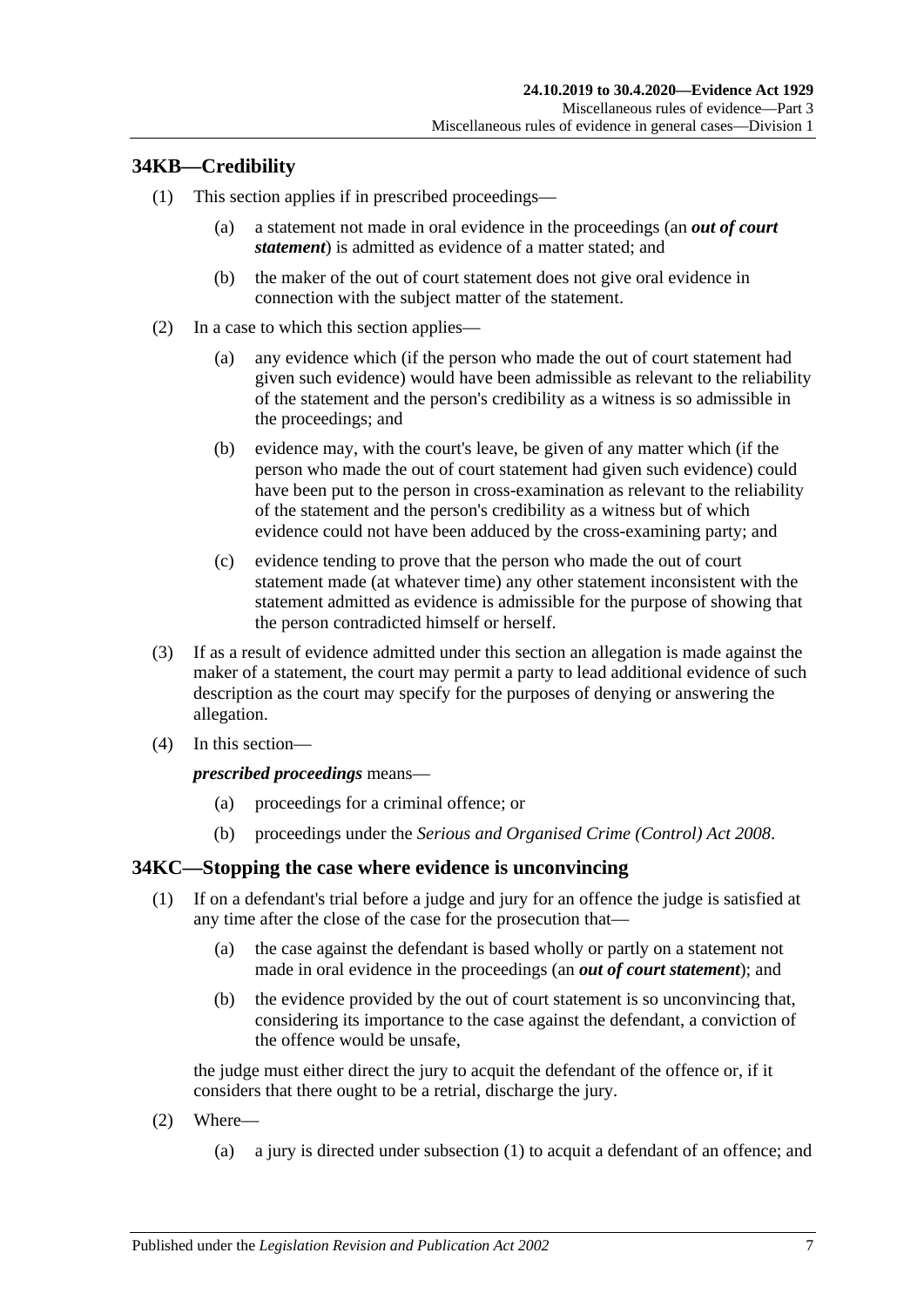(b) the circumstances are such that, apart from this subsection, the defendant could if acquitted of that offence be found guilty of another offence,

the defendant may not be found guilty of that other offence if the judge is satisfied as mentioned in [subsection](#page-38-0) (1) in respect of it.

(3) This section does not prejudice any other power a judge may have to direct a jury to acquit a person of an offence or to discharge a jury.

### **34KD—Court's general discretion to exclude evidence**

- (1) In prescribed proceedings the court may refuse to admit a statement as evidence of a matter stated if—
	- (a) the statement was made otherwise than in oral evidence in the proceedings; and
	- (b) the court is satisfied that the case for excluding the statement, taking account of the danger that to admit it would result in undue waste of time, substantially outweighs the case for admitting it, taking account of the value of the evidence.
- (2) Nothing in this section derogates from any other power of a court to exclude evidence at its discretion (whether by preventing questions from being put or otherwise).
- (3) In this section—

*prescribed proceedings* means—

- (a) proceedings for a criminal offence; or
- (b) proceedings under the *[Serious and Organised Crime \(Control\) Act](http://www.legislation.sa.gov.au/index.aspx?action=legref&type=act&legtitle=Serious%20and%20Organised%20Crime%20(Control)%20Act%202008) 2008*.

# **Division 2—Miscellaneous rules of evidence in sexual cases**

### **34L—Evidence in sexual cases generally**

- <span id="page-39-0"></span>(1) In proceedings in which a person is charged with a sexual offence, no question may be asked or evidence admitted—
	- (a) as to the sexual reputation of the alleged victim of the offence; or
	- (b) except with the permission of the judge—as to the alleged victim's sexual activities before or after the events of and surrounding the alleged offence (other than recent sexual activities with the accused).
- (2) In deciding whether permission should be granted under [subsection](#page-39-0) (1)(b), the judge must give effect to the principle that alleged victims of sexual offences should not be subjected to unnecessary distress, humiliation or embarrassment through the asking of questions or admission of evidence of the kind referred to in that subsection, and must not grant permission unless satisfied that the evidence in respect of which permission is sought—
	- (a) is of substantial probative value; or
	- (b) would, in the circumstances, be likely materially to impair confidence in the reliability of the evidence of the alleged victim,

and that its admission is required in the interests of justice.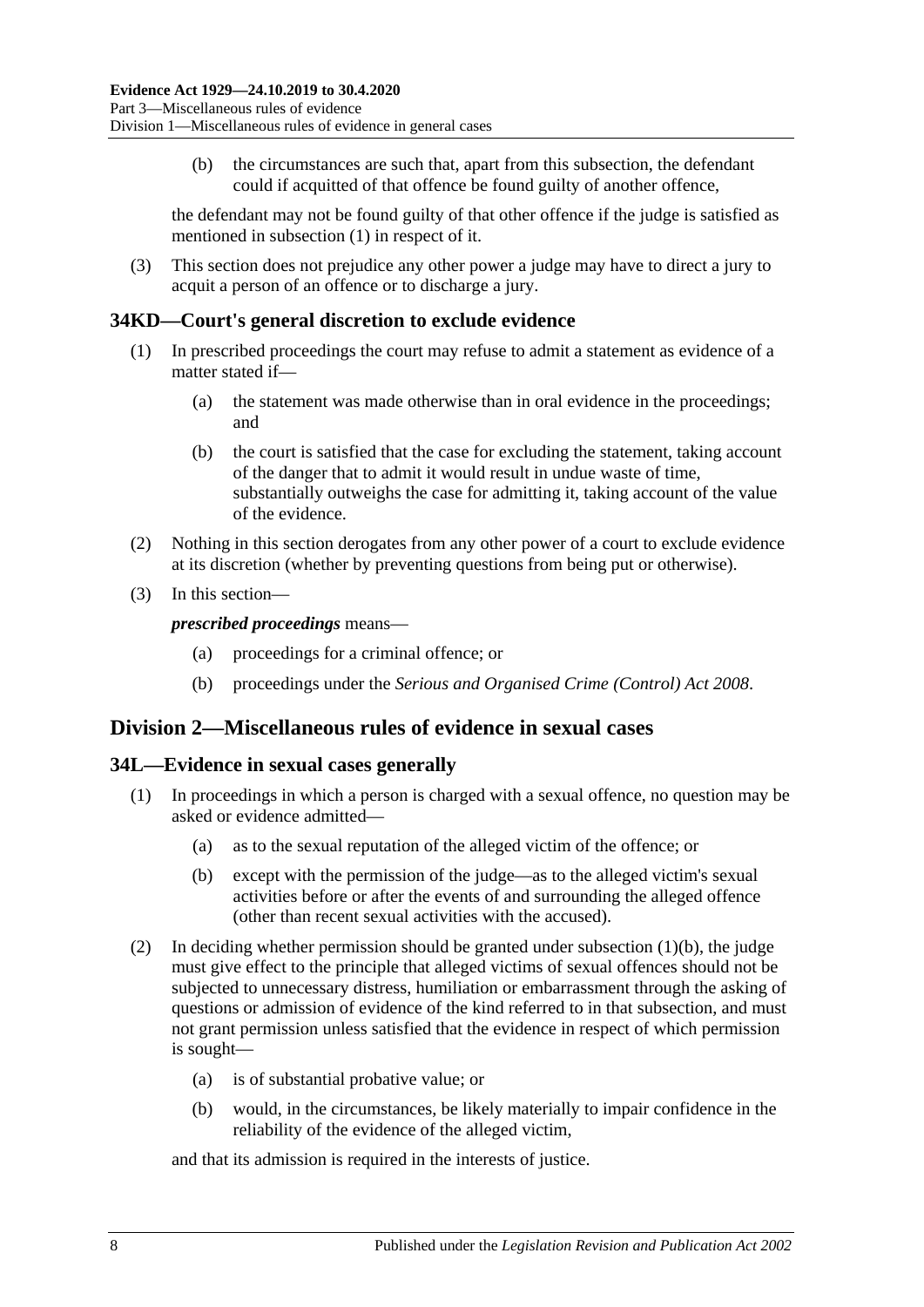- (3) Permission must not be granted under [subsection](#page-39-0) (1)(b) authorising the asking of questions or the admission of evidence the purpose of which is only to raise inferences from some general disposition of the alleged victim.
- (4) An application for permission under [subsection](#page-39-0) (1)(b) must be heard and determined in the absence of the jury (if any).
- <span id="page-40-0"></span>(5) In a trial of a charge of a sexual offence, the judge is not required by any rule of law or practice to warn the jury that it is unsafe to convict the accused on the uncorroborated evidence of the alleged victim of the offence.
- (6) [Subsection](#page-40-0) (5) does not affect the operation of any provision of this or any other Act requiring that the evidence of a witness be corroborated.
- (7) In this section—

*evidence* includes an allegation or statement made by way of an unsworn statement;

*sexual activities* includes sexual experience or lack of sexual experience.

# **34LA—Admissibility of evidence of out of court statements by certain alleged victims of sexual offences**

- (1) In proceedings in which a person is charged with a sexual offence, a statement not made in oral evidence in the proceedings (an *out of court statement*) is admissible as evidence of any matter stated if—
	- (a) oral evidence given in the proceedings by the person who made the out of court statement would be admissible as evidence of that matter; and
	- (b) the person who made the out of court statement is identified to the court's satisfaction; and
	- (c) each of the conditions specified in [subsection](#page-40-1) (2) is satisfied.
- <span id="page-40-2"></span><span id="page-40-1"></span>(2) The conditions are as follows:
	- (a) the person who made the out of court statement is the alleged victim of the sexual offence;
	- (b) the person will not be called as a witness in the proceedings because the judge is satisfied that, at the time the person made the out of court statement, the person was—
		- (i) a young child; or
		- (ii) a person with a disability that adversely affects the person's capacity to give a coherent account of the person's experiences or to respond rationally to questions;
	- (c) the out of court statement was not made by the person to an investigating or other authority as part of a formal interview process conducted in relation to the alleged offence;
	- (d) after considering the out of court statement, the circumstances in which it was made and any other relevant factor, the judge is of the opinion that the evidence has sufficient probative value to justify its admission.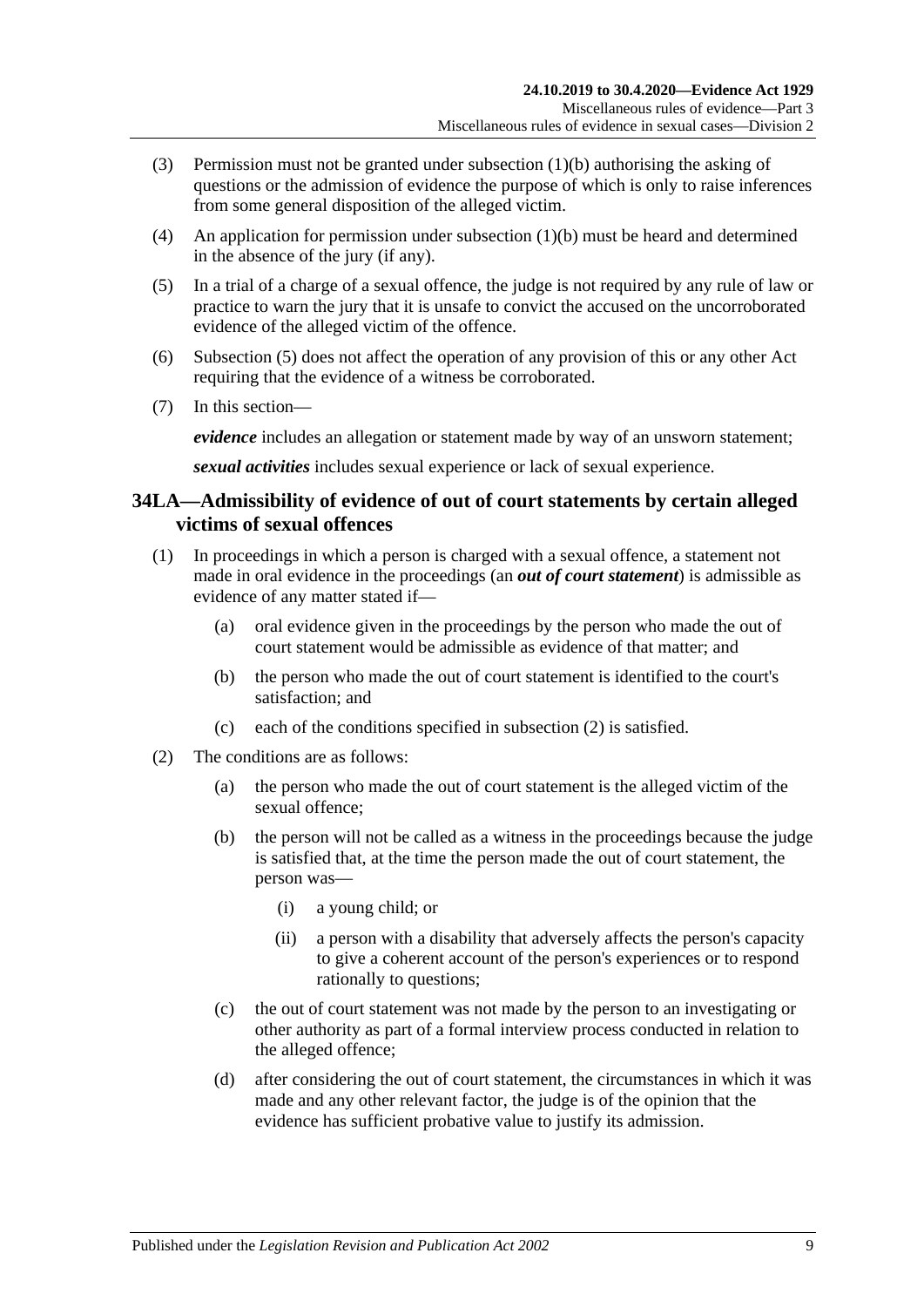- (3) [Subsection \(2\)\(b\)](#page-40-2) applies regardless of the age of the person or the person's capacity at the time the judge is considering whether to admit the evidence of the out of court statement in the proceedings.
- (4) Evidence of an out of court statement admitted under this section may be used to prove the truth of the facts asserted in the statement.
- (5) If evidence of an out of court statement is admitted under this section, the judge must warn the jury to treat the evidence of the out of court statement with particular care because it has not been tested by way of examination or cross-examination of the alleged victim.

# **34M—Evidence relating to complaint in sexual cases**

(1) This section abolishes the common law relating to recent complaint in sexual cases. **Note—**

See *Kilby v The Queen* (1973) 129 CLR 460; *Crofts v The Queen* (1996) 186 CLR 427

- (2) In a trial of a charge of a sexual offence, no suggestion or statement may be made to the jury that a failure to make, or a delay in making, a complaint of a sexual offence is of itself of probative value in relation to the alleged victim's credibility or consistency of conduct.
- <span id="page-41-0"></span>(3) Despite any other rule of law or practice, evidence related to the making of an initial complaint of an alleged sexual offence is admissible in a trial of a charge of the sexual offence.

#### **Examples—**

Evidence may be given by any person about—

- when the complaint was made and to whom:
- the content of the complaint;
- how the complaint was solicited;
- why the complaint was made to a particular person at a particular time:
- why the alleged victim did not make the complaint at an earlier time.
- <span id="page-41-1"></span>(4) If evidence referred to in [subsection](#page-41-0) (3) is admitted in a trial, the judge must direct the jury that—
	- (a) it is admitted—
		- (i) to inform the jury as to how the allegation first came to light; and
		- (ii) as evidence of the degree of consistency of conduct of the alleged victim; and
	- (b) it is not admitted as evidence of the truth of what was alleged; and
	- (c) there may be varied reasons why the alleged victim of a sexual offence has made a complaint of the offence at a particular time or to a particular person,

but that, otherwise, it is a matter for the jury to determine the significance (if any) of the evidence in the circumstances of the particular case.

(5) It is not necessary that a particular form of words be used in giving the direction under [subsection](#page-41-1)  $(4)$ .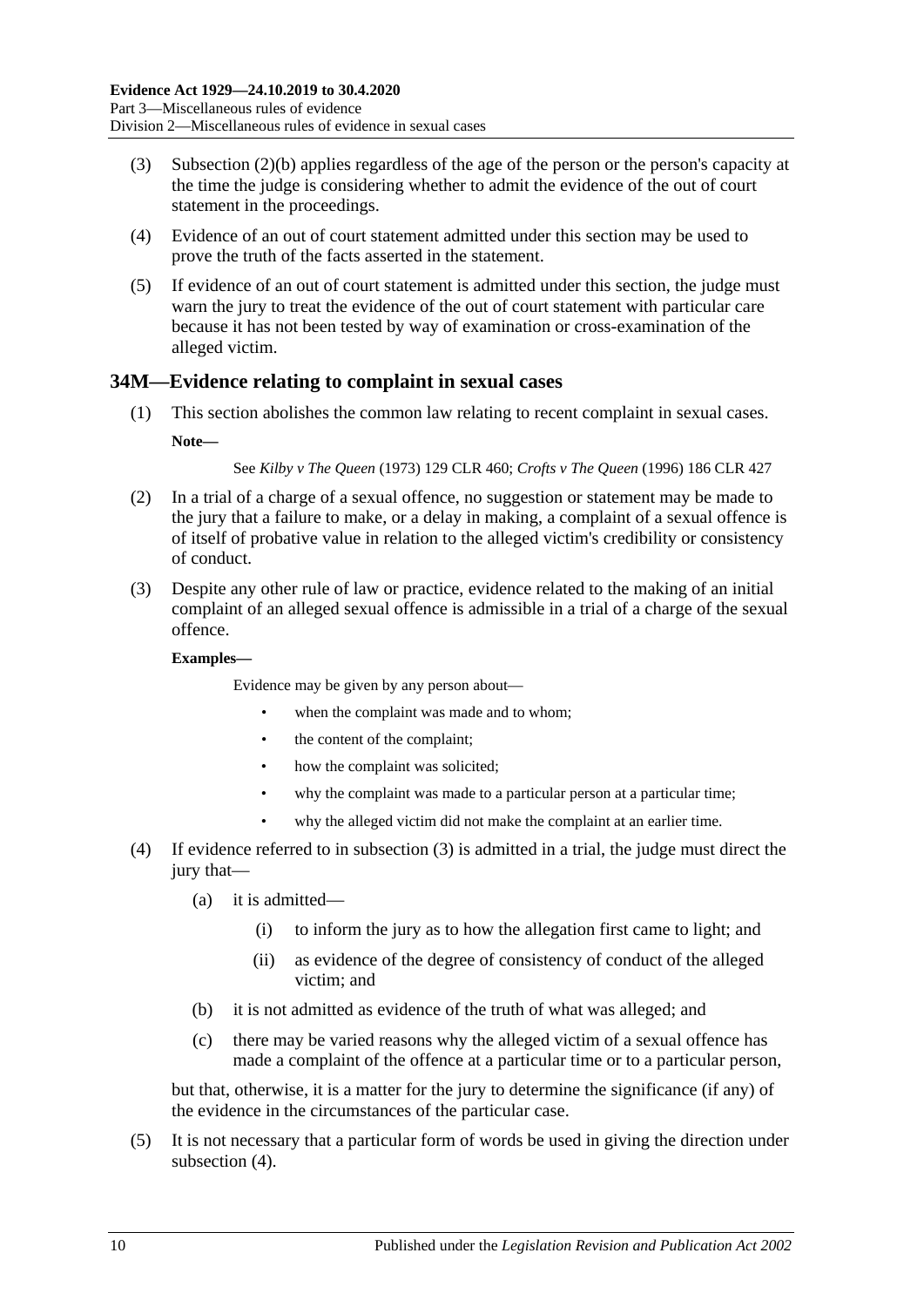(6) In this section—

*complaint*, in relation to a sexual offence, includes a report or any other disclosure (whether to a police officer or otherwise);

*initial complaint*, in relation to a sexual offence, includes information provided by way of elaboration of the initial complaint (whether provided at the time of the initial complaint or at a later time).

### <span id="page-42-0"></span>**34N—Directions relating to consent in certain sexual cases**

- (1) In a trial of a charge of a sexual offence where a lack of consent of a person in relation to a particular sexual activity is in issue, the judge must direct the jury that the person is not to be regarded as having consented to the sexual activity the subject of the charge merely because—
	- (a) the person did not say or do anything to indicate that he or she did not freely and voluntarily agree to the sexual activity; or
	- (b) the person did not protest to or physically resist the sexual activity; or
	- (c) the person was not physically injured in the course of, or in connection with, the sexual activity; or
	- (d) 1 or more of the following circumstances apply:
		- (i) the person freely and voluntarily agreed to sexual activity of a different kind with the defendant;
		- (ii) the person had freely and voluntarily agreed to sexual activity (whether or not of the same kind) with the defendant on an earlier occasion;
		- (iii) the person had, on that or some other occasion, freely and voluntarily agreed to sexual activity (whether or not of the same kind) with another person.
- (2) The judge must, in a trial referred to in [subsection](#page-42-0) (1), give each of the directions referred to in that subsection as may be applicable in the circumstances of the particular case.
- (3) In this section—

*consent*, in relation to a sexual activity, has the same meaning as in the *[Criminal Law](http://www.legislation.sa.gov.au/index.aspx?action=legref&type=act&legtitle=Criminal%20Law%20Consolidation%20Act%201935)  [Consolidation Act](http://www.legislation.sa.gov.au/index.aspx?action=legref&type=act&legtitle=Criminal%20Law%20Consolidation%20Act%201935) 1935*;

*sexual activity* includes sexual intercourse (within the meaning of the *[Criminal Law](http://www.legislation.sa.gov.au/index.aspx?action=legref&type=act&legtitle=Criminal%20Law%20Consolidation%20Act%201935)  [Consolidation Act](http://www.legislation.sa.gov.au/index.aspx?action=legref&type=act&legtitle=Criminal%20Law%20Consolidation%20Act%201935) 1935*).

# **Division 3—Admissibility of evidence showing discreditable conduct or disposition**

### **34O—Application of Division**

(1) This Division applies to the trial of a charge of an offence and prevails over any relevant common law rule of admissibility of evidence to the extent of any inconsistency.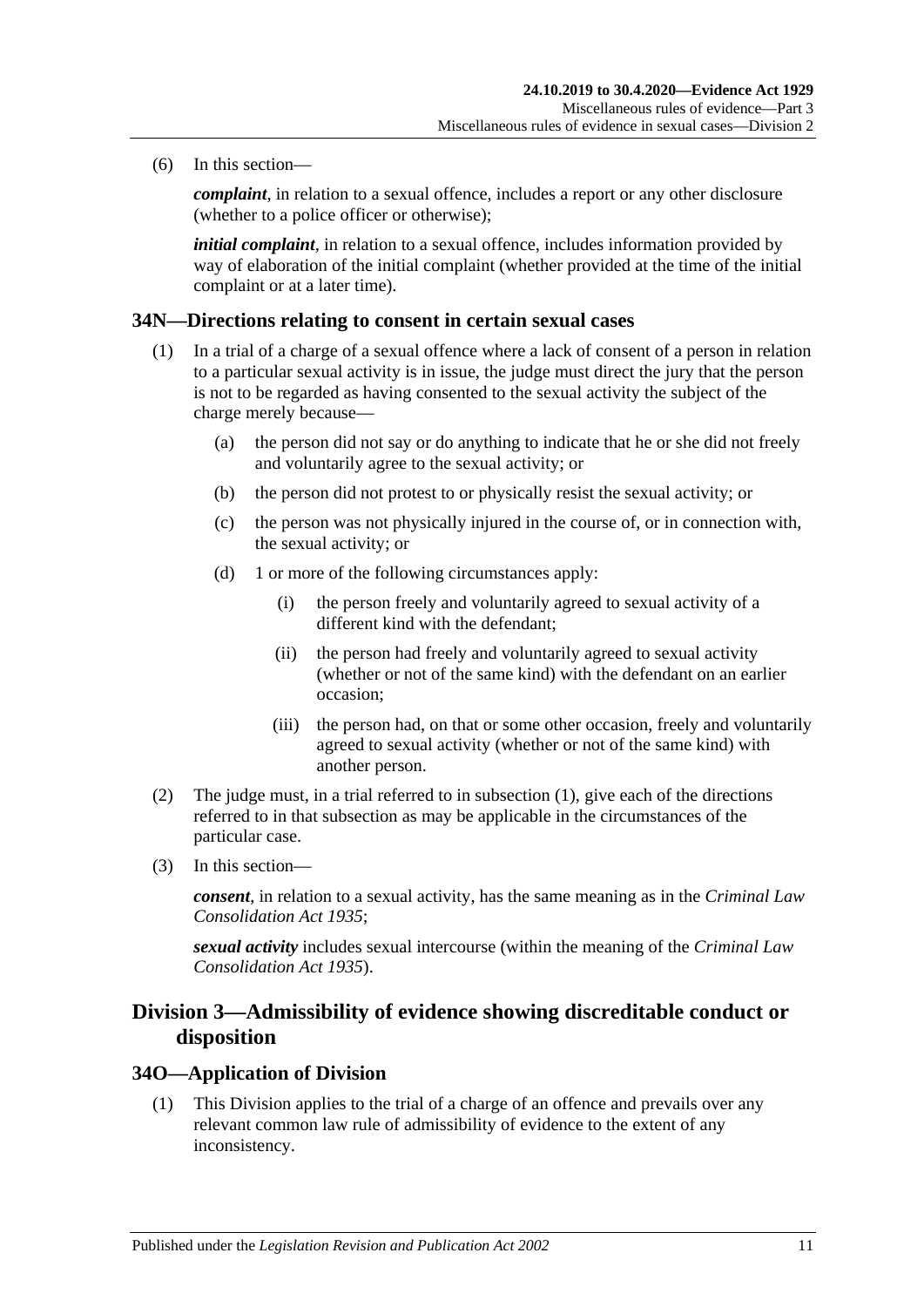- (2) This Division does not apply to—
	- (a) evidence adduced pursuant to [section](#page-26-0) 18; or
	- (b) evidence of the character, reputation, conduct or disposition of a person as a fact in issue.

### <span id="page-43-4"></span>**34P—Evidence of discreditable conduct**

- (1) In the trial of a charge of an offence, evidence tending to suggest that a defendant has engaged in discreditable conduct, whether or not constituting an offence, other than conduct constituting the offence (*discreditable conduct evidence*)—
	- (a) cannot be used to suggest that the defendant is more likely to have committed the offence because he or she has engaged in discreditable conduct; and
	- (b) is inadmissible for that purpose (*impermissible use*); and
	- (c) subject to [subsection](#page-43-0) (2), is inadmissible for any other purpose.
- <span id="page-43-1"></span><span id="page-43-0"></span>(2) Discreditable conduct evidence may be admitted for a use (the *permissible use*) other than the impermissible use if, and only if—
	- (a) the judge is satisfied that the probative value of the evidence admitted for a permissible use substantially outweighs any prejudicial effect it may have on the defendant; and
	- (b) in the case of evidence admitted for a permissible use that relies on a particular propensity or disposition of the defendant as circumstantial evidence of a fact in issue—the evidence has strong probative value having regard to the particular issue or issues arising at trial.
- (3) In the determination of the question in [subsection](#page-43-1) (2)(a), the judge must have regard to whether the permissible use is, and can be kept, sufficiently separate and distinct from the impermissible use so as to remove any appreciable risk of the evidence being used for that purpose.
- <span id="page-43-3"></span>(4) Subject to [subsection](#page-43-2) (5), a party seeking to adduce evidence that relies on a particular propensity or disposition of the defendant as circumstantial evidence of a fact in issue under this section must give reasonable notice in writing to each other party in the proceedings in accordance with the rules of court.
- <span id="page-43-2"></span>(5) The court may, if it thinks fit, dispense with the requirement in [subsection](#page-43-3) (4).

### **34Q—Use of evidence for other purposes**

Evidence that under this Division is not admissible for 1 use must not be used in that way even if it is relevant and admissible for another use.

# **34R—Trial directions**

(1) If evidence is admitted under [section](#page-43-4) 34P, the judge must (whether or not sitting with a jury) identify and explain the purpose for which the evidence may, and may not, be used.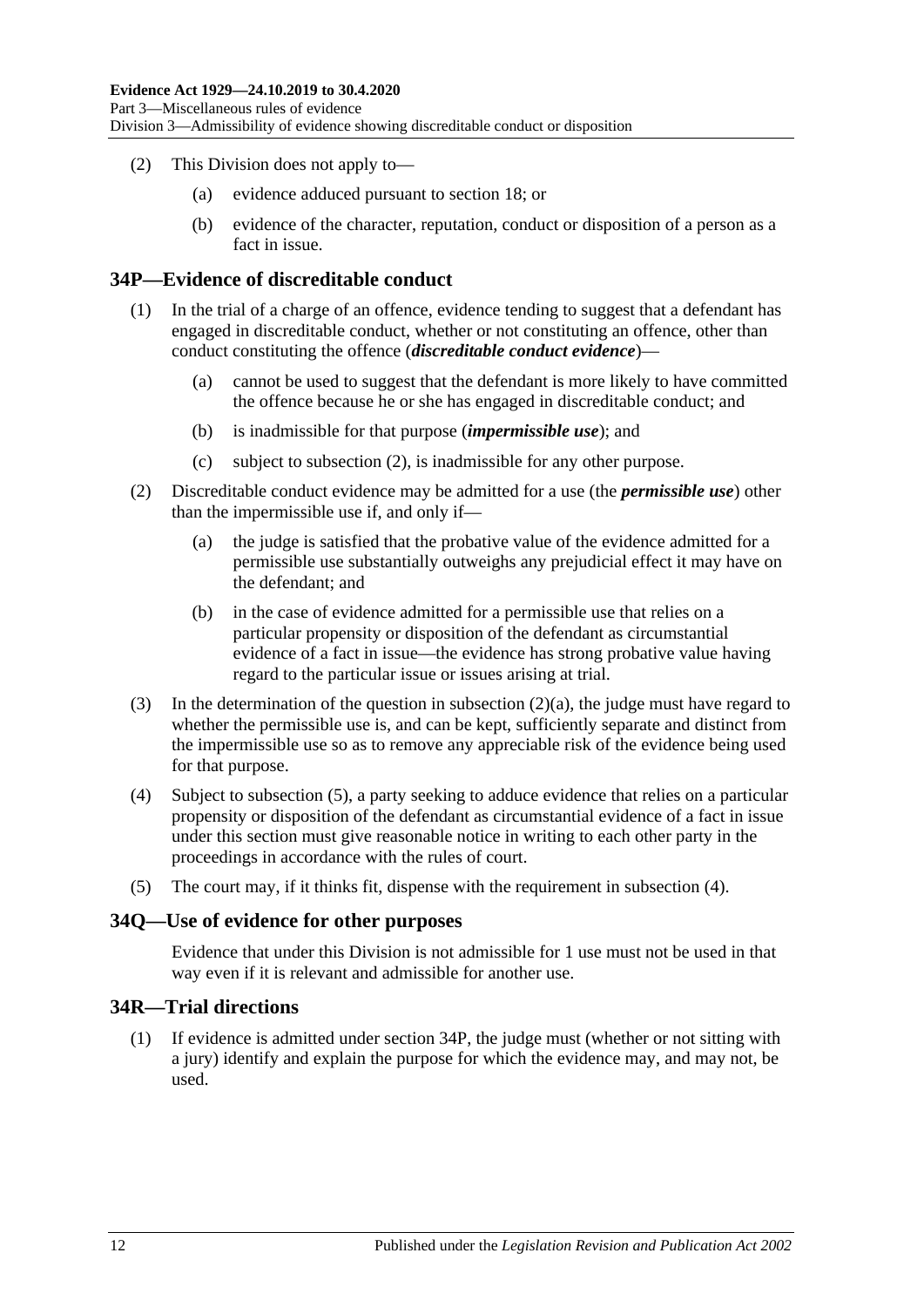(2) If evidence is admitted under [section](#page-43-4) 34P and that evidence is essential to the process of reasoning leading to a finding of guilt, the evidence cannot be used unless on the whole of the evidence, the facts in proof of which the evidence was admitted are established beyond reasonable doubt, and the judge must (whether or not sitting with a jury) give a direction accordingly.

# **34S—Certain matters excluded from consideration of admissibility**

Evidence may not be excluded under this Division if the only grounds for excluding the evidence would be either (or both) of the following:

- (a) there is a reasonable explanation in relation to the evidence consistent with the innocence of the defendant;
- (b) the evidence may be the result of collusion or concoction.

# **34T—Severance**

Where—

- (a) 2 or more defendants are charged in the same information; and
- (b) a party proposes to adduce discreditable conduct evidence; and
- (c) a defendant (the *applicant*) applies prior to or during a trial for a separate trial or for a charge to be severed from the information,

the court, when considering the application, must give strong weight to a real possibility that the applicant may be prejudiced by—

- (d) evidence proposed to be adduced by the prosecutor against another defendant which is not admissible against the applicant; or
- (e) evidence proposed to be adduced by another defendant which is not admissible against the applicant; or
- (f) the applicant's inability to adduce with respect to another defendant relevant evidence that would be admissible but for the operation of [section](#page-43-4) 34P.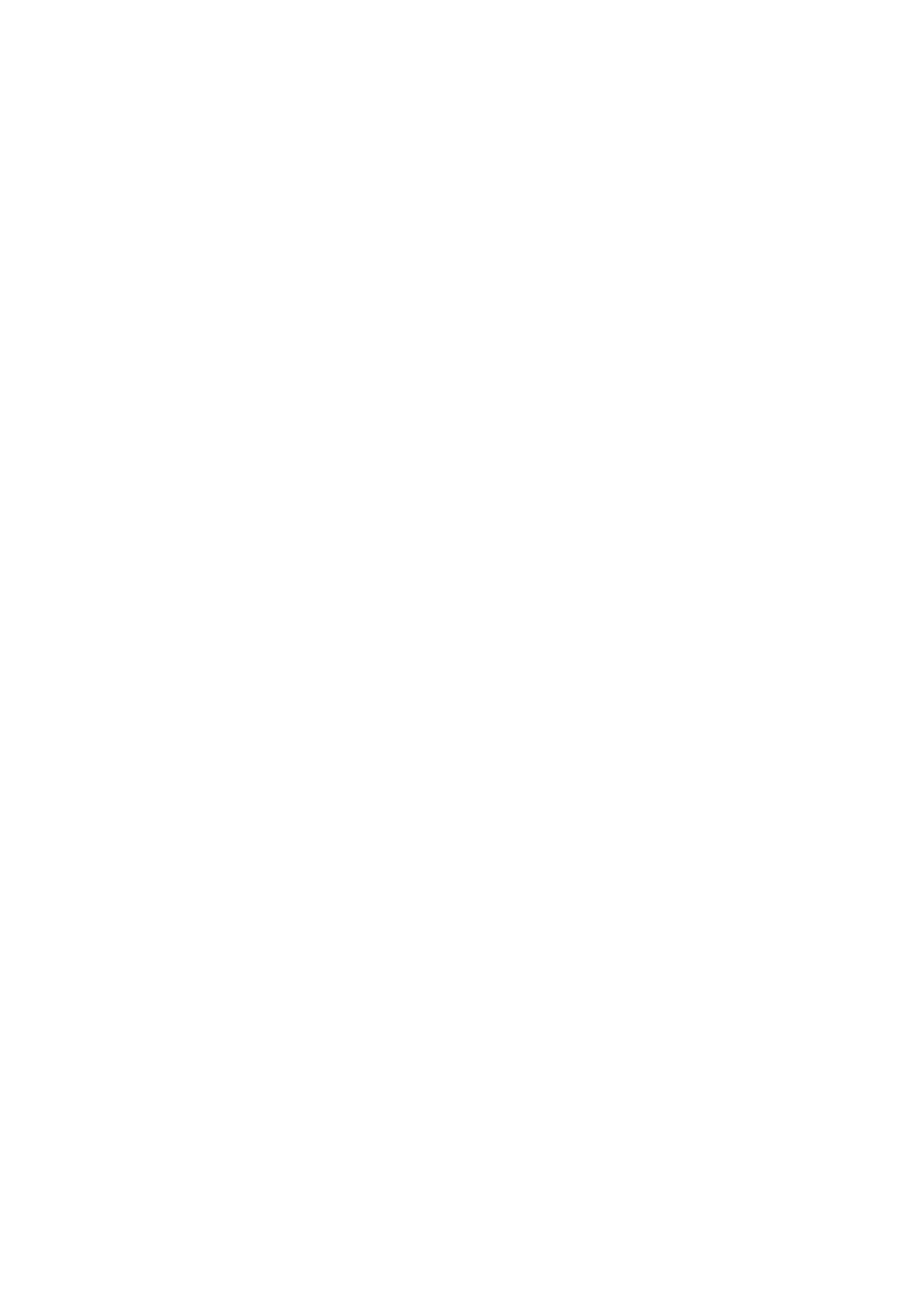# **Part 4—Documents and other records**

# **Division 1—Public Acts and documents**

# **35—Judicial notice of legislative instruments**

- (1) A court must take judicial notice of a legislative instrument.
- (2) In this section—

### *legislative instrument* means—

- (a) an Act of this State, or an Act or ordinance of any other State or a Territory of the Commonwealth;
- (b) an Act of the Imperial Parliament that forms part of the law of this State or of any other State or a Territory of the Commonwealth;
- (c) a regulation, rule, by-law or other form of subordinate legislation made under the law of this State or of any other State or a Territory of the Commonwealth;
- (d) a proclamation, order or notice published in the Gazette or the corresponding official publication of some other State or a Territory of the Commonwealth;
- (e) an Act or other instrument of a kind referred to in a preceding paragraph as published or republished under—
	- (i) the *[Legislation Revision and Publication Act](http://www.legislation.sa.gov.au/index.aspx?action=legref&type=act&legtitle=Legislation%20Revision%20and%20Publication%20Act%202002) 2002*; or
	- (ii) a former Act, or provision of an Act, of this State that provided for the reprinting or consolidation of any such instruments; or
	- (iii) a corresponding Act or ordinance of any other State or a Territory of the Commonwealth.

# **36—Proof of votes and proceedings of Parliament**

All documents purporting to be copies of the votes and proceedings or journals or minutes of either House of Parliament, or of papers presented to either House of Parliament, if purporting to be printed by the Government Printer, shall on their mere production be admitted as evidence thereof.

# **37—Evidentiary value of official publications**

The Gazette or the corresponding official publication of some other State or a Territory of the Commonwealth is admissible in any legal proceedings as evidence of any legislative, judicial or administrative acts published or notified in it.

# **37A—Proof of Gazette**

The mere production of a paper purporting to be the Gazette shall in all courts be evidence that the paper is the Gazette and was published on the day on which it bears date.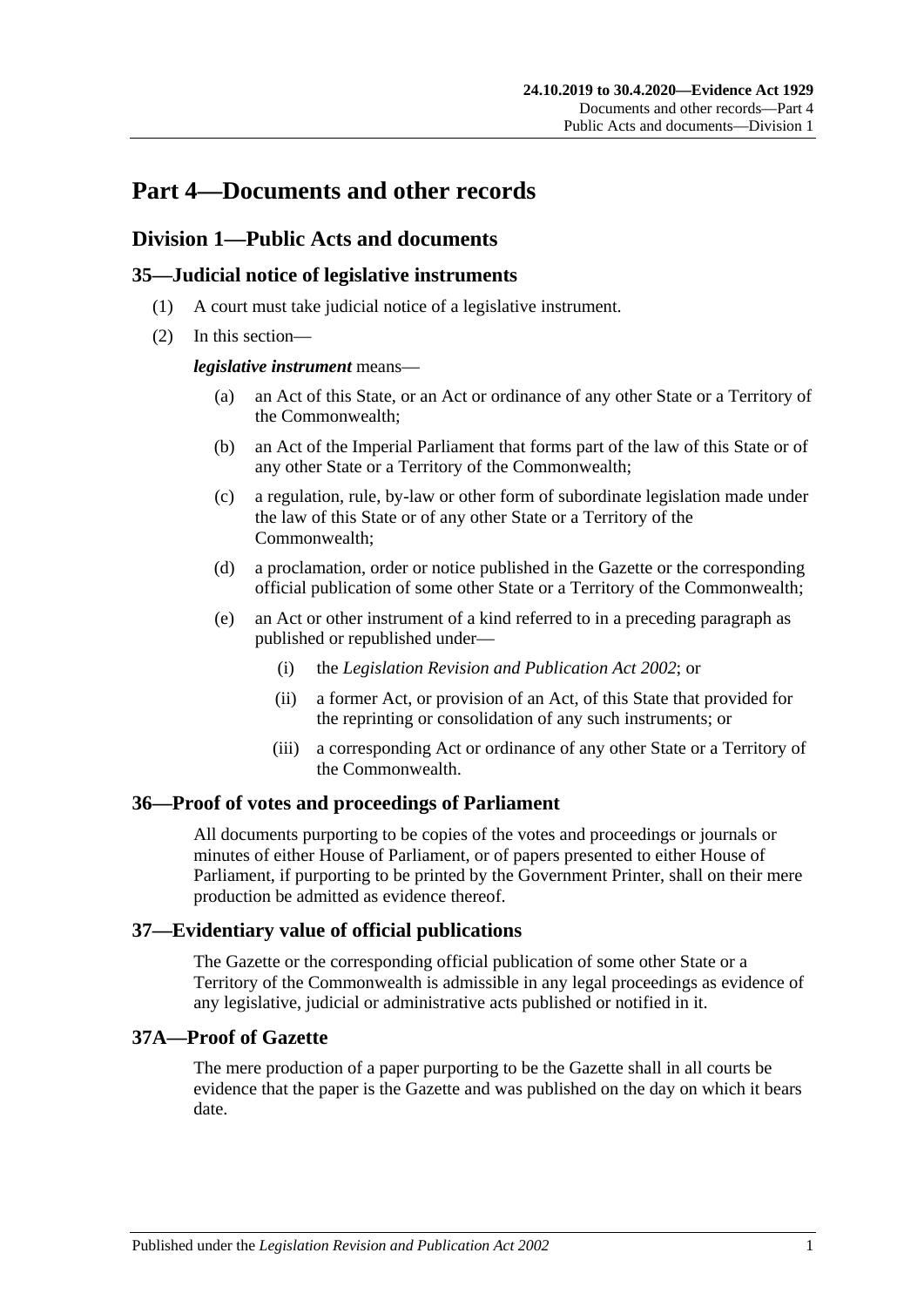# **37B—Proof of printing by Government Printer**

The mere production of a paper purporting to be printed by the Government Printer or by the authority of the Government of the State shall in all courts be evidence that the paper was printed by the Government Printer or by such authority.

# **37C—Proof of Imperial orders-in-Council**

(1) In this section—

*Imperial order-in-Council* means—

- (a) any letters patent or Imperial order-in-Council; or
- (b) any admiralty map or chart issued by, or under the authority of, the Government of Great Britain, or the United Kingdom.
- <span id="page-47-0"></span>(2) Evidence of the making and contents of an Imperial order-in-Council may be given by production of a document purporting to be certified by the Secretary to the Attorney-General as a true copy of the Imperial order-in-Council.
- (3) A statement in a document produced in evidence under [subsection](#page-47-0) (2) of this section as to the date of publication of the Imperial order-in-Council shall be evidence that the Imperial order-in-Council was published on that date.

### **38—Foreign and Colonial Acts of State, judgments etc provable by copies**

- (1) Evidence of any proclamation, treaty, or other act of State, of any foreign State, or in any part of His Majesty's Dominions outside the Commonwealth and other than the United Kingdom, may be given by the production of a document, purporting to be a copy thereof and—
	- (a) proved to be an examined copy thereof; or
	- (b) purporting to be sealed with the seal of the foreign State or of the said part of His Majesty's Dominions.
- (2) Evidence of any judgment, decree, order or other judicial proceeding of any court of justice in the United Kingdom or in any foreign State or part of His Majesty's Dominions outside the Commonwealth and other than the United Kingdom (including any affidavit, pleading, or other legal document filed or deposited in the court) may be given by the production of a document purporting to be a copy thereof; and
	- (a) proved to be an examined copy thereof; or
	- (b) purporting to be sealed with the seal of such court; or
	- (c) purporting to be signed by a judge of such court with a statement in writing attached by him to his signature that such court has no seal, and without proof of his judicial character, or of the truth of such statement.
- (3) If any such document as aforesaid purports to be sealed or signed as aforesaid it shall be admissible without proof of the seal or of the signature as the case may be.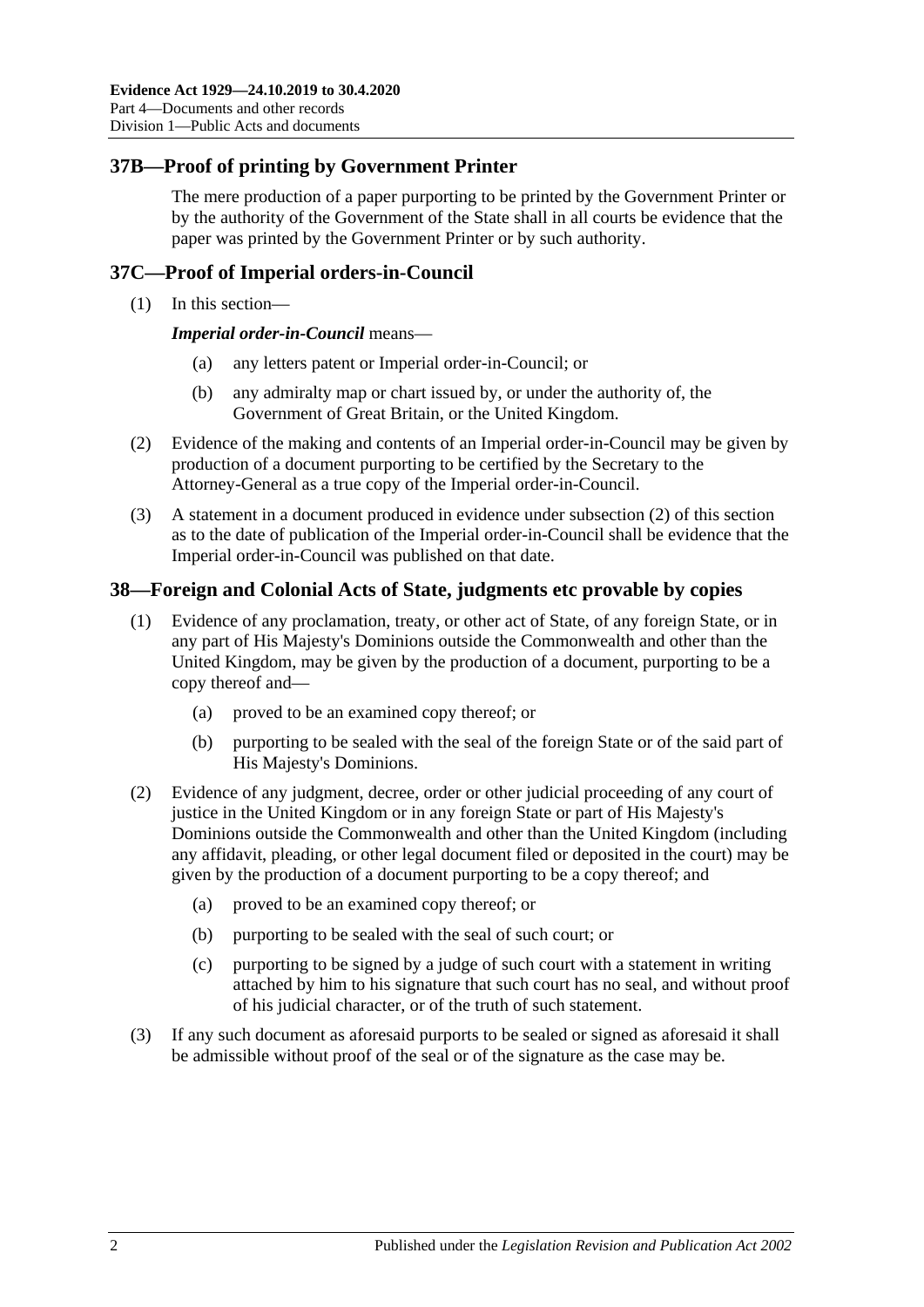# **39—Public documents provable by examined or certified copy**

- (1) Whenever any book or other document is of such a public nature as to be admissible in evidence on its mere production from the proper custody, and no Act exists which renders its contents provable by means of a copy, any copy thereof or extract therefrom shall be admissible in evidence,
	- (a) if it is proved to be an examined copy or extract; or
	- (b) it purports to be signed and certified as a true copy or extract by the officer to whose custody the original is entrusted.
- (2) Every such officer is hereby required to furnish such certified copy or extract to any person applying for the same at a reasonable time, upon payment of a reasonable sum for the same, not exceeding five cents for every folio of ninety words.

# **40—Proof of documents by examined or certified copies**

Whenever any book, or other document, in the United Kingdom, or in any part of His Majesty's Dominions outside the Commonwealth and other than the United Kingdom, is provable (according to the law of England, or of the said part of His Majesty's Dominions) by means of a copy, any copy thereof or extract therefrom shall be admissible in evidence if it—

- (a) is proved to be an examined copy or extract; or
- (b) purports to be signed and certified as a true copy or extract by some officer who shall further certify that he is the officer to whose custody the original is entrusted.

# **41—Certifying a false document**

If any officer authorised or required by this Act to furnish any certified copy or extract shall wilfully certify any document as being a true copy or extract, knowing that the same is not a true copy or extract, as the case may be, he shall be guilty of an offence, and be liable, on conviction, to imprisonment for any term not less than eighteen months or more than three years.

# **Division 2—Proof of convictions, acquittals etc**

# **42—Proof of conviction or acquittal of an indictable offence**

- (1) The information, trial, and conviction, or acquittal of any person for an indictable offence may be proved by a certificate purporting to be under the hand of the Registrar of the Supreme Court or the District Court or the associate or other officer having the custody of the records of the court where such conviction, or acquittal took place, or of the deputy of such associate or other officer.
- (2) The certificate may set forth the substance and effect of the record omitting the formal parts thereof.
- (3) A conviction for any offence committed in any other State or any Territory of the Commonwealth may be proved by a like certificate.
- (4) No proof shall be required of the handwriting or official position of any person certifying in pursuance of this section.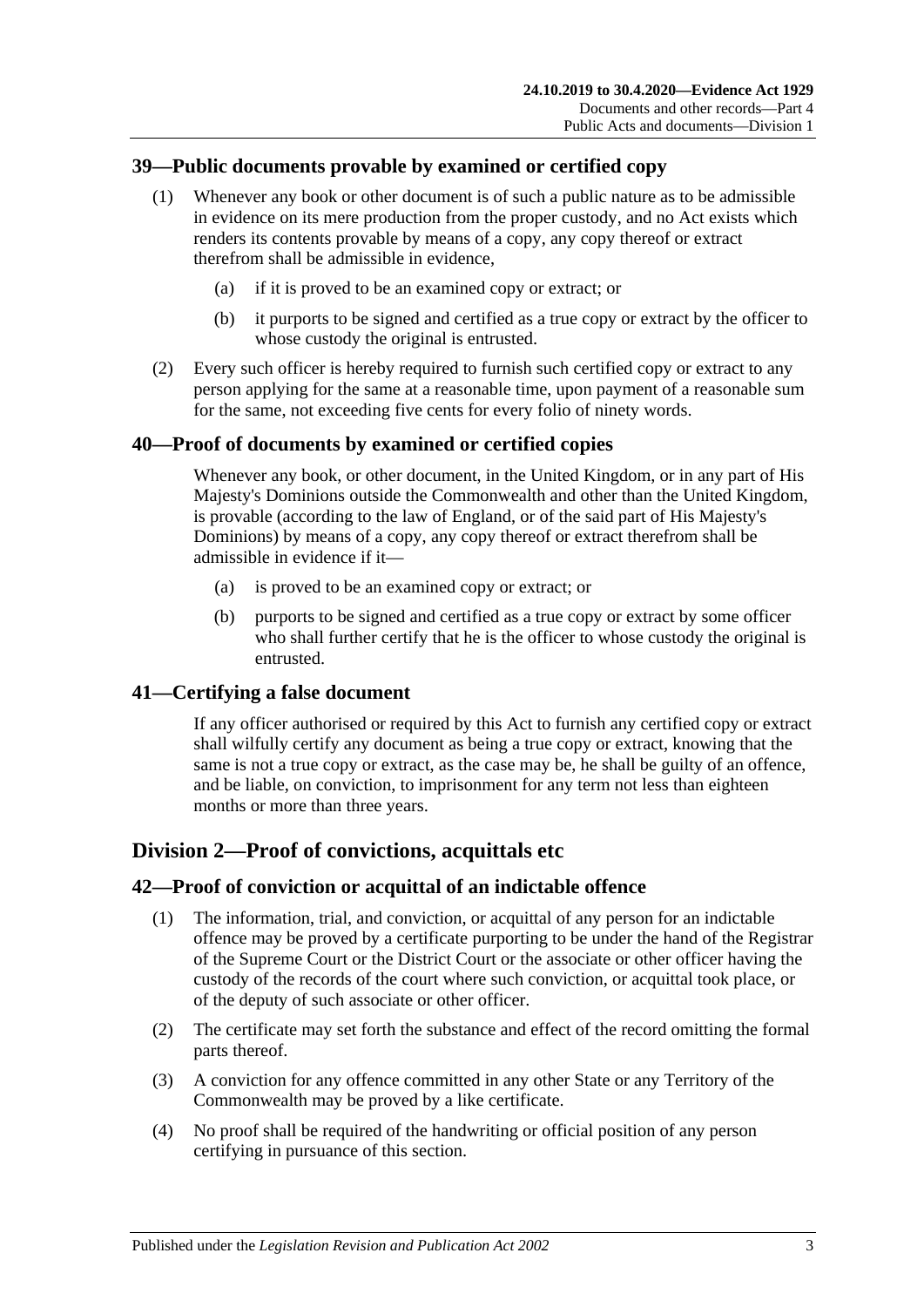(5) The mode of proof authorised by this section shall be in addition to and not to the exclusion of any other authorised mode of proof.

# **43—Proof of convictions and orders of courts of summary jurisdiction**

- (1) Any conviction, order of dismissal or other order made by a court of summary jurisdiction may be proved in any court whatever by the production of a copy of such conviction, order of dismissal or other order, purporting to be certified by the clerk of the court by which such conviction, order of dismissal or other order was made, or by the deputy of such clerk.
- (2) No proof shall be required of the signature or official character of the person appearing to have signed any such copy as aforesaid.
- (3) This section shall apply to any conviction, order of dismissal or other order made before or after the commencement of this Act.
- (4) In this section the expression *court of summary jurisdiction* shall mean any court, by whatever name called, which in any State or Territory of the Commonwealth has jurisdiction to try offences summarily.

### **43A—Proof of identity of person convicted in another State**

For the purpose of proving the identity of any person alleged to have been convicted in any other State, or any Territory of the Commonwealth, an affidavit substantially in the form of [Schedule 4](#page-97-0) shall be admissible in evidence in all courts and shall be *prima facie* evidence that the person whose finger-prints are exhibited thereto—

- (a) is the person who in any document exhibited to the said affidavit and purporting to be a certificate of conviction or a certified copy of conviction, is referred to as having been convicted;
- (b) has been convicted of the offences mentioned in the said affidavit.

# **Division 3—Documents relating to ships or transport**

# **44—Registers of British vessels and certificates of registry admissible as** *prima facie* **evidence of their contents**

- (1) Every register of vessels kept under any of the Acts of the Imperial Parliament relating to the registry of British vessels, may be proved either by the production of the original or by an examined copy thereof, or by a copy thereof purporting to be certified under the hand of the person having the charge of the original.
- (2) Every such register, or such copy of a register, and also every certificate of registry granted under any of the said Acts relating to the registry of British vessels, and purporting to be signed as required by law, shall be received in evidence as *prima facie* proof of all the matters contained or recited in such register when the register or such copy thereof as aforesaid is produced, and of all matters contained or recited in or endorsed on such certificate of registry when the said certificate is produced.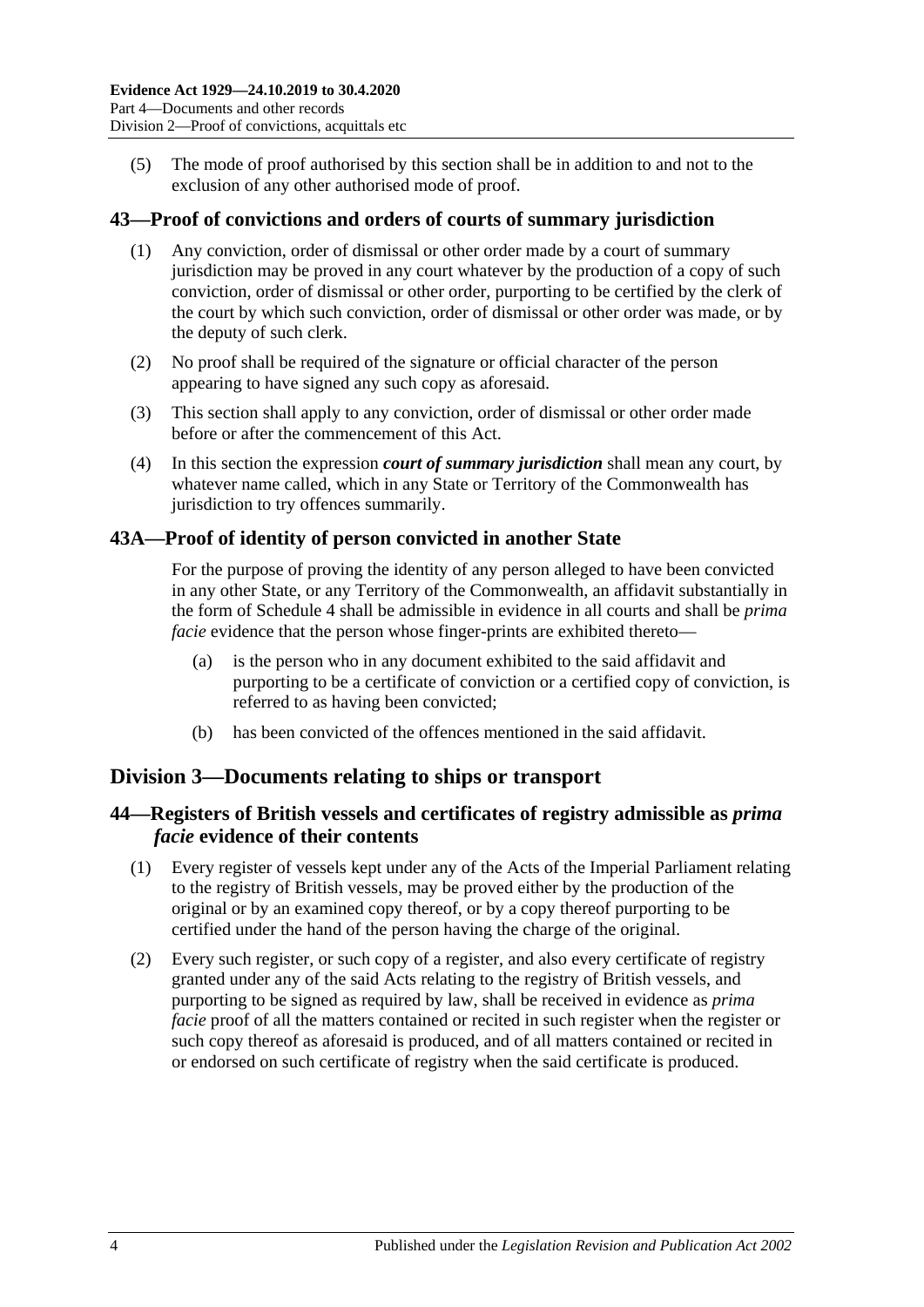# **45—Documents relating to transportation of persons or goods**

- (1) An apparently genuine document purporting to be a document of a prescribed nature and to relate to the transportation or shipment of any person or goods, from one place to another—
	- (a) shall be admissible in evidence on production without further proof; and
	- (b) shall be evidence of any fact stated, or referred to, in the document, or to be inferred from the document, and where the document relates to the shipment of goods, shall be evidence that the ownership of goods referred to in the document is in the consignee named in the document or his assignee.
- (2) Evidence of the description of any package or property, or of any inscription or mark upon any package or property shall be admissible (without production of the original inscription or mark) for the purpose of raising an inference as to the identity of the package or property with that referred to in a document admissible in evidence under this section.
- (3) For the purpose of determining the evidentiary weight, if any, of a document admitted in evidence under this section, consideration shall be given to the source from which the document is produced, the safeguards (if any) that have been taken to ensure its accuracy and any other relevant matters.
- (4) In this section—

### *document of a prescribed nature* means—

- (a) bill of lading, manifest, shipping receipt, consignment note, way-bill, delivery sheet, register or order, invoice, ticket, passenger list or register, and any document of a like nature; or
- (b) any reproduction of any such document by photographic, photostatic, lithographic or other like process;

*shipment* means carriage by any means by air, land or water.

# **Division 4—Banking records**

# **46—Interpretation**

In this Division—

*bank* means—

- (a) a body corporate carrying on the business of banking in a State or Territory of the Commonwealth; or
- (d) any other body that accepts money on deposit from the public;

### *banking records* means—

- (a) books of account, accounts, and accounting records (including working papers and other documents necessary to explain the methods and calculations by which accounts are made up); and
- (b) books, diaries, or other records used in the course of carrying on the business of a bank; and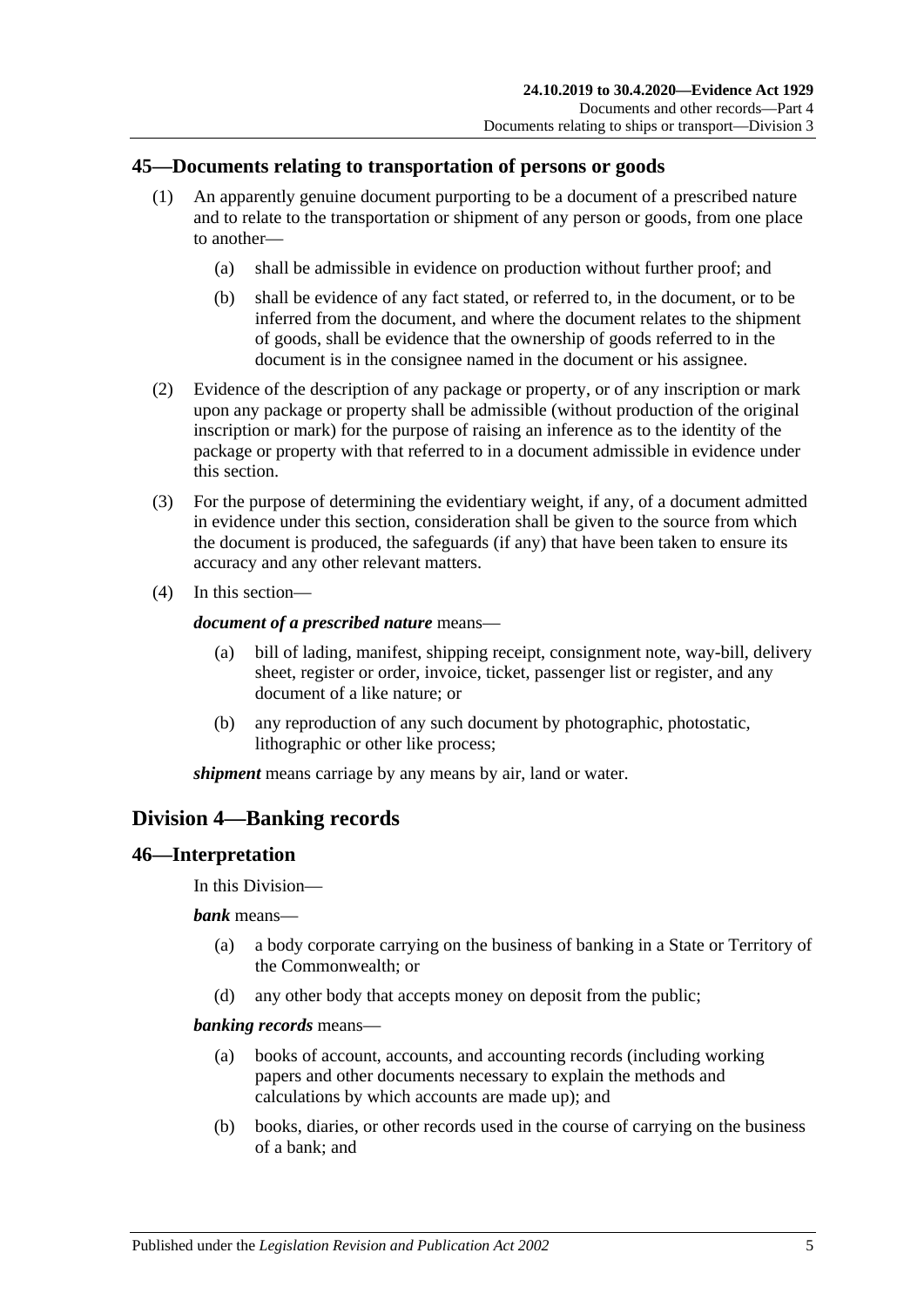- (c) cheques, bills of exchange, promissory notes, deposit slips, orders for the payment of money, invoices, receipts and vouchers; and
- (d) securities, and documents of title to securities,

in the possession or control of a bank;

*copy*, in relation to a banking record made by microfilming or by a mechanical or electronic process, means a document produced from the record containing, in an intelligible form, the information stored in the record.

### **47—Admission of banking record in evidence**

- (1) Subject to [subsection](#page-51-0) (2), a copy of a banking record is admissible in legal proceedings as evidence—
	- (a) of the record; and
	- (b) of the transactions or matters to which the record relates.
- <span id="page-51-0"></span>(2) The copy shall not be admitted in evidence unless it is first proved—
	- (a) that the record was compiled in the ordinary course of business; and
	- (b) that the record is in the custody or control of the bank; and
	- (c) that reasonable steps have been taken to ensure that the copy is an accurate copy of the record, or accurately reproduces information stored in the record.
- (3) Evidence may be given orally or by affidavit by an officer of the bank for the purpose of proving the matters referred to in [subsection](#page-51-0) (2).

### **48—Evidence of non-existence of account may be given by affidavit**

An affidavit made by an officer of a bank stating that a person named in the affidavit had at a time, or over a period, specified in the affidavit no account at the bank, or at a specified branch, is admissible in legal proceedings as evidence of the fact stated.

### **49—Power to order inspection of banking records etc**

- (1) On the application of any party to a legal proceeding a judge may order that such party be at liberty to inspect and take copies of a banking record for any of the purposes of such proceedings.
- <span id="page-51-1"></span>(1a) Where—
	- (a) a Judge of the Supreme Court; or
	- (b) a District Court Judge; or
	- (c) a Magistrate,

is satisfied on the application of a member of the police force or an officer of the Corporate Affairs Commission that it would be in the interests of the administration of justice to permit the applicant to inspect and take copies of banking records, the Judge may order that the applicant be at liberty to inspect and take copies of those banking records.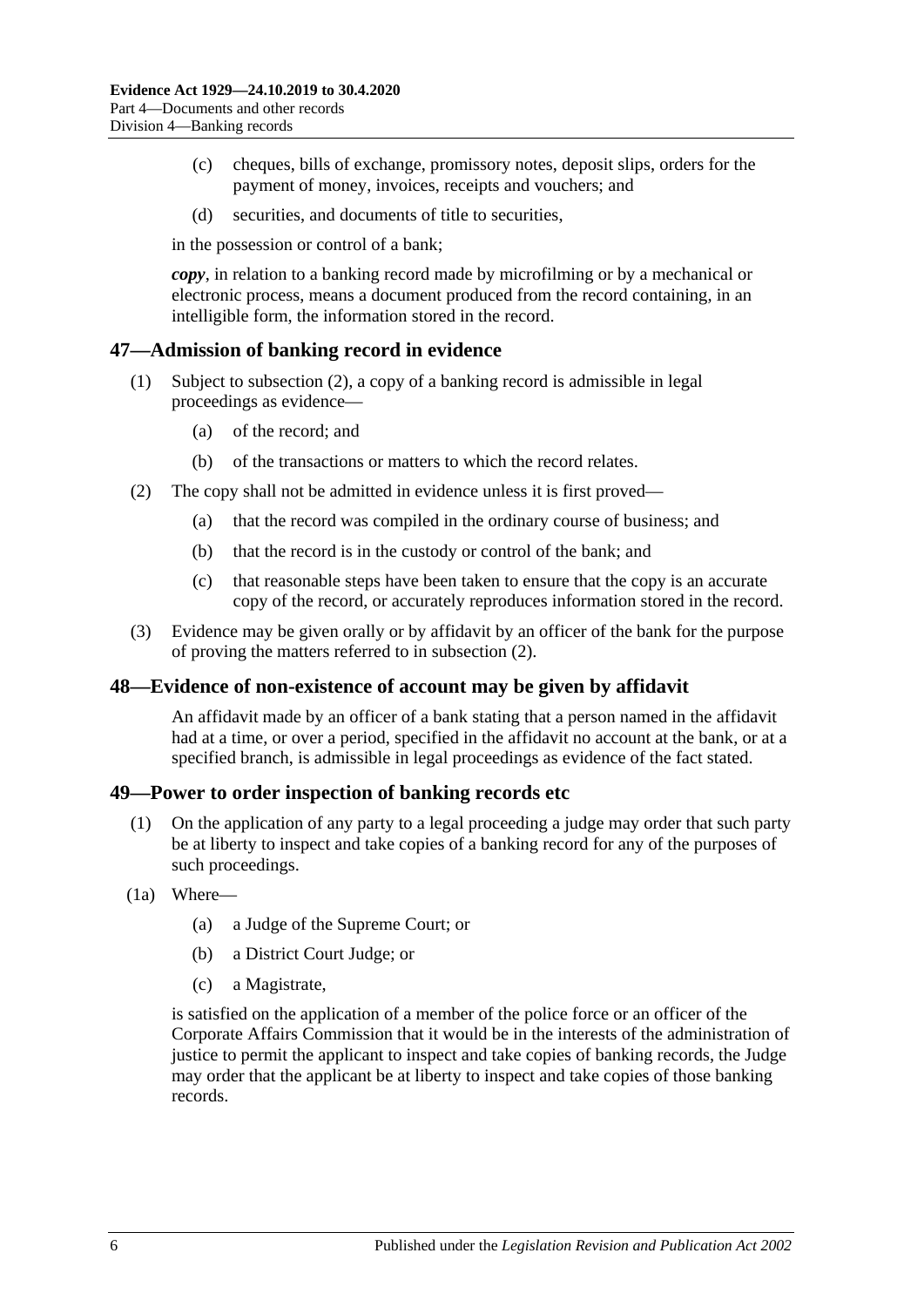- (2) An order under this section may be made either with or without summoning the bank or any other person, and shall be served on the bank three clear days before the same is to be obeyed, unless the judge otherwise directs. Any Sunday or public holiday shall be excluded from the computation of time under this section.
- <span id="page-52-1"></span>(3) Subject to [subsection](#page-52-0) (4), where an order is made under [subsection](#page-51-1) (1a), the applicant shall cause a copy of the order to be served personally or by post on the person subject to investigation within six months of the date of the order or such further period as may be allowed by a Judge.

Maximum penalty: \$1 000.

- <span id="page-52-0"></span>(4) Service of a copy of an order is not required under [subsection](#page-52-1) (3)—
	- (a) if evidence of the commission of an offence was obtained in pursuance of the order and, within the period allowed under [subsection](#page-52-1) (3) for service of a copy of the order, the person subject to investigation is charged with that offence; or
	- (b) if the whereabouts of the person on whom the copy is to be served is unknown and not ascertainable by reasonable inquiry.
- (5) A reference in [subsection](#page-52-1) (3) or [\(4\)](#page-52-0) to the person subject to investigation shall be construed as a reference to the person to whose financial transactions the banking records subject to inspection in pursuance of an order under [subsection](#page-51-1) (1a) relate.
- (6) Copies of applications made under [subsection](#page-51-1) (1a) shall be retained for a period of six years—
	- (a) in the case of applications made by members of the police force—by the Commissioner of Police; and
	- (b) in the case of applications made by officers of the Corporate Affairs Commission—by the Corporate Affairs Commission.
- <span id="page-52-2"></span>(7) The Commissioner of Police shall in each calendar year report to the Minister responsible for the police force the number of applications made under [subsection](#page-51-1) (1a) by members of the police force during the previous calendar year, and the Corporate Affairs Commission shall in each calendar year report to the Minister to whom it is responsible the number of applications made under [subsection](#page-51-1) (1a) by officers of the Commission during the previous calendar year.
- (8) A report under [subsection](#page-52-2) (7) may be incorporated in any other annual report that the Commissioner of Police or the Corporate Affairs Commission (as the case may be) is required by or under statute to make to the Minister to whom the report under that subsection is to be submitted.
- (9) A person who divulges, otherwise than in the course of his official duties, information obtained by him by virtue of an order under [subsection](#page-51-1) (1a) shall be guilty of an offence and liable to a penalty not exceeding \$5 000.

### **50—Bank not compellable to produce records except under order**

A bank or officer of a bank shall not in any legal proceeding to which the bank is not a party be compellable—

(a) to produce any banking record, the contents of which can be proved under this Act; or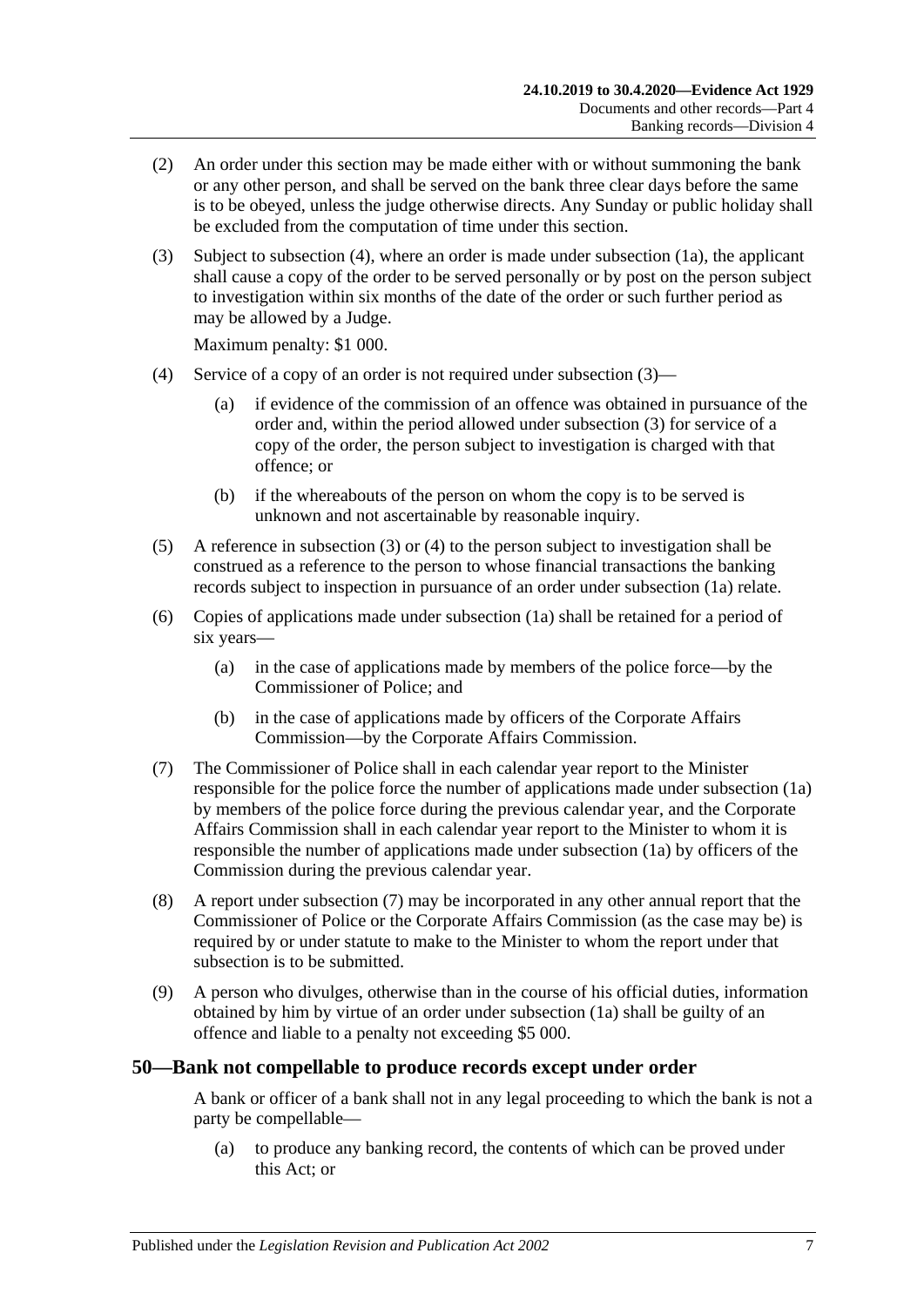(b) to appear as a witness to prove the matters, transactions, and accounts recorded in a banking record,

unless by order of a judge made for special cause.

### **51—Costs occasioned by default of bank**

- (1) Costs occasioned by a default or delay by a bank in complying with an order under this Part (not being an order under [section](#page-51-1) 49(1a)) may be awarded by the judge against the bank.
- (2) Any such order against a bank may be enforced as if the bank were a party to the proceedings in aid of which the application is made.

# **Division 5—Other documents and records**

### <span id="page-53-0"></span>**52—Admission of certain documents in evidence**

- (1) An apparently genuine document purporting to contain a statement of fact, or written, graphical or pictorial matter in which a statement of fact is implicit, or from which a statement of fact may be inferred is, subject to this section, admissible in evidence.
- (2) A document must not be admitted in evidence under [subsection](#page-53-0) (1) if the court is not satisfied that the person by whom, or at whose direction, the document was prepared could, at the time of the preparation of the document have deposed of his or her own knowledge to the statement that is contained or implicit in, or may be inferred from, the contents of the document.
- (3) A document must not be admitted in evidence under [subsection](#page-53-0) (1) if the court is of the opinion—
	- (a) that the person by whom, or at whose direction, the document was prepared can and should be called by the party tendering the document to give evidence of the matters contained in the document; or
	- (b) that the evidentiary weight of the document is slight and is outweighed by the prejudice that might result to any of the parties from the admission of the document in evidence; or
	- (c) that it would be otherwise contrary to the interests of justice to admit the document in evidence.
- (4) In determining whether to admit a document in evidence under this section, the court may receive evidence by affidavit of any matter pertaining to the admission of that document in evidence.
- (5) For the purpose of determining the evidentiary weight (if any) of a document admitted in evidence under this section, consideration must be given to the source from which the document was produced, the safeguards (if any) that have been taken to ensure its accuracy, and any other relevant matters.

# <span id="page-53-1"></span>**53—Admission of business records in evidence**

- (1) An apparently genuine document purporting to be a business record—
	- (a) is admissible in evidence without further proof; and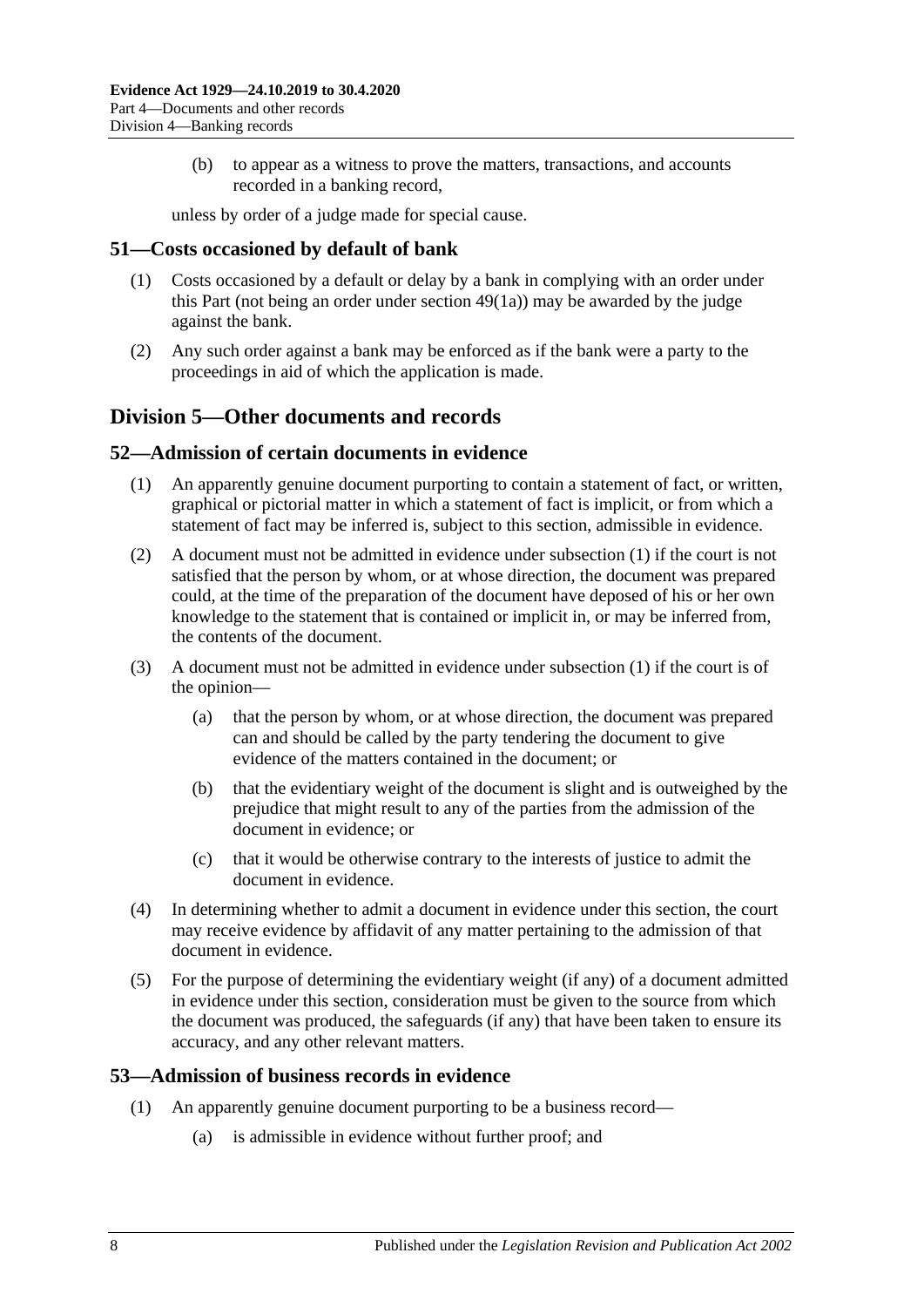- (b) is evidence of a fact stated in the record, or any fact that may be inferred from the record (whether the inference arises wholly from the matter contained in the record, or from that matter in conjunction with other evidence).
- (2) A document must not be admitted in evidence under [subsection](#page-53-1) (1) if the court is of the opinion—
	- (a) that the person by whom, or at whose direction, the document was prepared can and should be called by the party tendering the document to give evidence of the matters contained in the document; or
	- (b) that the evidentiary weight of the document is slight and is outweighed by the prejudice that might result to any of the parties from the admission of the document in evidence; or
	- (c) that it would be otherwise contrary to the interests of justice to admit the document in evidence.
- (3) For the purpose of determining the evidentiary weight (if any) of a document admitted in evidence under [subsection](#page-53-1) (1), consideration must be given to the source from which the document is produced, the safeguards (if any) that have been taken to ensure its accuracy, and any other relevant matters.
- (4) In this section—

*business* means business, occupation, trade or calling and includes the business of any governmental or local governmental body or instrumentality;

#### *business record* means—

- (a) any book of account or other document prepared or used in the ordinary course of a business for the purpose of recording any matter relating to the business; or
- (b) any reproduction of any such record by photographic, photostatic, lithographic or other like process.

# **Division 6—Matters relating to communications**

### <span id="page-54-0"></span>**54—Electronic communications**

- (1) If an apparently genuine document purports to contain a record of an electronic communication (other than one referred to in [section](#page-55-0) 55), it will be presumed in the absence of evidence to the contrary, that the communication—
	- (a) was sent or made in the form of electronic communication that appears from the document to have been the form by which it was sent or made; and
	- (b) was sent or made by or on behalf of the person by or on whose behalf it appears from the document to have been sent or made; and
	- (c) was sent or made on the day on which, at the time at which and from the place from which it appears from the document to have been sent or made; and
	- (d) was received at the destination to which it appears from the document to have been sent; and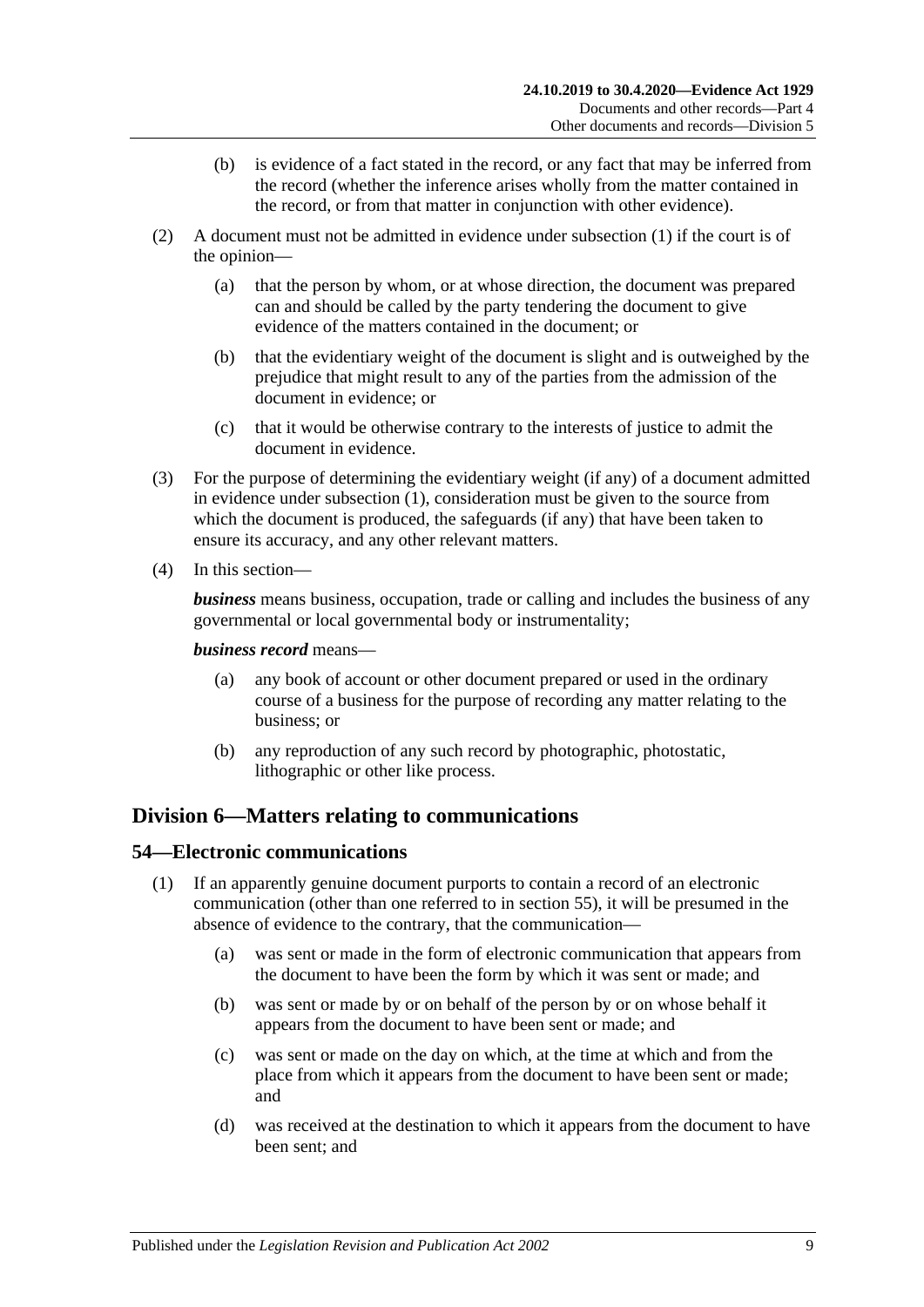- (e) if it appears from the document that the sending of the communication concluded at a particular time—was received at that destination at that time.
- (2) A provision of [subsection](#page-54-0) (1) does not apply in proceedings if—
	- (a) the proceedings relate to a contract; and
	- (b) all parties to the proceedings are parties to the contract; and
	- (c) the provision is inconsistent with a term of the contract.
- (3) A document referred to in [subsection](#page-54-0) (1) may be admitted in proceedings as evidence of any of the following representations contained in the document:
	- (a) the identity of the person from whom or on whose behalf the electronic communication was sent;
	- (b) the date on which or the time at which the communication was sent;
	- (c) the destination of the communication or the identity of the person to whom the communication was addressed.
- (4) In this section—

*electronic communication* has the same meaning as in the *[Electronic Transactions](http://www.legislation.sa.gov.au/index.aspx?action=legref&type=act&legtitle=Electronic%20Transactions%20Act%202000)  Act [2000](http://www.legislation.sa.gov.au/index.aspx?action=legref&type=act&legtitle=Electronic%20Transactions%20Act%202000)*.

### <span id="page-55-1"></span><span id="page-55-0"></span>**55—Telegrams and lettergrams**

- (1) If a document purporting to contain a record of a message is transmitted by means of a lettergram or telegram, it will be presumed, in the absence of evidence to the contrary, that the message was received by the person to whom the message is addressed no later than 24 hours after the message was delivered to a post office for transmission as a lettergram or telegram.
- (2) This section does not apply in proceedings if—
	- (a) the proceedings relate to a contract; and
	- (b) all parties to the proceedings are parties to the contract; and
	- (c) [subsection \(1\)](#page-55-1) is inconsistent with a term of the contract.

# **Division 7—Miscellaneous**

### **56—Evidence produced by processes, machines and other devices**

- (1) This section applies to a document or thing—
	- (a) that is produced wholly or partly by a device or process; and
	- (b) that is tendered by a party to proceedings who asserts that, in producing the document or thing, the device or process has produced a particular outcome.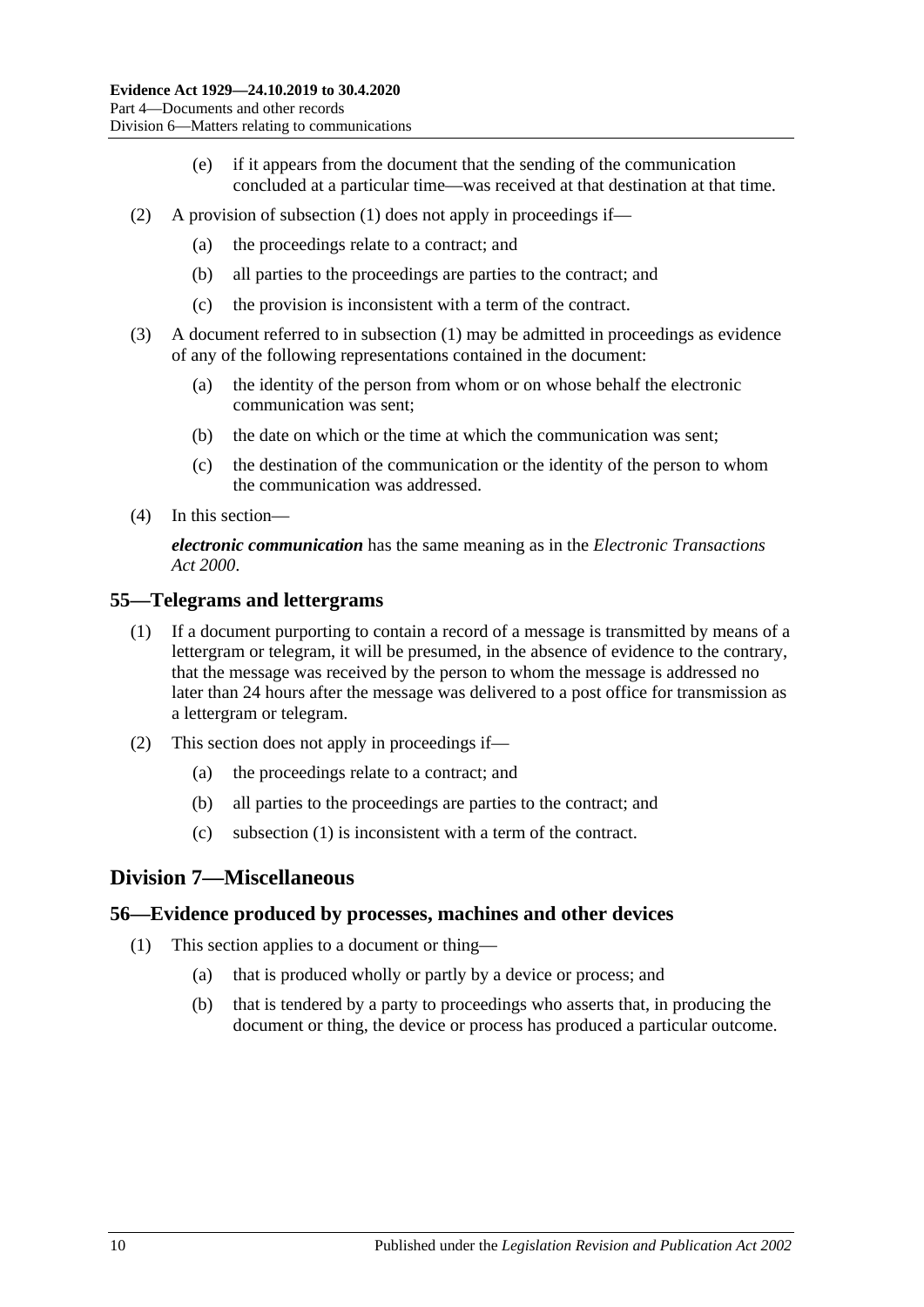(2) If a device or process is one that, or is of a kind that, if properly used, will ordinarily produce that outcome, it will be presumed, in the absence of evidence to the contrary, that, in producing the document or thing on the occasion in question, the device or process produced that outcome.

### **Example—**

It would not be necessary to call evidence to prove that a photocopier normally produced complete copies of documents and that it was working properly when it was used to photocopy a particular document.

### **57—Modification of best evidence rule**

- (1) A document that reproduces the contents of another document is admissible in evidence before a court in the same circumstances, and for the same purposes, as that other document (whether or not that other document still exists).
- (2) This section applies to a reproduction made—
	- (a) by an instantaneous process; or
	- (b) by a process in which the contents of a document—
		- (i) recorded by photographic, electronic or other means; or
		- (ii) stored on a data storage device,

are reproduced, whether in the same form or in some other form; or

- (c) in any other way.
- (3) If a court admits or refuses to admit a document under this section, the court must, if so requested by a party to the proceedings, state the reason for its decision.
- (4) In determining whether a particular document accurately reproduces the contents of another, a court is not bound by the rules of evidence and, in particular, the court may rely on its own knowledge of the nature and reliability of the processes by which the reproduction was made.

#### **Example—**

A photograph displaying the contents of an image on a computer screen, or a transcript of sounds or words captured on an audio recording, may be admissible as a reproduction of the contents of the image or recording (as the case may be).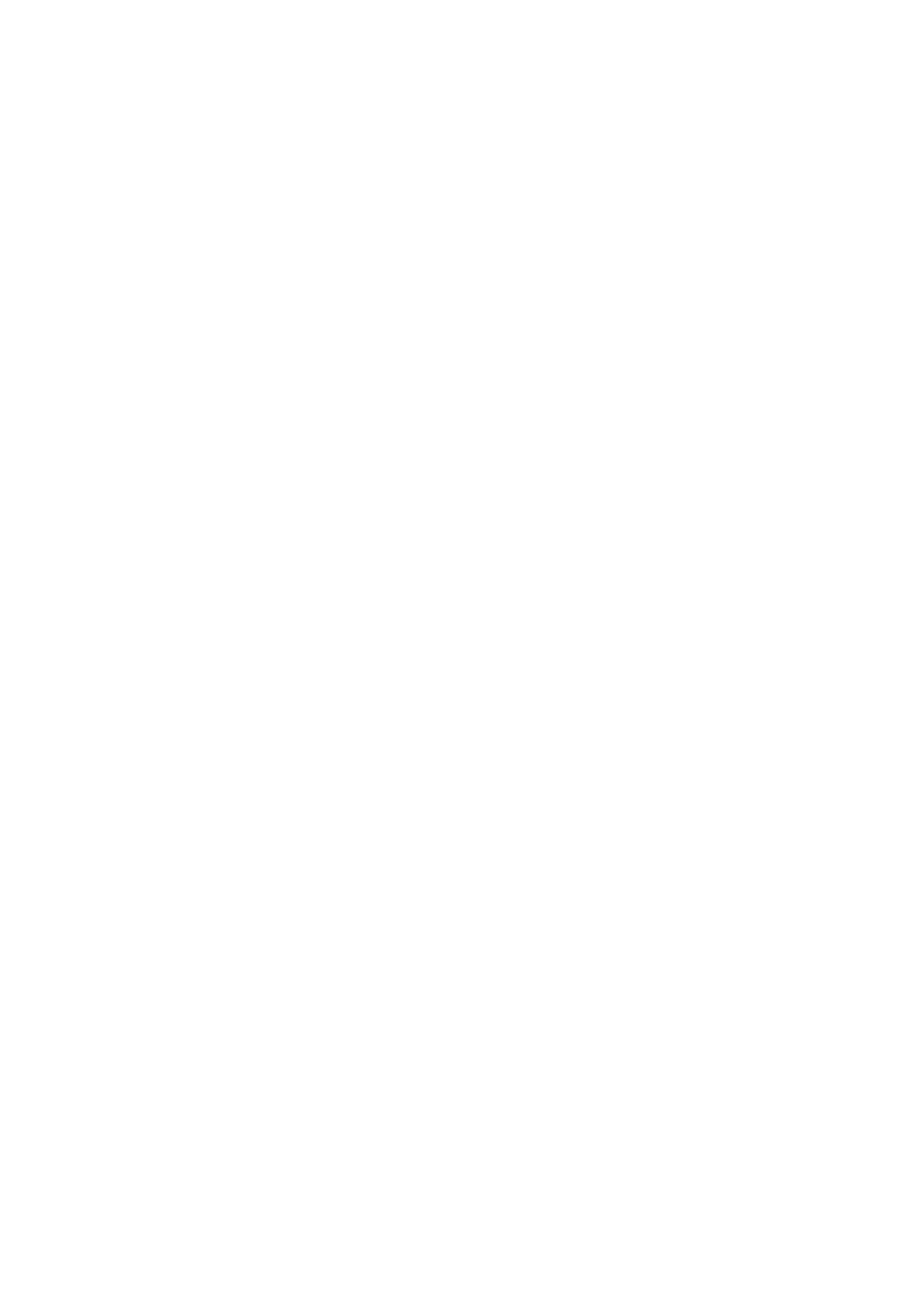# **Part 6B—Obtaining evidence from outside a court's territorial jurisdiction**

# **59D—Interpretation**

(1) In this Part—

### *authorised South Australian court* means—

- (a) the Supreme Court;
- (b) the District Court;
- (c) the Magistrates Court;
- (e) a court or tribunal declared by the Attorney-General, by notice in the Gazette, to be an authorised South Australian court for the purposes of this Part;

*foreign court* means a court established under the law of some country, state or territory other than this State.

- (2) This Part applies in respect of—
	- (a) civil proceedings originating in courts within or outside Australia;
	- (b) criminal proceedings originating in Australian courts.

# **59E—Taking of evidence outside the State**

- (1) Where, in the opinion of an authorised South Australian court, it is necessary or expedient that evidence relating to proceedings before it be taken outside the State, the court may—
	- (a) sit outside the State for the purpose of taking the evidence; or
	- (b) issue a commission to an officer of the court or some other appropriate person to take the evidence; or
	- (c) request a foreign court to take the evidence.
- (2) Subject to any just exception—
	- (a) any depositions taken on commission or by a foreign court that takes evidence in pursuance of a request under this Part may be put in as evidence at the hearing of the proceedings to which they relate; and
	- (b) any documents produced to a commissioner or a foreign court that takes evidence in pursuance of a request under this Part are admissible at the hearing of the proceedings to which they relate as if produced at the hearing.
- (3) Any documents appearing to be depositions or documents so taken or produced, will, in the absence of evidence to the contrary, be accepted as such.
- (4) An authorised South Australian court may take evidence from a place outside the State by video link or any other form of telecommunication that the court thinks appropriate in the circumstances.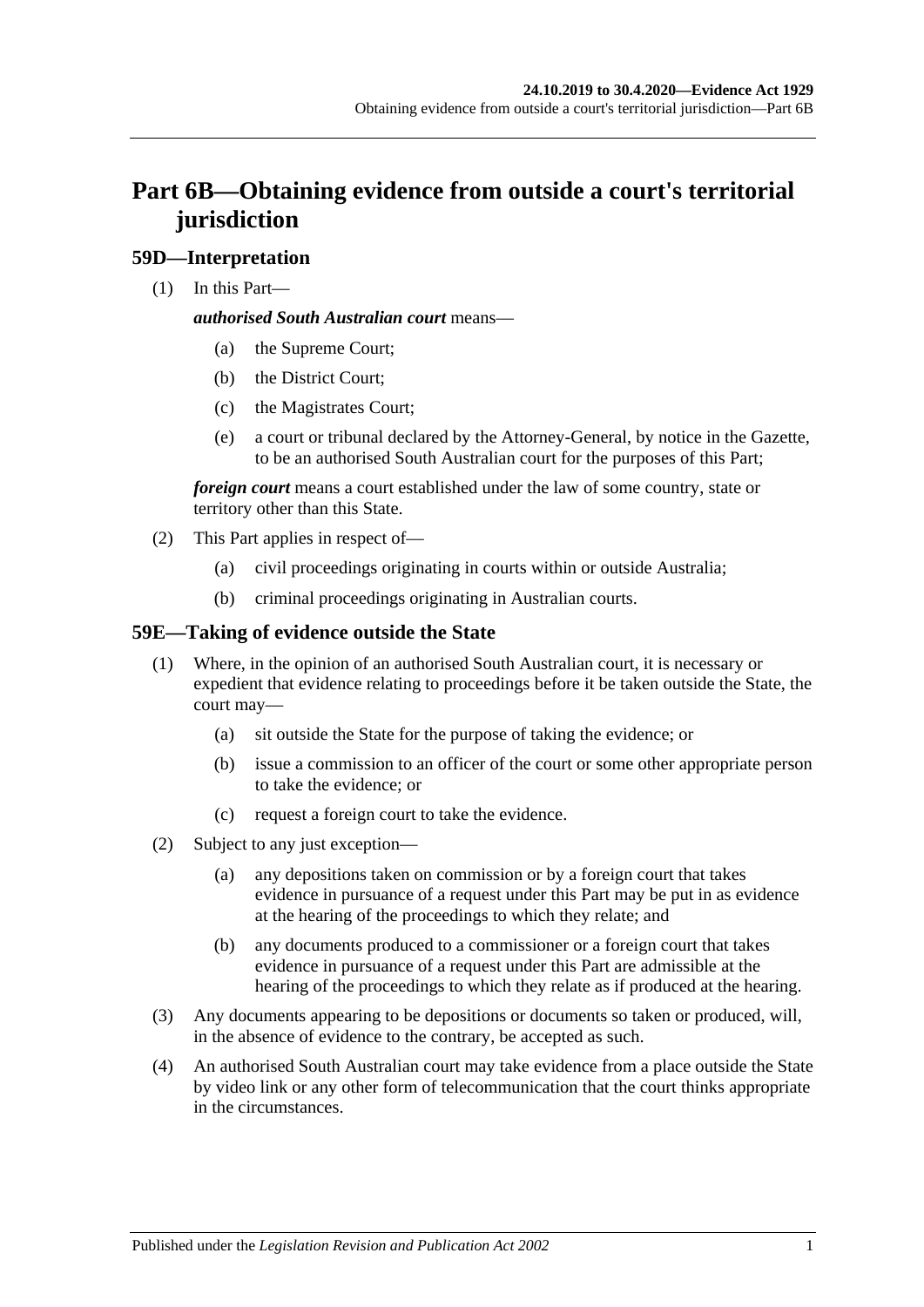Part 6B—Obtaining evidence from outside a court's territorial jurisdiction

### **59F—Power of South Australian Court to take evidence on request**

- (1) Where a foreign court requests an authorised South Australian court to take evidence in this State for the purpose of proceedings before that foreign court the South Australian court may summon any person to appear before it for the purpose of giving evidence or for the purpose of producing documents.
- (2) A witness summoned to appear before an authorised South Australian court under this section may be examined, cross-examined or re-examined before that court.
- (3) Subject to this Part, the South Australian court in taking evidence under this section shall have the same powers as if the proceedings originated in that court.
- (4) If, while any person is being examined before an authorised South Australian court, objection is taken to any question, or to answering any question, the ground of the objection and the answer (if any) to the question shall be set out in the deposition of that person.
- (5) Subject to [subsections](#page-59-0) (6) and [\(7\),](#page-59-1) the validity of the ground of any such objection shall not be determined by the authorised South Australian court but by the foreign court at whose request the examination is being conducted.
- <span id="page-59-0"></span>(6) The authorised South Australian court may permit a witness to decline to answer a question where in the opinion of the court the answer to that question might incriminate him or where it would in the opinion of the court be unfair to the witness, or to any other person, that the answer should be given and recorded.
- <span id="page-59-1"></span>(7) A witness cannot be compelled to give evidence on a particular subject if he or she could not be compelled to give evidence on that subject in the foreign court from which the request to take evidence originated.

### **59G—Depositions to be signed**

Where pursuant to this Part—

- (a) a witness has given evidence before an authorised South Australian court, his deposition shall be signed by him and by the person presiding over the court; or
- (b) a document has been produced before an authorised South Australian court, the person presiding over the court shall attach to that document a certificate signed by him stating the name of the person by whom the document was produced.

#### **59H—Transmission of request**

Where an authorised South Australian court receives a request from a foreign court for the examination of a witness, or the production of documents, and it appears to the court that the witness or person by whom the evidence is to be given, or the documents produced, is not in South Australia and is not proceeding to South Australia, but is in, or proceeding to, some other country or State, the South Australian court—

(a) may transmit the request to a foreign court in that other country or State together with such information as it possesses concerning the whereabouts of that person; and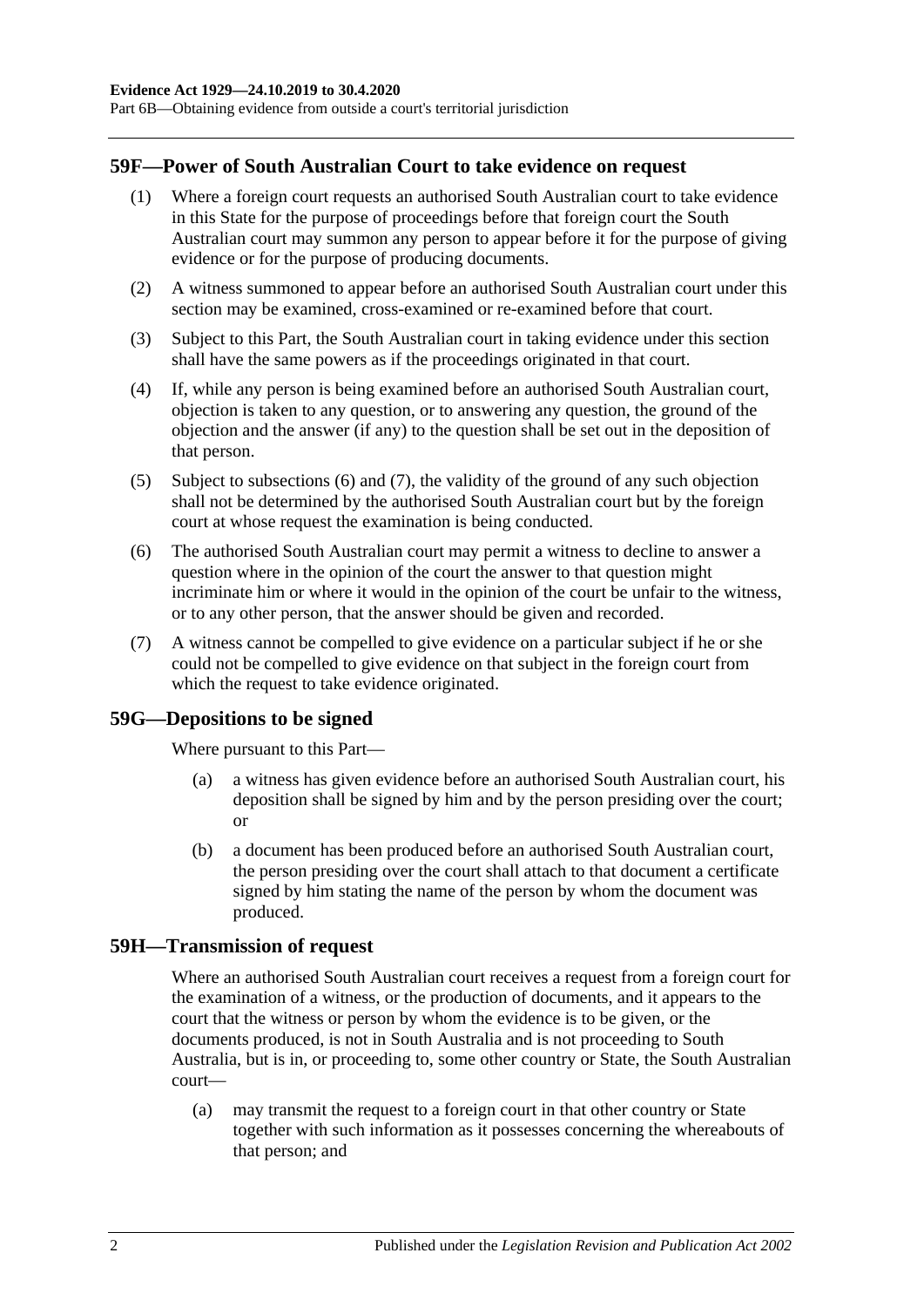(b) shall give notice to the foreign court from which it received the request of the fact that the request has been so transmitted.

# **59I—Saving provision**

- (1) Nothing in this Part limits the power of a court to require a witness to attend in person before the court.
- (2) The provisions of this Part are supplementary to, and do not derogate from, the provisions of any other Act or law.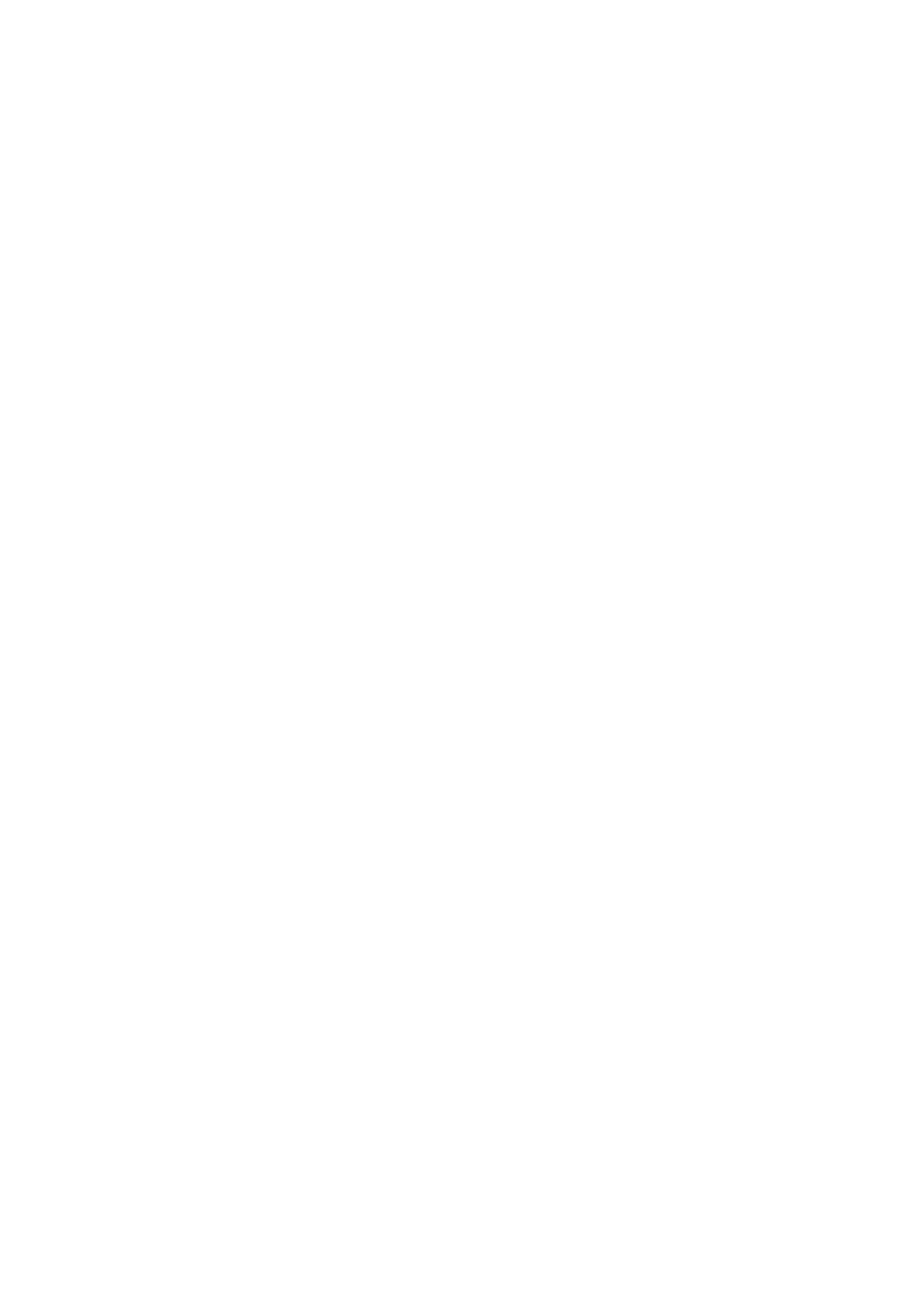# **Part 6C—Use of audio and audio visual links**

# **Division 1—Preliminary**

# **59IA—Interpretation**

In this Part—

*audio link* means a system of two-way communication linking different places so that a person speaking at any one of the places can be heard at the other;

#### **Example—**

An audio link may be established by facilities such as a two-way radio or telephone.

*audio visual link* means a system of two-way communication linking different places so that a person speaking at any one of the places can be seen and heard at the other;

#### **Example—**

An audio visual link may be established by facilities such as a closed-circuit television.

*participating State* means another State in which statutory provisions substantially corresponding to this Part are in force;

*recognised court* means a court or tribunal of a participating State that is authorised by the provisions of an Act of that State in terms substantially corresponding to this Part to direct that evidence be taken or submissions made by audio, or audio visual, link from South Australia;

*South Australian court* means—

- (a) the Supreme Court;
- (b) the District Court;
- (c) the Magistrates Court;
- (d) the Coroner's Court;
- (e) a court or tribunal prescribed by regulation to be a South Australian court for the purposes of this Part;

*State* includes Territory;

*tribunal* of a State means a person or body authorised by or under a law of the State to take evidence on oath or affirmation.

### **59IB—Transitional**

This Part extends to proceedings whether the proceedings were commenced, or the cause of action arose, before or after the commencement of this Part.

# **59IC—Application of Part**

This Part is in addition to, and does not derogate from, other provisions of this Act or of any other law authorising the taking of evidence, or the conduct of proceedings, outside this State.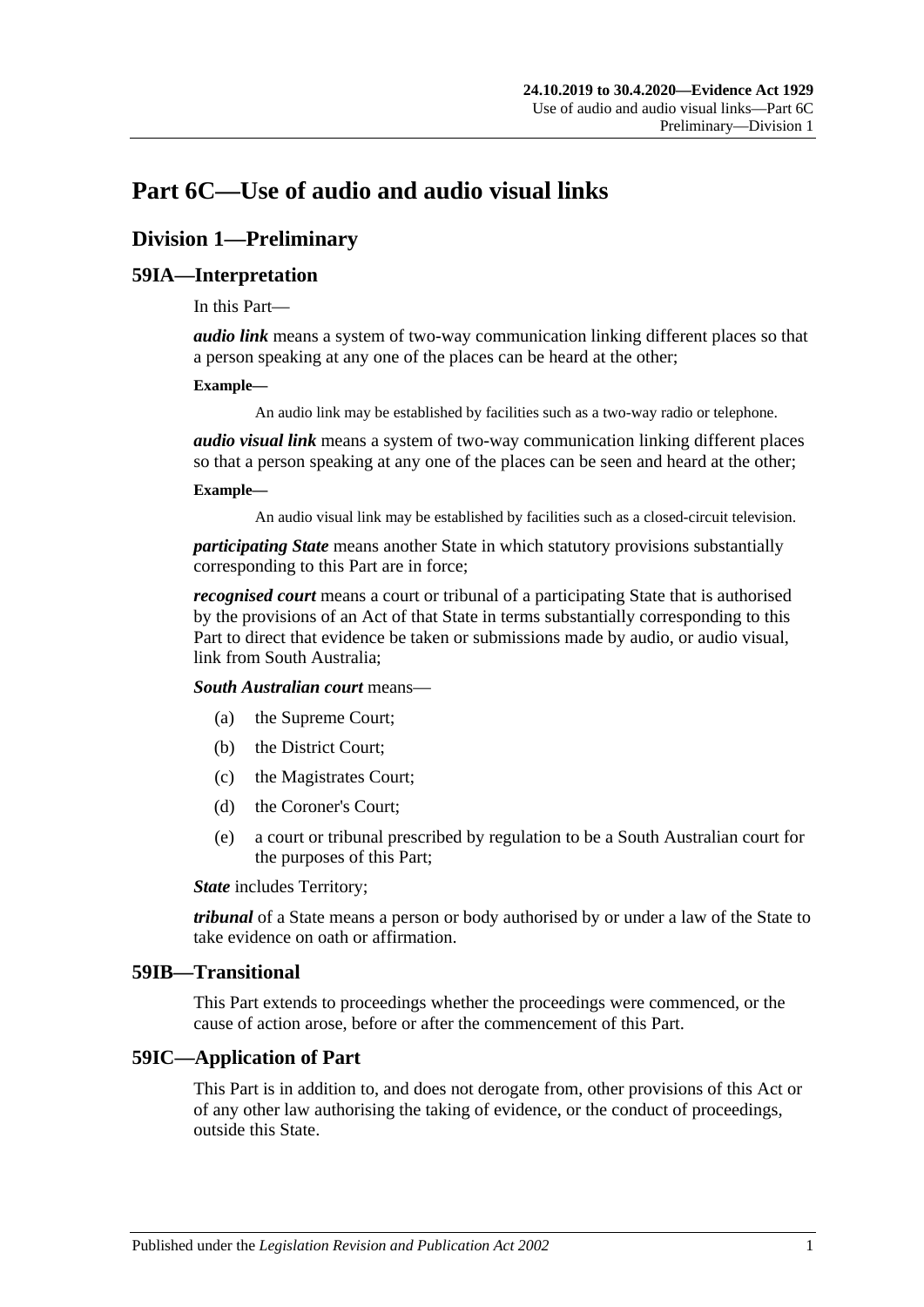# **Division 2—Use of interstate audio or audio visual link in proceedings before South Australian courts**

# **59ID—Application of this Division**

This Division applies to any proceeding (including a criminal proceeding) before a South Australian court.

### **59IE—State courts may take evidence and submissions from outside State**

- (1) A South Australian court may, on the application of a party to a proceeding before the court, direct that evidence be taken or submissions made by audio, or audio visual, link from a participating State.
- (2) The court must not make such a direction if—
	- (a) the necessary facilities are unavailable or cannot reasonably be made available; or
	- (b) the court is satisfied that the evidence or submission can be more conveniently given or made in this State; or
	- (c) the court is satisfied by a party opposing the making of the direction that the direction would be unfair to the party.
- (3) The court may exercise in the participating State in connection with taking evidence or receiving submissions by audio, or audio visual, link any of its powers that the court is permitted, under the law of the participating State, to exercise in the participating State.

### **59IF—Expenses**

If a South Australian court directs evidence to be taken, or submissions to be made, by audio, or audio visual, link from a person in a participating State, the court may make such orders as it considers just for payment of expenses incurred in connection with—

- (a) taking the evidence or making the submissions; or
- (b) providing the audio, or audio visual, link.

# **59IG—Counsel entitled to practise**

A person who is entitled to practise as a legal practitioner in a participating State is entitled to practise as a barrister, solicitor or both—

- (a) in relation to the examination-in-chief, cross-examination or re-examination of a witness in the participating State whose evidence is being given by audio, or audio visual, link in a proceeding before a South Australian court; and
- (b) in relation to the making of submissions by audio, or audio visual, link from the participating State in a proceeding before a South Australian court.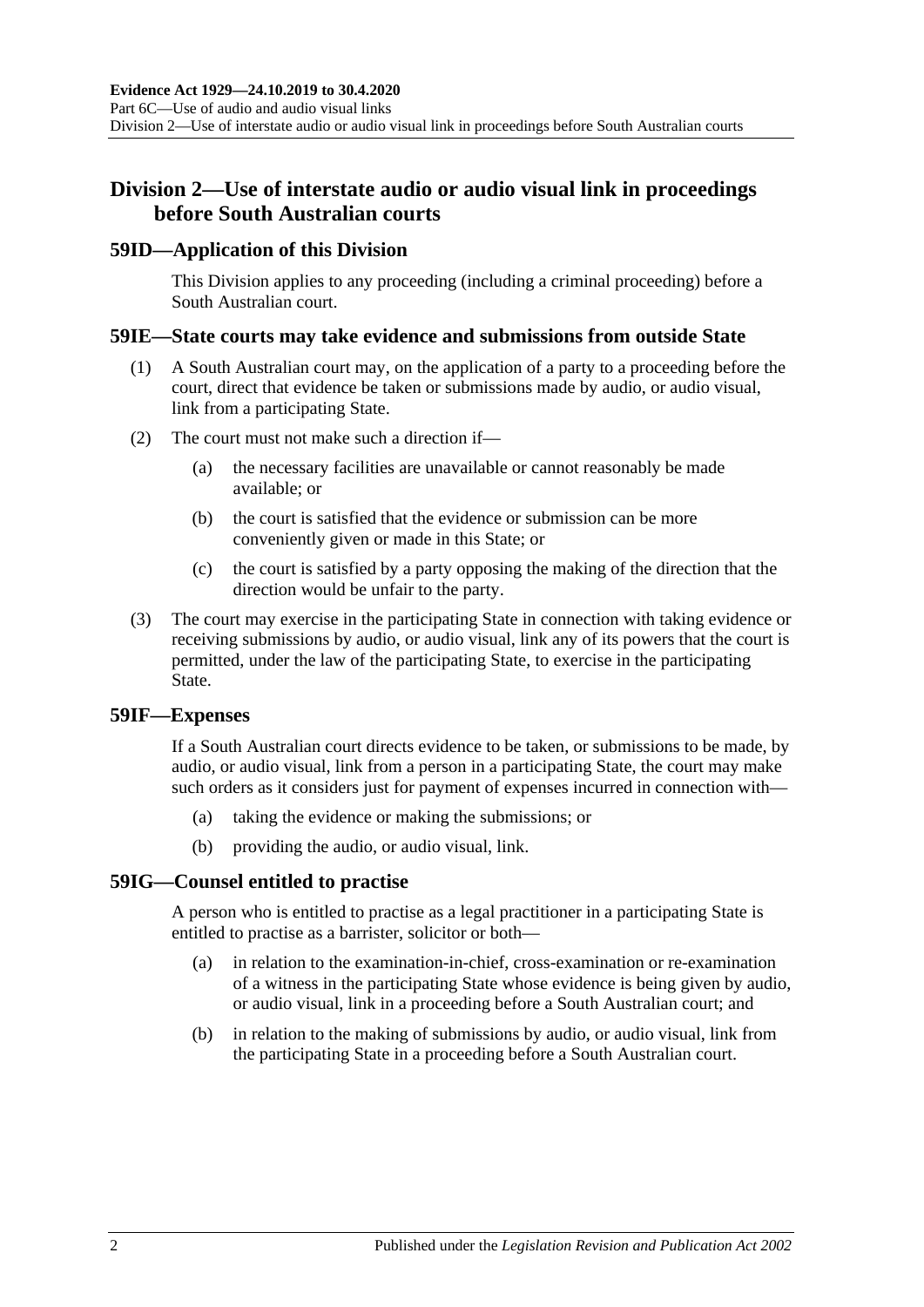# **Division 3—Use of interstate audio or audio visual link in proceedings in participating States**

# **59IH—Application of Division**

This Division applies to any proceeding (including a criminal proceeding) before a recognised court.

# **59II—Recognised courts may take evidence or receive submissions from persons in South Australia**

A recognised court may, for the purposes of a proceeding before it, take evidence or receive submissions by audio, or audio visual, link from a person in South Australia.

### <span id="page-64-0"></span>**59IJ—Powers of recognised courts**

- (1) The recognised court may, for the purposes of the proceeding, exercise in South Australia, in connection with taking evidence or receiving submissions by audio, or audio visual, link any of its powers, except its powers—
	- (a) to punish for contempt; and
	- (b) to enforce or execute its judgments or process.
- (2) The laws of the participating State (including rules of court) that apply to the proceeding in that State also apply, by force of this subsection, to the practice and procedure of the recognised court in taking evidence or receiving submissions by audio, or audio visual, link from a person in South Australia.
- (3) For the purposes of the recognised court exercising its powers, the place in South Australia where evidence is given or submissions are made is taken to be part of the court.

# **59IK—Orders made by recognised court**

Without limiting [section](#page-64-0) 59IJ, the recognised court may, by order—

- (a) direct that the proceeding, or a part of the proceeding, be conducted in private; or
- (b) require a person to leave a place in South Australia where the giving of evidence or the making of submissions is taking place or is going to take place; or
- (c) prohibit or restrict the publication of evidence given in the proceeding or of the name of a party to, or a witness in, the proceeding.

# **59IL—Enforcement of order**

- (1) An order of a recognised court under this Division must be complied with.
- <span id="page-64-1"></span>(2) Subject to rules of court, the order may be enforced by the Supreme Court as if the order were an order of the Supreme Court.
- (3) Without limiting [subsection](#page-64-1) (2), a person who contravenes the order—
	- (a) is taken to be in contempt of the Supreme Court; and
	- (b) is punishable accordingly,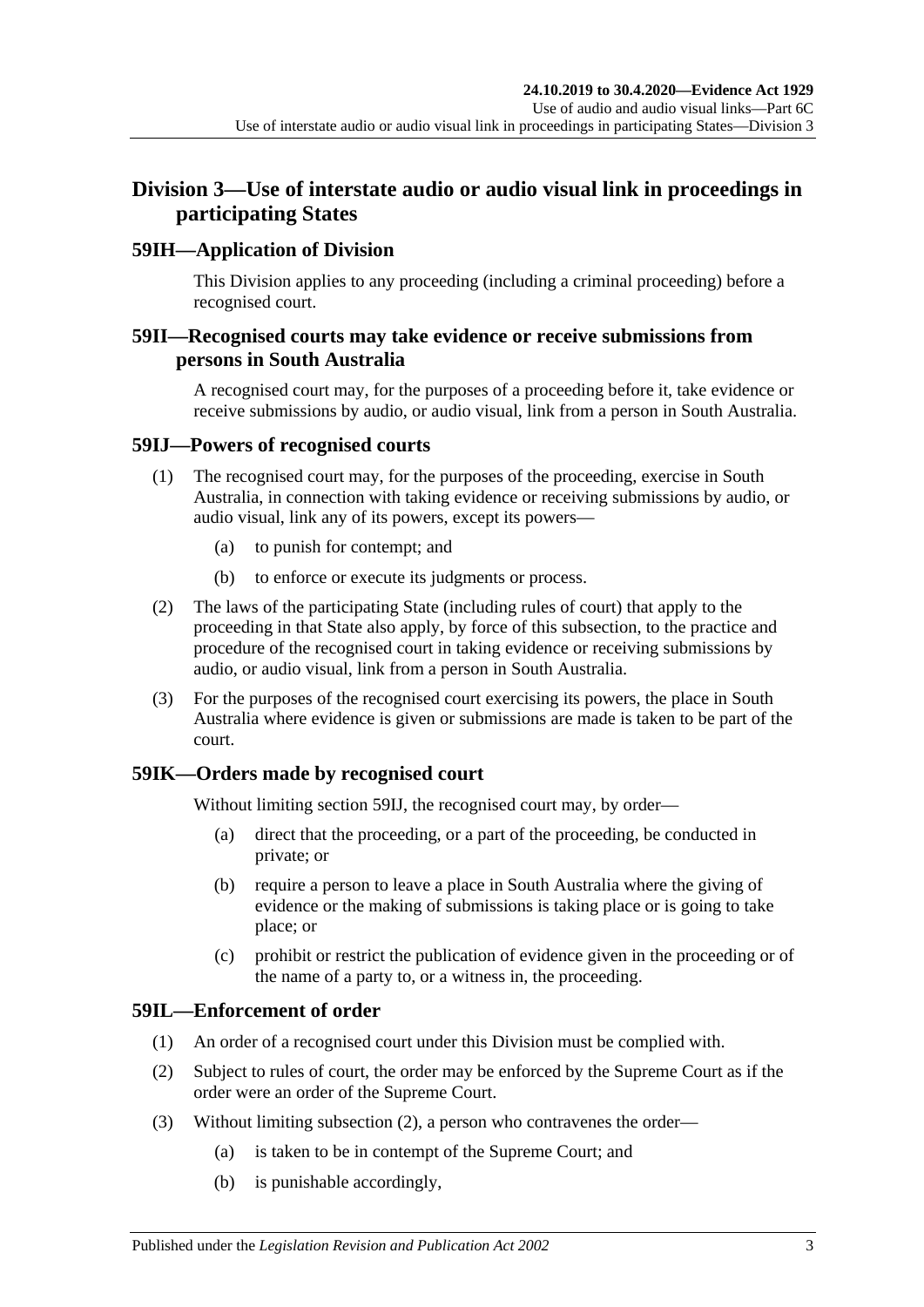unless the person establishes that the contravention should be excused.

# **59IM—Privileges, protection and immunity of participants in proceedings in courts of participating States**

- (1) A judge or other person presiding at a proceeding before a recognised court has, in connection with evidence taken or submissions received by audio, or audio visual, link from a person in South Australia, the same privileges, protection and immunity as a judge of the Supreme Court.
- (2) A person appearing as a legal practitioner in a proceeding before a recognised court has, in connection with evidence taken or submissions received by audio, or audio visual, link from a person in South Australia, the same protection and immunity as a legal practitioner has in appearing for a party in a proceeding before the Supreme Court.
- (3) A person appearing as a witness in a proceeding before a recognised court by audio, or audio visual, link from South Australia has the same protection as a witness in a proceeding before the Supreme Court.

# **59IN—Recognised court may administer oath in South Australia**

- (1) A recognised court may, for the purpose of obtaining in the proceeding by audio, or audio visual, link the testimony of a person in South Australia, administer an oath or affirmation in accordance with the practice and procedure of the recognised court.
- (2) Evidence given by a person on oath or affirmation so administered is, for the purposes of the law of South Australia, testimony given in a judicial proceeding.

# **59IO—Assistance to recognised court**

An officer of a South Australian court may, at the request of a recognised court—

- (a) attend at the place in the State where evidence is to be or is being taken, or submissions are to be or are being made, in the proceeding; and
- (b) take such action as the recognised court directs to facilitate the proceeding; and
- (c) assist with the administering by the recognised court of an oath or affirmation.

### <span id="page-65-0"></span>**59IP—Contempt of recognised courts**

- (1) A person must not, in relation to proceedings in South Australia for the purpose of taking of evidence or the receiving of submissions by a recognised court by audio, or audio visual, link, engage in conduct that would, if the proceeding were before the Supreme Court, constitute—
	- (a) an offence; or
	- (b) a contempt of the Supreme Court.
- (2) A person who contravenes [subsection](#page-65-0) (1) is liable to—
	- (a) if the conduct would have constituted an offence—the same penalty as if the offence had been committed in relation to proceedings before the Supreme Court; or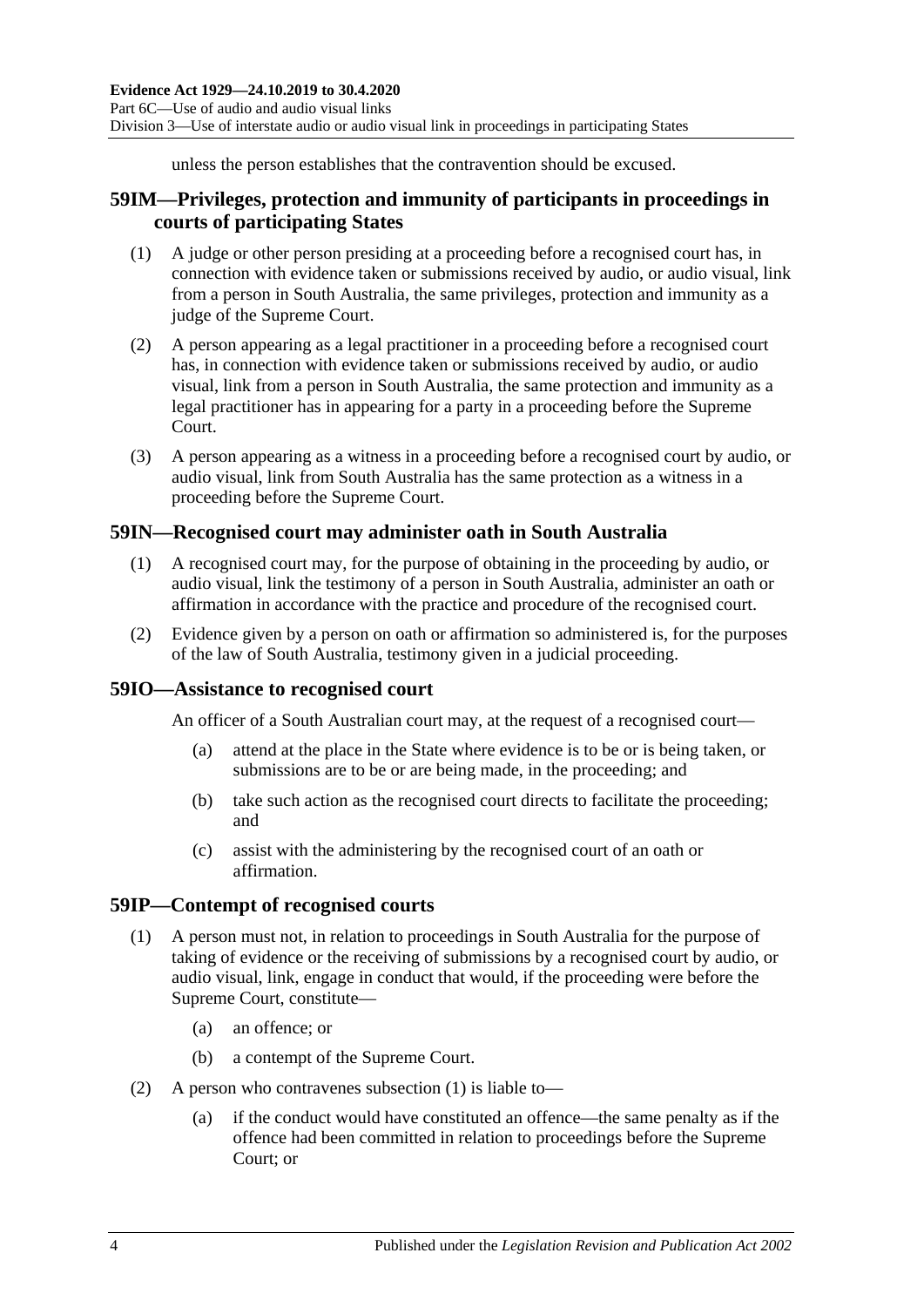(b) if the conduct would have constituted a contempt—imprisonment for 3 months.

# **Division 4—Use of audio visual link or audio link generally**

# **59IQ—Appearance etc by audio visual link or audio link**

- (1) A court may, subject to this Division and any relevant rules of court, receive evidence or submissions from a person who is in the State but not physically present in the courtroom by means of an audio visual link or an audio link.
- (2) The court may administer an oath or affirmation by means of the link for the purpose of taking evidence (and may adapt its normal practice in that regard to the extent necessary in the circumstances).
- (3) While the link is in operation the person from whom evidence or submissions are taken, and anyone else present in the place from which that person gives evidence or makes submissions, is taken to be before the court.

Any law or rule of practice relevant to contempt of the court applies accordingly.

Any law or rule of practice requiring the personal appearance of a person before the court is taken to be satisfied while the link between the court and the person remains in operation.

- <span id="page-66-0"></span>(4) Subject to any other Act and any relevant rules of court, if a defendant is in custody prior to trial and facilities exist for dealing with proceedings by means of an audio visual link or audio link, the court may, if of the opinion that it is appropriate in the circumstances to do so, deal with the proceedings by audio visual link or audio link without requiring the personal attendance of the defendant.
- (5) Without limiting the circumstances that a court may take into consideration for the purposes of [subsection](#page-66-0) (4), if the proceeding is the defendant's first appearance before a court in connection with the charge or charges for which the defendant is in custody, the court must take into consideration whether or not the defendant is represented by a legal practitioner or has had the opportunity to obtain legal advice.
- (6) The court should give the parties a reasonable opportunity to object to the use of an audio visual link or an audio link under this Division (but may, if it is convenient to do so, use the link for the purpose of hearing the objection).
- <span id="page-66-1"></span>(7) In proceedings relating to an offence (other than proceedings to which subsection (4) applies), the prosecuting authority must object to the use by the court of an audio visual link or an audio link if requested to do so by—
	- (a) an alleged victim of the offence; or
	- (b) if an alleged victim of the offence—
		- (i) is a child—a parent or guardian of the alleged victim; or
		- (ii) is deceased or unable to represent himself or herself because of some physical or medical condition—a member of the alleged victim's immediate family.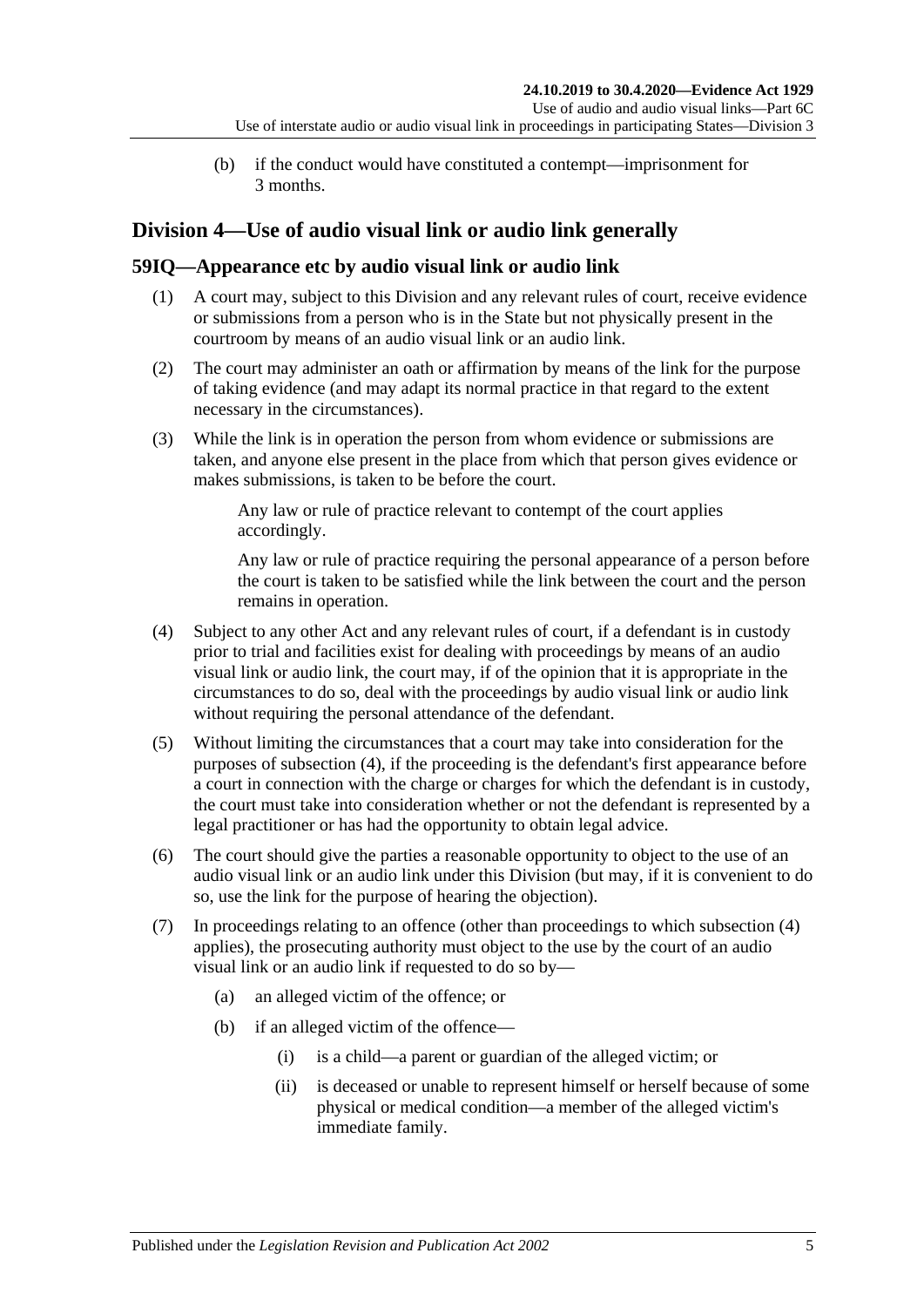(8) In [subsection](#page-66-1) (7)—

*immediate family* of an alleged victim means—

- (a) a spouse or domestic partner; or
- (b) a parent or guardian; or
- (c) a grandparent; or
- (d) an adult child; or
- (e) an adult grandchild; or
- (f) a brother or sister;

*victim*, in relation to an offence, means—

- (a) a person who suffers physical or mental injury, damage or loss as a result of the commission of the offence;
- (b) a person who suffers psychological injury as a result of being directly involved in the circumstances of the offence or in operations in the immediate aftermath of the offence to deal with its consequences.

# **59IR—Communication between lawyer and client**

- (1) This section applies where—
	- (a) a person who is to give evidence or make submissions (or on whose behalf submissions are to be made) is represented by a lawyer; and
	- (b) the lawyer and the client are physically separated—the lawyer being in the courtroom and the client in the remote location.
- (2) Evidence or submissions are not to be taken by audio visual link or by audio link if facilities do not exist to enable private oral communication between the lawyer and the client.
- (3) The court must, at the lawyer's request, make appropriate arrangements for the private communication of a document between the lawyer and the client.
- (4) Any communication between lawyer and client is absolutely privileged.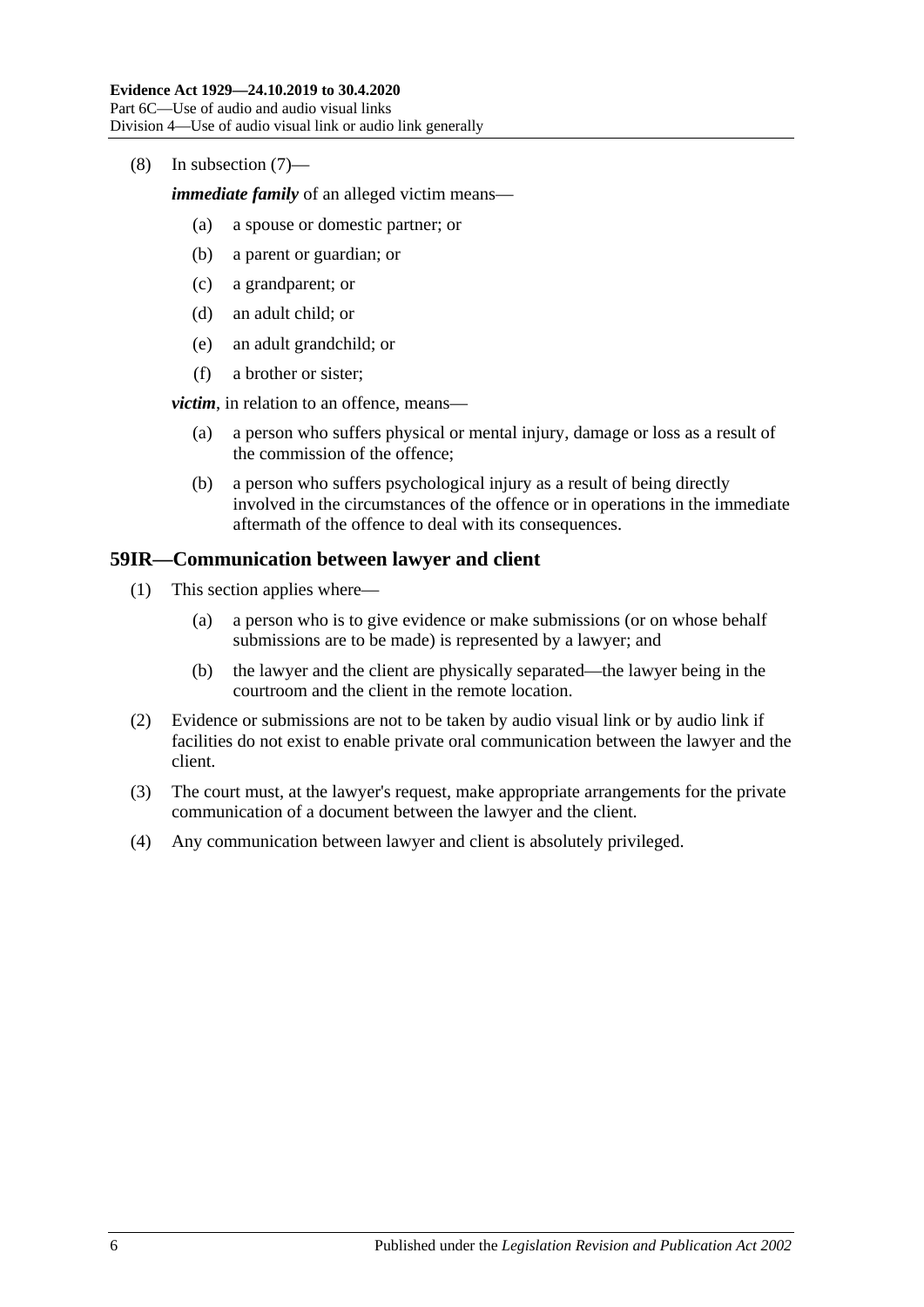# **Part 7—General provisions**

# **Division 1—Power to dispense with formal proof**

# <span id="page-68-0"></span>**59J—Court's power to dispense with formal proof**

- (1) A court may at any stage of civil or criminal proceedings—
	- (a) dispense with compliance with the rules of evidence for proving any matter that is not genuinely in dispute; or
	- (b) dispense with compliance with the rules of evidence where compliance might involve unreasonable expense or delay.
- (2) In exercising its power under [subsection](#page-68-0) (1) the court may, for example, dispense with proof of—
	- (a) a document or the execution of a document;
	- (b) handwriting;
	- (c) the identity of a party;
	- (d) the conferral of an authority to do a particular act.
- (3) A court is not bound by the rules of evidence in informing itself on any matter relevant to the exercise of its discretion under this section.

# **Division 2—Notice of action**

# **60—Sufficiency of notice of action**

In any action or other proceeding in any court of justice in which notice of action is required, such notice shall be deemed sufficient if, in the opinion of the person presiding, such notice shall have given the defendant reasonable notice of the cause of such action, and the sufficiency of such notice shall be a question of fact and not of law; and no notice of action shall be held insufficient merely for want of form.

# **Division 3—Facilitation of proof of certain matters**

# **62—Proof of "public place" in certain cases**

Whenever in any proceedings before justices, in respect of any offence, it is an essential ingredient of the offence that the place (where any fact or matter occurred or was done) should be a public place, an allegation, in the complaint or information, that the place (specified as that in which the fact or matter charged occurred or was done) was a public place, shall be *prima facie* evidence of that fact, but the court may, if it thinks fit, and at any stage of the proceedings, permit evidence to be called with respect to the said fact.

# **62A—Proof of place being within municipality etc**

(1) In any complaint or information an allegation that any place is within a municipality, district council district, town or township, shall be *prima facie* evidence of the fact so alleged.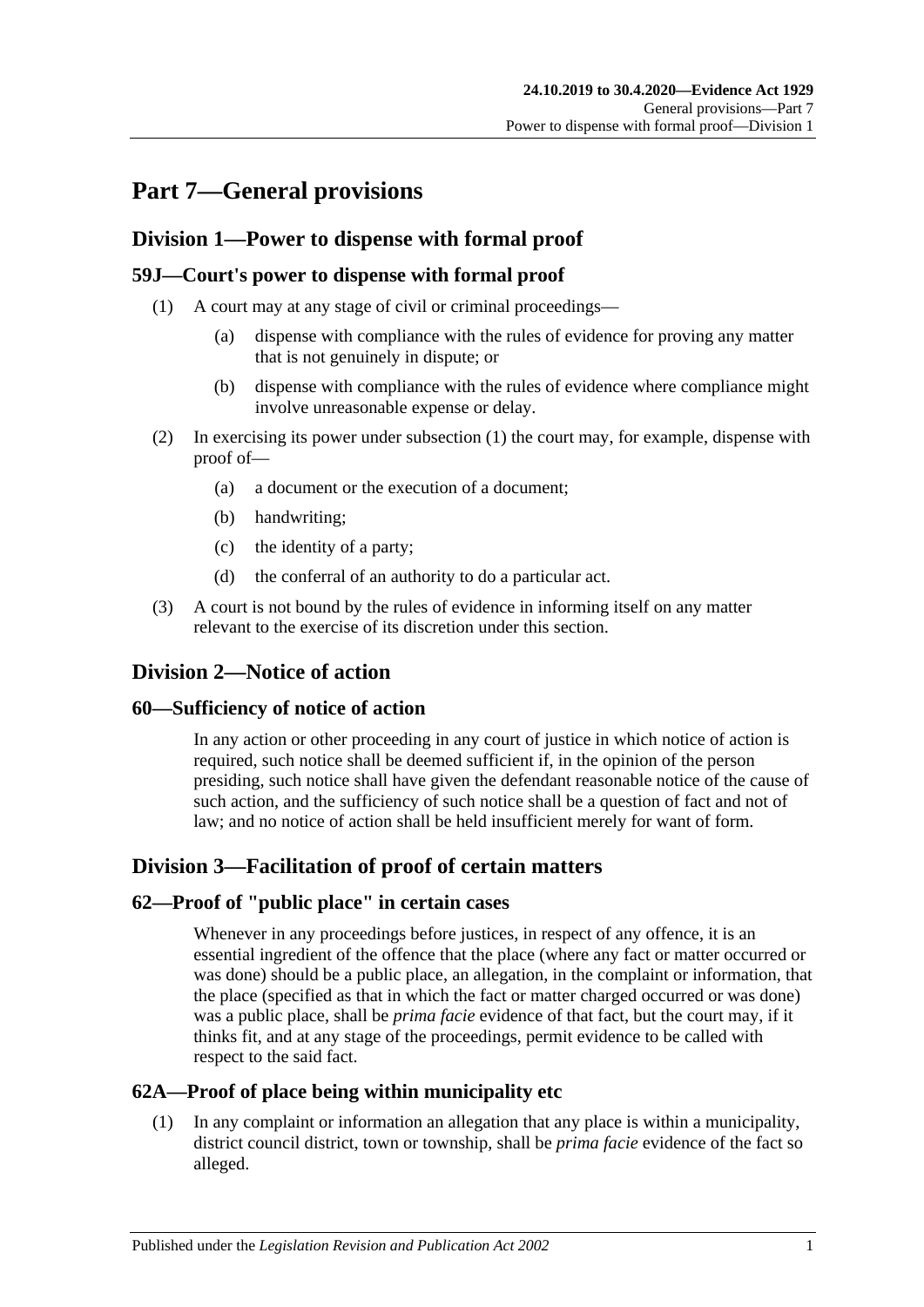(2) In this section the word *place* shall include any place, public or private, however described in the complaint or information, including any street road or other thoroughfare, or part thereof, and any building or structure or part thereof.

# **63—Proof of foreign law**

Printed books purporting to contain statutes, ordinances or other written laws in force in any country, although not purporting to have been printed or published by authority, and books purporting to contain reports of decisions of courts or judges in such country, and text books treating of the laws of such country, may be referred to by all courts for the purpose of ascertaining the laws in force in such country; but such courts shall not be bound to accept or act on the statements in any such books as evidence of such laws.

# **63A—Evidence as to foreign law**

Where upon trial of any proceedings by judge and jury it is necessary to ascertain the law of any other country or state applicable to the proceedings, any question as to the effect of evidence given with respect to that law shall, instead of being submitted to the jury, be decided by the judge.

# **64—Proof of matters of history, science etc**

All courts may, in matters of public history, literature, science, or art, refer, for the purposes of evidence, to such published books, calendars, maps, or charts as such courts consider to be of authority on the subjects to which they respectively relate: Provided that nothing herein contained shall be deemed to require any such court to accept or act upon any such evidence when tendered, unless it thinks fit.

# **65—Reference by court to books, official certificates etc**

- (1) In any matter relating to—
	- (a) the ordinary course of the post between any place within the Commonwealth and any other place, whether within or without the Commonwealth, or to the public business and transactions of the Australian Postal Commission; or
	- (b) the territorial limits of the area controlled by any municipal or district council or other local governing body, or of any other area designated or proclaimed or appointed by or under any statute or to the inclusion in any such area or the exclusion therefrom of any particular place; or
	- (c) the distance between any two places in the State;

every court may refer to—

- (d) any such published book, map, chart, or document as the court considers to be of authority upon the subject to which it relates; or
- (e) any certificate purporting to be signed by some person occupying any official position which, in the opinion of the court, qualifies him to certify to the fact in question.
- (2) However nothing herein contained shall be deemed to require any such court to accept or act upon any such evidence when tendered unless it thinks fit.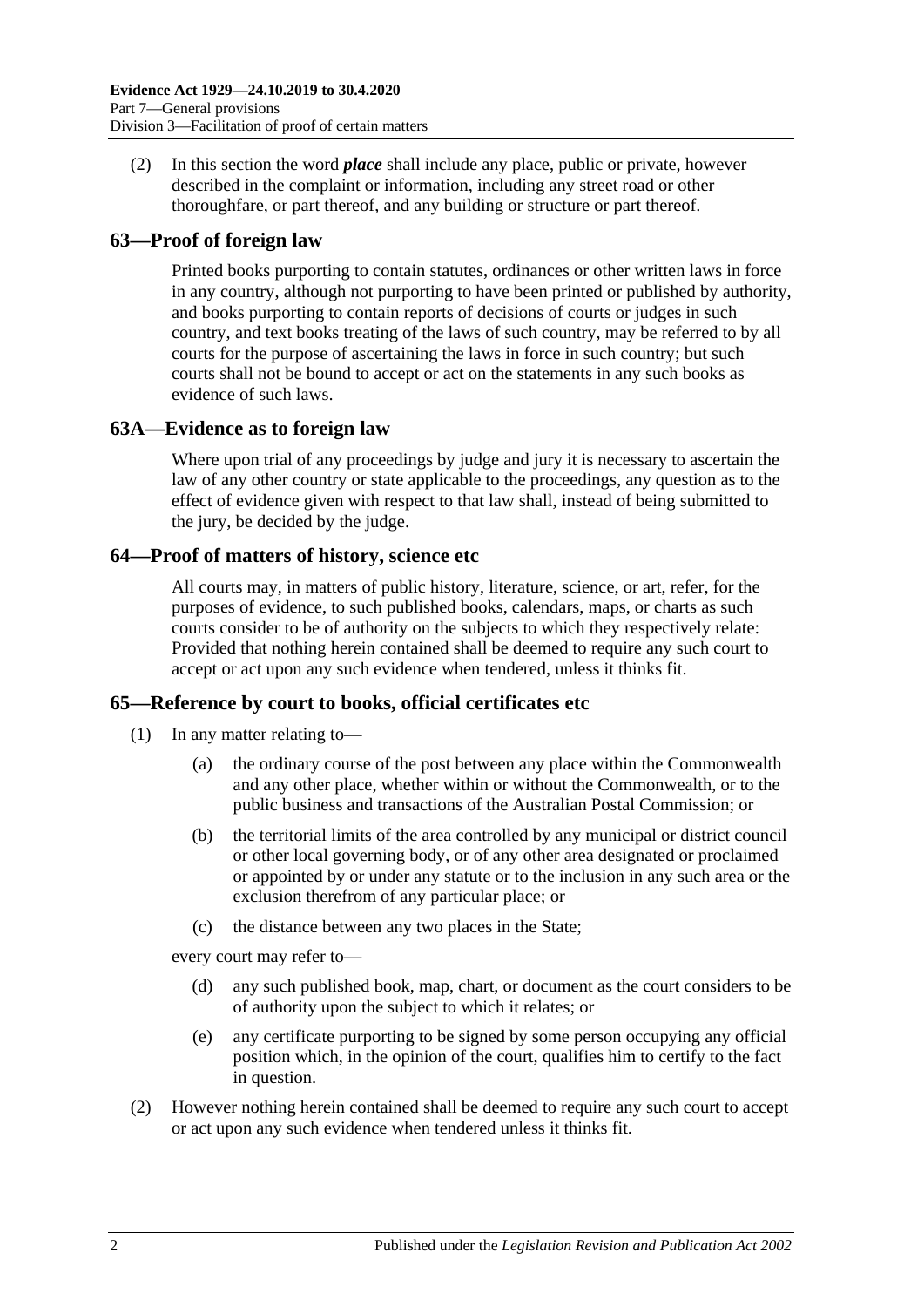### **65A—Proof of age**

If—

- (a) the age of a person is relevant to proceedings before a court; and
- (b) a document that appears to be a certified copy of, or extract from, a register of births kept under an Australian law, or under the law of the country in which the person was born, is produced to the court; and
- (c) the name of the person to whom the document relates is the name or a former name of the person whose age is to be established,

it will be presumed, in the absence of evidence to the contrary, that the person whose age is to be established is the person named in the document produced to the court and that the date of his or her birth is the date of birth shown in that document.

# **Division 4—Taking affidavits etc outside the State**

### <span id="page-70-3"></span>**66—Taking of affidavits out of the State**

- <span id="page-70-2"></span><span id="page-70-1"></span><span id="page-70-0"></span>(1) Any oath or affidavit required for the purpose of any court or matter in the State may be taken or made, in any place out of the State, before—
	- (a) a commissioner for taking affidavits in the Supreme Court empowered and authorised to act in that place; or
	- (b) a British diplomatic or consular agent exercising his function in that place; or
	- (ba) any person appointed to hold or act in any of the following offices of the Commonwealth in that place:
		- (i) ambassador;
		- (ii) high commissioner;
		- (iii) minister;
		- (iv) head of mission;
		- (v) commissioner;
		- (vi) charge d'affaires;
		- (vii) counsellor or secretary at an embassy, high commissioner's office, legation or other post;
		- (viii) consul-general;
		- (ix) consul;
		- (x) vice-consul;
		- (xi) trade commissioner;
		- (xii) consular agent; or
	- (bb) an employee of the Commonwealth, or the Australian Trade Commission, authorised under section 3 of the *Consular Fees Act 1955* (Commonwealth) and exercising his or her function in that place; or
	- (c) any person having authority to administer an oath in that place.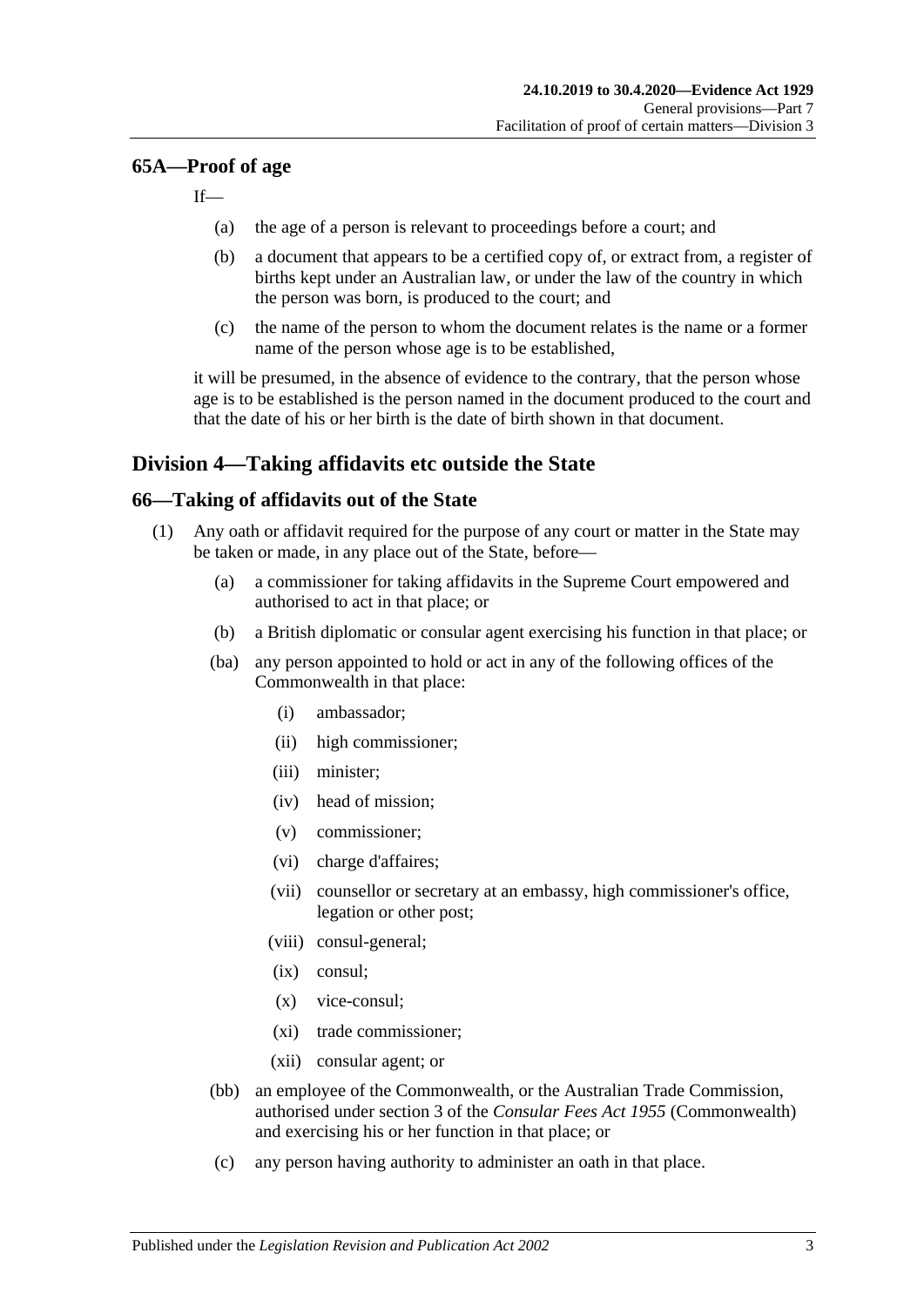- (2) Judicial and official notice may be taken—
	- (a) of the signature or seal of any such commissioner or agent or of any person appointed as aforesaid, or of any person having authority as aforesaid if he purports to have such authority, otherwise than by the law of a foreign country not under the dominion of His Majesty; and
	- (b) of the fact that any particular place is under the dominion of His Majesty.
- (3) In the case of a person purporting to have such authority by the law of a foreign country not under the dominion of His Majesty, such authority may be verified by any of the persons mentioned in [paragraphs](#page-70-0) (a), [\(b\)](#page-70-1) and [\(ba\)](#page-70-2) of [subsection](#page-70-3) (1) hereof, or by the certificate of the superior court of such place, and if such authority purports to be so verified the oath or affidavit may be admitted or received without further proof of the signature or seal, or of the judicial, official, or other character of such first mentioned person.
- (4) In this section—

*oath* includes affirmation and declaration;

*affidavit* includes any statutory or other declaration, acknowledgment, or examination;

*diplomatic agent* means ambassador, envoy, minister, charge d'affaires, or secretary of embassy or legation;

*consular agent* means consul-general, consul, vice-consul, or consular agent, or acting consul-general, acting consul, acting vice-consul, or acting consular agent.

# <span id="page-71-0"></span>**66A—Taking of affidavits out of the State by sailors, soldiers and airmen**

- (1) Any oath or affidavit required to be made by any member of a fighting force, for the purpose of any court or matter in the State, may be taken or made in any place out of the State before any officer of any naval, military or air force of any part of His Majesty's dominions who holds a rank not below the following, namely:
	- (a) in the case of a naval officer, lieutenant;
	- (b) in the case of a military officer, captain;
	- (c) in the case of an officer of an air force, flight-lieutenant,

or before any person having authority to administer an oath in the State.

- (2) An officer administering an oath or taking an affidavit by virtue of the powers conferred by this section shall state in the jurat or attestation to the oath or affidavit the following matters, namely:
	- (a) the date on which the oath or affidavit is taken or sworn;
	- (b) the full name and rank of the officer.
- (3) An apparently genuine signature purporting to be the signature of a person administering an oath or taking an affidavit, and purporting to be the signature of an officer of a naval, military or air force of any part of His Majesty's dominions who holds a rank not below that specified in [subsection](#page-71-0) (1) of this section, may be deemed to be the signature of such an officer unless the contrary is shown.
- (5) In this section—

*affidavit* includes any statutory or other declaration, acknowledgment, or examination;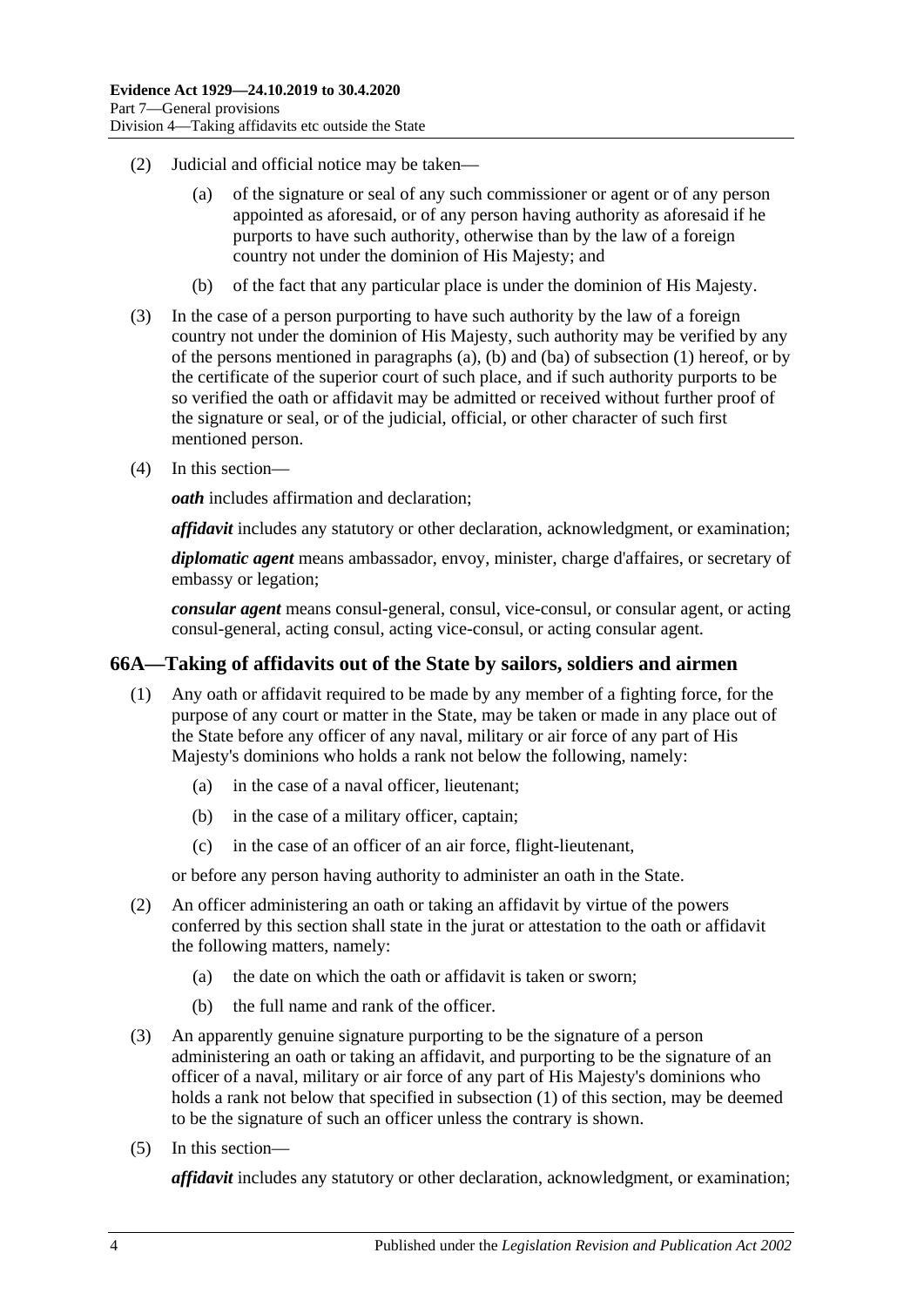*His Majesty's dominions* includes the United Kingdom of Great Britain and Northern Ireland, and all self-governing dominions, dependencies, colonies, protectorates, protected states, and mandated territories of His Majesty;

*member of a fighting force* includes any man or woman who is a member of a naval, military or air force of any country, and any person who, as a representative or employee of any charitable, religious or other organisation for promoting the welfare of members of any such force, is attached to any such force;

*oath* includes affirmation and declaration.

## **67—Extension of provisions relating to affidavits to attestation etc of other documents**

- <span id="page-72-0"></span>(1) The provisions of [section](#page-70-0) 66 and [66A](#page-71-0) shall, as far as applicable, extend to every attestation, verification, acknowledgment, or signature in relation to any document required, authorised, or permitted by or under any statute or by custom or otherwise to be attested, verified, acknowledged, or signed, and to the doing of all notarial acts as if such provisions had been re-enacted in this section, excluding words relating to the administration of oaths or affirmations and the taking of affidavits and substituting therefor words relating to attestation, verification, acknowledgment, or signature, as the case may be.
- <span id="page-72-2"></span>(1a) Notwithstanding the provisions of [section](#page-70-0) 66 of this Act as affected by [subsection](#page-72-0) (1) of this section, judicial and official notice may be taken of the signature or seal of a person who, in connection with any of the matters to which those provisions so extend, appears to have signed that signature or affixed that seal while acting in the capacity of a notary public under the law for the time being in force in any country state or territory that is declared by proclamation to be a place within the Commonwealth of Nations to which this subsection applies, whether or not his authority for so acting has been verified in accordance with the provisions of [subsection](#page-72-1) (3) of [section](#page-70-0) 66 as so extended.
- (1b) A proclamation referred to in [subsection](#page-72-2) (1a) of this section may be made, and may be varied or cancelled by subsequent proclamation, as the Governor thinks fit.
- (2) *Notarial act* includes any act, matter, or thing which in South Australia or elsewhere a notary public can attest or verify or otherwise do by or under any Act of Parliament or custom or otherwise for the purpose of being used in the State.
- <span id="page-72-1"></span>(3) The provisions of this section apply to documents required, authorised, or permitted by or under the *[Real Property Act](http://www.legislation.sa.gov.au/index.aspx?action=legref&type=act&legtitle=Real%20Property%20Act%201886) 1886*.

# **Division 5—Admission of official documents in evidence**

#### **67A—Admissibility of documents without proof of seal etc**

Every document admissible in evidence for any purpose in any court of justice in England or Wales without proof of the seal, or stamp, or signature authenticating the document, or of the judicial or official character of the person appearing to have signed it, shall be admissible in evidence for the like purpose in any court of the State or before any person acting judicially under any law of the State, without proof of the seal, or stamp, or signature authenticating the document, or of the judicial or official character of the person appearing to have signed it.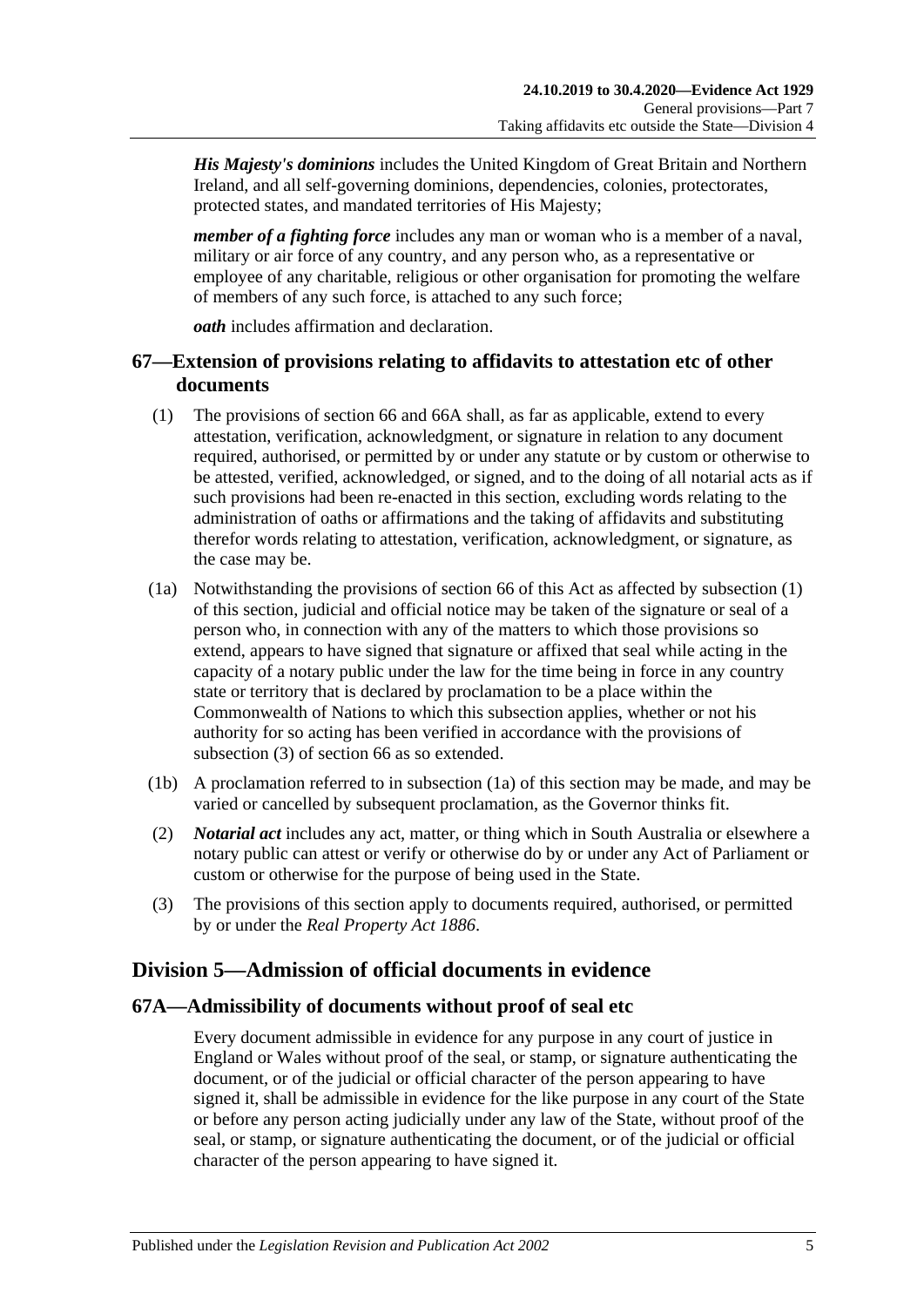# **Division 6—Power of foreign authority to take evidence**

### **67AB—Taking of evidence in this State by foreign authorities**

- (1) Subject to [subsection](#page-73-0) (2) of this section, a foreign authority may—
	- (a) take evidence; and
	- (b) administer an oath or affirmation to any witness for the purpose of taking evidence,

in this State.

- <span id="page-73-0"></span>(2) Where—
	- (a) the foreign authority is not a court constituted of a person who holds judicial office under the laws of the place in which the court is established; or
	- (b) the evidence to be taken by the foreign authority relates to criminal proceedings,

it shall not be lawful for the foreign authority to take evidence, or to administer an oath or affirmation, in this State without the authority of the Attorney-General.

(3) In this section—

*foreign authority* means—

- (a) a court established under the law of a place outside this State; or
- (b) any body or person authorised under the law of a place outside this State to take evidence; or
- (c) any person commissioned or otherwise authorised by any such court, body or person to act on its behalf in taking evidence in this State.

## **Division 7—Select Committee evidence**

### **67B—Evidence before the Parliamentary Select Committee of Inquiry into Prostitution**

- <span id="page-73-1"></span>(1) Where a person in evidence, or in a submission, to the Select Committee makes a statement tending to incriminate himself of an offence, no proceedings in respect of that offence shall be commenced against him in respect of that offence except upon the authorisation of the Attorney-General.
- (2) Notwithstanding any law to the contrary no Minister or other person shall have power to give an authorisation under [subsection](#page-73-1) (1) of this section on behalf of or in place of the Attorney-General.
- (3) An apparently genuine document purporting to be under the hand of the Attorney-General and to authorise the commencement of proceedings in respect of an offence shall be accepted, in the absence of proof to the contrary, as proof of the authorisation required by [subsection](#page-73-1) (1) of this section.
- (4) A person who, without the authority of the Select Committee, publishes—
	- (a) the name of any person who gives evidence, or makes a submission, to the Select Committee; or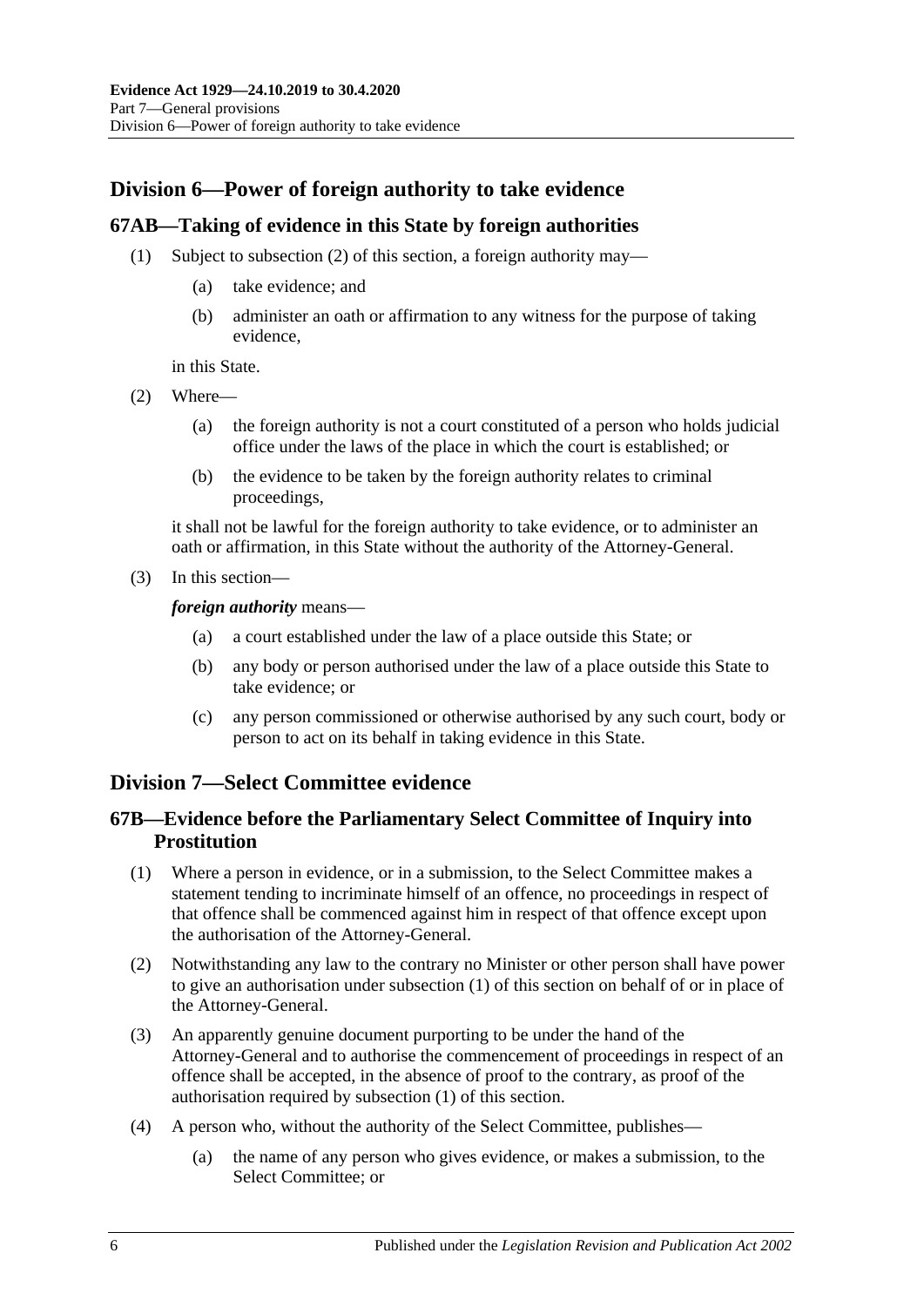(b) any information or material tending to identify any person who gives evidence, or makes a submission, to the Select Committee,

shall be guilty of an offence and liable, upon summary conviction, to a penalty not exceeding \$5 000.

(5) In this section—

*the Select Committee* means the Parliamentary Select Committee of Inquiry into Prostitution.

## **Division 8—Evidence of settlement negotiations**

#### <span id="page-74-0"></span>**67C—Exclusion of evidence of settlement negotiations**

- (1) Subject to this section, evidence of a communication made in connection with an attempt to negotiate the settlement of a civil dispute, or of a document prepared in connection with such an attempt, is not admissible in any civil or criminal proceedings.
- (2) Such evidence is, however, admissible if—
	- (a) the parties to the dispute consent; or
	- (b) the substance of the evidence has been disclosed with the express or implied consent of the parties to the dispute; or
	- (c) the substance of the evidence has been partly disclosed with the express or implied consent of the parties to the dispute, and full disclosure of the evidence is reasonably necessary to—
		- (i) enable a proper understanding of the other evidence that has already been adduced; or
		- (ii) avoid unfairness to any of the parties to the dispute; or
	- (d) the communication or document included a statement to the effect that it was not to be treated as confidential; or
	- (e) the proceeding in which the evidence is to be adduced is a proceeding to enforce an agreement for the settlement of the dispute or a proceeding in which the making of such an agreement is in issue; or
	- (f) the evidence tends to contradict or to qualify evidence that has already been admitted about the course of an attempt to settle the dispute; or
	- (g) the making of the communication, or the preparation of the document, affects the rights of a party to the dispute; or
	- (h) the communication was made, or the document was prepared, in furtherance of—
		- (i) the commission of a fraud or an offence; or
		- (ii) the doing of an act that renders a person liable to a civil penalty; or
		- (iii) the abuse of a statutory power.
- (3) [Subsection](#page-74-0) (1) does not apply to parts of a document that do not concern attempts to negotiate a settlement of a dispute, if it would not be misleading to adduce evidence of only those parts of the document.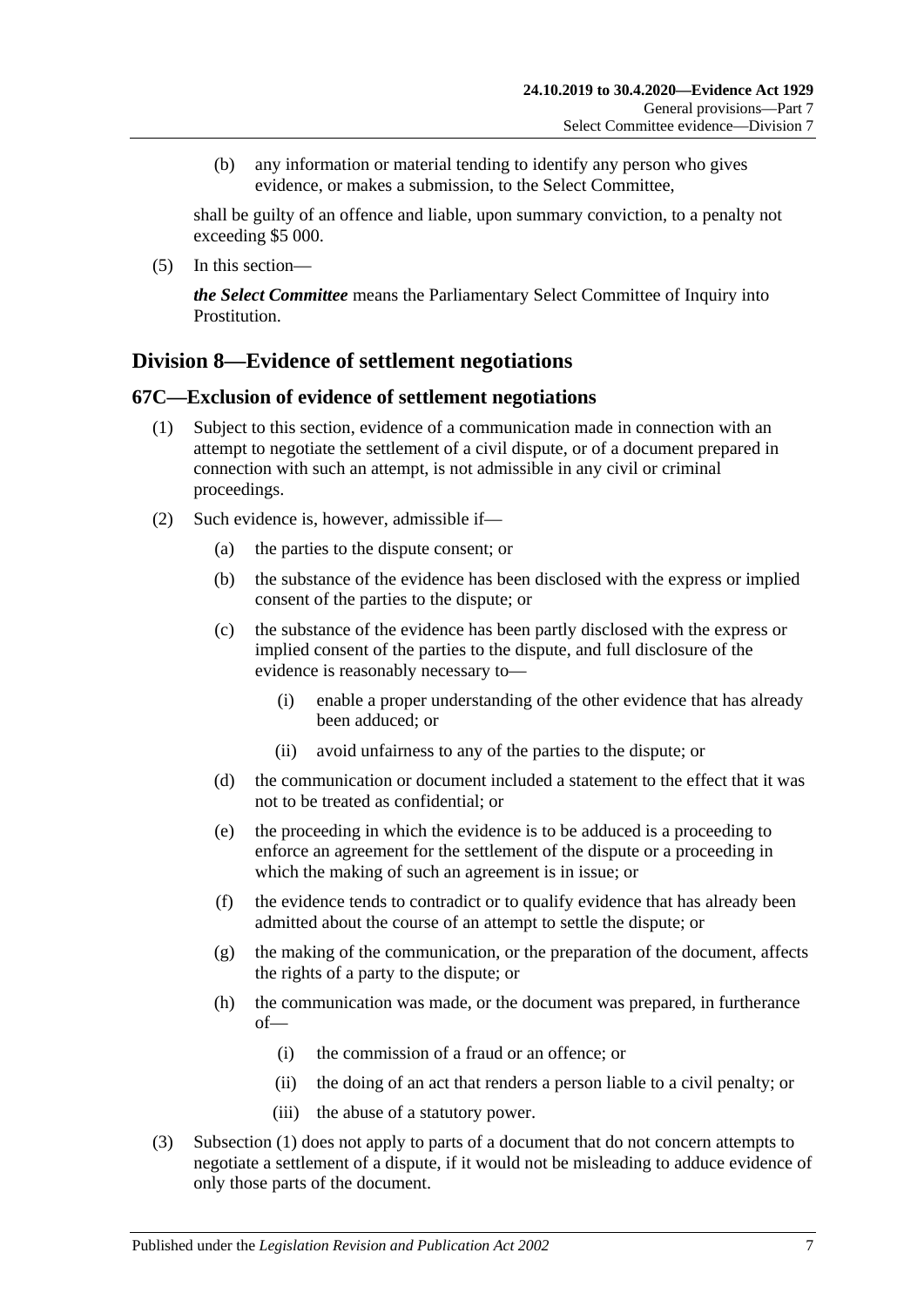# **Division 9—Protected communications**

#### **67D—Interpretation**

In this Division—

*committal proceedings*—see Part 5 Division 3 of the *[Criminal Procedure Act](http://www.legislation.sa.gov.au/index.aspx?action=legref&type=act&legtitle=Criminal%20Procedure%20Act%201921) 1921*;

*counsellor or therapist* means a person whose profession or work consists of, or includes, providing psychiatric or psychological therapy to victims of trauma (and includes a person who works voluntarily in that field);

*protected communication* means a communication that is protected by public interest immunity under [section](#page-75-0) 67E;

*psychiatric or psychological therapy* includes counselling;

*therapeutic context*—a communication relating to a victim or alleged victim of a sexual offence is made in a therapeutic context if—

- (a) the communication is made—
	- (i) to enable a counsellor or therapist to assess the nature and severity of the trauma suffered by the victim or alleged victim, or consequent psychiatric, psychological or emotional harm; or
	- (ii) for the purposes, or in the course, of psychiatric or psychological therapy provided to the victim or alleged victim; and
- (b) the communication is made in circumstances that give rise to a duty of confidentiality or a reasonable expectation of confidentiality.

#### <span id="page-75-0"></span>**67E—Certain communications to be protected by public interest immunity**

- (1) A communication relating to a victim or alleged victim of a sexual offence is, if made in a therapeutic context, protected from disclosure in legal proceedings by public interest immunity.
- (2) However, the following communications are not subject to public interest immunity:
	- (a) a communication made for the purposes of, or in the course of, a physical examination of the victim or alleged victim of a sexual offence by a registered medical practitioner or registered nurse; or
	- (b) a communication made for the purposes of legal proceedings arising from the commission of the alleged offence or for commencing such legal proceedings; or
	- (c) a communication as to which reasonable grounds exist to suspect that the communication evidences a criminal fraud, an attempt to pervert the administration of justice, perjury or another offence.
- (3) A public interest immunity arising under this section cannot be waived by—
	- (a) the counsellor or therapist; or
	- (b) a party to the protected communication; or
	- (c) the victim or alleged victim of the sexual offence or the guardian of the victim or alleged victim.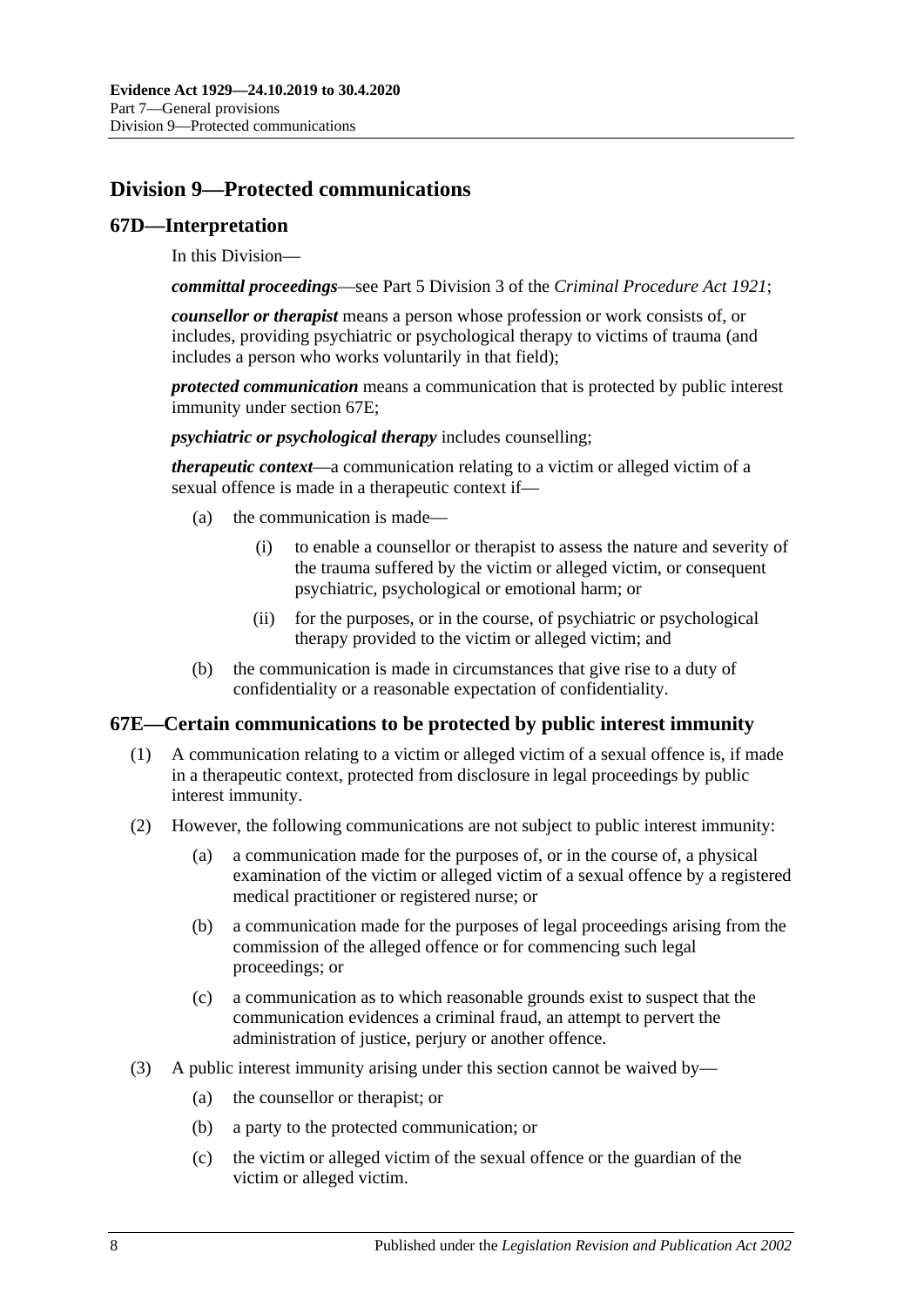#### **67F—Evidence of protected communications**

- (1) Evidence of a protected communication—
	- (a) is entirely inadmissible in committal proceedings; and
	- (b) cannot be admitted in other legal proceedings unless—
		- (i) the court gives permission to a party to the proceedings to adduce the evidence; and
		- (ii) the admission of the evidence is consistent with any limitations or restrictions fixed by the court; and
	- (c) is not liable to discovery or any other form of pre-trial disclosure.
- (2) On an application for permission to adduce evidence of a protected communication, the judge may make a preliminary examination of the relevant evidence if satisfied that—
	- (a) the applicant has a legitimate forensic purpose for seeking permission to adduce the evidence; and
	- (b) there is an arguable case that the evidence would materially assist the applicant in the presentation or furtherance of his or her case.
- (3) For the purposes of a preliminary examination of evidence, the court may order the counsellor or therapist to do one or more of the following:
	- (a) to provide written answers to questions;
	- (b) to produce written materials relating to the relevant protected communications;
	- (c) to appear for oral examination.

#### **Exceptions—**

- 1 If the counsellor or therapist who provided the counselling or therapy is an employee, answerable to another (the *principal*) in the organisation in which the counsellor or therapist is employed, an order under this subsection is to be addressed to the principal unless the court is satisfied that there are good reasons for not taking that course in the circumstances of the particular case.
- 2 An order requiring a person to appear for oral examination is not to be made unless the court is satisfied that the examination cannot otherwise be effectively conducted.
- (4) The following provisions govern the conduct of a preliminary examination:
	- (a) the preliminary examination is to be conducted—
		- (i) in the absence of the jury (if any); and
		- (ii) in a room closed to the public; and
	- (b) the evidence taken at the preliminary examination is not to be disclosed to the parties or their legal representatives except to the extent determined by the court; and
	- (c) no record of the preliminary examination is to be available for public access.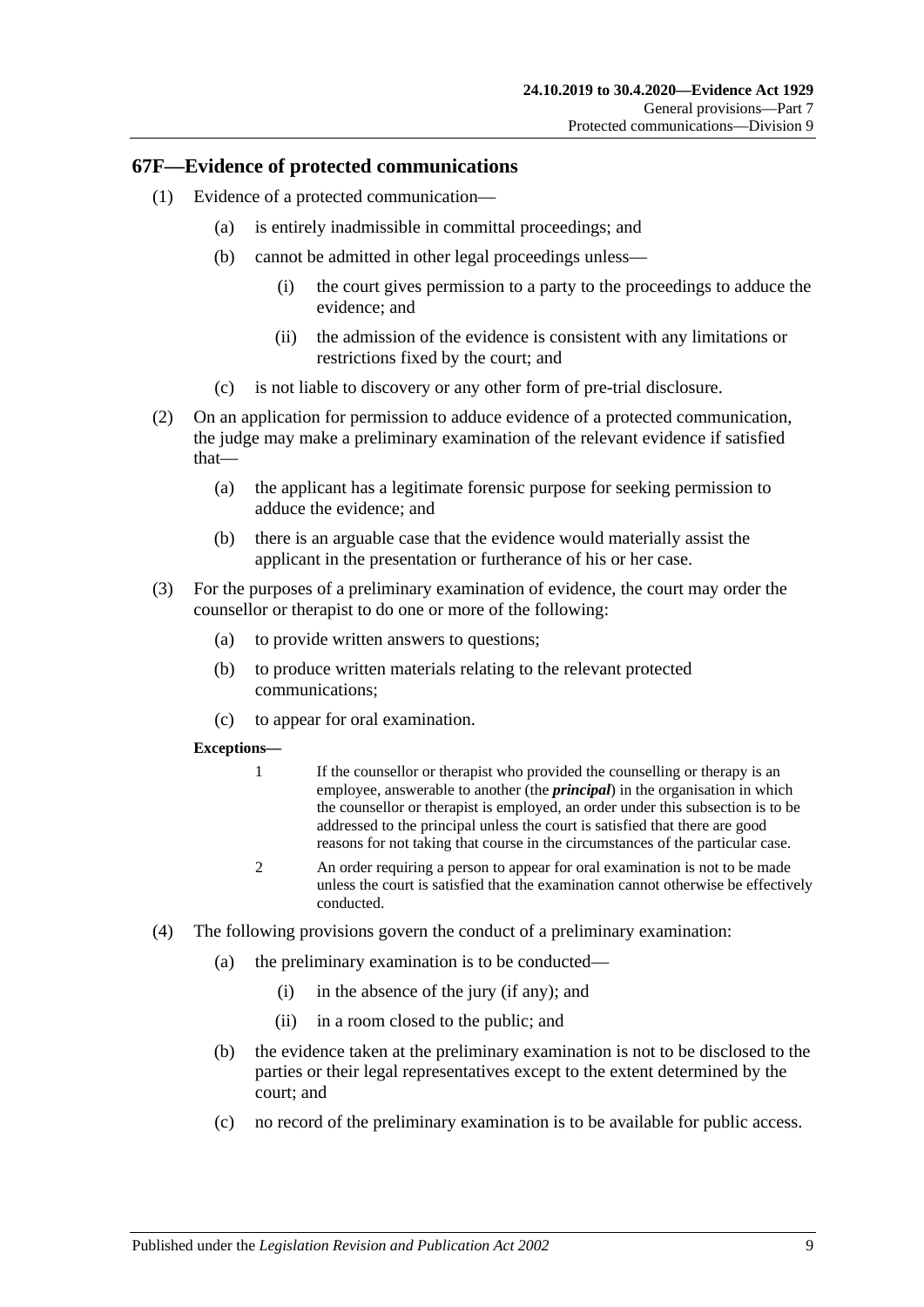- (5) In deciding whether to grant permission to adduce evidence of a protected communication, the court is to weigh—
	- (a) the public interest in preserving the confidentiality of protected communications;

against—

- (b) the public interest in preventing a miscarriage of justice that might arise from suppression of relevant evidence.
- (6) In weighing the above considerations, the court is to have regard to—
	- (a) the need to encourage victims of sexual offences to seek psychiatric or psychological therapy and the extent to which the effectiveness of such therapy is dependent on the maintenance of confidentiality between the counsellor or therapist and the victim;
	- (b) the probative value of the evidence and whether its exclusion may lead to a miscarriage of justice;
	- (c) the attitude of the victim or alleged victim to whom the communication relates (or the guardian of the victim or alleged victim) to the admission of the evidence;
	- (d) whether admission of the evidence is being sought on the basis of a discriminatory belief or bias;
	- (e) the extent to which admission of the evidence would infringe a reasonable expectation of privacy and the potential prejudice to any person who would otherwise be protected by public interest immunity.
- (7) The court is not to grant permission to adduce evidence of a protected communication unless satisfied that the public interest in preserving the confidentiality of protected communications is outweighed, in the circumstances of the case, by the public interest in preventing a miscarriage of justice that might arise from suppression of relevant evidence.
- (8) If the court decides to grant permission to adduce evidence of a protected communication, it may make ancillary orders—
	- (a) to prevent further publication or dissemination of the evidence; or
	- (b) for any other purpose the court considers appropriate.

## **Division 10—Sensitive material**

#### **67G—Interpretation and application**

- (1) In this Division
	- *access*—a person gives another person access to sensitive material if the person—
		- (a) allows the other to view the material; or
		- (b) gives the other a copy of the material; or
		- (c) gives the other a tape, disk or device from which the material may be produced or reproduced; or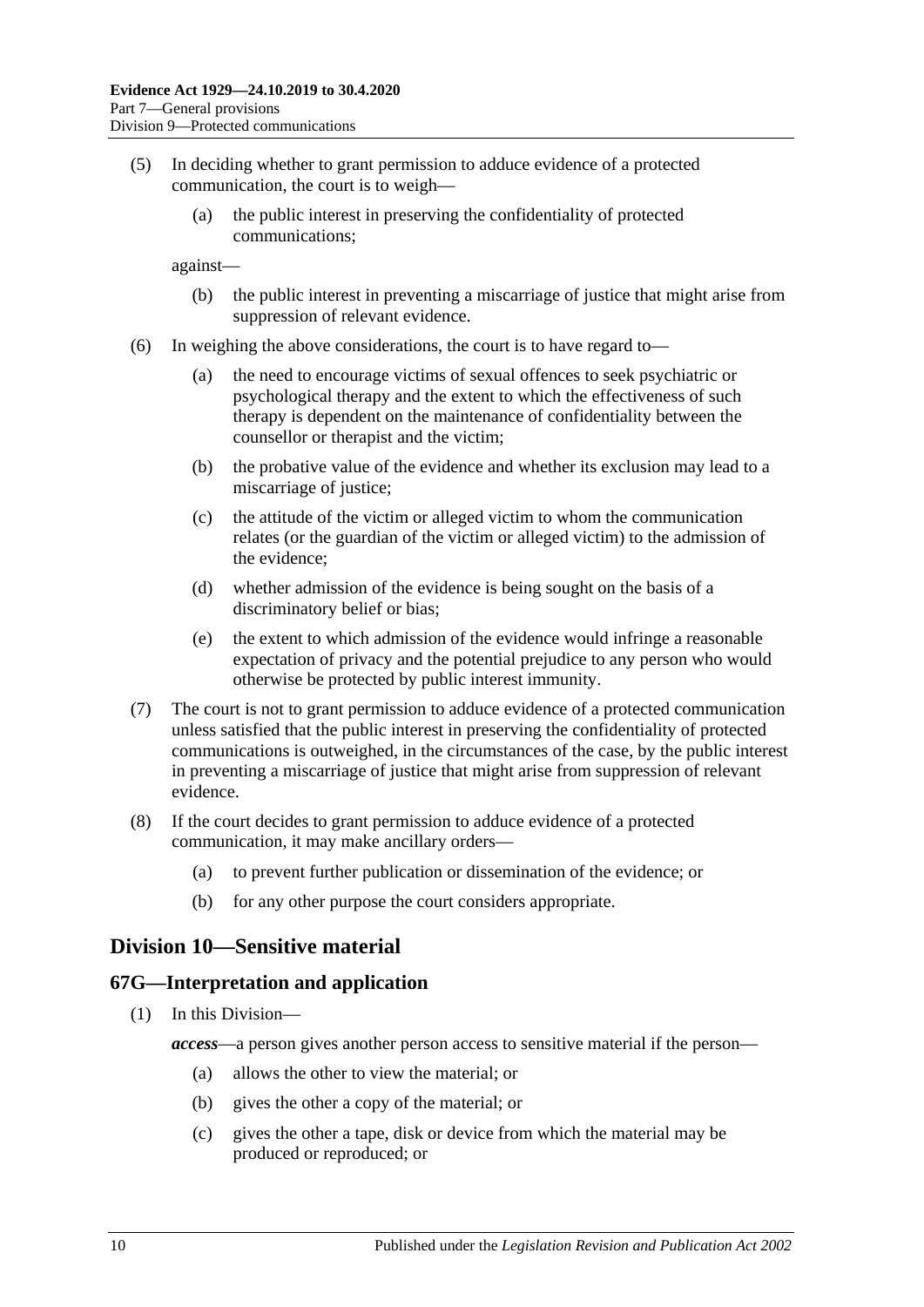(d) transmits the material, or a copy of the material, to the other in the form of computer data;

*conditions of access*—see [section](#page-80-0) 67I(4);

*criminal investigation* means the investigation of an offence, or alleged offence;

*criminal proceedings* means proceedings against a person for an offence (whether summary or indictable), including the following:

- (a) committal proceedings for an indictable offence;
- (b) proceedings relating to bail;
- (c) proceedings for the trial of an offence;
- (d) proceedings relating to sentencing;
- (e) proceedings on an appeal against conviction or sentence;

*private act* means—

- (a) a sexual act; or
- (b) an act involving an intimate bodily function such as using a toilet; or
- (c) an activity involving nudity or exposure or partial exposure of sexual organs, pubic area, buttocks or female breasts;

*prosecuting authority* means—

- (a) in relation to criminal proceedings—the Director of Public Prosecutions, a delegate of the Director of Public Prosecutions, a police officer, or any other person acting in a public official capacity, who is responsible for commencing or conducting a prosecution; and
- (b) in relation to a criminal investigation—a police officer or any other person acting in a public official capacity who is responsible for conducting a criminal investigation;

*public official* means—

- (a) a police officer; or
- (b) a person who holds an office or position in the employment of the State or an instrumentality or agency of the State; or
- (c) any person classified by regulation as a public official;

*restricted access* to sensitive material means access subject to conditions imposed under this Division;

*sensitive material* has the meaning given by [section](#page-79-0) 67H;

*sensitive material notice*—see [section](#page-80-1) 67I;

*unrestricted access* to sensitive material means access that is not subject to conditions imposed under this Division.

(2) In this Division, a reference to a *prosecuting authority* includes a reference to a legal practitioner representing the prosecuting authority.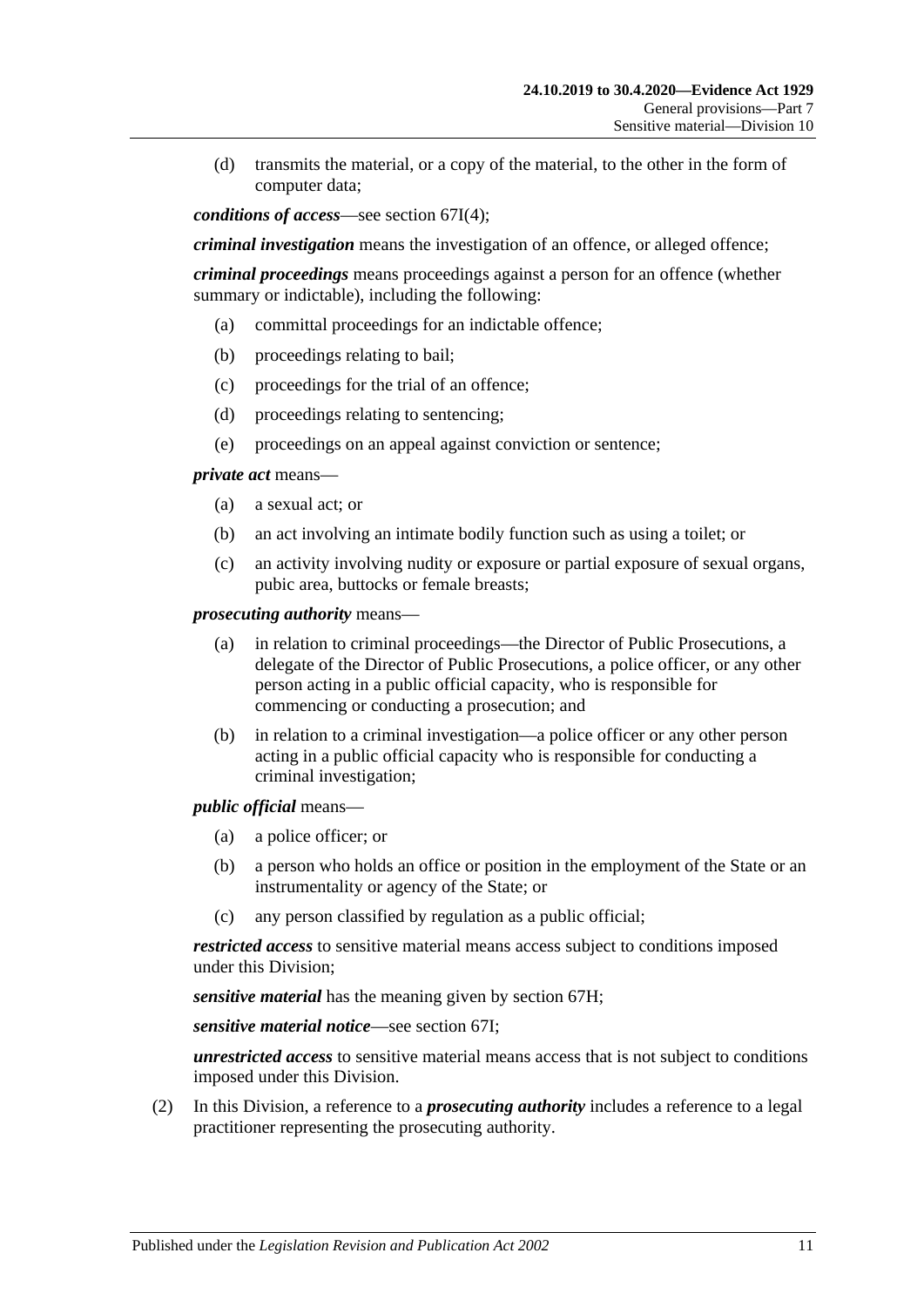#### <span id="page-79-2"></span><span id="page-79-0"></span>**67H—Meaning of sensitive material**

- <span id="page-79-1"></span>(1) For the purposes of this Division, *sensitive material* includes—
	- (a) the whole or a part of—
		- (i) an audio visual record; or
		- (ii) the transcript of any such record,

of the interview of a witness to whom this paragraph applies that has been made pursuant to—

- (iii) [section](#page-12-0) 12AB; or
- (iv) Part 17 Division 3 of the *[Summary Offences Act](http://www.legislation.sa.gov.au/index.aspx?action=legref&type=act&legtitle=Summary%20Offences%20Act%201953) 1953*; and
- (ab) child exploitation material (within the meaning of section 62 of the *[Criminal](http://www.legislation.sa.gov.au/index.aspx?action=legref&type=act&legtitle=Criminal%20Law%20Consolidation%20Act%201935)  [Law Consolidation Act](http://www.legislation.sa.gov.au/index.aspx?action=legref&type=act&legtitle=Criminal%20Law%20Consolidation%20Act%201935) 1935*); and
- (b) anything that contains or displays an image of a person if—
	- (i) the image is of the person engaged or apparently engaged in a private act; or
	- (ii) the image is of the victim, or alleged victim, of a sexual offence or an offence of stalking under section 19AA of the *[Criminal Law](http://www.legislation.sa.gov.au/index.aspx?action=legref&type=act&legtitle=Criminal%20Law%20Consolidation%20Act%201935)  [Consolidation Act](http://www.legislation.sa.gov.au/index.aspx?action=legref&type=act&legtitle=Criminal%20Law%20Consolidation%20Act%201935) 1935*; or
	- (iii) the image is of the person taken or made after the person's death.
- (2) A reference to *sensitive material* extends to anything in a prosecuting authority's possession that the prosecuting authority reasonably considers to be sensitive material.
- (3) [Paragraph](#page-79-1) (a) of [subsection](#page-79-2) (1) applies to a witness—
	- (a) who is—
		- (i) a young child; or
		- (ii) a person with a disability that adversely affects the person's capacity to give a coherent account of the person's experiences or to respond rationally to questions; and
	- (b) who is the victim, or alleged victim, of a sexual offence.

#### **67HA—Court may give access to certain sensitive material in certain circumstances**

A court may, if of the opinion that giving access to sensitive material of a kind referred to in section  $67H(1)(a)$  that has been, or may be, admitted as evidence in proceedings before the court would assist a medical practitioner or psychologist—

- (a) to prepare an expert report for the court; or
- (b) to provide treatment or therapy to the witness,

make the sensitive material available to the medical practitioner or psychologist (as the case may be) subject to such conditions as the court thinks fit.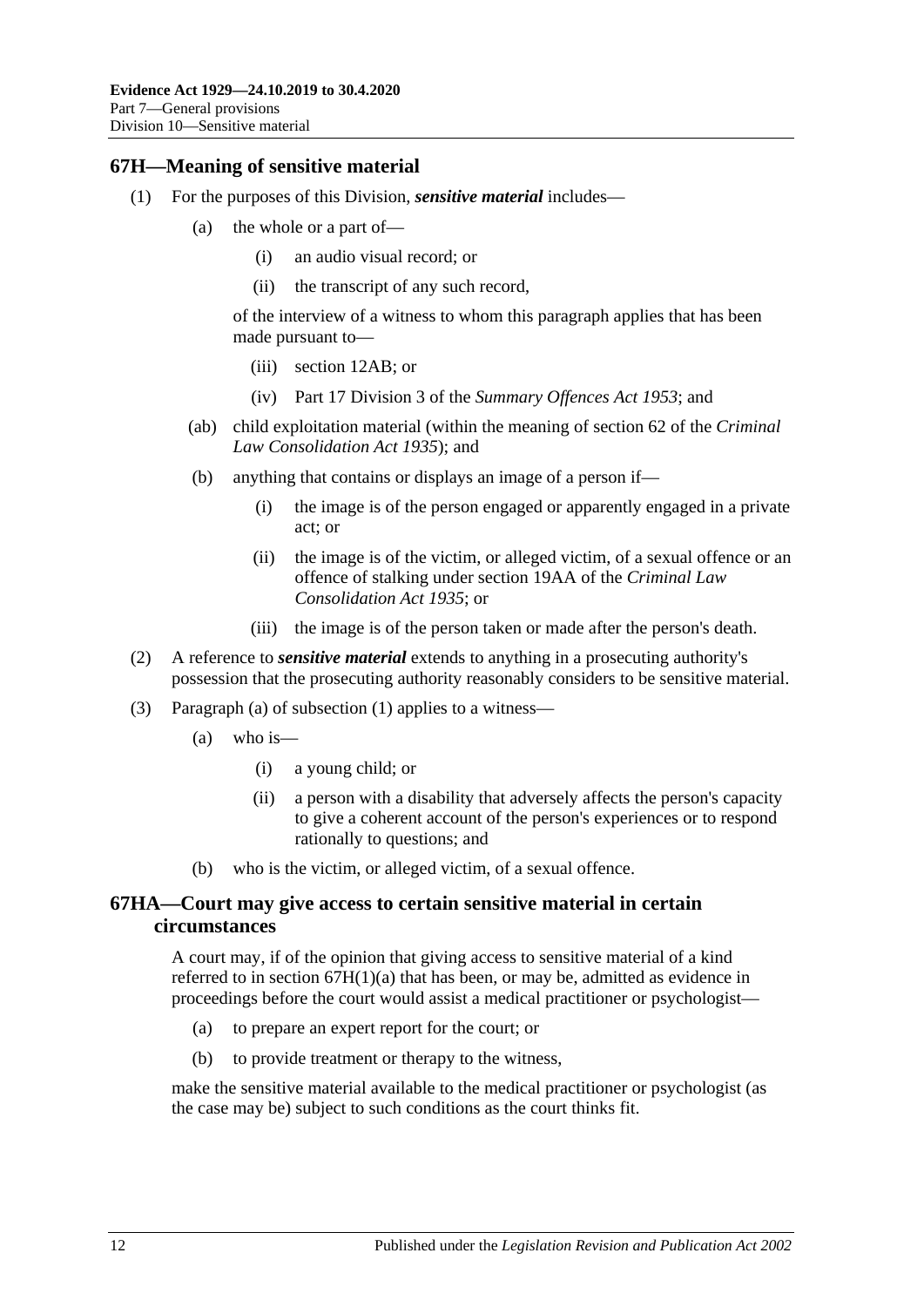#### <span id="page-80-1"></span>**67I—Procedures for giving restricted access to sensitive material**

- (1) If, but for this Division, a prosecuting authority would be required to give unrestricted access to sensitive material, the prosecuting authority has a discretion to give either unrestricted or restricted access to the sensitive material.
- (2) A prosecuting authority cannot, however, exercise its powers under this Division to restrict access to sensitive material by—
	- (a) a court; or
	- (b) a public official who reasonably requires access to the sensitive material for purposes connected with his or her official functions.
- (3) If the prosecuting authority decides to give restricted access, the authority must give the person entitled to access a notice (a *sensitive material notice*) that complies with this section.
- <span id="page-80-0"></span>(4) The sensitive material notice must—
	- (a) describe the sensitive material; and
	- (b) indicate that the prosecuting authority has decided to exercise its powers under this section to restrict the person's access to the sensitive material; and
	- (c) state that the restricted access to the sensitive material is subject to the following conditions:
		- (i) the condition that the material will be available for examination by the person under the supervision of the prosecuting authority at a place specified in the notice and at a time to be arranged at the request of the person;
		- (ii) any other condition the prosecuting authority considers necessary or desirable to protect the integrity of the material and to prevent unauthorised reproduction or dissemination; and
	- (d) set out the name and contact details of the person who is responsible for arranging restricted access to the material on behalf of the prosecuting authority.
- (5) After receiving a sensitive material notice, the person entitled to restricted access may ask the prosecuting authority to give the person access to the sensitive material.
- (6) The prosecuting authority must, as soon as practicable after receiving such a request, give the person entitled to restricted access such opportunity or opportunities as may be reasonable in the circumstances to access the sensitive material under the conditions of access.
- (7) A decision by a prosecuting authority under this section to restrict access to sensitive material is administrative and final and not subject to any form of review.
- (8) A person who is given restricted access to sensitive material by a prosecuting authority under this section must not contravene a condition of access. Maximum penalty: \$8 000 or imprisonment for 2 years or both.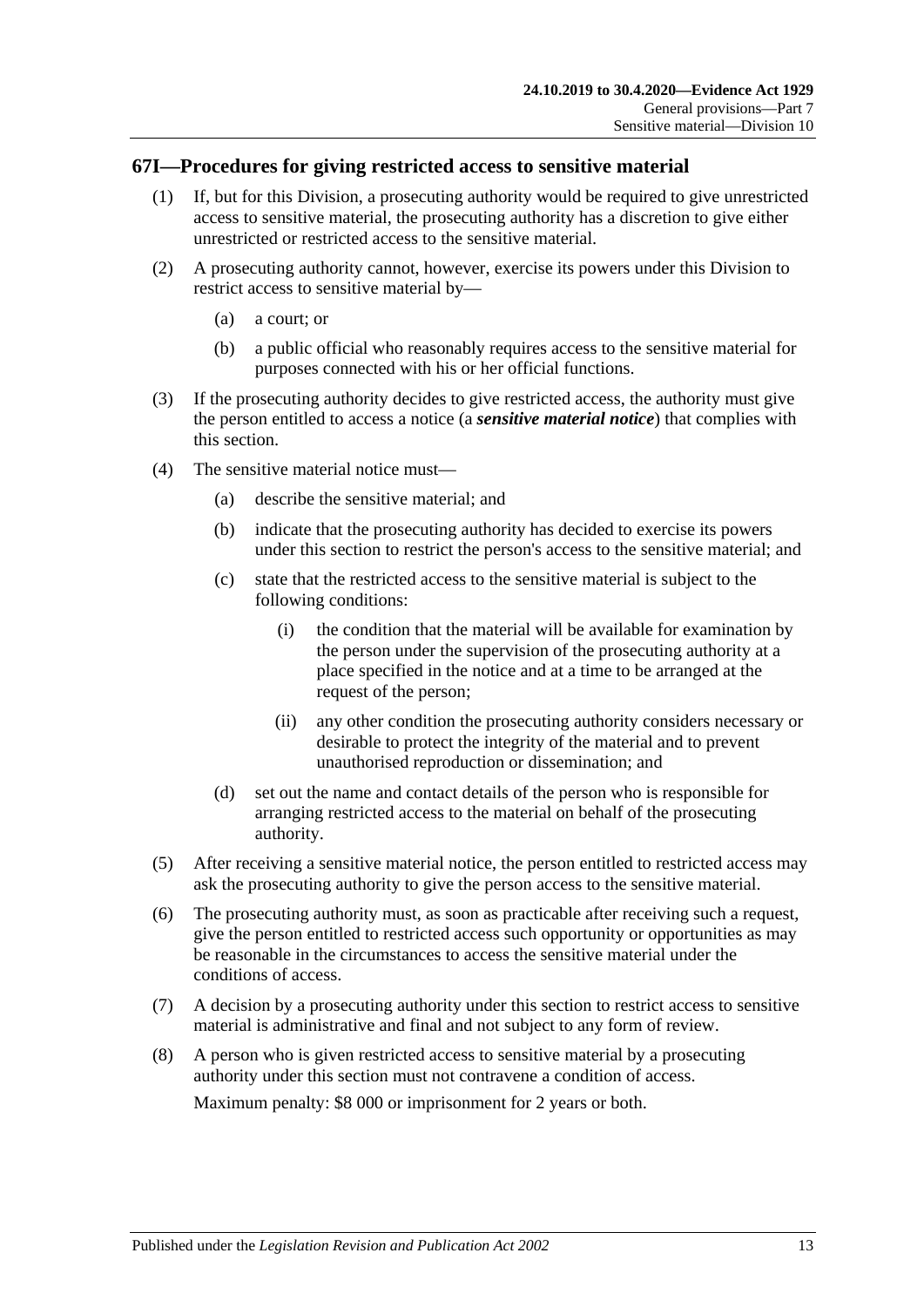### <span id="page-81-0"></span>**67J—Improper dissemination of sensitive material**

- (1) A person who creates sensitive material for a prosecuting authority, or who obtains possession of sensitive material on behalf of or from a prosecuting authority, in connection with a criminal investigation, or criminal or civil proceedings, must not allow access to the material except—
	- (a) for the legitimate purposes of the investigation or proceedings; or
	- (b) as may be authorised by the prosecuting authority.

Maximum penalty: \$8 000 or imprisonment for 2 years or both.

<span id="page-81-1"></span>(2) A public official who creates, or obtains possession of, sensitive material in connection with official functions must not allow access to the material except as reasonably required for purposes connected with his or her official functions (which may include functions relating to education or training).

Maximum penalty: \$8 000 or imprisonment for 2 years or both.

(3) In proceedings for an offence against [subsection](#page-81-0) (1) or [\(2\),](#page-81-1) it is a defence to prove that the act or omission constituting the offence was attributable to an honest and reasonable mistake on the defendant's part.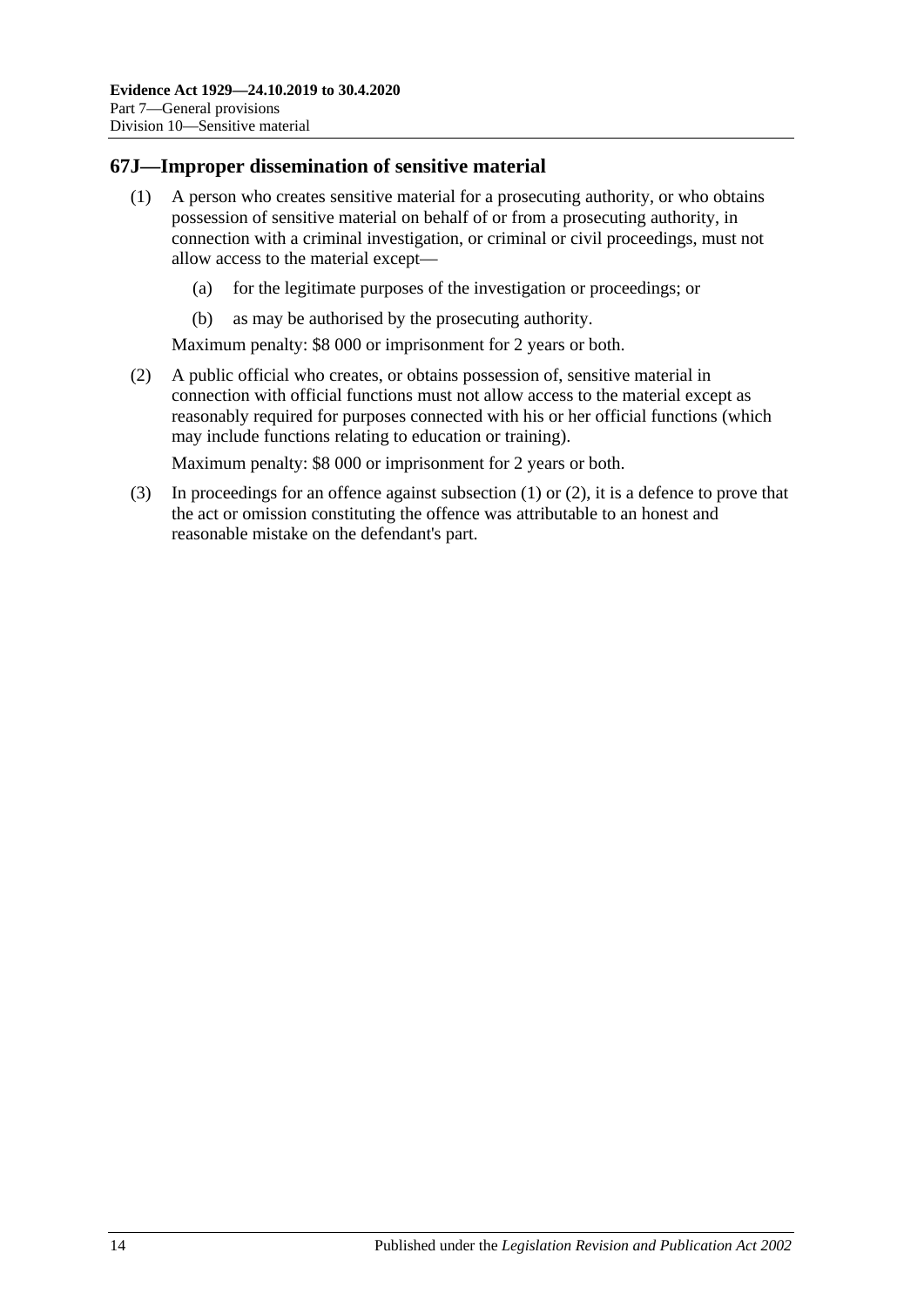# **Part 8—Publication of evidence**

# **Division 1—Preliminary**

### **68—Interpretation**

In this Part—

*court* includes any person acting judicially;

*evidence* includes any statement made before a court whether or not the statement constitutes evidence for the purposes of the proceedings before the court;

*interim suppression order* means a suppression order under section [69A\(3\);](#page-84-0)

*news media* means those who carry on the business of publishing;

*newspaper* means a newspaper, journal, magazine or other publication that is published at periodic intervals;

*primary court*, in relation to an appeal, means the court by which the decision or order subject to appeal was made;

*publish* means publish by newspaper, radio or television, or on the internet, or by other similar means of communication to the public;

*suppression order* means an order—

- (a) forbidding the publication of specified evidence or of any account or report of specified evidence; or
- (b) forbidding the publication of the name of—
	- (i) a party or witness; or
	- (ii) a person alluded to in the course of proceedings before the court,

and of any other material tending to identify any such person.

## **Division 2—Orders for clearing court or suppressing publication of evidence etc**

#### <span id="page-82-0"></span>**69—Order for clearing court**

- (1) Where a court considers it desirable in the interests of the administration of justice, or in order to prevent hardship or embarrassment to any person, to exercise the powers conferred by this section, it may order specified persons, or all persons except those specified, to absent themselves from the place in which the court is being held during the whole or any part of the proceedings before the court.
- (1a) Where the alleged victim of a sexual offence is a child and is to give evidence (including evidence admitted in the form of an audio visual record) in proceedings related to the offence, an order must be made under [subsection](#page-82-0) (1) requiring all persons except—
	- (a) those whose presence is required for the purposes of the proceedings; and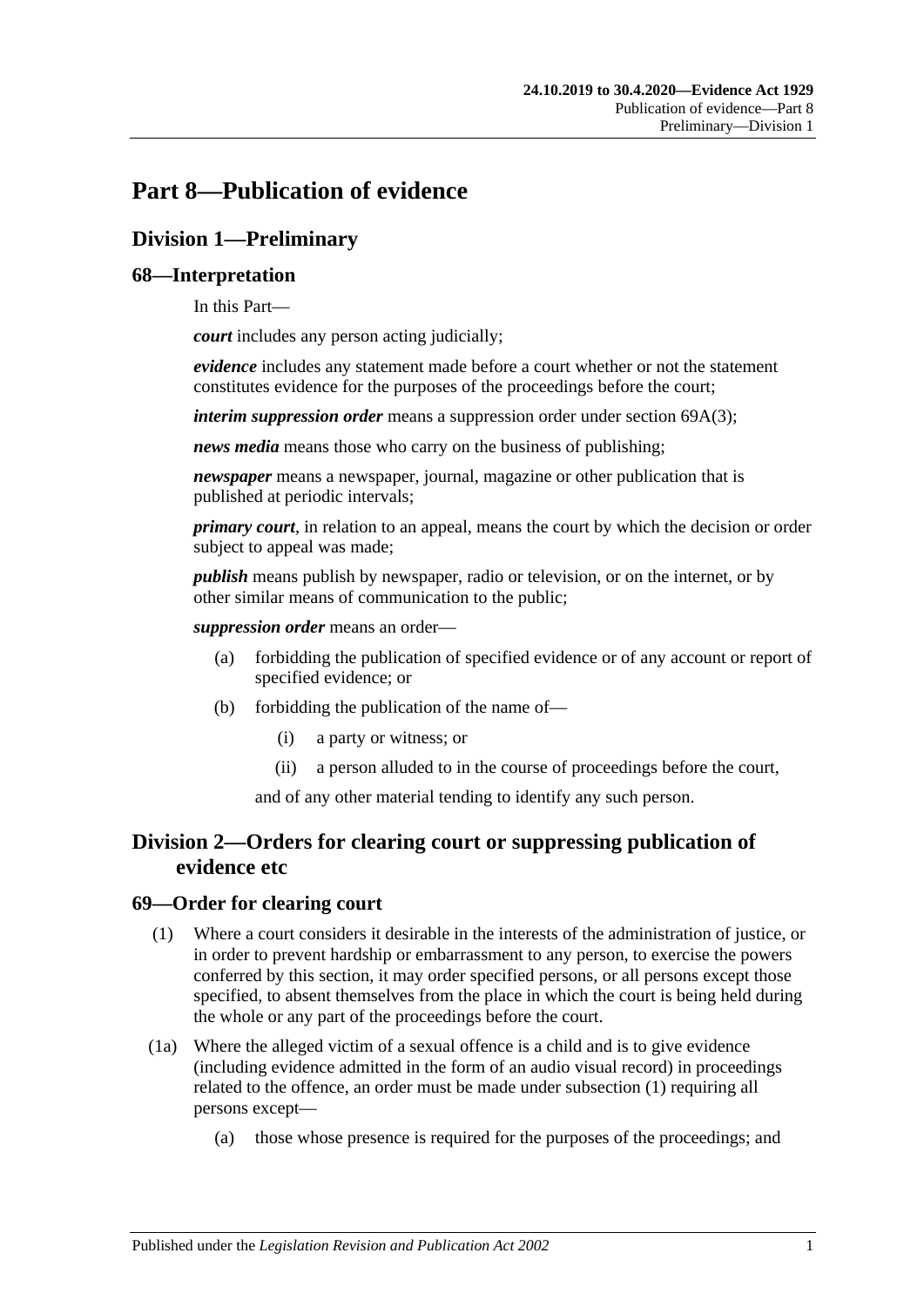- (b) a person who is present at the request or with the consent of the child to provide emotional support for the child; and
- (c) any other person who, in the opinion of the court, should be allowed to be present,

to absent themselves from the place in which the court is being held while the child is giving evidence.

- (1b) Where child exploitation material (within the meaning of section 62 of the *[Criminal](http://www.legislation.sa.gov.au/index.aspx?action=legref&type=act&legtitle=Criminal%20Law%20Consolidation%20Act%201935)  [Law Consolidation Act](http://www.legislation.sa.gov.au/index.aspx?action=legref&type=act&legtitle=Criminal%20Law%20Consolidation%20Act%201935) 1935*) is adduced, or is to be adduced, as evidence in proceedings before the court, an order must be made under [subsection](#page-82-0) (1) requiring all persons except—
	- (a) those whose presence is required for the purposes of the proceedings; and
	- (b) any other person who, in the opinion of the court, should be allowed to be present,

to absent themselves from the place in which the court is being held while the evidence is adduced.

- <span id="page-83-0"></span>(2) The court may, on the application of a person against whom an order under [subsection](#page-82-0) (1) operates, make available to him a transcript of evidence, and a record of proceedings, taken before the court during the operation of the order.
- (3) Where a court refuses an application under [subsection](#page-83-0) (2), the applicant may appeal against the refusal.

#### **69A—Suppression orders**

- (1) Where a court is satisfied that a suppression order should be made—
	- (a) to prevent prejudice to the proper administration of justice; or
	- (b) to prevent undue hardship—
		- (i) to an alleged victim of crime; or
		- (ii) to a witness or potential witness in civil or criminal proceedings who is not a party to those proceedings; or
		- (iii) to a child,

the court may, subject to this section, make such an order.

- (2) If a court is considering whether to make a suppression order (other than an interim suppression order), the court—
	- (a) must recognise that a primary objective in the administration of justice is to safeguard the public interest in open justice and the consequential right of the news media to publish information relating to court proceedings; and
	- (b) may only make a suppression order if satisfied that special circumstances exist giving rise to a sufficiently serious threat of prejudice to the proper administration of justice, or undue hardship, to justify the making of the order in the particular case.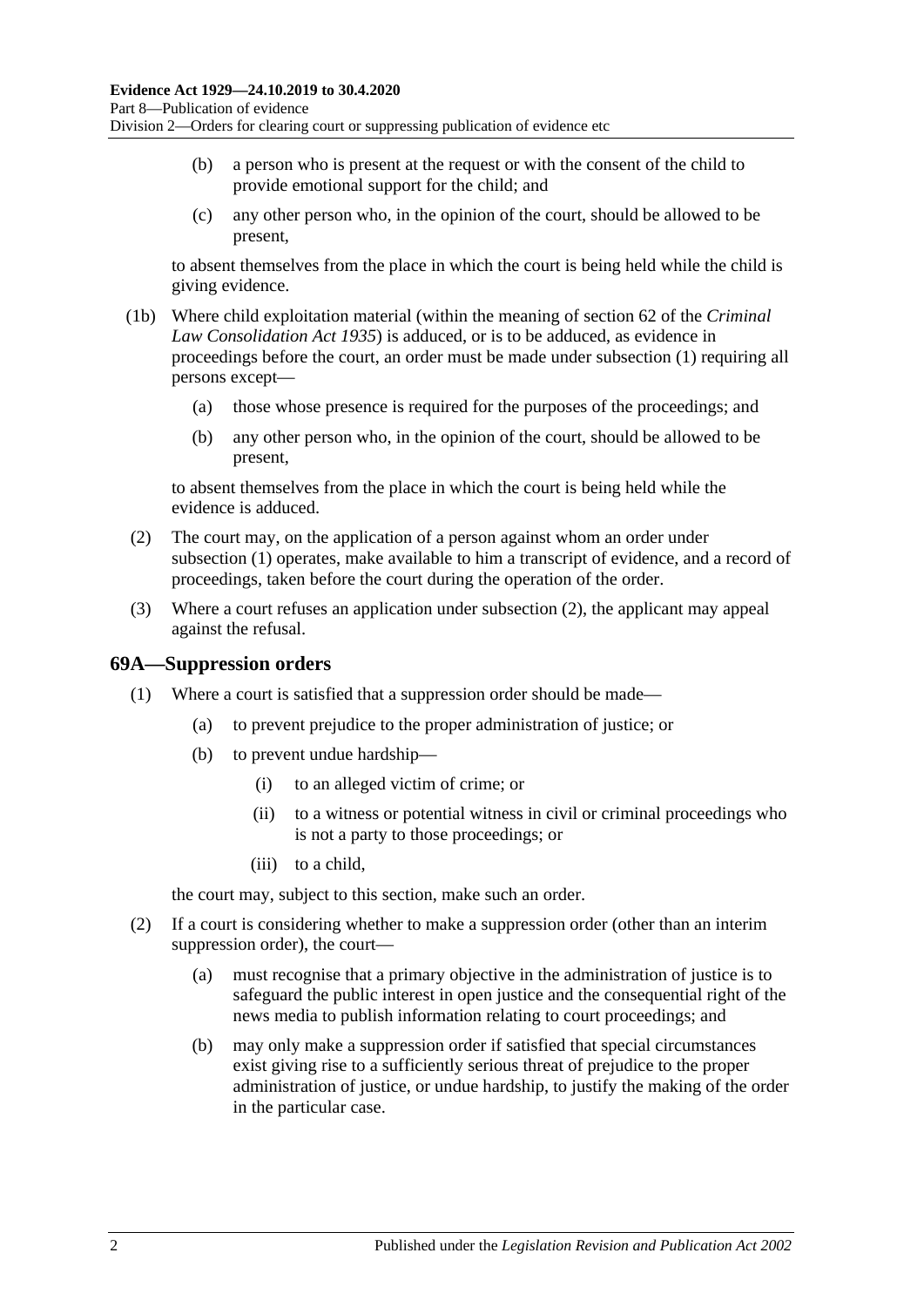- <span id="page-84-0"></span>(3) Where an application is made to a court for a suppression order, the court may, without inquiring into the merits of the application, make such an order (an *interim suppression order*) to have effect, subject to revocation by the court, until the application is determined; but if such an order is made the court must determine the application as a matter of urgency and, wherever practicable, within 72 hours after making the interim suppression order.
- (4) A suppression order may be made subject to such exceptions and conditions as the court thinks fit and specifies in the order.
- <span id="page-84-3"></span><span id="page-84-2"></span><span id="page-84-1"></span>(5) Where an application is made to a court for a suppression order—
	- (a) any of the following persons, namely:
		- (i) the applicant for the suppression order;
		- (ii) a party to the proceedings in which the suppression order is sought;
		- (iii) a representative of a newspaper or a radio or television station;
		- (iv) any person who has, in the opinion of the court, a proper interest in the question of whether a suppression order should be made,

is entitled to make submissions to the court on the application and may, with the permission of the court, call or give evidence in support of those submissions;

- (b) the court may (but is not obliged to) delay determining the application to make possible or facilitate non-party intervention in the proceedings under [paragraph](#page-84-1)  $(a)(iii)$  or  $(iv)$ .
- (6) A suppression order may be varied or revoked by the court by which it was made, on the application of any of the persons entitled to make submissions by virtue of [subsection](#page-84-3)  $(5)(a)$ .
- (7) On an application for the making, variation or revocation of a suppression order—
	- (a) a matter of fact is sufficiently proved if proved on the balance of probabilities;
	- (b) if there appears to be no serious dispute as to a particular matter of fact, the court (having regard to the desirability of dealing expeditiously with the application) may—
		- (i) dispense with the taking of evidence on that matter; and
		- (ii) accept the relevant fact as proved.
- (8) If a court makes a suppression order, the court must—
	- (a) as soon as reasonably practicable forward to the Registrar a copy of the order; and
	- (b) except in the case of an interim suppression order—within 30 days, forward to the Attorney-General a report setting out—
		- (i) the terms of the order; and
		- (ii) the name of any person whose name is suppressed from publication; and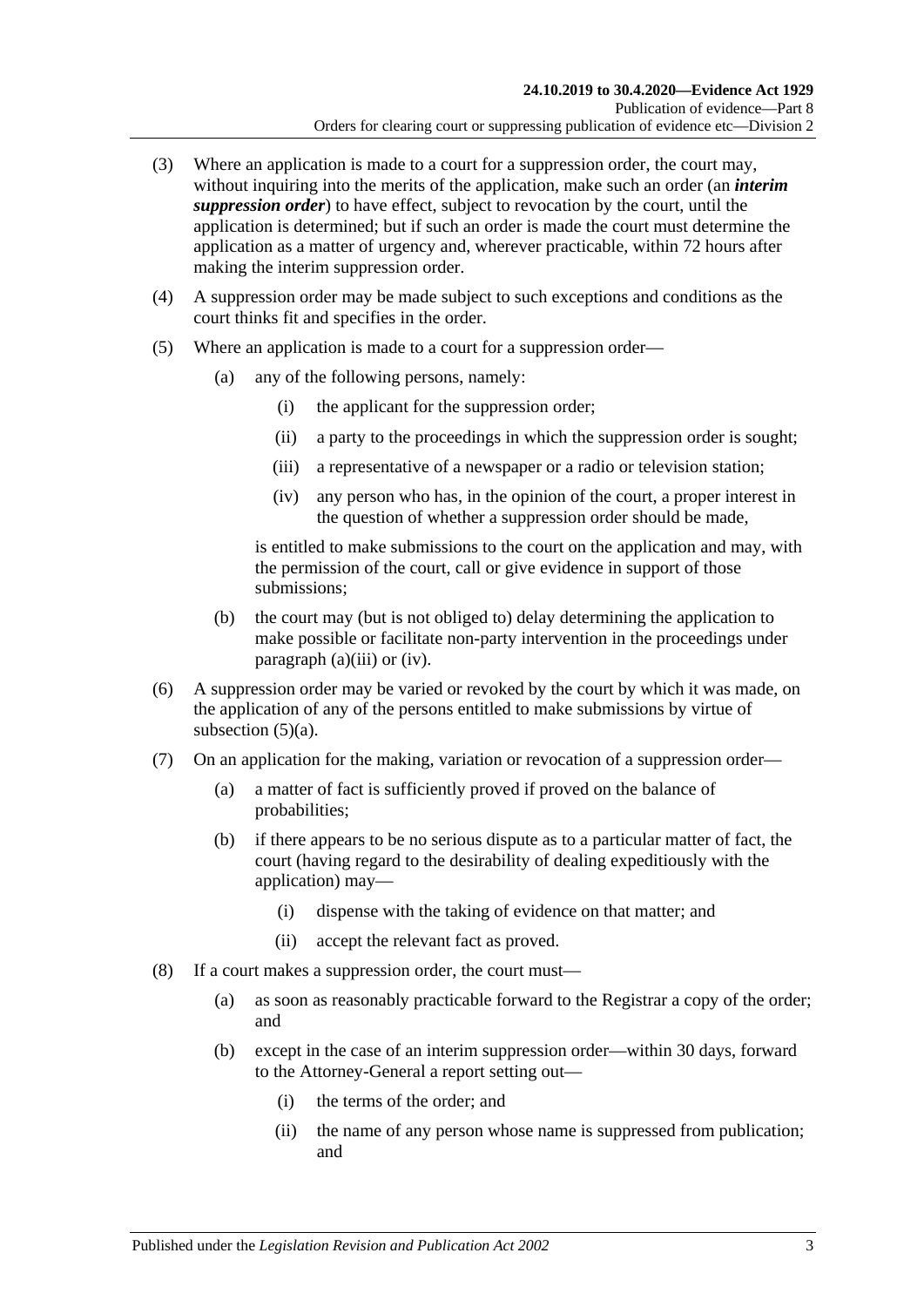- (iii) a transcript or other record of any evidence suppressed from publication; and
- (iv) full particulars of the reasons for which the order was made.
- (9) If a court orders the variation or revocation of a suppression order, the court must as soon as reasonably practicable forward a copy of the order to the Registrar.
- (10) The Registrar—
	- (a) will establish and maintain a register of all suppression orders; and
	- (b) will, immediately after receiving a copy of a suppression order, or an order for the variation or revocation of a suppression order, enter the order in the register; and
	- (c) will, when an order is entered in the register, immediately transmit by fax, email or other electronic means notice of the order to the nominated address of each authorised news media representative.
- <span id="page-85-0"></span>(11) The register will be made available for inspection by members of the public free of charge during ordinary office hours.
- (12) Without limiting the ways in which notice of a suppression order, or an order varying or revoking a suppression order, may be given, the entry of such an order in the register is notice to the news media and the public generally (within and outside the State) of the making and terms of the order.
- (13) In this section—

*authorised news media representative* means a person—

- (a) who is nominated by a member of the news media to be the member's authorised representative for the purpose of receiving notices under [subsection](#page-85-0)  $(10)(c)$ ; and
- (b) who has given the Registrar a notice specifying the representative's nominated address for the receipt of notices under [subsection](#page-85-0)  $(10)(c)$ ; and
- (c) who has paid the relevant fee or fees (which may consist of, or include, periodic fees) fixed by the regulations;

*nominated address* of a nominated representative means the fax number, email address or other address for the receipt of electronic communications nominated by the representative as the address to which notices may be sent to the representative by the Registrar under [subsection](#page-85-0)  $(10)(c)$ ;

*Registrar* means a person to whom the functions of the Registrar under this section are assigned by the Attorney-General.

#### **69AB—Review of suppression orders**

- (1) Subject to the regulations, a suppression order becomes liable to review as follows:
	- (a) if the order relates to criminal proceedings and is in force at the time, the order becomes liable to review as follows:
		- (i) on the completion or termination of committal proceedings;
		- (ii) on the withdrawal of a charge after the completion of committal proceedings;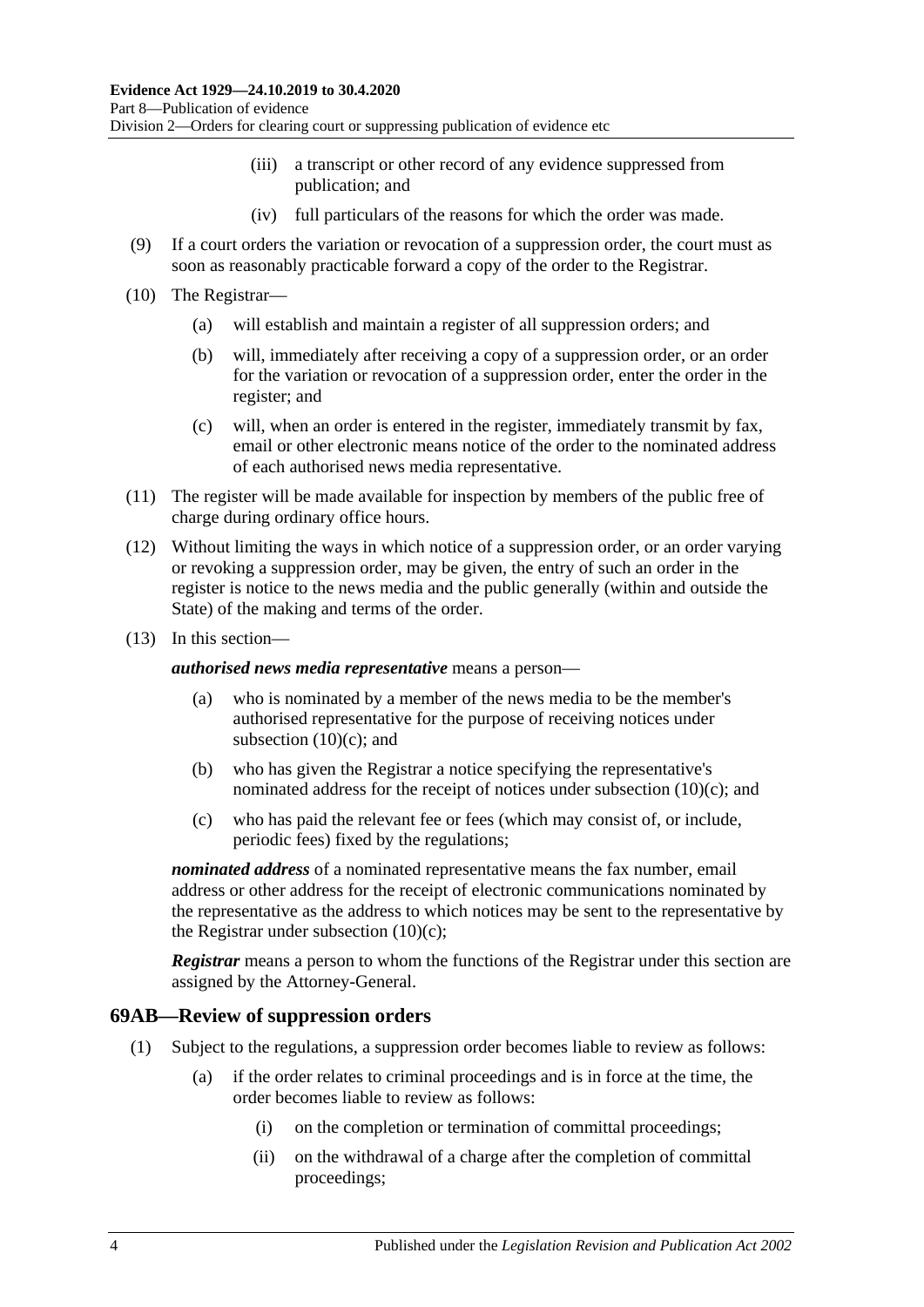- (iii) on the acquittal of the defendant;
- (iv) when an appeal against conviction or sentence has been determined or all rights to appeal against conviction or sentence have been exhausted or expired;
- (v) on the defendant being declared under Part 8A of the *[Criminal Law](http://www.legislation.sa.gov.au/index.aspx?action=legref&type=act&legtitle=Criminal%20Law%20Consolidation%20Act%201935)  [Consolidation Act](http://www.legislation.sa.gov.au/index.aspx?action=legref&type=act&legtitle=Criminal%20Law%20Consolidation%20Act%201935) 1935* to be liable to supervision;
- (vi) in any other case—when the proceedings are otherwise concluded or terminated,

(and, if more than 1 such occasion for review occurs in the course of the same proceedings, the order becomes liable to review on each such occasion);

- (b) if the order relates to a coronial inquest, the order becomes liable to review when the coroner gives his or her findings on the inquest;
- (c) if the order relates to civil proceedings, the order becomes liable to review when the court gives its judgment in the proceedings or the proceedings are settled or withdrawn.
- (2) When a suppression order becomes liable to review, the court that made the order must conduct a review as soon as practicable.
- (3) The following persons are entitled to be heard on a review:
	- (a) the applicant for the suppression order;
	- (b) a party to the proceedings in which the suppression order was made;
	- (c) a representative of a newspaper or a radio or television station;
	- (d) any other person who has, in the opinion of the court, a proper interest in the matters to be considered on the review.
- (4) On a review, the court may confirm, vary or revoke the suppression order.

#### **69AC—Appeal against suppression order etc**

- (1) An appeal lies against—
	- (a) a suppression order or a decision by a court not to make a suppression order; or
	- (b) the variation or revocation of a suppression order or a decision by a court not to vary or revoke a suppression order; or
	- (c) a decision by a court on the review of a suppression order.
- (2) Any of the following persons is entitled to bring, or to be heard on, an appeal under this section:
	- (a) the applicant for the suppression order;
	- (b) a party to the proceedings in which the order or decision subject to appeal was made;
	- (c) a representative of a newspaper or a radio or television station;
	- (d) a person who appeared in proceedings before the primary court related to the making or review of the suppression order;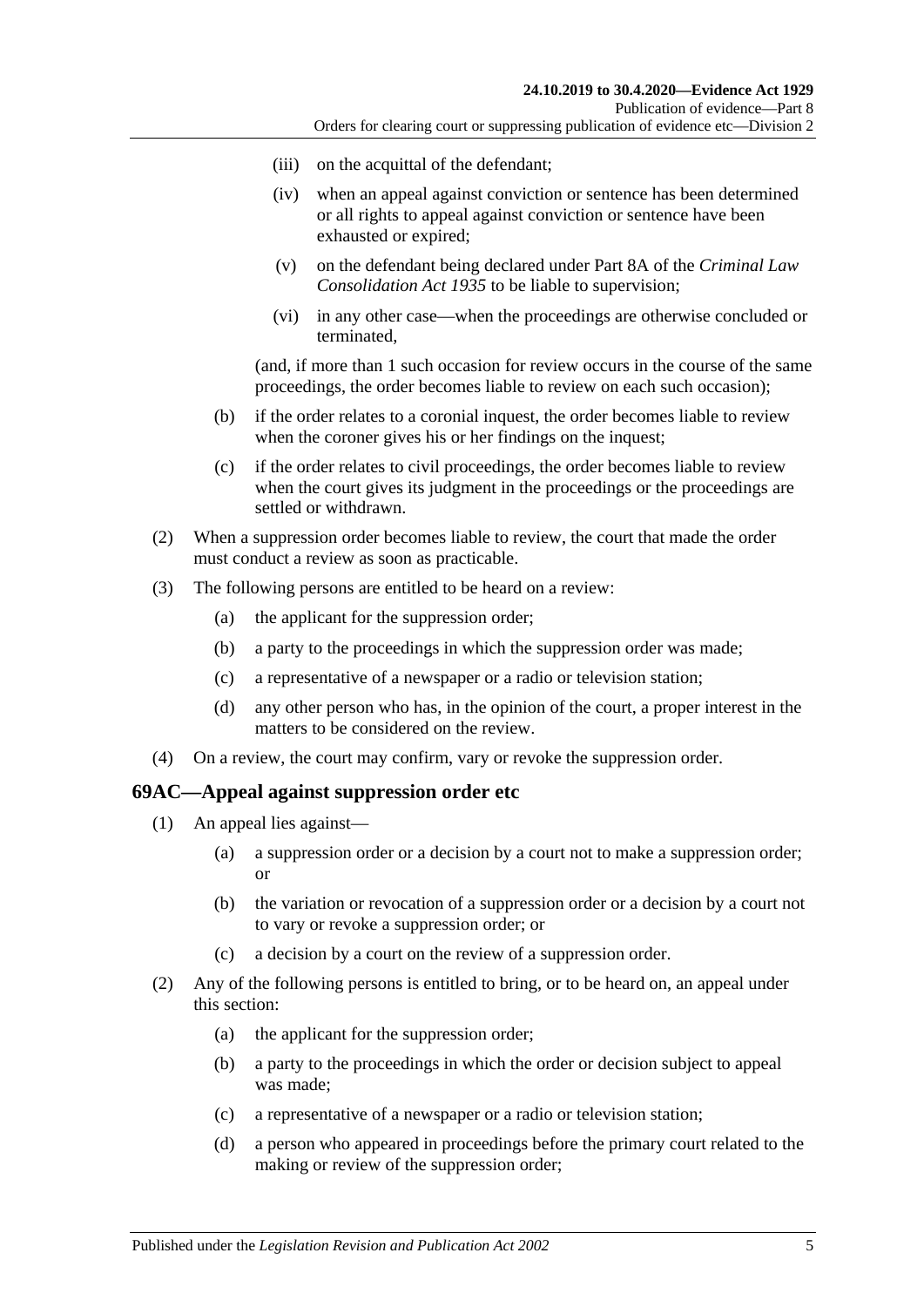- (e) a person who—
	- (i) did not appear in proceedings before the primary court related to the making or review of the suppression order but has, in the opinion of the appellate court, a proper interest in the subject matter of the appeal or proposed appeal; and
	- (ii) satisfies the appellate court that the failure to appear in the proceedings before the primary court is not attributable to a lack of proper diligence.

#### **69B—Appeals**

- (1) An appeal under this Division lies to—
	- (a) the court to which appeals lie against final judgments or orders of the primary court; and
	- (b) where there is no such court—the Supreme Court constituted of a single judge,

and where the appeal lies in accordance with the above principles to some court other than the Full Court, a further appeal lies to the Full Court from a judgment or order of the primary appellate court.

- (2) An appeal under this Division shall be heard and determined as expeditiously as possible.
- (3) Upon an appeal under this Division, the appellate court—
	- (a) may confirm, vary or revoke the order or decision subject to the appeal; and
	- (b) may make any order or decision under this Division that could have been made in the first instance; and
	- (c) may make orders for costs and orders dealing with any other incidental or ancillary matters.
- (4) Except as provided in this Division, no appeal lies against a decision or order of a court made under this Division.

#### **70—Disobedience to orders under this Division**

- (1) If a person disobeys an order under this Division and the court by which the order was made has power to punish for contempt, the person is guilty of a contempt of the court.
- (1a) If a person disobeys an order under this Division, whether or not the court by which the order was made has power to punish for contempt, the person is guilty of an offence.

- (a) in the case of a natural person—\$10 000 or imprisonment for 2 years;
- (b) in the case of a body corporate—\$120 000.
- (2) A person shall not, in respect of the same act or default, be proceeded against under this section both for a contempt of court and a summary offence.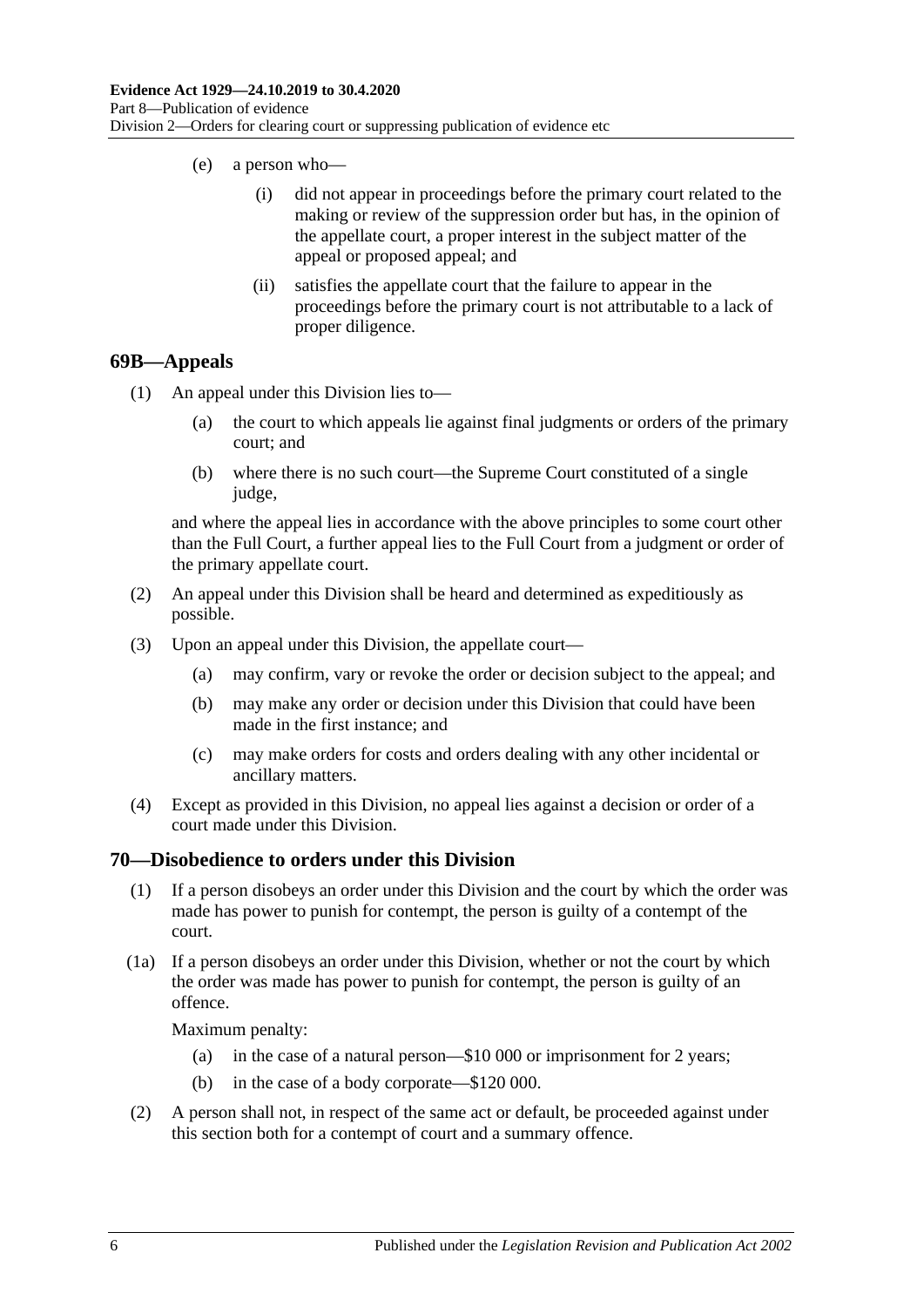### **71—Attorney-General to provide annual report**

- (1) The Attorney-General shall, on or before the thirty-first day of October in each year, prepare a report relating to the preceding financial year specifying—
	- (a) the total number of orders made under this Division or a corresponding previous enactment; and
	- (b) the number of such orders made by each of the various courts; and
	- (c) a summary of the reasons assigned by the courts for making such orders.
- (2) The Attorney-General shall, as soon as practicable after the report is prepared, cause a copy of the report to be laid before each House of Parliament.

## **Division 3—Sexual cases**

#### <span id="page-88-0"></span>**71A—Restriction on reporting on sexual offences**

- (1) Subject to this section, a person must not, before the relevant date, publish—
	- (a) any evidence given in proceedings against a person charged with a sexual offence (whether the evidence is given in the course of proceedings for a summary or minor indictable offence or in committal proceedings for an indictable offence); or
	- (b) any report on such proceedings; or
	- (c) any evidence given in, or report of, related proceedings in which the accused person is involved after the accused person is charged but before the relevant date,

unless the accused person consents to the publication.

Maximum penalty:

- (a) in the case of a natural person—\$10 000;
- (b) in the case of a body corporate—\$120 000.
- <span id="page-88-1"></span>(2) Subject to this section, a person must not, before the relevant date, publish any statement or representation—
	- (a) by which the identity of a person who has been, or is about to be, charged with a sexual offence is revealed; or
	- (b) from which the identity of a person who has been, or is about to be, charged with a sexual offence, might reasonably be inferred,

unless the accused person consents to the publication.

- (a) in the case of a natural person—\$10 000;
- (b) in the case of a body corporate—\$120 000.
- (3) If an accused person has not consented to the publication of material under [subsection](#page-88-0) (1) or [\(2\),](#page-88-1) the court may, on application, make an order (a *publication order*) that the restriction on publication under the relevant subsection be varied or removed altogether, if satisfied that to do so—
	- (a) may assist in the investigation of an offence; or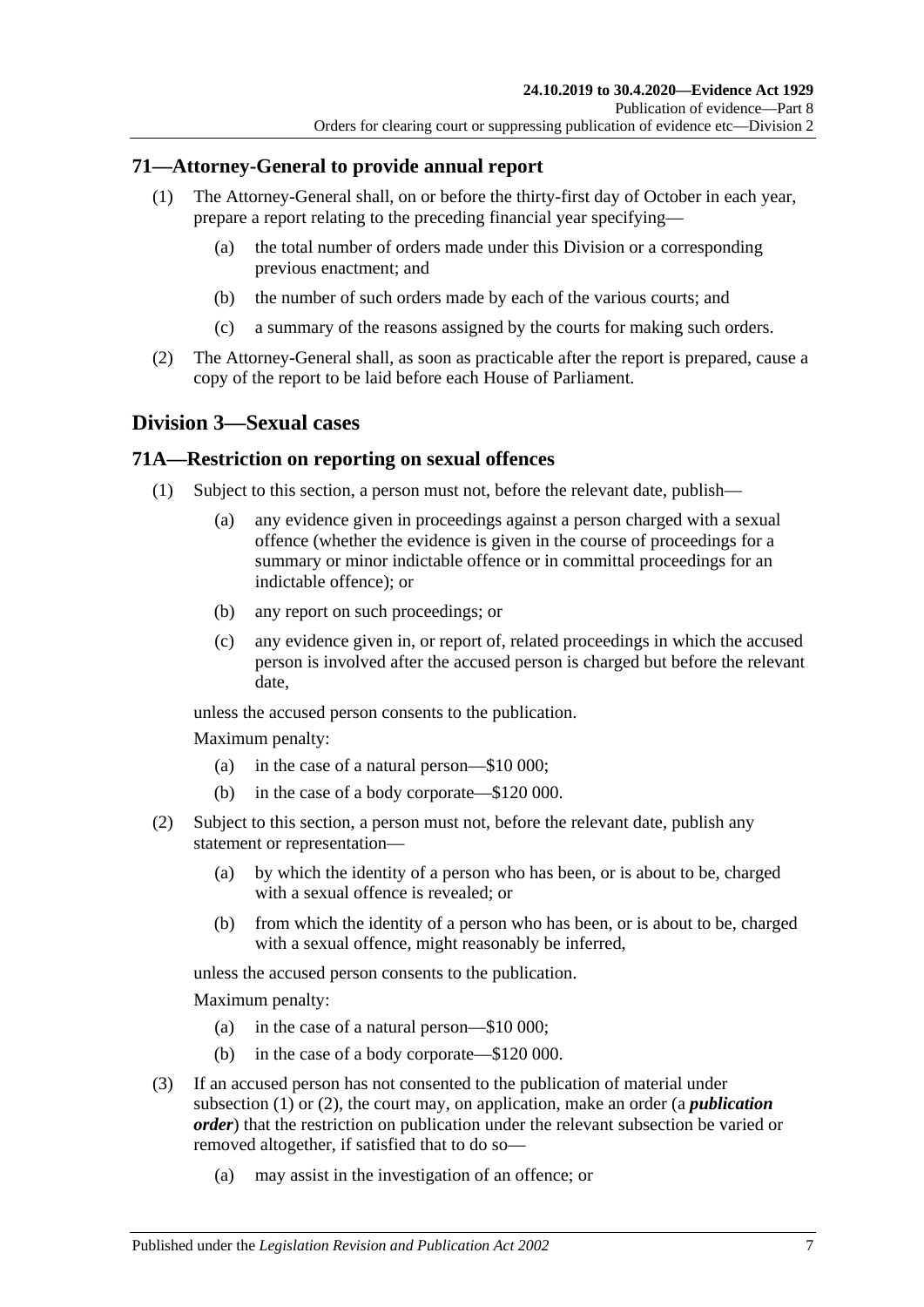- (b) is otherwise in the public interest.
- (3a) A publication order may be subject to such exceptions and conditions as the court thinks fit and specifies in the order.
- (3b) An application for a publication order may be made, with the permission of the court, by any person who has, in the opinion of the court, a proper interest in the question of whether an order should be made.
- <span id="page-89-0"></span>(3c) If the court permits an application for a publication order to be made, any of the following persons may make submissions to the court on the application and, with the permission of the court, call or give evidence in support of those submissions:
	- (a) the applicant for the publication order;
	- (b) a party to the proceedings in which the order is sought;
	- (c) a representative of a newspaper or a radio or television station;
	- (d) any other person who has, in the opinion of the court, a proper interest in the question of whether an order should be made.
- (3d) A publication order may be varied or revoked by the court by which it was made, on the application of any of the persons entitled to make submissions by virtue of [subsection](#page-89-0) (3c).
- (3e) On an application for the making, variation or revocation of a publication order—
	- (a) a matter of fact is sufficiently proved if proved on the balance of probabilities; and
	- (b) if there appears to be no serious dispute as to a particular matter of fact, the court (having regard to the desirability of dealing expeditiously with the application) may—
		- (i) dispense with the taking of evidence on that matter; and
		- (ii) accept the relevant fact as proved.
- (4) A person must not publish any statement or representation—
	- (a) by which the identity of a person alleged in any legal proceedings to be the victim of a sexual offence is revealed; or
	- (b) from which the identity of a person alleged in any legal proceedings to be the victim of a sexual offence might reasonably be inferred,

unless the judge authorises, or the alleged victim consents to, the publication (but no such authorisation or consent can be given where the alleged victim is a child).

- (a) in the case of a natural person—\$10 000;
- (b) in the case of a body corporate—\$120 000.
- (5) In this section
	- *relevant date* means—
		- (aa) in relation to a charge of a major indictable offence for which the Magistrates Court is to determine and impose sentence—the date on which a plea of guilty is entered by the accused person; or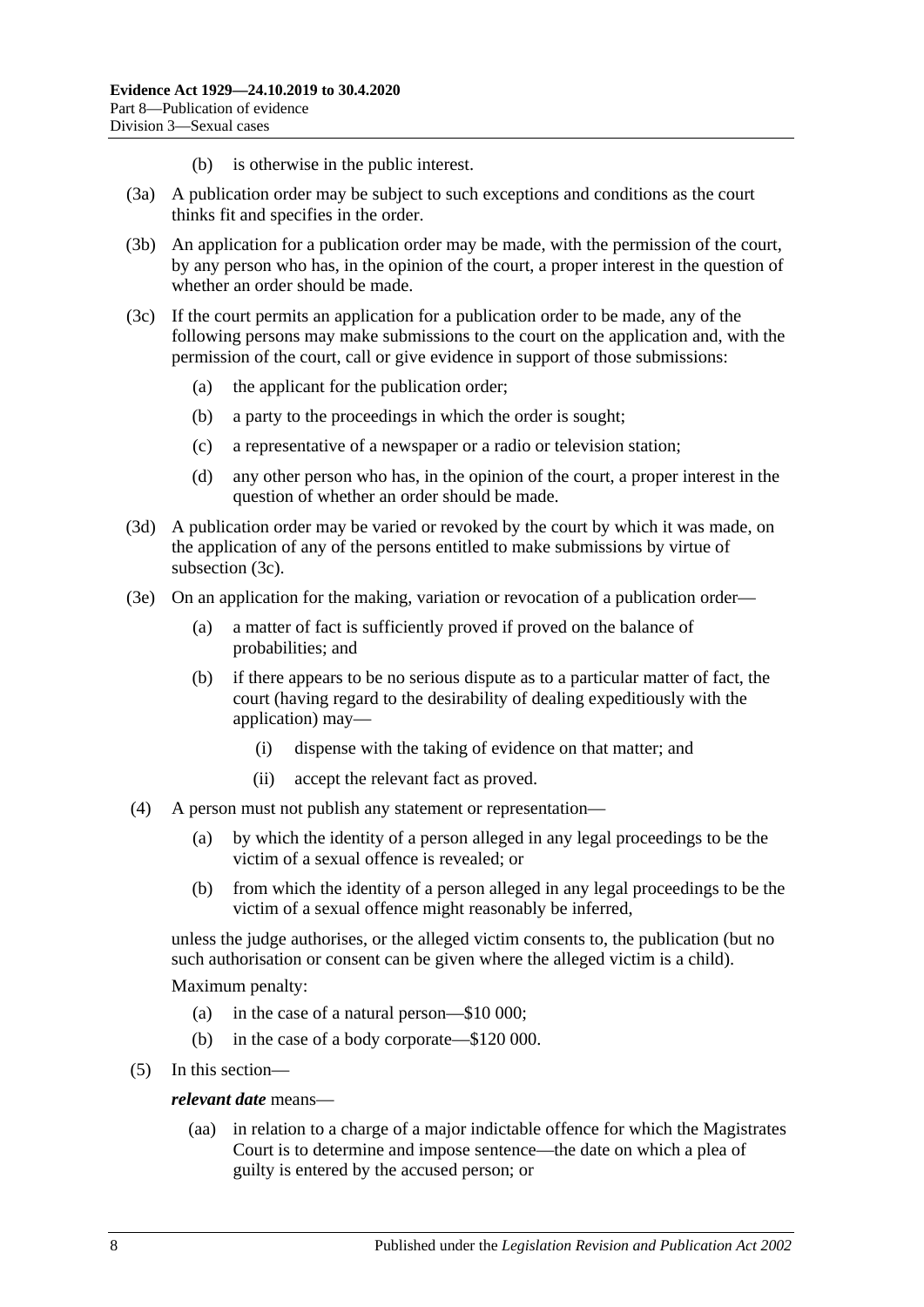- (a) in relation to a charge of any other major indictable offence or a charge of a minor indictable offence for which the accused person has elected to be tried by a superior court—the date on which the accused person is committed for trial or sentence; or
- (b) in relation to a charge of any other minor indictable offence or a charge of a summary offence—the date on which a plea of guilty is entered by the accused person or the date on which the accused person is found guilty following a trial; or
- (c) in any case—the date on which the charge is dismissed or the proceedings lapse by reason of the death of the accused person, for want of prosecution, or for any other reason.

## **Division 4—Cases generally**

### <span id="page-90-0"></span>**71B—Publishers required to report result of certain proceedings**

- (1) Where—
	- (a) a report of proceedings taken against a person for an offence is published;
	- (b) the report identifies the person against whom the proceedings have been taken or contains information tending to identify that person;
	- (c) the report is published before the result of the proceedings is known;
	- (d) those proceedings do not result in conviction of the person to whom the report relates of the offence with which he was charged,

the person by whom the publication is made shall, as soon as practicable after the determination of the proceedings, publish a fair and accurate report of the result of the proceedings with reasonable prominence having regard to the prominence given to the earlier report.

Maximum penalty:

- (a) in the case of a natural person—\$10 000;
- (b) in the case of a body corporate—\$120 000.
- (2) A person required under [subsection](#page-90-0) (1) to publish a report of the result of proceedings may apply to the Supreme Court for directions in relation to the manner in which he should comply with that subsection.
- (3) Where—
	- (a) a report of proceedings taken against a person for an offence is published;
	- (b) the report identifies the person against whom the proceedings have been taken or contains information tending to identify that person;
	- (c) the report is published after the result of the proceedings is known;
	- (d) those proceedings did not result in conviction of the person to whom the report relates of the offence with which he was charged,

the person by whom the publication is made shall include prominently in the report a statement of the result of the proceedings.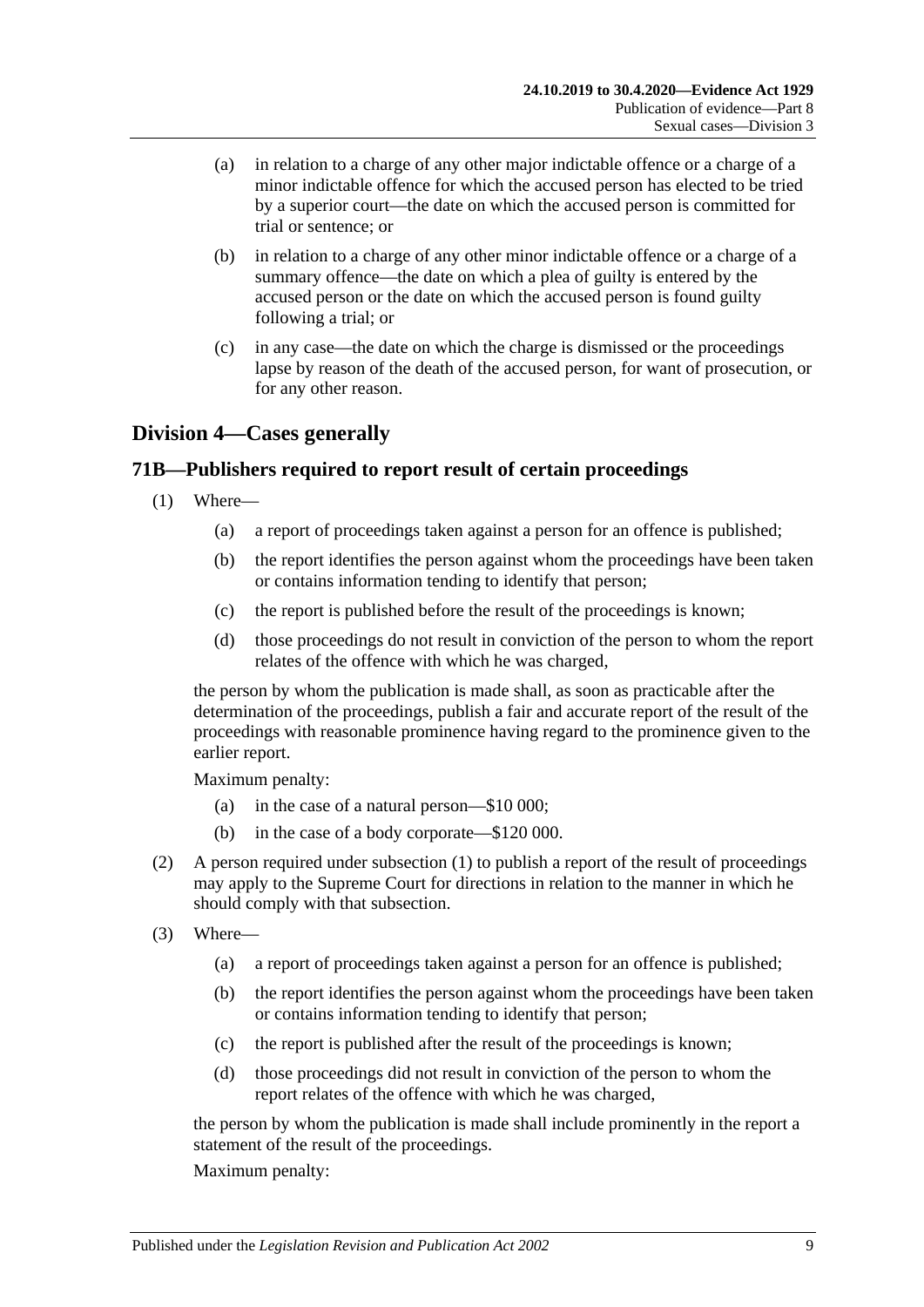- (a) in the case of a natural person—\$10 000;
- (b) in the case of a body corporate—\$120 000.
- (4) In this section—

*proceedings* includes, in relation to an offence, the laying of a charge of the offence.

#### **71C—Restriction on reporting of proceedings following acquittals**

- (1) Where an application has been made for the reservation of a question of law arising at the trial of a person who was tried on information and acquitted, a person must not publish any report, statement or representation in relation to the application or any consequent proceedings—
	- (a) by which the identity of the acquitted person is revealed; or
	- (b) from which the identity of the acquitted person might reasonably be inferred,

unless the acquitted person consents to the publication.

- (a) in the case of a natural person—\$10 000;
- (b) in the case of a body corporate—\$120 000.
- (2) This section does not apply to the publication in printed or electronic form of material that—
	- (a) consists solely or primarily of the reported judgements or decisions of a court or courts; or
	- (b) is of a technical nature designed primarily for use by legal practitioners.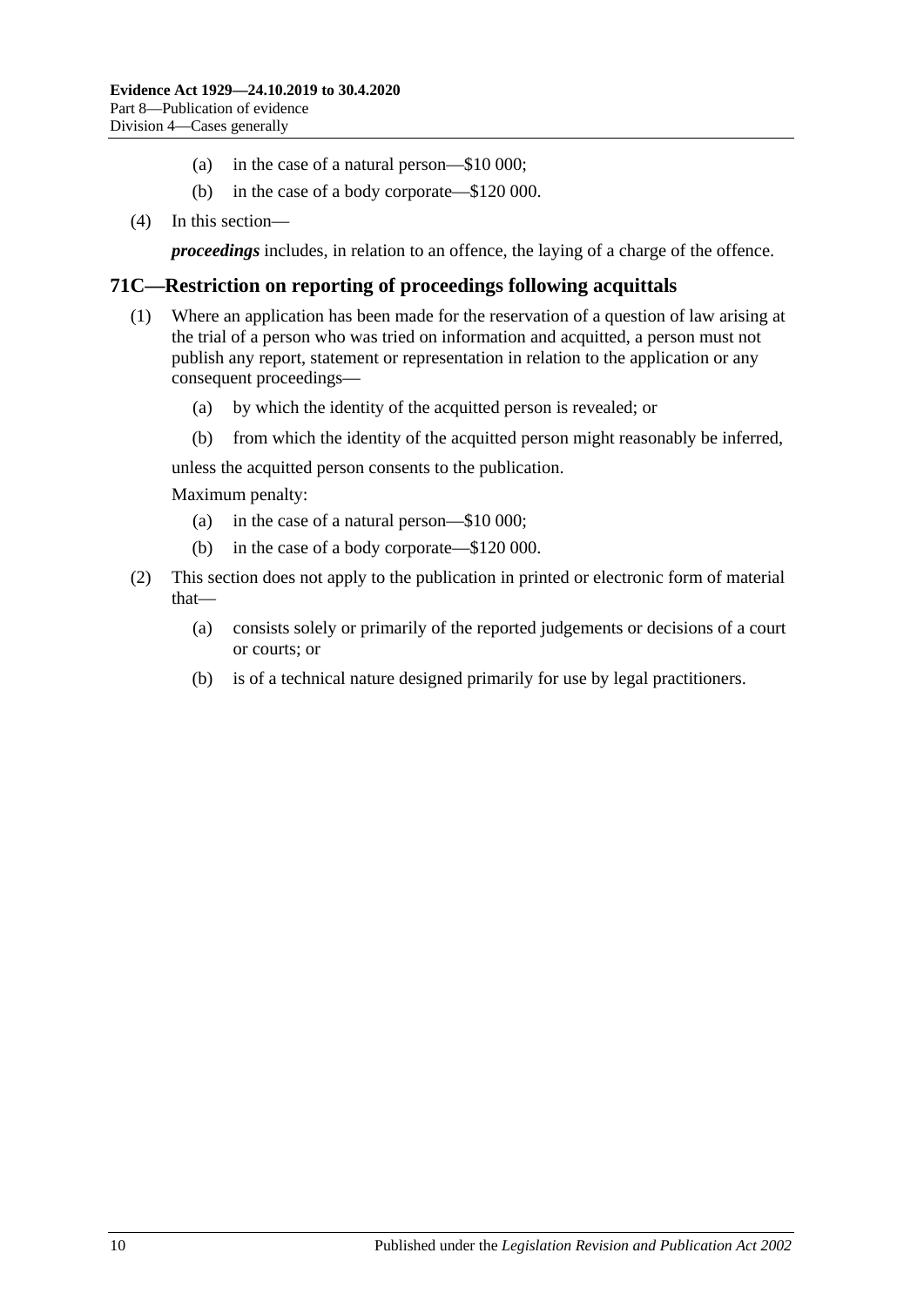# **Part 8A—Journalists**

#### **72—Interpretation**

In this Part—

*informant* means a person who gives information to a journalist in the normal course of the journalist's work;

*journalist* means a person engaged in the profession or occupation of journalism in connection with the publication of information in a news medium;

*news medium* means any medium for the dissemination to the public, or a section of the public, of news and observations on news;

*prescribed person*, in respect of a journalist, means—

- (a) an employer of the journalist; or
- (b) a person who engaged the journalist under a contract for services; or
- (c) any other person prescribed by the regulations for the purposes of this definition.

#### **72A—Application of Part**

This Part applies to any proceedings before a court commenced before or after the commencement of this Part.

#### **72B—No liability incurred for failure to disclose identity of informant in court proceedings**

- <span id="page-92-0"></span>(1) Subject to this section, but despite any other provision of this Act or any other Act or law, if, in the course of proceedings to which this Part applies, a person satisfies the court that—
	- (a) the person is—
		- (i) a journalist; or
		- (ii) a prescribed person in respect of a journalist; and
	- $(b)$ 
		- (i) in the case of a journalist—the journalist; or
		- (ii) in the case of a prescribed person—the journalist in respect of whom the person is a prescribed person,

has been given information by an informant; and

- (c) the informant gave the information to the journalist in the expectation that the information may be published in a news medium; and
- (d) the informant reasonably expected that the informant's identity would be kept confidential (whether because of an express undertaking given by the journalist or otherwise),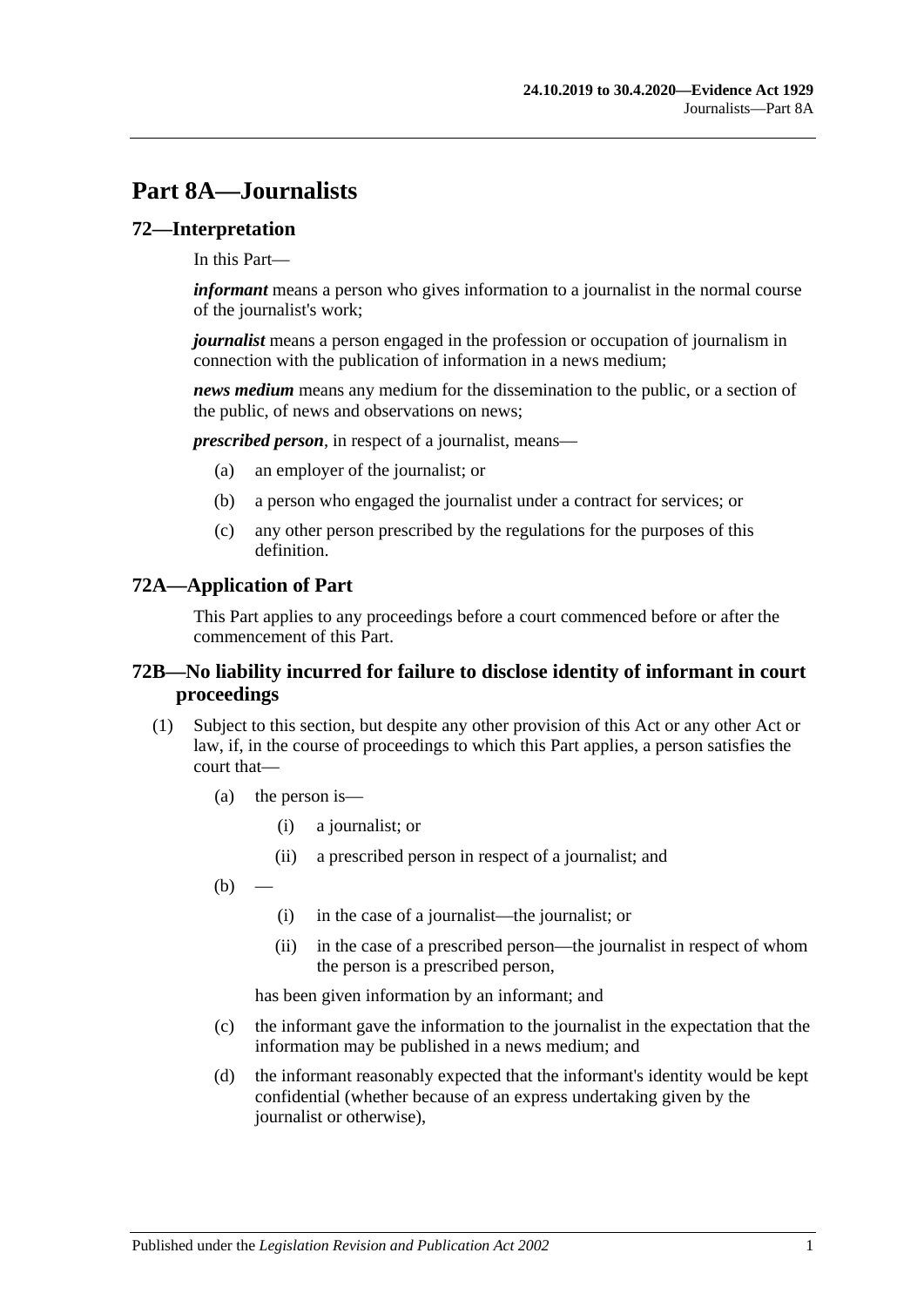then the person does not incur any criminal or civil liability for failing or refusing to answer any question, or to produce any document or other material, that may directly or indirectly disclose the identity of the informant.

- <span id="page-93-1"></span>(2) However, the court may, on the application of a party to the proceedings or (subject to [subsection](#page-93-0) (3)) on its own motion—
	- (a) order that [subsection](#page-92-0) (1) does not apply to, or in relation to, a person; and
	- (b) make any ancillary order the court thinks appropriate.
- <span id="page-93-0"></span>(3) The court may only make orders on its own motion if—
	- (a) all parties to the proceedings before the court are not legally represented; or
	- (b) the court is of a kind that does not make orders on application by parties.
- (4) The court may only make an order under [subsection](#page-93-1) (2)(a) if it is satisfied that, having regard to the circumstances of the case, the public interest in disclosing the identity of the informant—
	- (a) outweighs any likely adverse effect of the disclosure on the informant or any other person; and
	- (b) outweighs the public interest relating to the communication of information by the news media generally; and
	- (c) outweighs the need of the news media to be able to access information held by potential informants.

## <span id="page-93-2"></span>**72C—Review of Part**

- (1) The Minister must cause a review of the operation of this Part to be conducted and a report on the review to be prepared and submitted to the Minister.
- (2) The review and the report must be completed after the third but before the fourth anniversary of the commencement of this Part.
- (3) The Minister must cause a copy of the report submitted under [subsection](#page-93-2) (1) to be laid before both Houses of Parliament within 6 sitting days after receiving the report.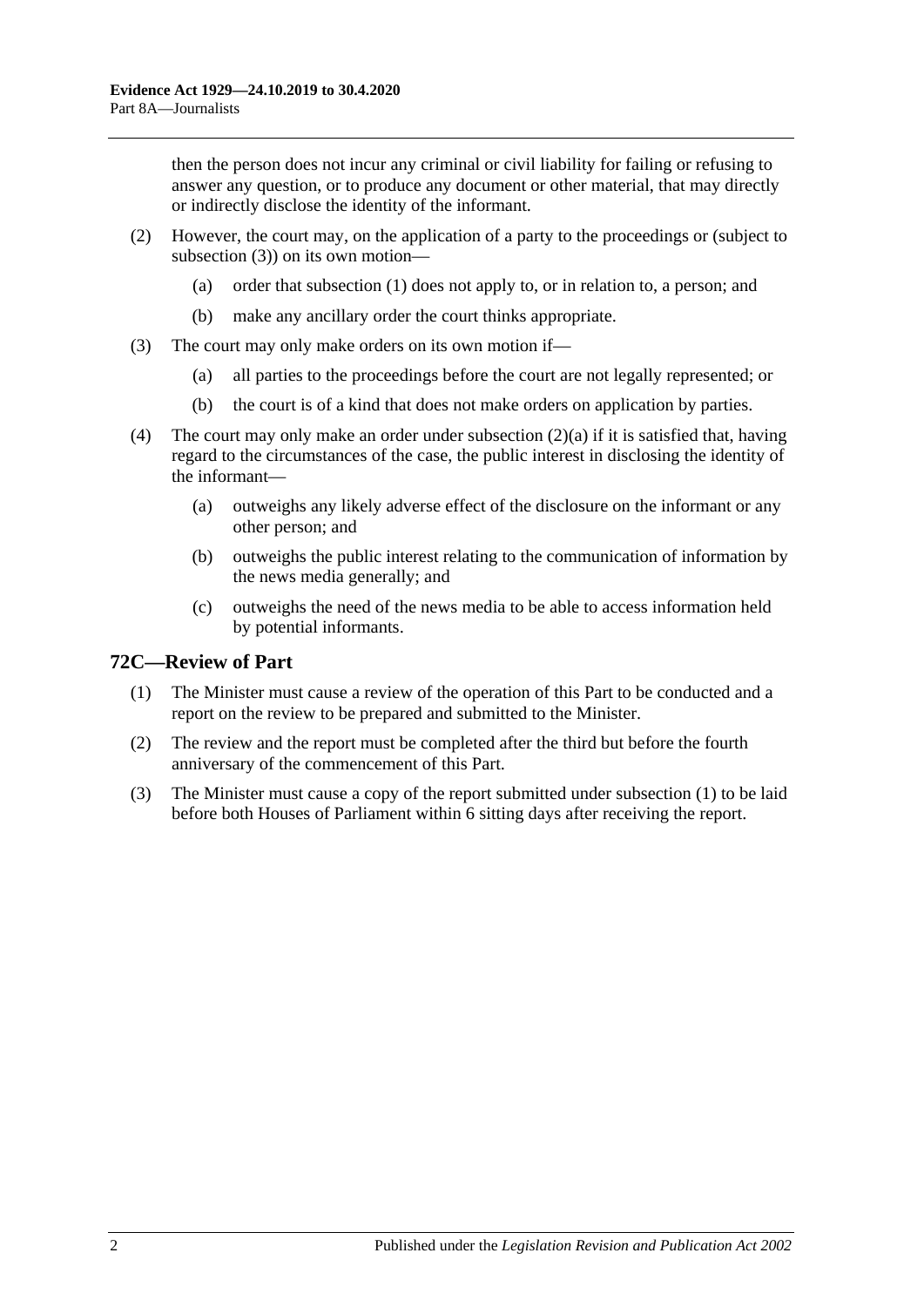# **Part 9—Miscellaneous**

### <span id="page-94-0"></span>**73—Regulations**

- (1) The Governor may make such regulations as are necessary or expedient for the purposes of, or as are contemplated by, this Act.
- (2) Without limiting the generality of [subsection](#page-94-0) (1), the regulations may—
	- (a) prescribe forms for the purposes of this Act; and
	- (b) prescribe, or provide for the calculation of, costs, fees or charges for the purposes of this Act; and
	- (c) exempt any person or class of persons from the obligation to pay any costs, fees or charges so prescribed; and
	- (d) prescribe penalties, not exceeding \$5 000, for breach of, or non-compliance with, a regulation.
- (3) The regulations may—
	- (a) be of general or limited application; and
	- (b) make different provision according to the persons, things or circumstances to which they are expressed to apply; and
	- (c) provide that a specified provision of this Act does not apply, or applies with prescribed variations, to any person, circumstance or situation (or person, circumstance or situation of a prescribed class) specified by the regulations, subject to any condition to which the regulations are expressed to be subject; and
	- (d) provide that any matter or thing is to be determined, dispensed with, regulated or prohibited according to the discretion of the Minister or another person.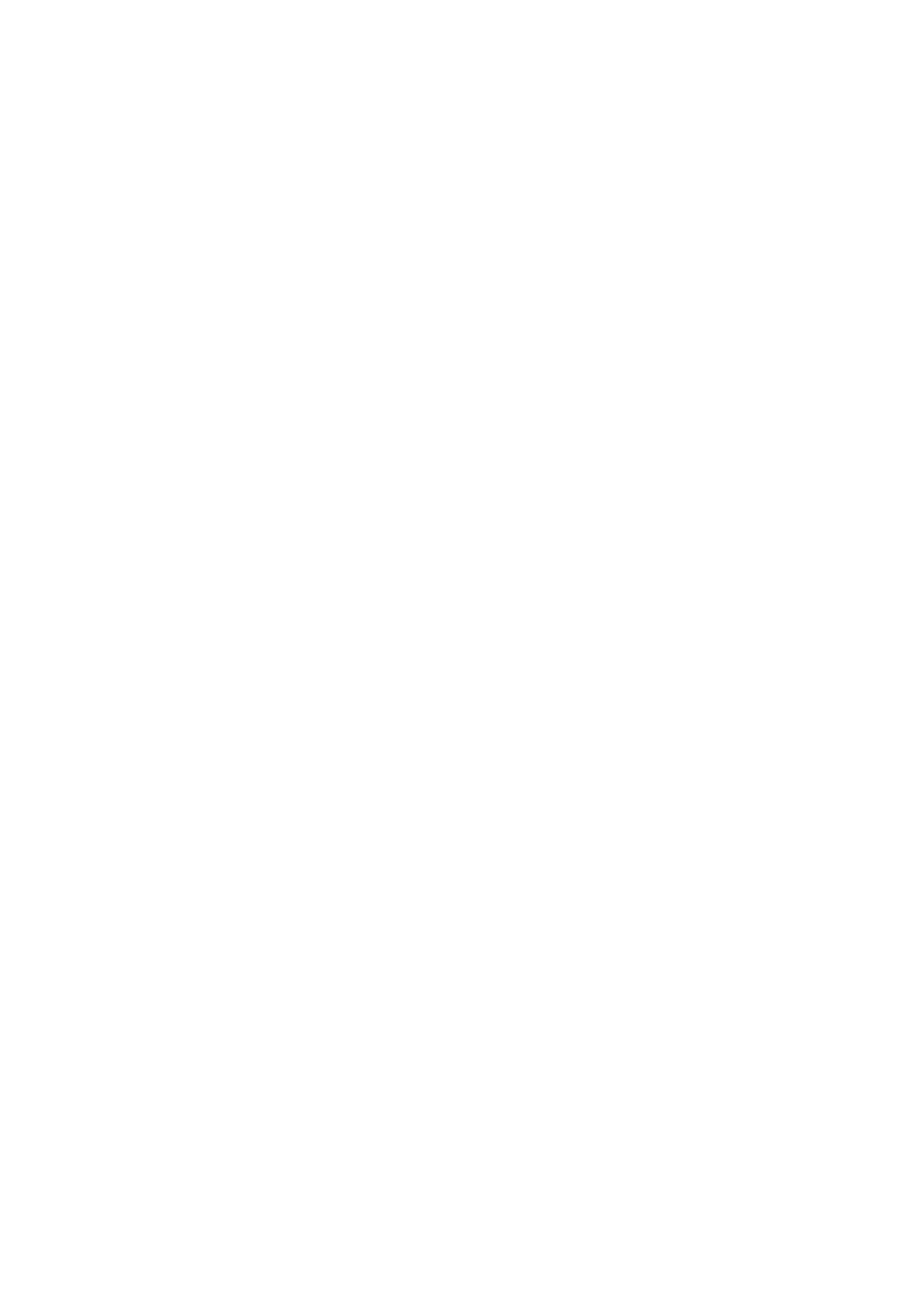# **Schedule 1—Review of identity parade evidence**

#### **1—Review and report on section 34AB**

- (1) The Minister must, within 12 months after the commencement of this clause, cause a review to be carried out of any orders and directions issued by the Commissioner of Police to support the operation of section 34AB of this Act (as inserted by the *[Evidence \(Identification Evidence\) Amendment Act](http://www.legislation.sa.gov.au/index.aspx?action=legref&type=act&legtitle=Evidence%20(Identification%20Evidence)%20Amendment%20Act%202013) 2013*), including the extent to which any such orders and directions—
	- (a) reflect scientific best practice; and
	- (b) make provision for the following:
		- (i) persons with disability;
		- (ii) persons of cultural and linguistic diversity.

#### <span id="page-96-0"></span>**Example—**

Ensuring that the procedures to be followed are accessible to persons referred to in [paragraph](#page-96-0) (b).

- (2) A report on the review must be provided to the Minister within 3 months after the commencement of the review.
- (3) The Minister must, within 12 sitting days after receipt of the report under this clause, cause a copy of the report to be laid before each House of Parliament.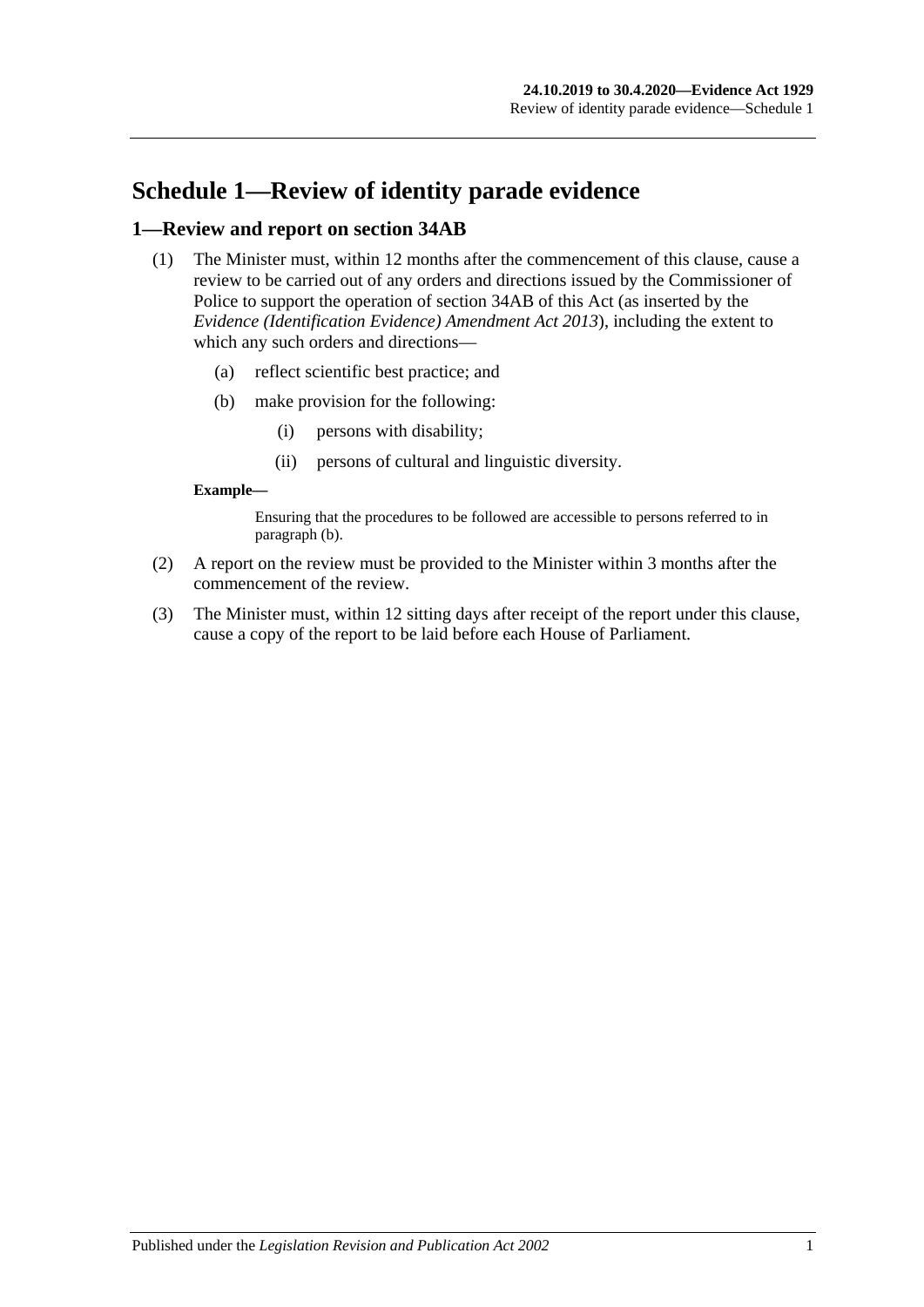Schedule 4—Affidavit about proof of identity of person convicted in another State or Territory

# **Schedule 4—Affidavit about proof of identity of person convicted in another State or Territory**

South Australia

|           | [In the]                               | Court]                                                                                                                                                                                                                                                                        |
|-----------|----------------------------------------|-------------------------------------------------------------------------------------------------------------------------------------------------------------------------------------------------------------------------------------------------------------------------------|
|           |                                        |                                                                                                                                                                                                                                                                               |
|           | or as the case may be]                 |                                                                                                                                                                                                                                                                               |
|           |                                        | a fingerprint expert attached to the Police Department of the State [or Territory] of                                                                                                                                                                                         |
| $1 \quad$ |                                        | I have examined the fingerprint card now produced and shown to me marked "A". The<br>fingerprints on the said card are identical with those on a fingerprint card portion of the                                                                                              |
| 2         | of the offences set out below, namely: |                                                                                                                                                                                                                                                                               |
|           | the dates of the convictions]          | [Here insert description of offences, the Courts in which the convictions took place and                                                                                                                                                                                      |
| 3         |                                        | From an examination of the said records I believe that the person referred to as having<br>been convicted, in the document(s) now shown to me and marked respectively "B" ["C",<br>"D" etc], is identical with the person whose fingerprints are on the said card marked "A". |
|           |                                        |                                                                                                                                                                                                                                                                               |
|           |                                        |                                                                                                                                                                                                                                                                               |
|           |                                        |                                                                                                                                                                                                                                                                               |
| Before me |                                        |                                                                                                                                                                                                                                                                               |

A person having authority to take affidavits in the State [or Territory] in which the affidavit is sworn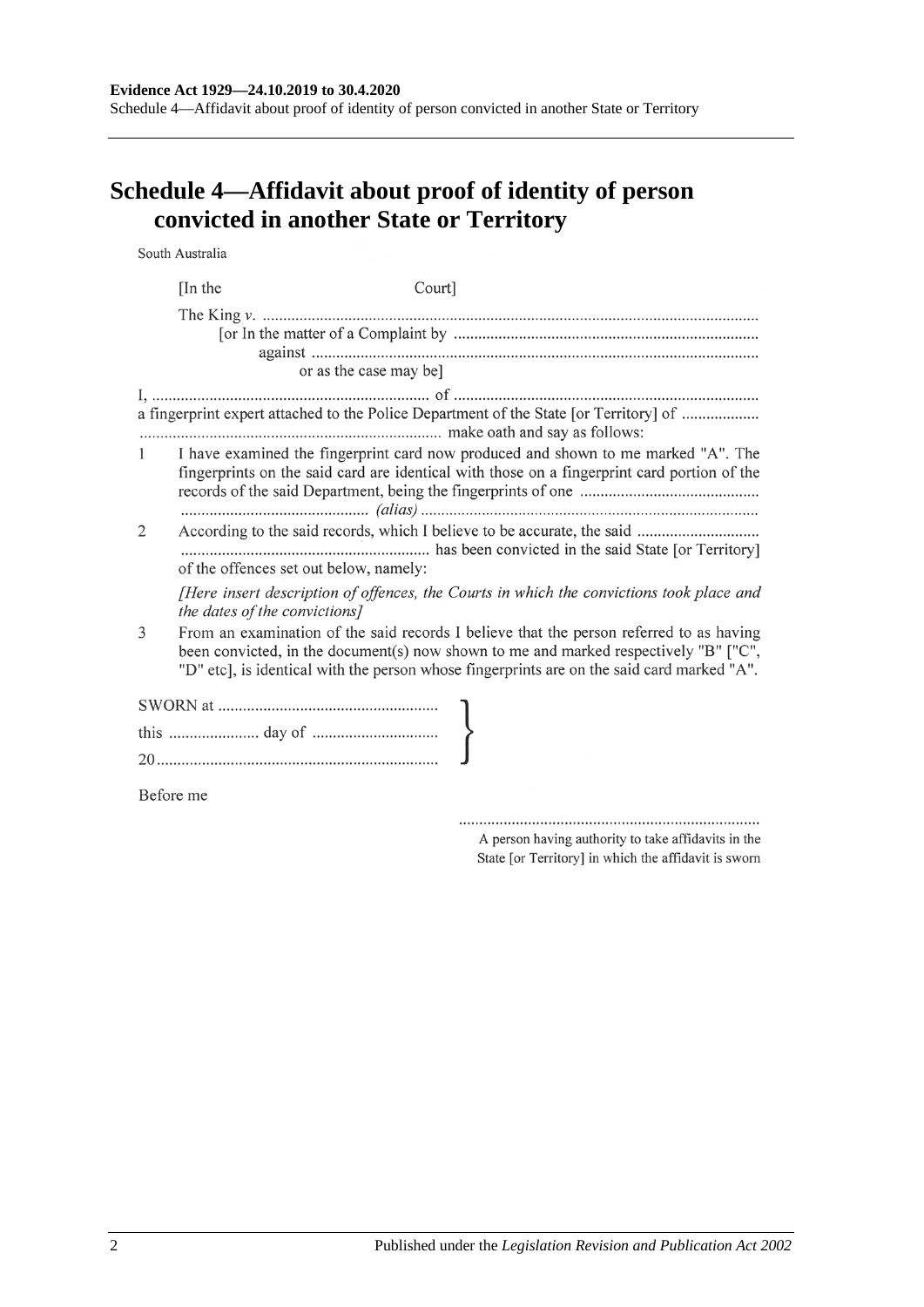# **Legislative history**

## **Notes**

• This version is comprised of the following:

| Part 1           | 1.7.2016                 |
|------------------|--------------------------|
| Part 2           | 19.9.2019                |
| Part 3           | 5.3.2018                 |
| Part 4           | 4.4.2016                 |
| Part 6B          | 1.1.2003 (Reprint No 13) |
| Part 6C          | 8.12.2016                |
| Part 7           | 24.10.2019               |
| Part 8           | 24.10.2019               |
| Part 8A          | 9.8.2018                 |
| Part 9           | 31.1.2019                |
| <b>Schedules</b> | 7.7.2014                 |
|                  |                          |

- Amendments of this version that are uncommenced are not incorporated into the text.
- Please note—References in the legislation to other legislation or instruments or to titles of bodies or offices are not automatically updated as part of the program for the revision and publication of legislation and therefore may be obsolete.
- Earlier versions of this Act (historical versions) are listed at the end of the legislative history.
- For further information relating to the Act and subordinate legislation made under the Act see the Index of South Australian Statutes or www.legislation.sa.gov.au.

# **Legislation repealed by principal Act**

The *Evidence Act 1929* repealed the following:

*An Act for Improving the Law of Evidence*

*Ordinance to Facilitate the Admission of the unsworn Testimony of the Aboriginal Inhabitants of South Australia and the parts adjacent*

*Ordinance to amend Ordinance 3 of 1848*

*An Act to amend the Law of Evidence*

*Evidence Further Amendment Act 1869*

*An Act for Shortening and Explaining the Language used in Acts of Parliament, and for other purposes*

*The Telegraphic Messages Act 1873*

*The Bankers Books Evidence Act 1879*

*Evidence Further Amendment Act 1888*

*The Oaths and Affirmations Act 1911*

*Evidence Publication Act 1917*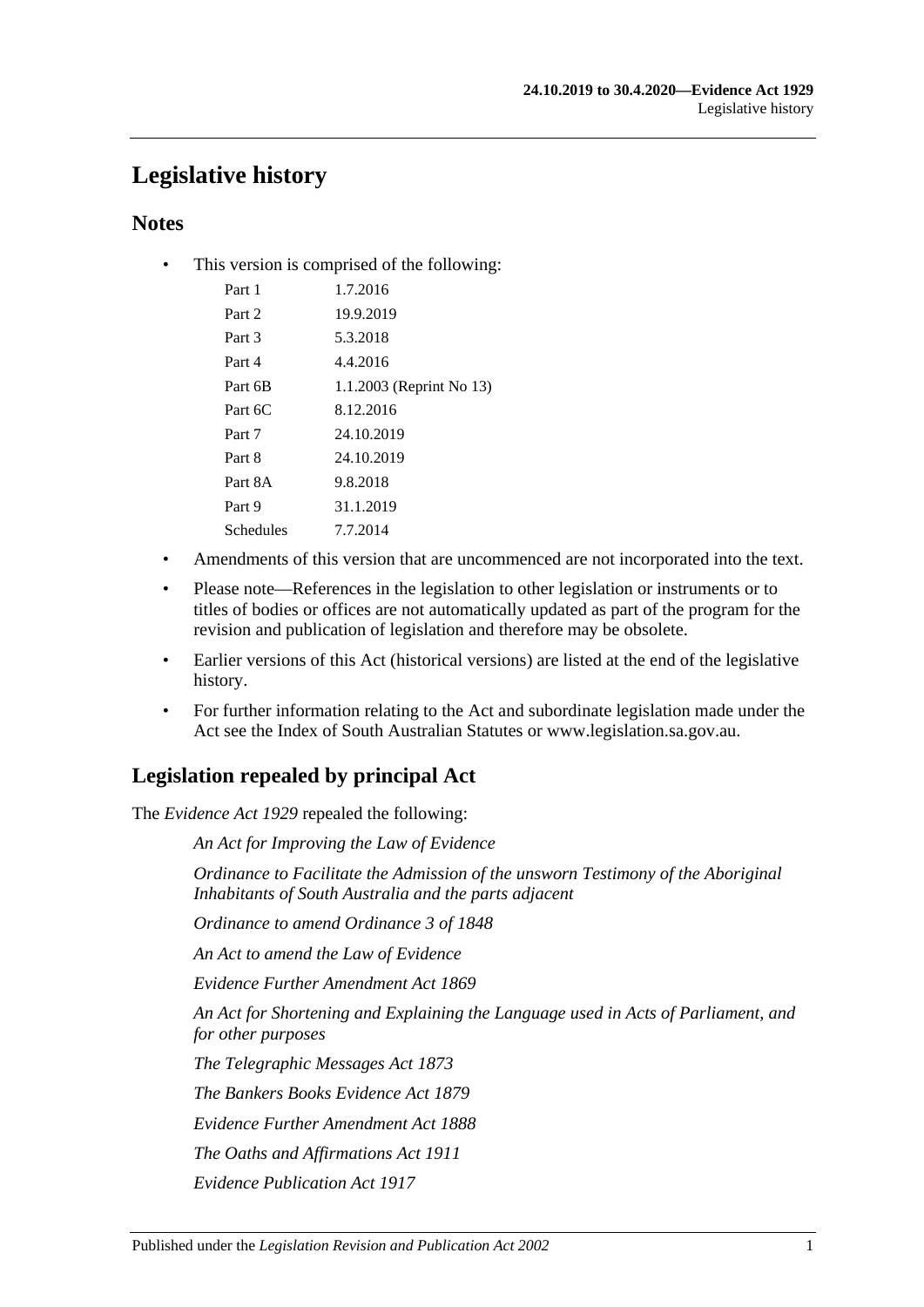*Evidence Amendment Act 1925*

## **Legislation amended by principal Act**

The *Evidence Act 1929* amended the following:

*The Supreme Court Procedure Act 1855 An Act for amending the Law of Evidence and Practice on Criminal trials Matrimonial Causes Act 1867 The Criminal Law Consolidation Act 1876*

## **Principal Act and amendments**

New entries appear in bold.

| Year | N <sub>o</sub> | Title                                                               | Assent     | Commencement                          |
|------|----------------|---------------------------------------------------------------------|------------|---------------------------------------|
| 1929 | 1907           | Evidence Act 1929                                                   | 30.10.1929 | 30.10.1929                            |
| 1933 | 2110           | Evidence Act Amendment Act 1933                                     | 31.8.1933  | 31.8.1933                             |
| 1940 | 40             | Evidence Act Amendment Act 1940                                     | 28.11.1940 | 28.11.1940                            |
| 1941 | 27             | Evidence Act Amendment Act 1941                                     | 13.11.1941 | 13.11.1941                            |
| 1945 | 29             | Evidence Act Amendment Act 1945                                     | 3.1.1946   | 3.1.1946                              |
| 1947 | 5              | Evidence Act Amendment Act 1947                                     | 2.10.1947  | 2.10.1947                             |
| 1949 | 36             | Evidence Act Amendment Act 1949                                     | 24.11.1949 | 24.11.1949                            |
| 1952 | 42             | <b>Statute Law Revision Act 1952</b>                                | 4.12.1952  | 4.12.1952                             |
| 1955 | 26             | Evidence Act Amendment Act 1955                                     | 1.12.1955  | 1.12.1955                             |
| 1957 | 36             | Evidence Act Amendment Act 1957                                     | 14.11.1957 | 14.11.1957                            |
| 1960 | 25             | Evidence Act Amendment Act 1960                                     | 27.10.1960 | 27.10.1960                            |
| 1968 | 46             | Evidence Act Amendment Act 1968                                     | 19.12.1968 | 19.12.1968                            |
| 1969 | 72             | Evidence Act Amendment Act 1969                                     | 11.12.1969 | 31.8.1970 (Gazette 20.8.1970 p701)    |
| 1972 | 53             | Evidence Act Amendment Act 1972                                     | 27.4.1972  | 1.2.1973 (Gazette 1.2.1973 p377)      |
| 1972 | 54             | <b>Local and District Criminal Courts</b><br>Act Amendment Act 1972 | 27.4.1972  | 9.11.1972 (Gazette 9.11.1972 p2252)   |
| 1974 | 71             | Evidence Act Amendment Act 1974                                     | 17.10.1974 | 28.11.1974 (Gazette 28.11.1974 p3372) |
| 1976 | 84             | Evidence Act Amendment Act 1976                                     | 9.12.1976  | 9.12.1976                             |
| 1978 | 65             | Evidence Act Amendment Act 1978                                     | 28.9.1978  | 28.9.1978                             |
| 1979 | 9              | Evidence Act Amendment Act 1979                                     | 1.3.1979   | 1.3.1979                              |
| 1982 | 40             | Evidence Act Amendment Act 1982                                     | 22.4.1982  | 6.5.1982 (Gazette 6.5.1982 p1438)     |
| 1983 | 47             | Evidence Act Amendment Act 1983                                     | 16.6.1983  | 16.6.1983                             |
| 1983 | 55             | Evidence Act Amendment Act<br>$(No. 2)$ 1983                        | 16.6.1983  | 1.8.1983 (Gazette 7.7.1983 p5)        |
| 1984 | 24             | Evidence Act Amendment Act 1984                                     | 10.5.1984  | 10.5.1984                             |
| 1984 | 56             | Statutes Amendment (Oaths and<br>Affirmations) Act 1984             | 24.5.1984  | 1.7.1984 (Gazette 28.6.1984 p1897)    |
| 1984 | 90             | Evidence Act Amendment Act<br>$(No. 2)$ 1984                        | 29.11.1984 | 1.1.1985 (Gazette 13.12.1984 p1811)   |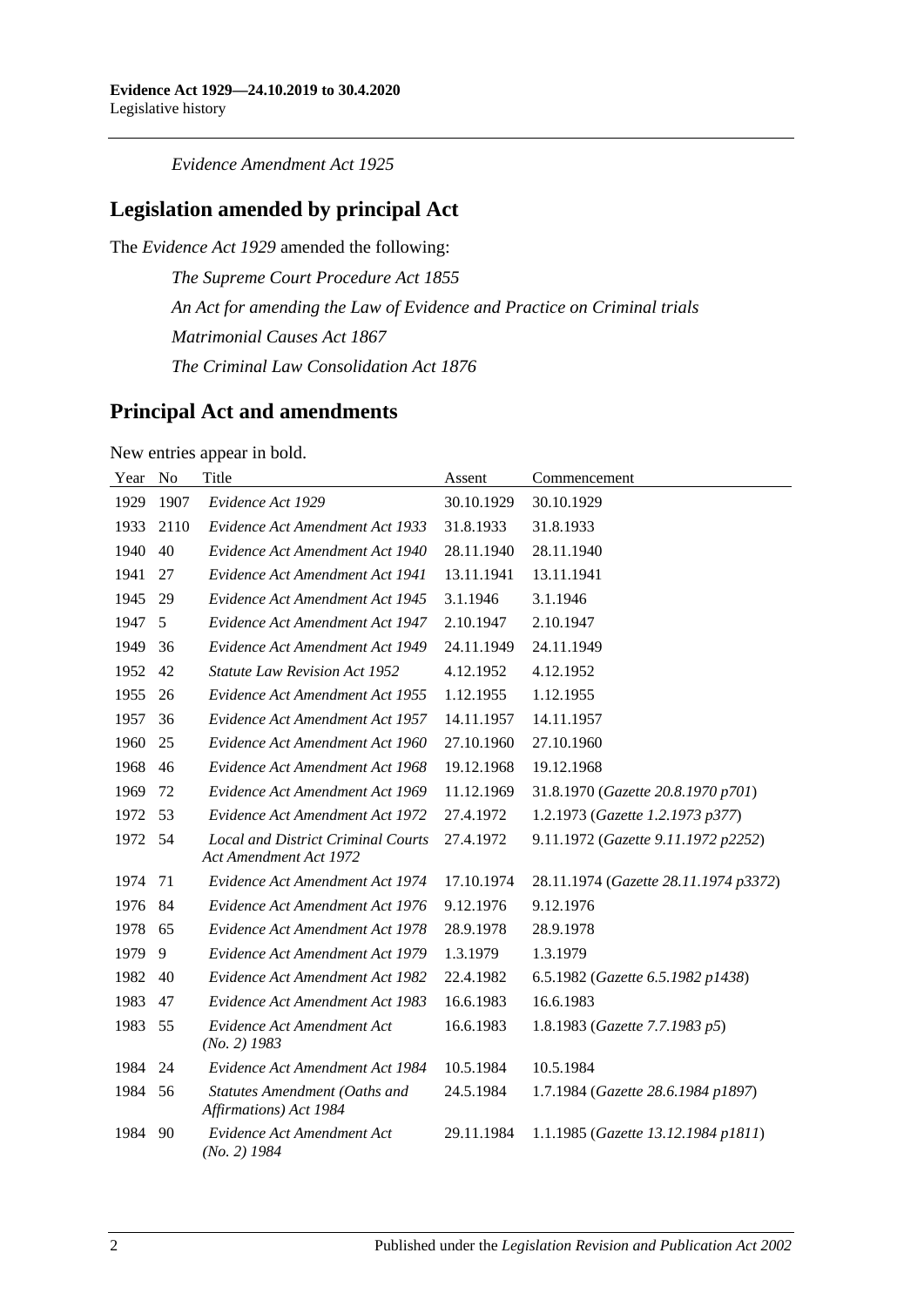| 1984 | -107 | Evidence Act Amendment Act<br>$(No. 3)$ 1984                                       | 20.12.1984 | 20.12.1984                                                                                                                                                                                                                                                |
|------|------|------------------------------------------------------------------------------------|------------|-----------------------------------------------------------------------------------------------------------------------------------------------------------------------------------------------------------------------------------------------------------|
| 1985 | 96   | Evidence Act Amendment Act 1985                                                    | 1.11.1985  | 1.12.1985 (Gazette 7.11.1985 p1361)                                                                                                                                                                                                                       |
| 1986 | 107  | Evidence Act Amendment Act 1986                                                    | 18.12.1986 | 5.4.1987 (Gazette 26.2.1987 p434)                                                                                                                                                                                                                         |
| 1988 | 32   | Evidence Act Amendment Act 1988                                                    | 21.4.1988  | 1.5.1988 (Gazette 28.4.1988 p1066)                                                                                                                                                                                                                        |
| 1988 | 45   | Evidence Act Amendment Act<br>$(No. 2)$ 1988                                       | 5.5.1988   | 5.5.1988                                                                                                                                                                                                                                                  |
| 1989 | 43   | Evidence Act Amendment Act 1989                                                    | 4.5.1989   | 15.5.1989 (Gazette 11.5.1989 p1250)                                                                                                                                                                                                                       |
| 1990 | 72   | Evidence Act Amendment Act 1990                                                    | 20.12.1990 | 20.12.1990                                                                                                                                                                                                                                                |
| 1991 | 41   | Evidence Amendment Act 1991                                                        | 31.10.1991 | 16.7.1992 (Gazette 16.7.1992 p622)                                                                                                                                                                                                                        |
| 1991 | 49   | <b>Director of Public Prosecutions</b><br>Act 1991                                 | 21.11.1991 | 6.7.1992 (Gazette 25.6.1992 p1869)                                                                                                                                                                                                                        |
| 1992 | 26   | <b>Statutes Amendment</b><br>(Attorney-General's Portfolio)<br>Act 1992            | 14.5.1992  | 6.7.1992 (Gazette 2.7.1992 p209)                                                                                                                                                                                                                          |
| 1992 | 76   | <b>Statutes Amendment (Right of</b><br>Reply) Act 1992                             | 26.11.1992 | s 5-1.1.1993 (Gazette 10.12.1992<br><i>p1752</i> )                                                                                                                                                                                                        |
| 1993 | 37   | Evidence (Miscellaneous)<br>Amendment Act 1993                                     | 13.5.1993  | 15.7.1993 (Gazette 15.7.1993 p520)                                                                                                                                                                                                                        |
| 1993 | 53   | Evidence (Vulnerable Witnesses)<br>Amendment Act 1993                              | 27.5.1993  | 1.9.1993 (Gazette 15.7.1993 p520)                                                                                                                                                                                                                         |
| 1994 | 59   | Criminal Law Consolidation<br>(Felonies and Misdemeanours)<br>Amendment Act 1994   | 27.10.1994 | 1.1.1995 (Gazette 8.12.1994 p1942)                                                                                                                                                                                                                        |
| 1995 | 27   | <b>Statutes Amendment</b><br>(Attorney-General's Portfolio)<br>Act 1995            | 27.4.1995  | s 13-10.7.1995 (Gazette 29.6.1995<br>p2973)                                                                                                                                                                                                               |
| 1996 | 26   | Evidence (Settlement Negotiations)<br>Amendment Act 1996                           | 2.5.1996   | 2.5.1996                                                                                                                                                                                                                                                  |
| 1997 | 59   | <b>Statutes Amendment</b><br>(Attorney-General's Portfolio)<br>Act 1997            | 31.7.1997  | Pt 4 (s 6)-14.9.1997 (Gazette<br>11.9.1997 p704)                                                                                                                                                                                                          |
| 1998 | -9   | Evidence (Use of Audio and Audio<br>Visual Links) Amendment Act 1998               | 2.4.1998   | 27.6.1999 (Gazette 17.6.1999 p3090)                                                                                                                                                                                                                       |
| 1999 | 17   | Evidence (Confidential<br>Communications) Amendment<br>Act 1999                    | 1.4.1999   | 27.6.1999 (Gazette 17.6.1999 p3090)                                                                                                                                                                                                                       |
| 1999 | 18   | Evidence (Miscellaneous)<br>Amendment Act 1999                                     | 1.4.1999   | 27.6.1999 (Gazette 17.6.1999 p3090)                                                                                                                                                                                                                       |
| 1999 | 33   | <b>Financial Sector Reform (South</b><br>Australia) Act 1999                       | 17.6.1999  | Sch (item $21$ )—1.7.1999 being the date<br>specified under s 3(16) of the Financial<br>Sector Reform (Amendments and<br>Transitional Provisions) Act (No. 1)<br>1999 of the Commonwealth as the<br>transfer date for the purposes of that<br>Act: $s(2)$ |
| 2000 | 57   | <b>Statutes Amendment and Repeal</b><br>(Attorney-General's Portfolio)<br>Act 2000 | 20.7.2000  | Pt 11 (s 25)-14.8.2000 (Gazette<br>10.8.2000 p444)                                                                                                                                                                                                        |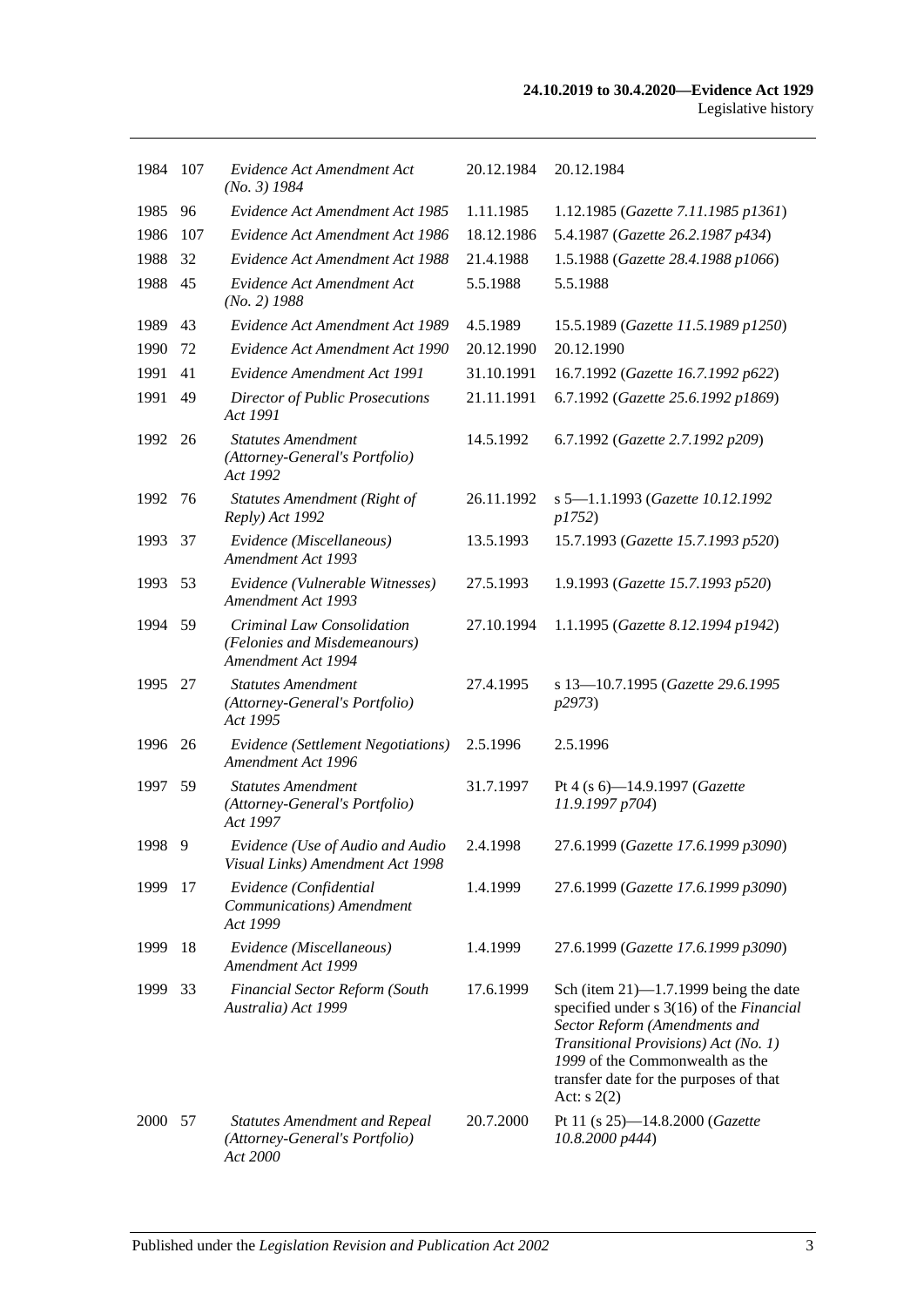#### **Evidence Act 1929—24.10.2019 to 30.4.2020** Legislative history

| 2002 32 |     | Legislation Revision and<br><b>Publication Act 2002</b>                        | 28.11.2002 | Sch (cl 2)-1.1.2003 (Gazette<br>19.12.2002 p4735)                                                                                                        |
|---------|-----|--------------------------------------------------------------------------------|------------|----------------------------------------------------------------------------------------------------------------------------------------------------------|
| 2002    | 33  | <b>Statutes Amendment</b><br>(Attorney-General's Portfolio)<br>Act 2002        | 28.11.2002 | Pt 6 (ss 8 & 9)-3.3.2003 (Gazette<br>27.2.2003 p807)                                                                                                     |
| 2003    | 33  | Coroners Act 2003                                                              | 31.7.2003  | Sch (cll 10-12)-1.7.2005 (Gazette<br>23.6.2005 p1899)                                                                                                    |
| 2003    | 44  | <b>Statute Law Revision Act 2003</b>                                           | 23.10.2003 | Sch 1-24.11.2003 (Gazette 13.11.2003<br>p4048)                                                                                                           |
| 2005    | 50  | Defamation Act 2005                                                            | 27.10.2005 | Sch 1 (cl 5)-1.1.2006: s 2                                                                                                                               |
| 2006    | 17  | <b>Statutes Amendment (New Rules of</b><br>Civil Procedure) Act 2006           | 6.7.2006   | Pt 31 (ss 113-118)-4.9.2006 (Gazette<br>17.8.2006 p2831)                                                                                                 |
| 2006    | 30  | Evidence (Suppression Orders)<br>Amendment Act 2006                            | 23.11.2006 | 1.4.2007 (Gazette 29.3.2007 p929)                                                                                                                        |
| 2006    | 33  | Evidence (Use of Audio and Audio<br>Visual Links) Amendment Act 2006           | 30.11.2006 | 1.4.2007 (Gazette 22.3.2007 p864)                                                                                                                        |
| 2006    | 43  | <b>Statutes Amendment (Domestic</b><br>Partners) Act 2006                      | 14.12.2006 | Pt 33 (s 97)-1.6.2007 (Gazette<br>26.4.2007 p1352)                                                                                                       |
| 2006    | 44  | <b>Statutes Amendment (Justice</b><br>Portfolio) Act 2006                      | 14.12.2006 | Pt 13 (s 21)-18.1.2007 (Gazette<br>18.1.2007 p234)                                                                                                       |
| 2007    | 48  | <b>Statutes Amendment (Victims of</b><br>Crime) Act 2007                       | 8.11.2007  | Pt 4 (s 6)-17.7.2008 (Gazette<br>17.7.2008 p3372)                                                                                                        |
| 2008    | 7   | Statutes Amendment (Evidence and<br>Procedure) Act 2008                        | 17.4.2008  | Pt 4 (ss 10-22)-23.11.2008 (Gazette<br>20.11.2008 p5171) except new ss 13A,<br>13C & 13D (as inserted by s<br>12)-4.10.2009 (Gazette 1.10.2009<br>p4764) |
| 2008    | 10  | Criminal Law Consolidation (Rape<br>and Sexual Offences) Amendment<br>Act 2008 | 17.4.2008  | Sch 1 (cl 5)-23.11.2008 (Gazette<br>20.11.2008 p5171)                                                                                                    |
| 2009    | 85  | Intervention Orders (Prevention of<br>Abuse) Act 2009                          | 10.12.2009 | Sch 1 (cl 14)-9.12.2011 (Gazette<br>20.10.2011 p4269)                                                                                                    |
| 2011    | 34  | Evidence (Discreditable Conduct)<br>Amendment Act 2011                         | 22.9.2011  | Pt 2 (s 4) & Sch 1-1.6.2012 (Gazette<br>31.5.2012 p2637)                                                                                                 |
| 2012    | -12 | <b>Statutes Amendment (Serious and</b><br>Organised Crime) Act 2012            | 10.5.2012  | Pt 8 (ss 40-42)-17.6.2012 (Gazette<br>14.6.2012 p2756)                                                                                                   |
| 2012    | 44  | Evidence (Reporting on Sexual<br>Offences) Amendment Act 2012                  | 22.11.2012 | 11.2.2013 (Gazette 7.2.2013 p262)                                                                                                                        |
| 2013    | 11  | <b>Statutes Amendment</b><br>(Attorney-General's Portfolio)<br>Act 2013        | 18.4.2013  | Pt 6 (s 14)-9.6.2013 (Gazette 6.6.2013<br>p2498)                                                                                                         |
| 2013 26 |     | Magistrates (Miscellaneous)<br>Amendment Act 2013                              | 27.6.2013  | Sch 1 (cl 2)-4.7.2013 (Gazette<br>4.7.2013 p2970)                                                                                                        |
| 2013    | 47  | <b>Statutes Amendment</b><br>(Attorney-General's Portfolio No 2)<br>Act 2013   | 24.10.2013 | Pt 5 (ss 7 & 8)-17.5.2014 (Gazette<br>8.5.2014 p1630)                                                                                                    |
| 2013    | 50  | Evidence (Discreditable Conduct)<br>Amendment Act 2013                         | 24.10.2013 | 25.11.2013 (Gazette 21.11.2013 p4276)                                                                                                                    |
| 2013    | 58  | Evidence (Identification Evidence)<br>Amendment Act 2013                       | 7.11.2013  | 7.7.2014 (Gazette 3.7.2014 p3127)                                                                                                                        |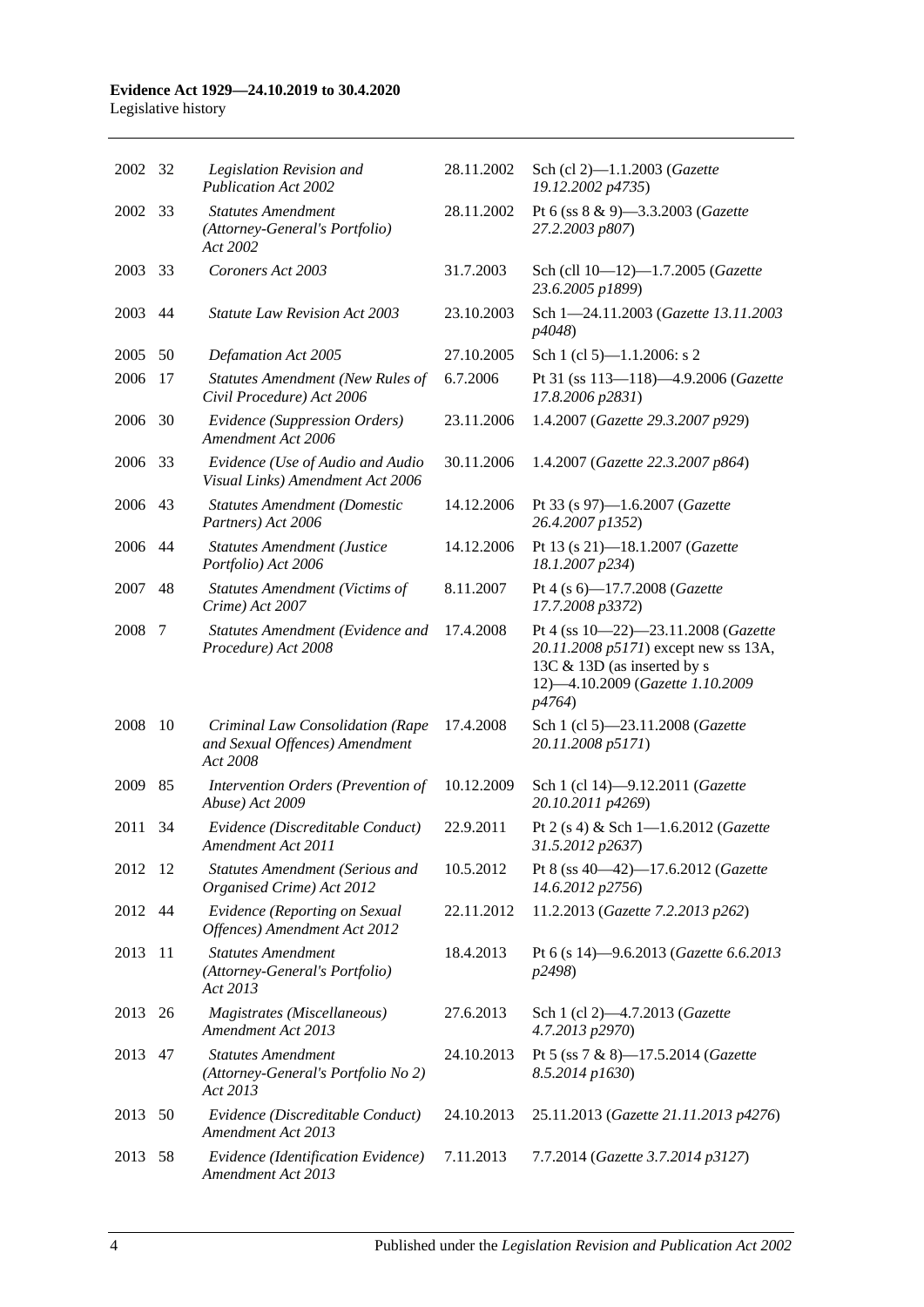| 2015 14 |    | Intervention Orders (Prevention of<br>Abuse) (Miscellaneous) Amendment<br>Act 2015             | 9.7.2015   | Sch 1 (cl 4)-1.12.2015 (Gazette<br>19.11.2015 p4975)                                        |
|---------|----|------------------------------------------------------------------------------------------------|------------|---------------------------------------------------------------------------------------------|
| 2015    | 16 | Statutes Amendment (Vulnerable<br>Witnesses) Act 2015 as amended by<br>28/2016                 | 6.8.2015   | Pt $3$ (ss $5 - 20$ ) & Sch 1<br>(cl 1)-1.7.2016 (Gazette 23.6.2016<br>p2618                |
| 2015 39 |    | <b>Evidence (Records and Documents)</b><br>Amendment Act 2015                                  | 26.11.2015 | 4.4.2016 (Gazette 4.2.2016 p366)                                                            |
| 2016 28 |    | <b>Statutes Amendment</b><br>(Attorney-General's Portfolio)<br>Act 2016                        | 16.6.2016  | Pt $8$ (s 21)-1.7.2016 immediately after<br>s 5 of $16/2015$ : s 2(4)                       |
| 2016 35 |    | <b>Statutes Amendment (Gender</b><br>Identity and Equity) Act 2016                             | 4.8.2016   | Pt 7 (s 32)-8.9.2016 (Gazette 8.9.2016)<br>p3676                                            |
| 2016    | 62 | <b>Statutes Amendment (Courts and</b><br>Justice Measures) Act 2016                            | 8.12.2016  | Pt 5 (ss $8 \& 9$ )-8.12.2016: s 2(1)                                                       |
| 2017    | 7  | <b>Statutes Amendment and Repeal</b><br>(Simplify) Act 2017                                    | 15.3.2017  | Pt 10 (s 53)—15.3.2017: s 2(1)                                                              |
| 2017    | 18 | Summary Procedure (Indictable<br>Offences) Amendment Act 2017                                  | 14.6.2017  | Sch 2 (cll 19-26 & 41)-5.3.2018<br>(Gazette 12.12.2017 p4961)                               |
| 2018    | 13 | Evidence (Journalists) Amendment<br>Act 2018                                                   | 9.8.2018   | 9.8.2018                                                                                    |
| 2018    | 38 | <b>Statutes Amendment (Domestic</b><br>Violence) Act 2018                                      | 6.12.2018  | Pt 4 (s 8)-31.1.2019 (Gazette<br>24.1.2019 p272); s 7-1.9.2019 (Gazette<br>18.7.2019 p2744) |
| 2019    | 13 | <b>Statutes Amendment (Child</b><br><b>Exploitation and Encrypted</b><br>Material) Act 2019    | 11.7.2019  | Pt 4 (ss 9 & 10)-24.10.2019 (Gazette<br>24.10.2019 p3572)                                   |
| 2019    | 21 | <b>Statutes Amendment</b><br>(Attorney-General's Portfolio)<br>$(No 2)$ Act 2019               | 19.9.2019  | Pt 7 (ss 13 & 14)-19.9.2019: s 2(1)                                                         |
| 2019    | 45 | Supreme Court (Court of Appeal)<br>Amendment Act 2019                                          | 19.12.2019 | Sch 1 (cl 46)—uncommenced                                                                   |
| 2019    | 46 | Statutes Amendment (Legalisation of<br>Same Sex Marriage Consequential<br>Amendments) Act 2019 | 19.12.2019 | Pt 5 (s 9)—uncommenced                                                                      |
| 2020    | 2  | Evidence (Reporting on Sexual<br>Offences) Amendment Act 2020                                  | 12.3.2020  | 7.5.2020 (Gazette 23.4.2020 p811)                                                           |

## **Provisions amended since 3 February 1976**

• Legislative history prior to 3 February 1976 appears in marginal notes and footnotes included in the consolidation of this Act contained in Volume 3 of The Public General Acts of South Australia 1837-1975 at page 790.

New entries appear in bold.

Entries that relate to provisions that have been deleted appear in italics.

| Provision | How varied               | Commencement |
|-----------|--------------------------|--------------|
| Pt        |                          |              |
|           | amended by $40/1982$ s 3 | 6.5.1982     |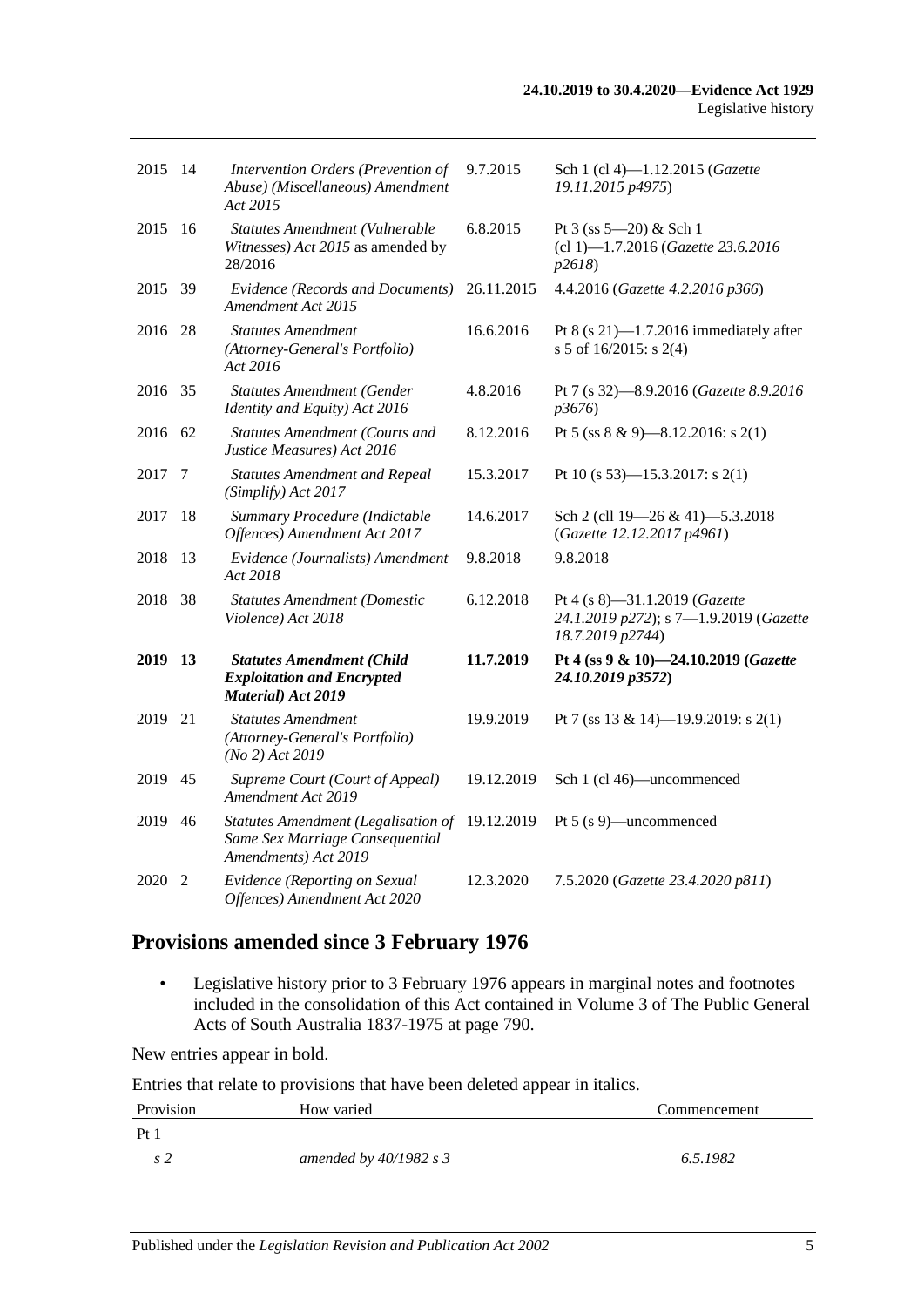|                                       | omitted under Legislation Revision and<br><b>Publication Act 2002</b> | 1.1.2003   |
|---------------------------------------|-----------------------------------------------------------------------|------------|
| s <sub>3</sub>                        | omitted under Legislation Revision and<br><b>Publication Act 2002</b> | 7.7.2014   |
| s <sub>4</sub>                        |                                                                       |            |
| s(4(1))                               | s 4 redesignated as $s$ 4(1) by 28/2016 s 21                          | 1.7.2016   |
| bank                                  | deleted by $40/1982$ s 4                                              | 6.5.1982   |
| banker                                | deleted by $40/1982$ s 4                                              | 6.5.1982   |
| banker's book                         | deleted by $40/1982$ s 4                                              | 6.5.1982   |
| child                                 | inserted by $32/1988$ s $3(a)$                                        | 1.5.1988   |
| cognitive<br>impairment               | inserted by $16/2015$ s $5(1)$                                        | 1.7.2016   |
| communication<br>partner              | inserted by $16/2015$ s $5(1)$                                        | 1.7.2016   |
| court                                 | substituted by $56/1984$ s $3(a)$                                     | 1.7.1984   |
| domestic partner                      | inserted by $7/2008$ s $10(1)$                                        | 23.11.2008 |
| electric telegraph                    | amended by 9/1979 s 2                                                 | 1.3.1979   |
| mental disability                     | inserted by $7/2008 s 10(2)$                                          | 23.11.2008 |
|                                       | deleted by $16/2015$ s $5(2)$                                         | 1.7.2016   |
| serious offence<br>against the person | inserted by $7/2008$ s $10(2)$                                        | 23.11.2008 |
| sexual offence                        | inserted by 84/1976 s 2                                               | 9.12.1976  |
|                                       | amended by 26/1992 s 7                                                | 6.7.1992   |
|                                       | amended by 10/2008 Sch 1 cl 5                                         | 23.11.2008 |
|                                       | amended by $16/2015$ s $5(3)$                                         | 1.7.2016   |
| spouse                                | inserted by $7/2008$ s $10(3)$                                        | 23.11.2008 |
| statement                             | inserted by $12/2012$ s $40(1)$                                       | 17.6.2012  |
| sworn evidence                        | inserted by 18/1999 s 3                                               | 27.6.1999  |
| telegraph station                     | amended by 9/1979 s 2                                                 | 1.3.1979   |
| vulnerable witness                    | inserted by $7/2008$ s $10(4)$                                        | 23.11.2008 |
|                                       | amended by 12/2012 s 40(2)                                            | 17.6.2012  |
|                                       | amended by $16/2015$ s $5(4)$                                         | 1.7.2016   |
| young child                           | inserted by $32/1988$ s $3(b)$                                        | 1.5.1988   |
|                                       | amended by 16/2015 s 5(5)                                             | 1.7.2016   |
| $s(4(2)$ and $(3)$                    | inserted by 28/2016 s 21                                              | 1.7.2016   |
| Pt 2                                  |                                                                       |            |
| s <sub>6</sub>                        | substituted by $56/1984$ s $3(b)$                                     | 1.7.1984   |
| s(6(3))                               | substituted by 18/1999 s 4                                            | 27.6.1999  |
| s 6(4)                                | substituted by 33/2002 s 8                                            | 3.3.2003   |
| s 7                                   | substituted by $56/1984$ s 3(b)                                       | 1.7.1984   |
| $s\,8$                                | deleted by $56/1984$ s $3(b)$                                         | 1.7.1984   |
| s 9                                   | amended by 32/1988 s 4                                                | 1.5.1988   |
|                                       | substituted by 18/1999 s 5                                            | 27.6.1999  |
| $s \, 9(4)$                           | amended by 7/2008 s 11                                                | 23.11.2008 |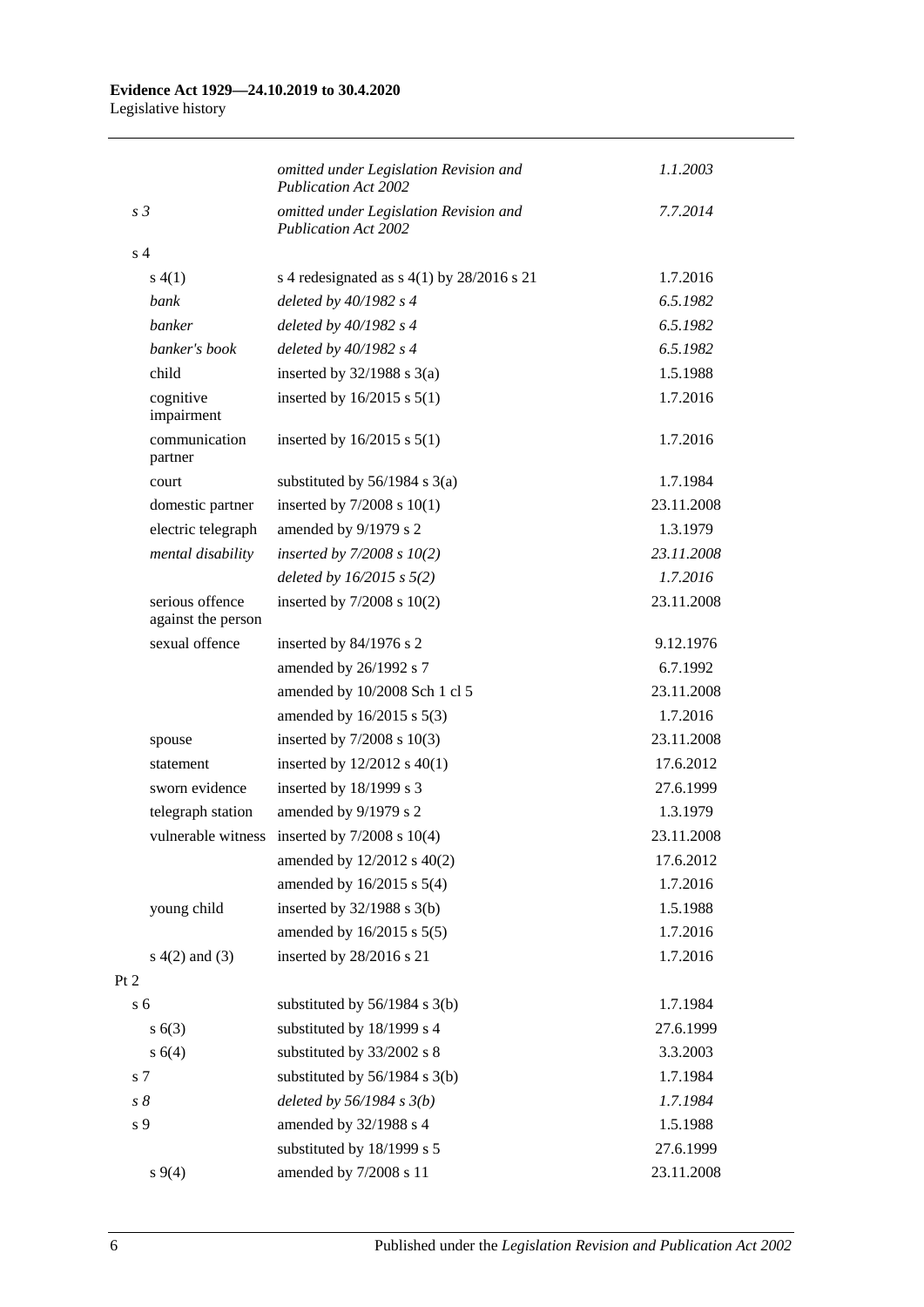| $s \, 9(6)$                              | inserted by $16/2015$ s 6                             | 1.7.2016   |
|------------------------------------------|-------------------------------------------------------|------------|
| s 12                                     | substituted by 32/1988 s 5                            | 1.5.1988   |
| s $12(1)$ —(3)                           | deleted by 18/1999 s 6                                | 27.6.1999  |
| $s$ 12A                                  | inserted by 37/1993 s 3                               | 15.7.1993  |
|                                          | substituted by 18/1999 s 7                            | 27.6.1999  |
|                                          | substituted by 7/2008 s 12                            | 23.11.2008 |
| $s$ 12AB                                 | inserted by 16/2015 s 7                               | 1.7.2016   |
| s 13 before<br>substitution by<br>7/2008 | deleted by 32/1988 s 5                                | 1.5.1988   |
|                                          | inserted by $53/1993$ s 3                             | 1.9.1993   |
| s 13(4)                                  | amended by 18/1999 s 8                                | 27.6.1999  |
| s 13                                     | substituted by 7/2008 s 12                            | 23.11.2008 |
| s 13(2)                                  | amended by 16/2015 s 8                                | 1.7.2016   |
| s 13A                                    | inserted by 7/2008 s 12                               | 4.10.2009  |
| s 13A(2)                                 | amended by $16/2015$ s $9(1)$                         | 1.7.2016   |
|                                          | (f) deleted by $16/2015$ s $9(1)$                     | 1.7.2016   |
| s 13A(5)                                 | amended by 16/2015 s 9(2)                             | 1.7.2016   |
|                                          | s $13A(5a)$ and $(5b)$ inserted by $16/2015$ s $9(3)$ | 1.7.2016   |
| s 13B                                    | inserted by 7/2008 s 12                               | 23.11.2008 |
| s 13B(1)                                 | amended by 85/2009 Sch 1 cl 14(1)                     | 9.12.2011  |
|                                          | amended by 62/2016 s 8(1)                             | 8.12.2016  |
| $s$ 13B(2)                               | deleted by 85/2009 Sch 1 cl 14(2)                     | 9.12.2011  |
| s 13B(5)                                 |                                                       |            |
| offence to which<br>this section applies | amended by 85/2009 Sch 1 cl 14(3)                     | 9.12.2011  |
|                                          | amended by 14/2015 Sch 1 cl 4                         | 1.12.2015  |
|                                          | amended by $62/2016$ s $8(2)$                         | 8.12.2016  |
| s 13BA                                   | inserted by 16/2015 s 10                              | 1.7.2016   |
| s 13BB                                   | inserted by 38/2018 s 7                               | 1.9.2019   |
| s 13C                                    | inserted by 7/2008 s 12                               | 4.10.2009  |
| s $13C(1)$                               | amended by 16/2015 s 11(1)                            | 1.7.2016   |
| $s \ 13C(2)$                             | amended by 11/2013 s 14(1)                            | 9.6.2013   |
|                                          | amended by 16/2015 s 11(2)                            | 1.7.2016   |
| s $13C(2a)$                              | inserted by $11/2013$ s $14(2)$                       | 9.6.2013   |
| s 13D                                    | inserted by 7/2008 s 12                               | 4.10.2009  |
| s 14                                     | inserted by 107/1986 s 3                              | 5.4.1987   |
| s 14(1a)                                 | inserted by 18/1999 s 9                               | 27.6.1999  |
| s 14A                                    | inserted by 16/2015 s 12                              | 1.7.2016   |
| s 18                                     |                                                       |            |
| s 18(1)                                  | s 18 amended by 47/1983 s 2(a)–(d)                    | 16.6.1983  |
|                                          | s 18 redesignated as s $18(1)$ by $47/1983$ s $2(e)$  | 16.6.1983  |
|                                          | amended by $55/1983$ s $3(a)$ , (b)                   | 1.8.1983   |
|                                          | III and IV deleted by 55/1983 s 3(c)                  | 1.8.1983   |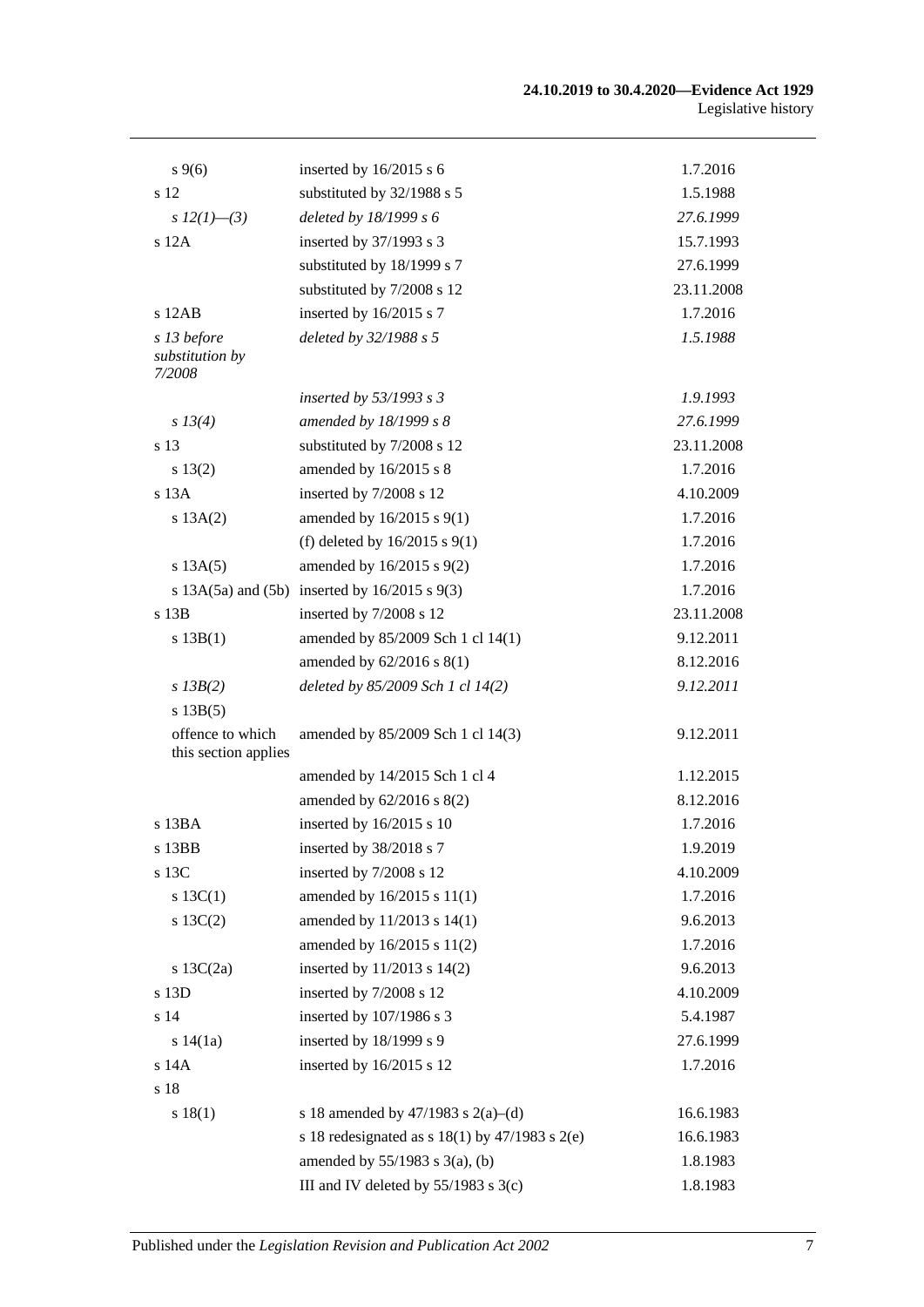|                                           | amended by 44/2003 s 3(1) (Sch 1)  | 24.11.2003 |
|-------------------------------------------|------------------------------------|------------|
| s $18(2)$ and $(3)$                       | inserted by $47/1983$ s $2(e)$     | 16.6.1983  |
|                                           | amended by 44/2003 s 3(1) (Sch 1)  | 24.11.2003 |
| s 18A                                     | inserted by 47/1983 s 3            | 16.6.1983  |
|                                           | substituted by 96/1985 s 3         | 1.12.1985  |
|                                           | substituted by 18/1999 s 10        | 27.6.1999  |
| ss 19 and 20                              | deleted by 76/1992 s 5             | 1.1.1993   |
| s 21 before<br>substitution by<br>16/2015 | substituted by 55/1983 s 4         | 1.8.1983   |
| $s$ 21(3a)                                | inserted by $37/1993$ s 4          | 15.7.1993  |
| $s \, 2I(5)$                              | substituted by 27/1995 s 13        | 10.7.1995  |
| $s \, 2I(7)$                              |                                    |            |
| close relative                            | amended by $43/2006$ s $97(1)$     | 1.6.2007   |
| domestic partner                          | inserted by $43/2006$ s $97(2)$    | 1.6.2007   |
|                                           | deleted by 7/2008 s 13             | 23.11.2008 |
| spouse                                    | substituted by $43/2006$ s $97(2)$ | 1.6.2007   |
|                                           | deleted by 7/2008 s 13             | 23.11.2008 |
| s 21                                      | substituted by 16/2015 s 13        | 1.7.2016   |
| $s \, 21(7)$                              | amended by 18/2017 Sch 2 cl 19     | 5.3.2018   |
| s 23                                      | amended by 44/2003 s 3(1) (Sch 1)  | 24.11.2003 |
| s <sub>25</sub>                           | substituted by 7/2008 s 14         | 23.11.2008 |
| s 25(1)                                   | amended by 16/2015 s 14(1), (2)    | 1.7.2016   |
| s 25(2)                                   | amended by 16/2015 s 14(3)         | 1.7.2016   |
| $s\,25(3)$                                | amended by 16/2015 s 14(4)         | 1.7.2016   |
| s 25(4)                                   | amended by 16/2015 s 14(5), (6)    | 1.7.2016   |
| s 25A                                     | inserted by 7/2017 s 53            | 15.3.2017  |
| s 26                                      | amended by 59/1994 Sch 2           | 1.1.1995   |
| s 27                                      | amended by 17/2006 s 113           | 4.9.2006   |
| s 29A                                     | inserted by 48/2007 s 6            | 17.7.2008  |
| s $29A(1)$ and $(2)$                      | amended by 21/2019 s 13            | 19.9.2019  |
| Pt 3                                      |                                    |            |
| Pt 3 Div 1                                |                                    |            |
| heading                                   | inserted by 7/2008 s 15            | 23.11.2008 |
| s 32                                      | deleted by 9/1979 s 3              | 1.3.1979   |
| s 33                                      | substituted by 50/2005 Sch 1 cl 5  | 1.1.2006   |
| $s \, 33(1)$                              | amended by $47/2013$ s $7(1)$ —(3) | 17.5.2014  |
| $s \, 33(2)$                              | amended by 47/2013 s 7(4)          | 17.5.2014  |
| s 34A                                     | substituted by 33/2002 s 9         | 3.3.2003   |
| s 34AB                                    | inserted by 58/2013 s 4            | 7.7.2014   |
| s34B                                      | deleted by 18/1999 s 11            | 27.6.1999  |
| s 34C                                     |                                    |            |
| s $34C(1)$                                | amended by 44/2003 s 3(1) (Sch 1)  | 24.11.2003 |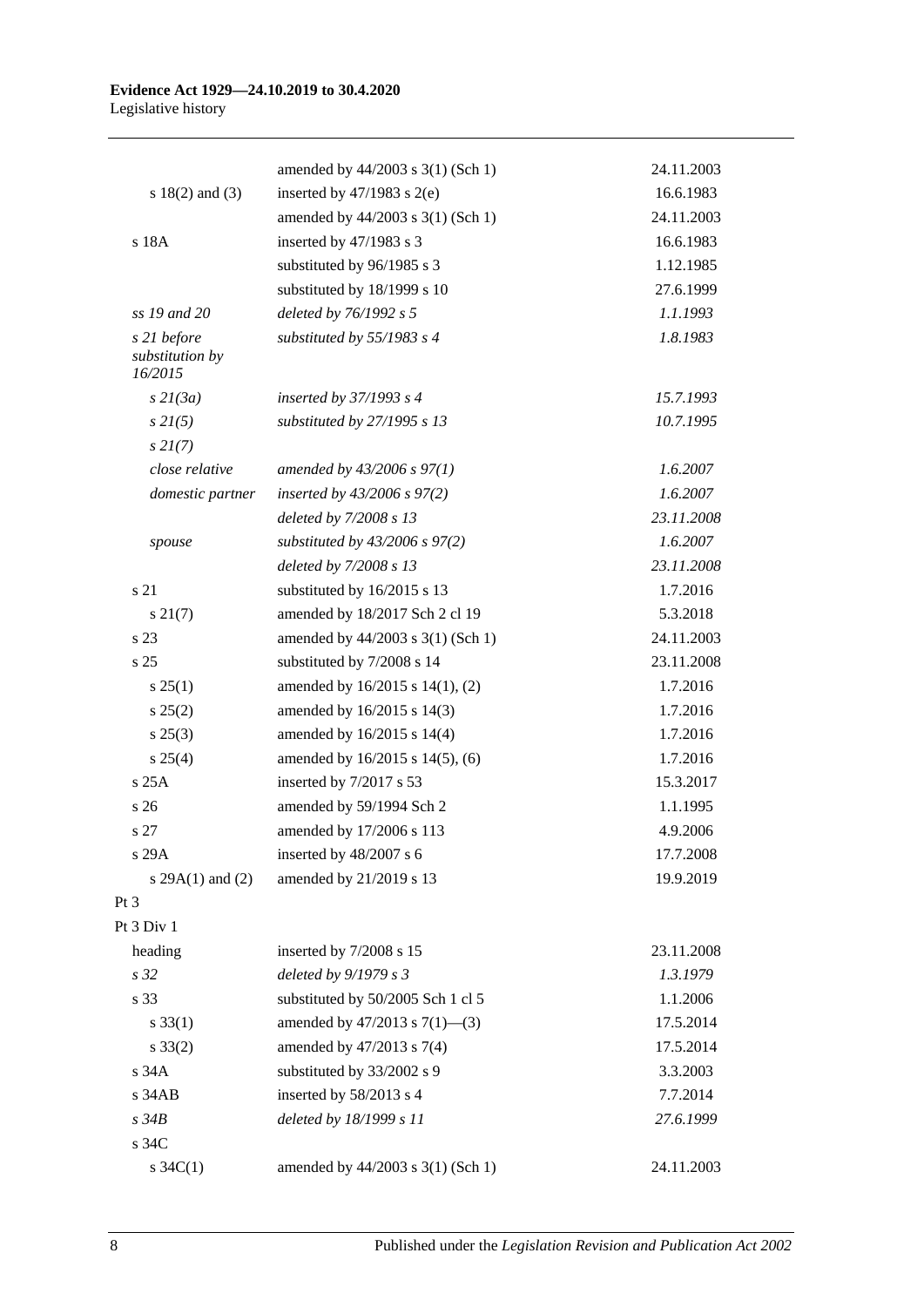| s $34C(1a)$                        | contents commencing "Provided that" amended<br>and designated as $s \frac{34C(1a)}{y}$ by $\frac{44}{2003} \frac{s \cdot 3(1)}{y}$<br>(Sch 1) | 24.11.2003 |
|------------------------------------|-----------------------------------------------------------------------------------------------------------------------------------------------|------------|
| $s\,34CA$                          | inserted by $32/1988 s 6$                                                                                                                     | 1.5.1988   |
|                                    | substituted by 7/2008 s 16                                                                                                                    | 23.11.2008 |
|                                    | deleted by 16/2015 s 15                                                                                                                       | 1.7.2016   |
| s 34CB                             | inserted by 7/2008 s 16                                                                                                                       | 23.11.2008 |
| $s\,34H$                           | deleted by 35/2016 s 32                                                                                                                       | 8.9.2016   |
| s 34I before deletion<br>by 7/2008 | inserted by $84/1976$ s 3                                                                                                                     | 9.12.1976  |
|                                    | amended by 47/1983 s 4                                                                                                                        | 16.6.1983  |
|                                    | substituted by $90/1984 s 3$                                                                                                                  | 1.1.1985   |
| $s \, 34I(1)$                      | amended by 17/2006 s 114(1)                                                                                                                   | 4.9.2006   |
| $s \, 34I(2)$                      | amended by 17/2006 s 114(2)                                                                                                                   | 4.9.2006   |
| $s \, 34I(3)$                      | amended by 17/2006 s 114(3)                                                                                                                   | 4.9.2006   |
| $s \, 34I(4)$                      | amended by 17/2006 s 114(4)                                                                                                                   | 4.9.2006   |
| $s\,34I(6a)$                       | inserted by 18/1999 s 12                                                                                                                      | 27.6.1999  |
| $s\,34I$                           | deleted by 7/2008 s 17                                                                                                                        | 23.11.2008 |
| s <sub>34J</sub>                   | inserted by $41/1991$ s 3                                                                                                                     | 16.7.1992  |
| $s \, 34J(2)$                      | substituted by 18/1999 s 13                                                                                                                   | 27.6.1999  |
| s $34J(3)$                         | amended by 18/2017 Sch 2 cl 20                                                                                                                | 5.3.2018   |
| s <sub>34K</sub>                   | inserted by $41/1991$ s 3                                                                                                                     | 16.7.1992  |
| s $34K(1)$                         | amended by 17/2006 s 115(1)                                                                                                                   | 4.9.2006   |
|                                    | amended by 18/2017 Sch 2 cl 21(1), (2)                                                                                                        | 5.3.2018   |
| $s \, 34K(2)$                      | amended by 17/2006 s 115(2)                                                                                                                   | 4.9.2006   |
| ss 34KA-34KD                       | inserted by 12/2012 s 41                                                                                                                      | 17.6.2012  |
| Pt $3$ Div $2$                     | inserted by 7/2008 s 18                                                                                                                       | 23.11.2008 |
| $s$ 34LA                           | inserted by 16/2015 s 16                                                                                                                      | 1.7.2016   |
| s 34M                              |                                                                                                                                               |            |
| s $34M(4)$                         | amended by 16/2015 s 17                                                                                                                       | 1.7.2016   |
| Pt 3 Div 3                         | inserted by 34/2011 s 4                                                                                                                       | 1.6.2012   |
| s 34P                              |                                                                                                                                               |            |
| s $34P(4)$                         | amended by 50/2013 s 4                                                                                                                        | 25.11.2013 |
| Pt 4                               |                                                                                                                                               |            |
| heading                            | substituted by 39/2015 s 4                                                                                                                    | 4.4.2016   |
| Pt 4 Div 1                         |                                                                                                                                               |            |
| heading                            | inserted by 39/2015 s 5                                                                                                                       | 4.4.2016   |
| s 35                               | substituted by 72/1990 s 2                                                                                                                    | 20.12.1990 |
| $s \, 35(2)$                       |                                                                                                                                               |            |
| legislative<br>instrument          | amended by 32/2002 Sch cl 2                                                                                                                   | 1.1.2003   |
| s 37                               | amended by 9/1979 s 4                                                                                                                         | 1.3.1979   |
|                                    | substituted by 72/1990 s 3                                                                                                                    | 20.12.1990 |
| s 37C                              | inserted by 9/1979 s 5                                                                                                                        | 1.3.1979   |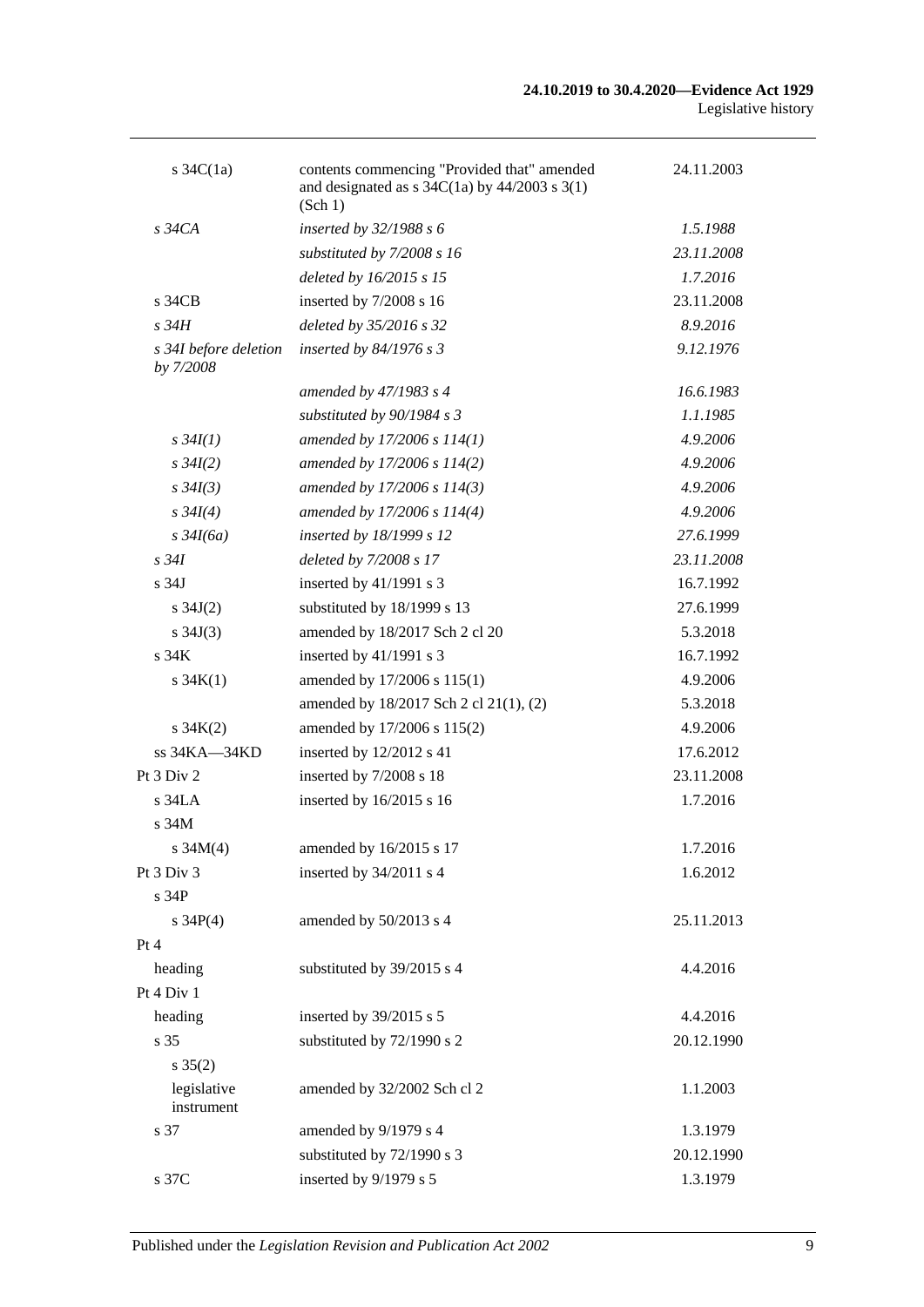#### **Evidence Act 1929—24.10.2019 to 30.4.2020** Legislative history

| s 41                                | amended by 59/1994 Sch 2                                               | 1.1.1995   |
|-------------------------------------|------------------------------------------------------------------------|------------|
|                                     | amended by 44/2006 s 21                                                | 18.1.2007  |
| Pt 4 Div 2                          |                                                                        |            |
| heading                             | inserted by $39/2015$ s 6                                              | 4.4.2016   |
| s 42                                |                                                                        |            |
| $s\,42(1)$                          | amended by 33/2002 s 10                                                | 3.3.2003   |
| Pt 4 Div 3                          |                                                                        |            |
| heading                             | inserted by 39/2015 s 7                                                | 4.4.2016   |
| s 45A before deletion<br>by 39/2015 |                                                                        |            |
| $s\,45A(2)$                         | amended by $9/1979 s 6$                                                | 1.3.1979   |
| $s\,45A$                            | deleted by $39/2015$ s $8$                                             | 4.4.2016   |
| s 45B before deletion<br>by 39/2015 |                                                                        |            |
| $s\,45B(3)$                         | amended by 9/1979 s 7                                                  | 1.3.1979   |
| $s$ 45 $B$                          | deleted by $39/2015$ s $8$                                             | 4.4.2016   |
| s 45C before deletion<br>by 39/2015 | inserted by $24/1984$ s 2                                              | 10.5.1984  |
|                                     | substituted by $72/1990 s 4$                                           | 20.12.1990 |
| $s\,45C$                            | deleted by $39/2015$ s $8$                                             | 4.4.2016   |
| Pt 4 Div 4                          | Pt 5 heading amended by 40/1982 s 5                                    | 6.5.1982   |
|                                     | Pt 5 heading deleted and Pt 4 Div 4 heading<br>inserted by 39/2015 s 9 | 4.4.2016   |
| $s\,46$                             | substituted by 40/1982 s 6                                             | 6.5.1982   |
|                                     | amended by 39/2015 s 10                                                | 4.4.2016   |
| bank                                | (b) and (c) deleted by $33/1999$ Sch (item 21)                         | 1.7.1999   |
| ss 47 and 48                        | substituted by 40/1982 s 6                                             | 6.5.1982   |
| $ss$ 48A and 48B                    | deleted by 40/1982 s 6                                                 | 6.5.1982   |
| s 49                                |                                                                        |            |
| $s\,49(1)$                          | amended by $40/1982$ s $7(a)$                                          | 6.5.1982   |
| $s\,49(1a)$                         | inserted by $40/1982$ s $7(b)$                                         | 6.5.1982   |
|                                     | amended by 37/1993 s 5                                                 | 15.7.1993  |
| $s\,49(2)$                          | amended by $40/1982$ s $7(c)$                                          | 6.5.1982   |
| $s\ 49(3)$ (9)                      | inserted by $40/1982$ s $7(d)$                                         | 6.5.1982   |
| s 50                                | amended by 40/1982 s 8                                                 | 6.5.1982   |
| s 51                                |                                                                        |            |
| s 51(1)                             | substituted by 40/1982 s 9                                             | 6.5.1982   |
| s <sub>52</sub>                     | deleted by 40/1982 s 10                                                | 6.5.1982   |
| Pt 4 Divs $5-7$                     | inserted by 39/2015 s 11                                               | 4.4.2016   |
| Pt 5-see Pt 4 Div 4                 |                                                                        |            |
| Pt 6 before deletion by<br>39/2015  |                                                                        |            |
| s <sub>55</sub>                     | amended by 18/1999 s 14                                                | 27.6.1999  |
| s 56                                |                                                                        |            |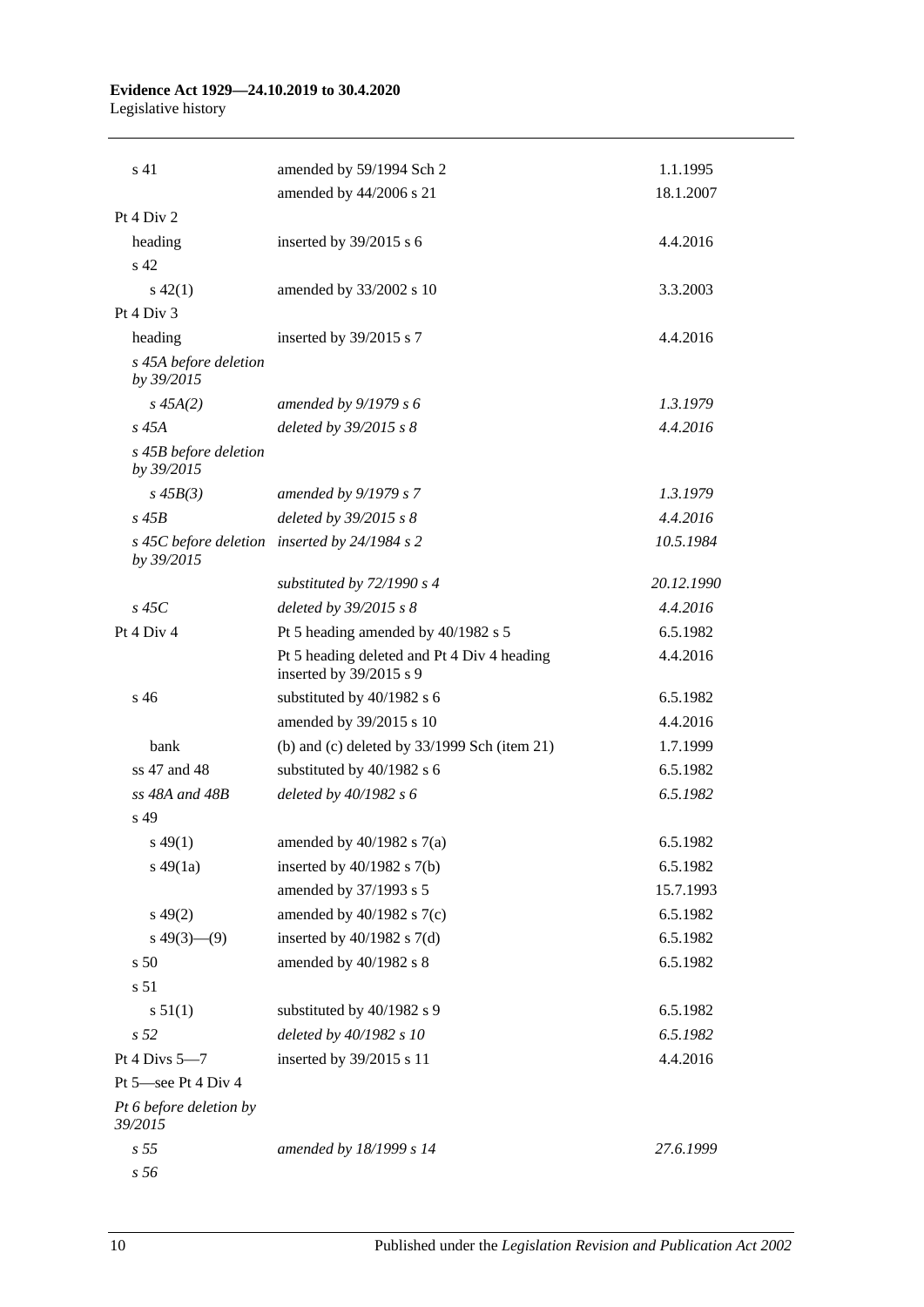| $s\,56(1)$                           | amended by $44/2003$ s $3(1)$ (Sch 1)                                                                                                                   | 24.11.2003 |
|--------------------------------------|---------------------------------------------------------------------------------------------------------------------------------------------------------|------------|
| $s\,56(2)$                           | amended by 49/1991 Sch 2                                                                                                                                | 6.7.1992   |
| s <sub>59</sub>                      | amended by 59/1994 Sch 2                                                                                                                                | 1.1.1995   |
| $Pt\,6$                              | deleted by 39/2015 s 12                                                                                                                                 | 4.4.2016   |
| Pt 6A before deletion by<br>39/2015  |                                                                                                                                                         |            |
| $s$ 59 $B$                           |                                                                                                                                                         |            |
| s 59B(1)                             | amended by 9/1979 s 8                                                                                                                                   | 1.3.1979   |
| $Pt\,6A$                             | deleted by 39/2015 s 12                                                                                                                                 | 4.4.2016   |
| Pt 6B                                | heading substituted by 45/1988 s 2                                                                                                                      | 5.5.1988   |
| s 59D                                | substituted by 45/1988 s 3                                                                                                                              | 5.5.1988   |
| $s$ 59D(1)                           |                                                                                                                                                         |            |
| authorised South<br>Australian court | amended by $37/1993$ s $6(a)$                                                                                                                           | 15.7.1993  |
|                                      | (d) deleted by $37/1993$ s $6(a)$                                                                                                                       | 15.7.1993  |
| foreign court                        | amended by 37/1993 s 6(b)                                                                                                                               | 15.7.1993  |
| s 59D(2)                             | substituted by 72/1990 s 5                                                                                                                              | 20.12.1990 |
| $s$ 59 $E$                           | substituted by 45/1988 s 4                                                                                                                              | 5.5.1988   |
| s 59E(4)                             | inserted by 37/1993 s 7                                                                                                                                 | 15.7.1993  |
| $s$ 59 $F$                           |                                                                                                                                                         |            |
| s 59F(1)                             | amended by 45/1988 s 5                                                                                                                                  | 5.5.1988   |
| s 59F(5)                             | amended by 45/1988 s 5                                                                                                                                  | 5.5.1988   |
|                                      | amended by $72/1990$ s $6(a)$                                                                                                                           | 20.12.1990 |
| s 59F(7)                             | inserted by $72/1990$ s $6(b)$                                                                                                                          | 20.12.1990 |
| s 59H                                | amended by 45/1988 s 6                                                                                                                                  | 5.5.1988   |
| Pt 6C                                | inserted by 9/1998 s 3                                                                                                                                  | 27.6.1999  |
| Pt 6C Div 1                          |                                                                                                                                                         |            |
| s 59IA                               |                                                                                                                                                         |            |
| South Australian<br>court            | amended by 33/2003 Sch (cl 10)                                                                                                                          | 1.7.2005   |
| Pt 6C Div 4                          | inserted by 33/2006 s 4                                                                                                                                 | 1.4.2007   |
| s 59IQ                               |                                                                                                                                                         |            |
| s $59IQ(4)$                          | substituted by 62/2016 s 9                                                                                                                              | 8.12.2016  |
| s $59IQ(5)$                          | substituted by 62/2016 s 9                                                                                                                              | 8.12.2016  |
|                                      | amended by 18/2017 Sch 2 cl 22 (The<br>purported amendment to $s$ 59IQ(5)(a) made by<br>Sch 2 is of no effect because the provision does<br>not exist.) |            |
| $s$ 59IQ(8)                          |                                                                                                                                                         |            |
| immediate family                     | amended by 7/2008 s 19                                                                                                                                  | 23.11.2008 |
| Pt 7                                 |                                                                                                                                                         |            |
| Pt 7 Div 1                           | heading inserted by $17/1999$ s $3(a)$                                                                                                                  | 27.6.1999  |
| s 59J                                | inserted by 26/1992 s 8                                                                                                                                 | 6.7.1992   |
| Pt 7 Div 2                           | heading inserted by $17/1999$ s $3(b)$                                                                                                                  | 27.6.1999  |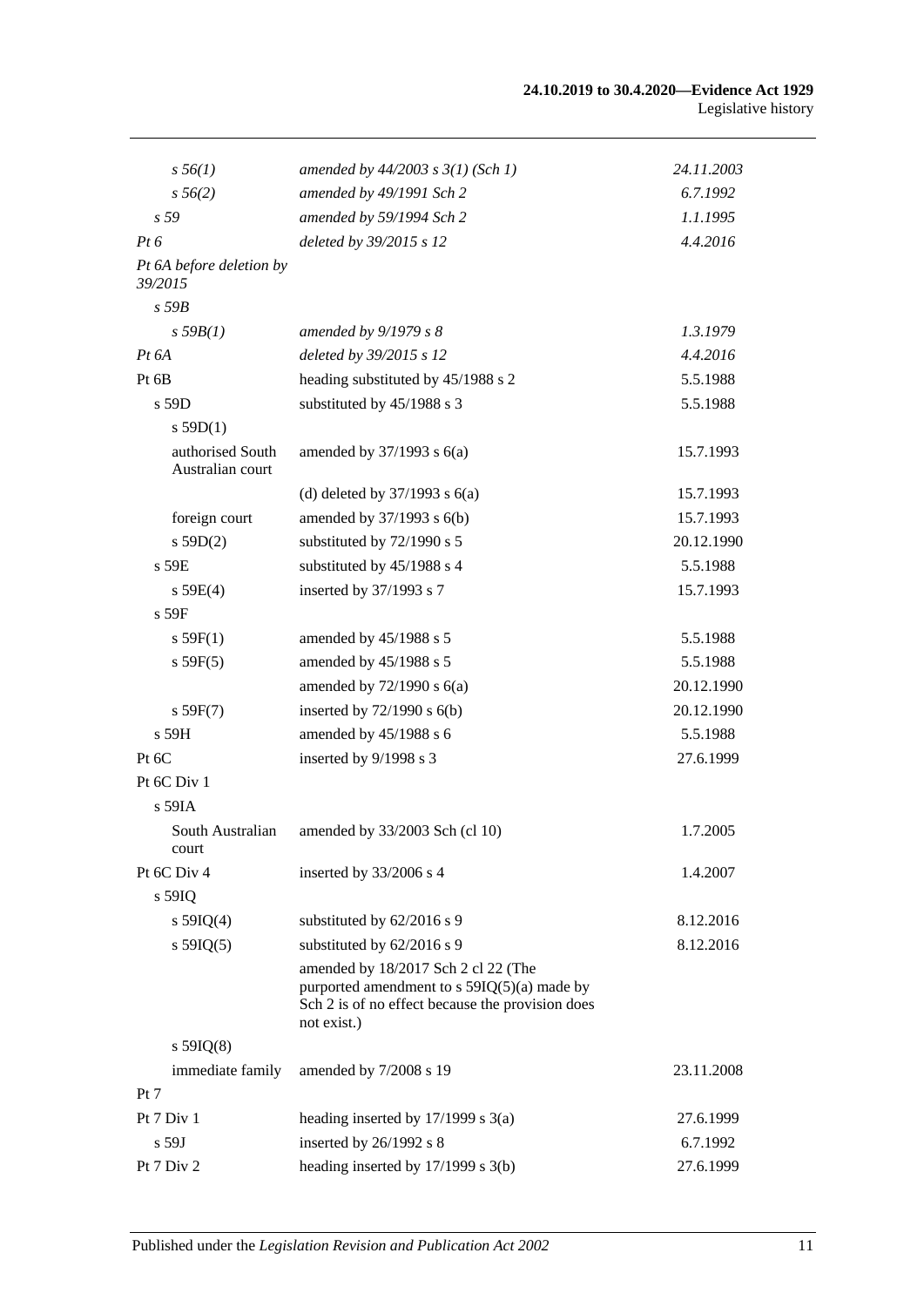#### **Evidence Act 1929—24.10.2019 to 30.4.2020** Legislative history

| s 60                     | amended by 17/2006 s 116                                                | 4.9.2006   |
|--------------------------|-------------------------------------------------------------------------|------------|
|                          | amended by 26/2013 Sch 1 cl 2                                           | 4.7.2013   |
| $s \, \delta l$          | deleted by 9/1979 s 9                                                   | 1.3.1979   |
| Pt 7 Div 3               | heading inserted by $17/1999$ s 3(c)                                    | 27.6.1999  |
| s <sub>65</sub>          |                                                                         |            |
| s 65(1)                  | s 65 amended by 9/1979 s 10                                             | 1.3.1979   |
|                          | s 65 amended and redesignated as $s$ 65(1) by<br>44/2003 s 3(1) (Sch 1) | 24.11.2003 |
| s 65(2)                  | s 65 amended and redesignated as s 65(2) by<br>$44/2003$ s 3(1) (Sch 1) | 24.11.2003 |
| $s$ 65A                  | inserted by 32/1988 s 7                                                 | 1.5.1988   |
| Pt $7$ Div $4$           | heading inserted by $17/1999$ s $3(d)$                                  | 27.6.1999  |
| s 66                     |                                                                         |            |
| s 66(1)                  | amended by 57/2000 s 25                                                 | 14.8.2000  |
|                          | amended by 44/2003 s 3(1) (Sch 1)                                       | 24.11.2003 |
| $s\,66(3)$               | amended by 44/2003 s 3(1) (Sch 1)                                       | 24.11.2003 |
| s 67                     |                                                                         |            |
| s 67(1)                  | amended by 18/1999 s 15                                                 | 27.6.1999  |
| Pt $7$ Div $5$           | heading inserted by $17/1999$ s $3(e)$                                  | 27.6.1999  |
| Pt $7$ Div $6$           | heading inserted by $17/1999$ s 3(f)                                    | 27.6.1999  |
| $s$ 67AB                 | inserted by 9/1979 s 11                                                 | 1.3.1979   |
| $s$ 67AB(1)              | amended by 18/1999 s 16(a)                                              | 27.6.1999  |
| $s$ 67AB $(2)$           | amended by 18/1999 s 16(b)                                              | 27.6.1999  |
| Pt $7$ Div $7$           | heading inserted by $17/1999$ s 3(g)                                    | 27.6.1999  |
| s 67B                    | inserted by 65/1978 s 2                                                 | 28.9.1978  |
| Pt 7 Div 8               | heading inserted by $17/1999$ s $3(h)$                                  | 27.6.1999  |
| s 67C                    | inserted by $37/1993$ s 8                                               | 15.7.1993  |
| $s \, 67C(2)$            | amended by 26/1996 s 2                                                  | 2.5.1996   |
| Pt 7 Div 9               | inserted by 17/1999 s 4                                                 | 27.6.1999  |
| s 67D                    |                                                                         |            |
| committal<br>proceedings | amended by 18/2017 Sch 2 cl 23                                          | 5.3.2018   |
| $s$ 67 $F$               |                                                                         |            |
| s 67F(1)                 | amended by 17/2006 s 117(1)                                             | 4.9.2006   |
| s 67F(2)                 | amended by 17/2006 s 117(2)                                             | 4.9.2006   |
| s 67F(5)                 | amended by 17/2006 s 117(3)                                             | 4.9.2006   |
| s 67F(7)                 | amended by 17/2006 s 117(4)                                             | 4.9.2006   |
| $s$ 67F(8)               | amended by 17/2006 s 117(5)                                             | 4.9.2006   |
| Pt 7 Div 10              | inserted by 7/2008 s 20                                                 | 23.11.2008 |
| s 67G                    |                                                                         |            |
| s 67G(1)                 |                                                                         |            |
| criminal<br>proceedings  | amended by 18/2017 Sch 2 cl 24                                          | 5.3.2018   |
| s 67H                    |                                                                         |            |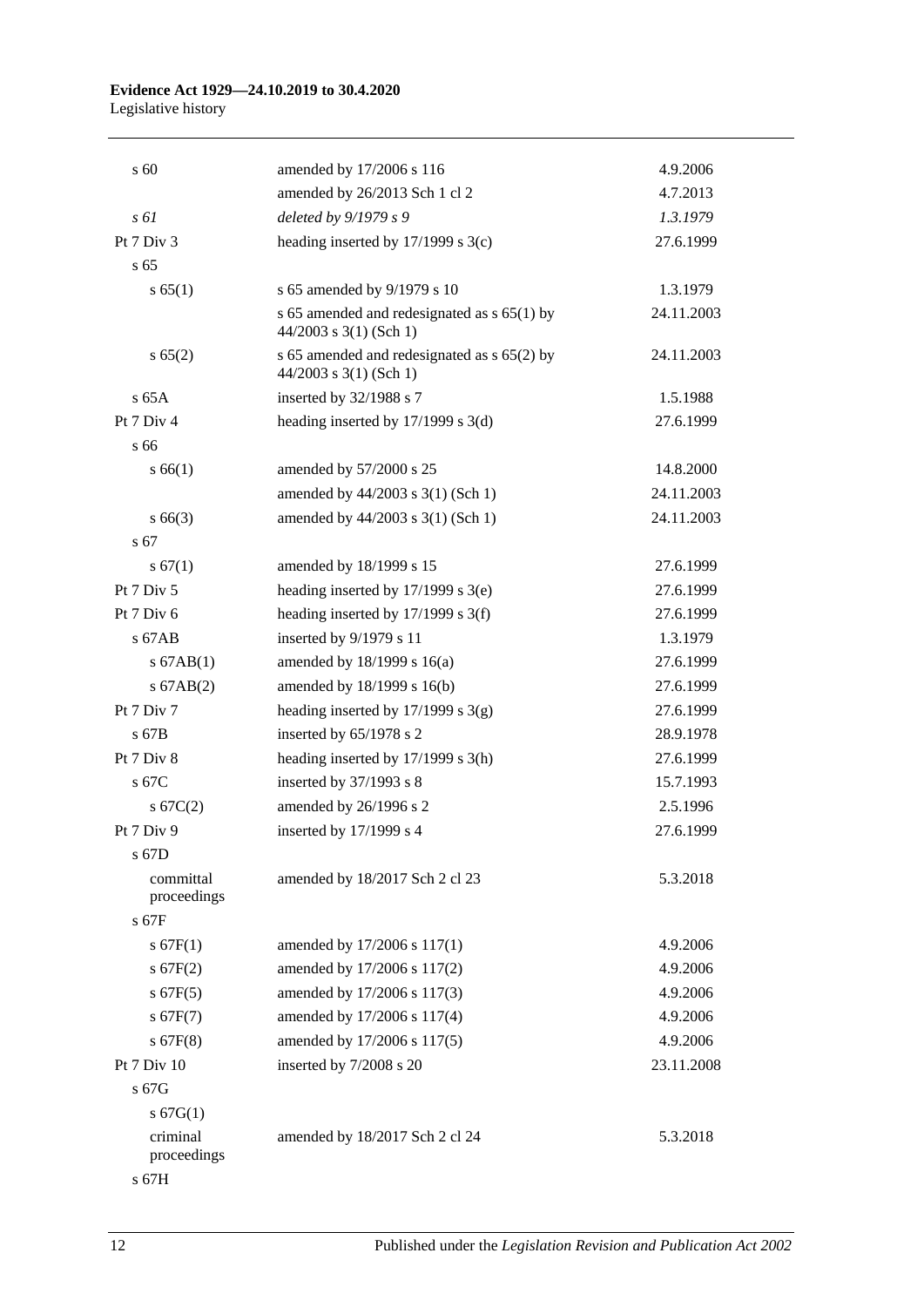| s 67H(1)                         | substituted by $16/2015$ s $18(1)$ | 1.7.2016   |
|----------------------------------|------------------------------------|------------|
|                                  | amended by 13/2019 s 9             | 24.10.2019 |
| s 67H(3)                         | inserted by 16/2015 s 18(2)        | 1.7.2016   |
|                                  | amended by 21/2019 s 14            | 19.9.2019  |
| $s$ 67HA                         | inserted by 16/2015 s 19           | 1.7.2016   |
| Pt 8                             |                                    |            |
| Pt 8 Div 1                       | heading inserted by 107/1984 s 2   | 20.12.1984 |
| s 68                             | substituted by 47/1983 s 5         | 16.6.1983  |
| court                            | substituted by 33/2003 Sch (cl 11) | 1.7.2005   |
| court of summary<br>jurisdiction | inserted by $107/1984$ s $3(a)$    | 20.12.1984 |
|                                  | deleted by 33/2003 Sch (cl 11)     | 1.7.2005   |
| interim<br>suppression order     | inserted by $107/1984$ s $3(b)$    | 20.12.1984 |
| news media                       | inserted by $43/1989$ s $3(a)$     | 15.5.1989  |
|                                  | substituted by $18/1999$ s $17(a)$ | 27.6.1999  |
| newspaper                        | inserted by $18/1999$ s $17(a)$    | 27.6.1999  |
| primary court                    | inserted by $107/1984$ s $3(b)$    | 20.12.1984 |
| publish                          | inserted by 18/1999 s 17(b)        | 27.6.1999  |
| suppression order                | inserted by $107/1984$ s $3(b)$    | 20.12.1984 |
|                                  | substituted by $43/1989$ s $3(b)$  | 15.5.1989  |
| Pt $8$ Div $2$                   | heading inserted by 107/1984 s 4   | 20.12.1984 |
| s 69                             | substituted by 9/1979 s 12         | 1.3.1979   |
|                                  | substituted by 107/1984 s 4        | 20.12.1984 |
| s 69(1a)                         | inserted by 32/1988 s 8            | 1.5.1988   |
|                                  | amended by 16/2015 s 20            | 1.7.2016   |
| $s \, 69(1b)$                    | inserted by 13/2019 s 10           | 24.10.2019 |
| s 69A                            | inserted by 107/1984 s 4           | 20.12.1984 |
|                                  | substituted by 43/1989 s 4         | 15.5.1989  |
| s 69A(1)                         | amended by 72/1990 s 7             | 20.12.1990 |
|                                  | amended by 18/1999 s 18            | 27.6.1999  |
| s 69A(2)                         | substituted by $30/2006$ s $4(1)$  | 1.4.2007   |
| s 69A(5)                         | amended by 17/2006 s 118(1)        | 4.9.2006   |
| s 69A(8)                         | substituted by $30/2006$ s $4(2)$  | 1.4.2007   |
| s 69A(9)                         | amended by 17/2006 s 118(2)        | 4.9.2006   |
|                                  | substituted by $30/2006$ s $4(2)$  | 1.4.2007   |
| s $69A(10)$ (13)                 | substituted by $30/2006$ s $4(2)$  | 1.4.2007   |
| $s\,69A(14)$                     | deleted by $30/2006 s 4(2)$        | 1.4.2007   |
| s 69AB                           | inserted by 30/2006 s 5            | 1.4.2007   |
| $s$ 69AB $(1)$                   | amended by 18/2017 Sch 2 cl 25     | 5.3.2018   |
| s 69AC                           | inserted by 30/2006 s 5            | 1.4.2007   |
| s 69B                            | inserted by 107/1984 s 4           | 20.12.1984 |
| s 69B(1)                         | amended by $43/1989$ s $5(a)$      | 15.5.1989  |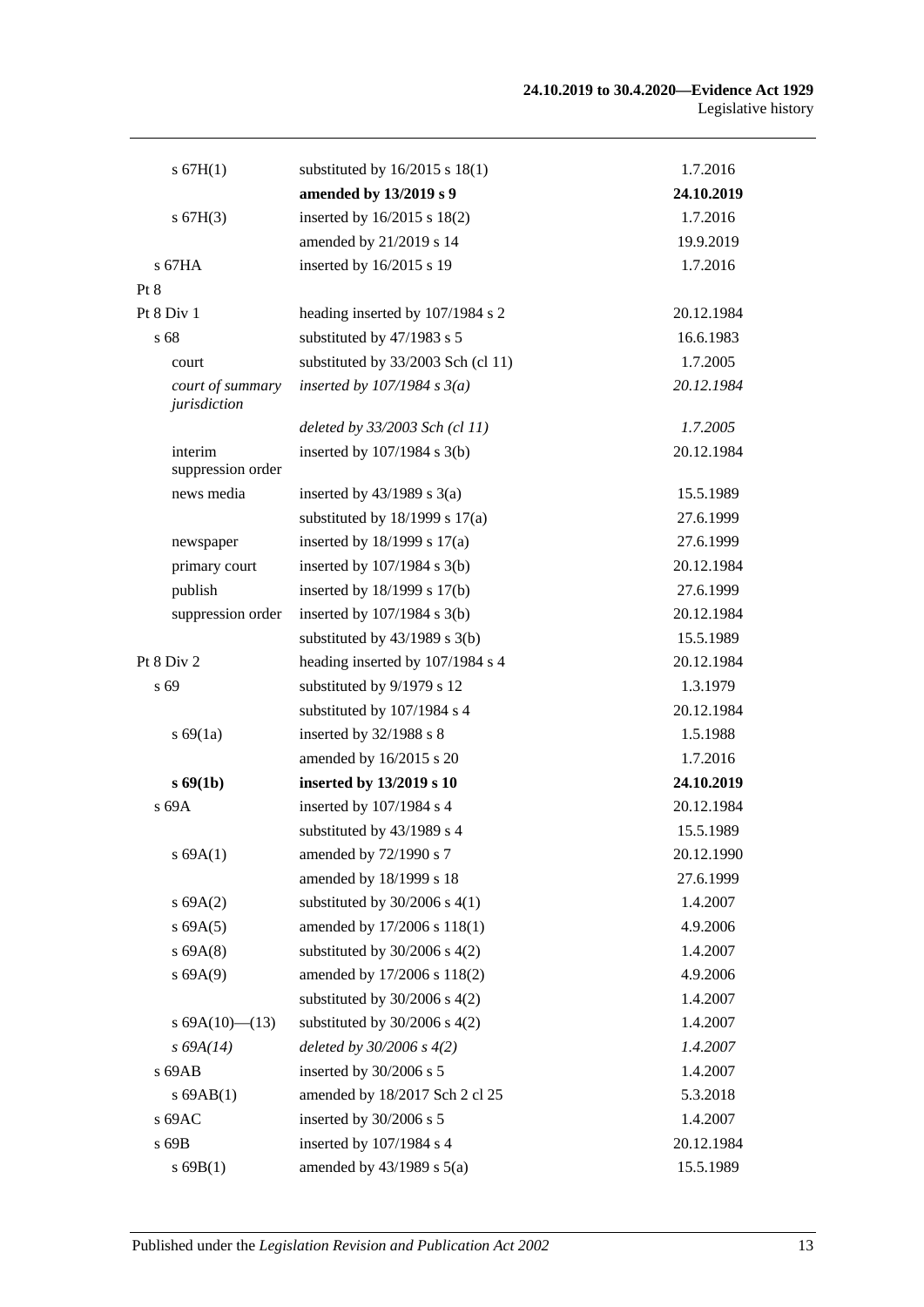#### **Evidence Act 1929—24.10.2019 to 30.4.2020** Legislative history

| s69B(3)             | amended by $43/1989$ s $5(b)$ , (c) | 15.5.1989  |
|---------------------|-------------------------------------|------------|
| s 70                | substituted by 107/1984 s 4         | 20.12.1984 |
| 570(1)              | substituted by 30/2006 s 6          | 1.4.2007   |
| s $70(1a)$          | inserted by 30/2006 s 6             | 1.4.2007   |
| $s \, 70(3)$        | deleted by 33/2003 Sch (cl 12)      | 1.7.2005   |
| s 71                | amended by 9/1979 s 13              | 1.3.1979   |
|                     | amended by 40/1982 s 11             | 6.5.1982   |
|                     | substituted by 107/1984 s 4         | 20.12.1984 |
| Pt 8 Div 3          | heading inserted by 107/1984 s 5    | 20.12.1984 |
| s 71A               | inserted by 84/1976 s 4             | 9.12.1976  |
| s 71A(1)            | amended by 40/1982 s 12             | 6.5.1982   |
|                     | amended by 37/1993 s 9              | 15.7.1993  |
|                     | amended by $59/1997$ s $6(a)$       | 14.9.1997  |
|                     | amended by $18/1999$ s $19(a)$      | 27.6.1999  |
|                     | amended by 30/2006 s 7(1)           | 1.4.2007   |
|                     | amended by 44/2012 s 4(1), (2)      | 11.2.2013  |
|                     | amended by 18/2017 Sch 2 cl 26      | 5.3.2018   |
| s 71A(2)            | amended by 40/1982 s 12             | 6.5.1982   |
|                     | amended by 18/1999 s 19(b)          | 27.6.1999  |
|                     | amended by 30/2006 s 7(2)           | 1.4.2007   |
|                     | amended by $44/2012$ s $4(3)$       | 11.2.2013  |
| $s$ 71A(3)          | amended by 40/1982 s 12             | 6.5.1982   |
|                     | deleted by $107/1984 s 6(a)$        | 20.12.1984 |
| s $71A(3)$ — $(3e)$ | inserted by 44/2012 s 4(4)          | 11.2.2013  |
| s 71A(4)            | amended by 40/1982 s 12             | 6.5.1982   |
|                     | amended by 32/1988 s 9              | 1.5.1988   |
|                     | amended by 18/1999 s 19(c)          | 27.6.1999  |
|                     | amended by 30/2006 s 7(3)           | 1.4.2007   |
|                     | amended by $44/2012$ s $4(5)$       | 11.2.2013  |
| s 71A(5)            |                                     |            |
| acquittal           | deleted by $107/1984 s 6(b)$        | 20.12.1984 |
| newspaper           | deleted by 18/1999 s 19(d)          | 27.6.1999  |
| relevant date       | substituted by $59/1997$ s $6(b)$   | 14.9.1997  |
|                     | amended by 47/2013 s 8(1), (2)      | 17.5.2014  |
| Pt 8 Div 4          | heading inserted by 107/1984 s 7    | 20.12.1984 |
| s 71B               | inserted by 107/1984 s 7            | 20.12.1984 |
| s 71B(1)            | amended by 18/1999 s 20(a)          | 27.6.1999  |
|                     | amended by 7/2008 s 21(1)           | 23.11.2008 |
| $s$ 71B(2)          | amended by 30/2006 s 8(1)           | 1.4.2007   |
|                     | amended by 7/2008 s 21(2)           | 23.11.2008 |
| $s$ 71B(3)          | amended by 18/1999 s 20(b)          | 27.6.1999  |
|                     | amended by 30/2006 s 8(2)           | 1.4.2007   |
| s 71C               | inserted by 37/1993 s 10            | 15.7.1993  |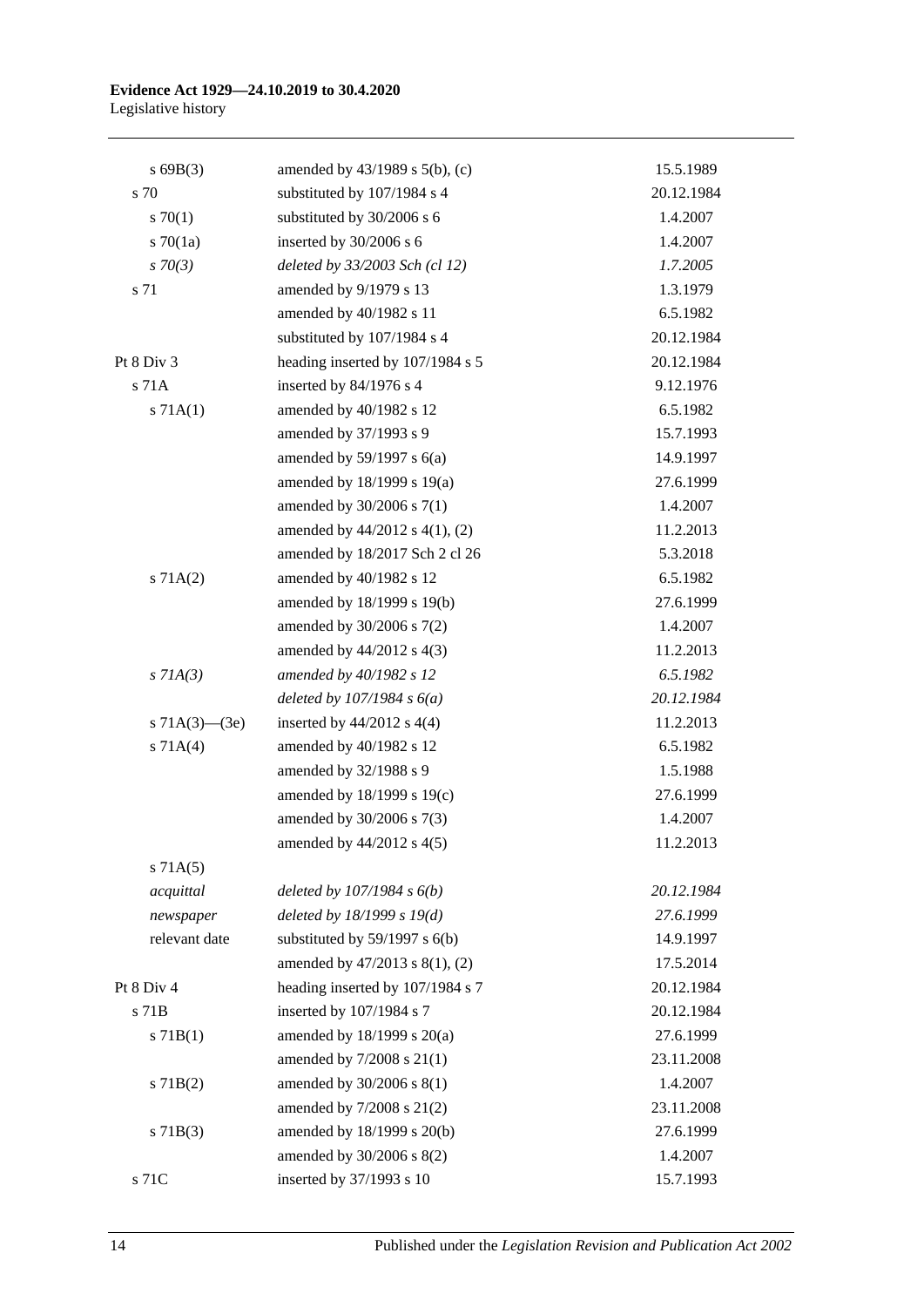| s $71C(1)$                              | amended by $18/1999$ s $21(a)$                  | 27.6.1999  |
|-----------------------------------------|-------------------------------------------------|------------|
|                                         | amended by $30/2006$ s 9                        | 1.4.2007   |
| $s \, 71C(2)$                           | substituted by $18/1999$ s $21(b)$              | 27.6.1999  |
| $Pt\,8\,Div\,5$                         | amended by $107/1984$ s 8                       | 20.12.1984 |
|                                         | deleted by $44/2003$ s $3(1)$ (Sch 1)           | 24.11.2003 |
| Pt 8A                                   | inserted by $13/2018$ s 3                       | 9.8.2018   |
| Pt9                                     | inserted by $72/1990$ s 8                       | 20.12.1990 |
| s 73                                    |                                                 |            |
| $s \, 73(1)$                            | s 73 redesignated as $s$ 73(1) by 38/2018 s 8   | 31.1.2019  |
| s $73(2)$ and $(3)$                     | inserted by $38/2018$ s 8                       | 31.1.2019  |
| Sch 1 before<br>substitution by 58/2013 |                                                 |            |
| heading                                 | substituted by $44/2003$ s $3(1)$ (Sch 1)       | 24.11.2003 |
| Sch 1                                   | substituted by $58/2013$ s 5                    | 7.7.2014   |
| Sch <sub>3</sub>                        | deleted by $55/1983$ s 5                        | 1.8.1983   |
| Sch 4                                   | heading substituted by $44/2003$ s 3(1) (Sch 1) | 24.11.2003 |

# **Transitional etc provisions associated with Act or amendments**

### *Evidence (Settlement Negotiations) Amendment Act 1996*

## **3—Application of amendment**

The amendment made by this Act applies to proceedings commenced before or after the commencement of this Act, but does not affect any order made before the commencement of this Act.

#### *Statutes Amendment (Evidence and Procedure) Act 2008*

#### **22—Transitional provision**

The amendments made by Part 4 of this Act to the *[Evidence Act](http://www.legislation.sa.gov.au/index.aspx?action=legref&type=act&legtitle=Evidence%20Act%201929) 1929* apply to proceedings commenced after the commencement of that Part.

#### *Evidence (Discreditable Conduct) Amendment Act 2011, Sch 1*

#### **1—Transitional provision**

- (1) The amendments made by Part 2 of this Act to the *[Evidence Act](http://www.legislation.sa.gov.au/index.aspx?action=legref&type=act&legtitle=Evidence%20Act%201929) 1929* are intended to apply in respect of—
	- (a) proceedings for an offence commenced but not determined before the commencement of this clause; and
	- (b) proceedings for an offence commenced after the commencement of this clause.
- (2) An order made by a court under the *[Evidence Act](http://www.legislation.sa.gov.au/index.aspx?action=legref&type=act&legtitle=Evidence%20Act%201929) 1929* as in force immediately before the commencement of this clause will remain in force according to its terms.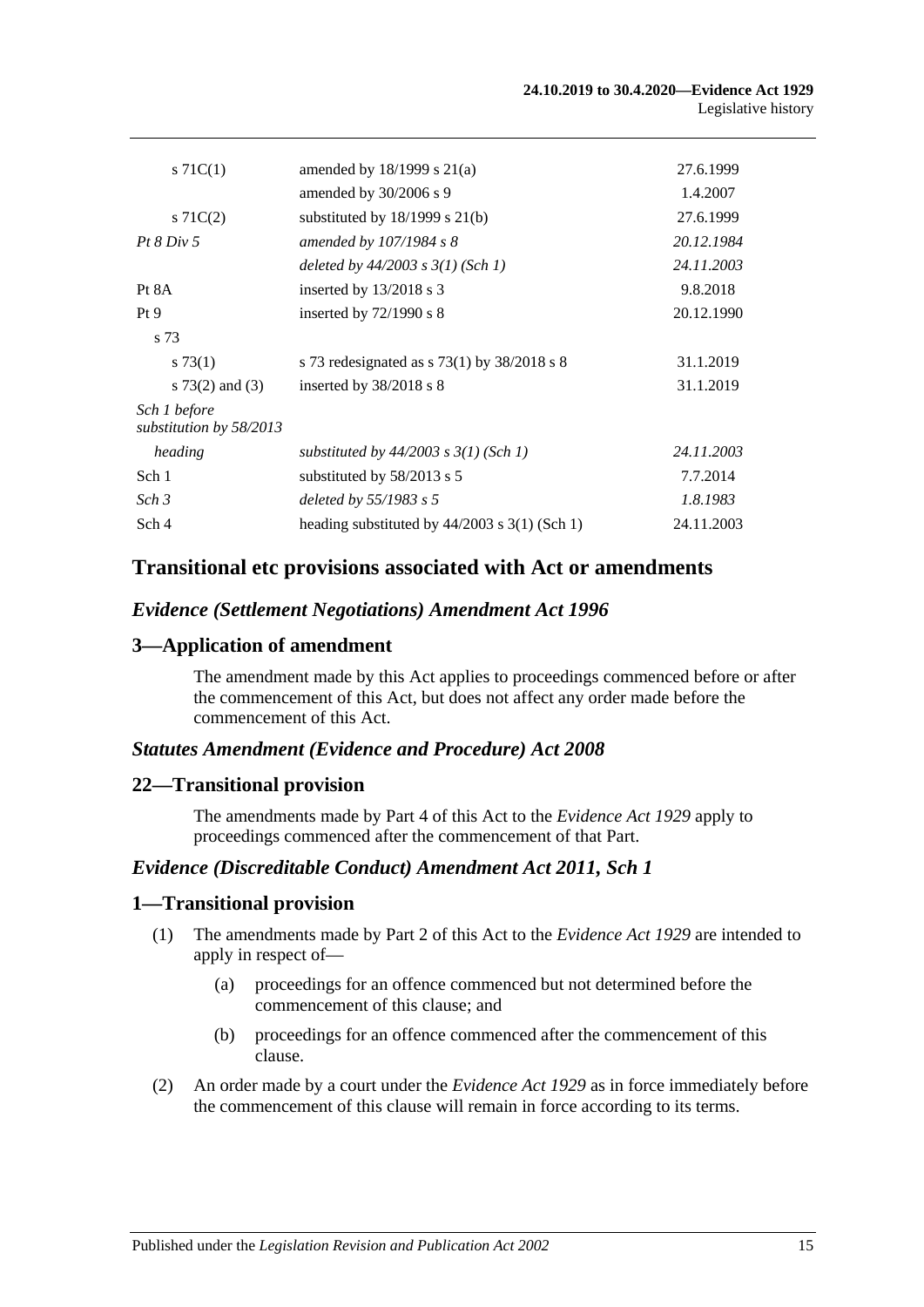# *Statutes Amendment (Serious and Organised Crime) Act 2012*

# **42—Transitional provision**

Sections 34KA, 34KB, 34KC and 34KD of the *[Evidence Act](http://www.legislation.sa.gov.au/index.aspx?action=legref&type=act&legtitle=Evidence%20Act%201929) 1929* as inserted by section 41 of this Act only apply in relation to proceedings commenced after the commencement of section 41.

# *Statutes Amendment (Vulnerable Witnesses) Act 2015, Sch 1 as amended by Statutes Amendment (Attorney-General's Portfolio) Act 2016, s 27*

## **1—Transitional provision**

- (1) The amendments made by Part 3 of this Act to the *[Evidence Act](http://www.legislation.sa.gov.au/index.aspx?action=legref&type=act&legtitle=Evidence%20Act%201929) 1929* are intended to apply in respect of—
	- (a) proceedings for an offence commenced but not determined before the commencement of this clause; and
	- (b) proceedings for an offence commenced after the commencement of this clause.
- <span id="page-113-0"></span>(2) An audio visual record of the statement of a witness to whom this subclause applies made to an investigating or other authority before the commencement of section 10 of this Act as part of a formal interview process in relation to the investigation of an alleged offence may, after the commencement of that section, be admitted under section 13BA of the *[Evidence Act](http://www.legislation.sa.gov.au/index.aspx?action=legref&type=act&legtitle=Evidence%20Act%201929) 1929* as evidence in the trial of a charge of the offence as if the recording had been made pursuant to Division 3 of Part 17 of the *[Summary Offences Act](http://www.legislation.sa.gov.au/index.aspx?action=legref&type=act&legtitle=Summary%20Offences%20Act%201953) 1953* in accordance with the requirements of that Division.

**Note—**

Section 10 of this Act inserts section 13BA into the *[Evidence Act](http://www.legislation.sa.gov.au/index.aspx?action=legref&type=act&legtitle=Evidence%20Act%201929) 1929*.

- (3) [Subclause \(2\)](#page-113-0) applies—
	- (a) to a witness who is—
		- (i) a child of or under the age of 14 years; or
		- (ii) a person with a disability that adversely affects the person's capacity to give a coherent account of the person's experiences or to respond rationally to questions; and
	- (b) despite section 34LA(2)(c) of the *[Evidence Act](http://www.legislation.sa.gov.au/index.aspx?action=legref&type=act&legtitle=Evidence%20Act%201929) 1929*.

## *Summary Procedure (Indictable Offences) Amendment Act 2017, Sch 2 Pt 14*

## **41—Transitional provision**

The amendments made by this Act apply to proceedings relating to an offence that are commenced after the commencement of this Act, regardless of when the offence occurred (and the Acts amended by this Act, as in force before the commencement of this Act, continue to apply to proceedings that were commenced before the commencement of this Act).

# **Historical versions**

Reprint No 1—1.7.1991